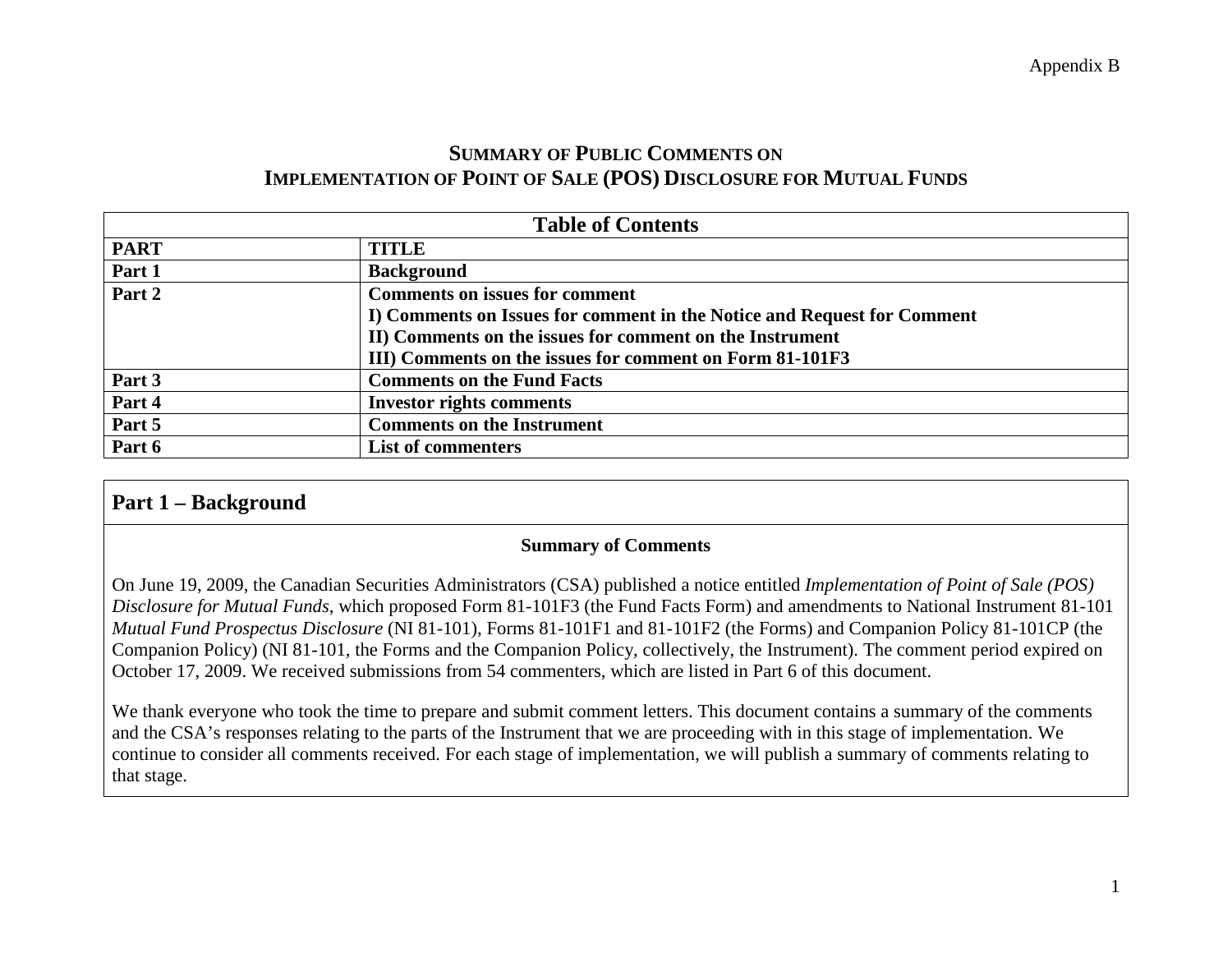| Part 2 - Comments on issues for comment                                                                                                                                                                                                                                                                                                                                                                                                                                   |                                                                                                                                                                                                                                                                                                                                                                                                                                                                                                                                                                                                                                                                                                                                                                                                                                 |
|---------------------------------------------------------------------------------------------------------------------------------------------------------------------------------------------------------------------------------------------------------------------------------------------------------------------------------------------------------------------------------------------------------------------------------------------------------------------------|---------------------------------------------------------------------------------------------------------------------------------------------------------------------------------------------------------------------------------------------------------------------------------------------------------------------------------------------------------------------------------------------------------------------------------------------------------------------------------------------------------------------------------------------------------------------------------------------------------------------------------------------------------------------------------------------------------------------------------------------------------------------------------------------------------------------------------|
| I) Comments on Issues for comment in the Notice and Request for Comment                                                                                                                                                                                                                                                                                                                                                                                                   |                                                                                                                                                                                                                                                                                                                                                                                                                                                                                                                                                                                                                                                                                                                                                                                                                                 |
| seek feedback from investors.                                                                                                                                                                                                                                                                                                                                                                                                                                             | 1. We seek feedback on whether you agree or disagree with our perspective on the benefits of the Instrument. We particularly                                                                                                                                                                                                                                                                                                                                                                                                                                                                                                                                                                                                                                                                                                    |
| <b>Comments</b>                                                                                                                                                                                                                                                                                                                                                                                                                                                           | <b>Responses</b>                                                                                                                                                                                                                                                                                                                                                                                                                                                                                                                                                                                                                                                                                                                                                                                                                |
| Support for the benefits of the POS proposals                                                                                                                                                                                                                                                                                                                                                                                                                             |                                                                                                                                                                                                                                                                                                                                                                                                                                                                                                                                                                                                                                                                                                                                                                                                                                 |
| Investor advocate commenters told us they strongly<br>support the goal of the CSA to provide investors with<br>clear, meaningful and simplified information when the<br>investor needs it most: before or at the time they make<br>their decision to invest their savings in a mutual fund or<br>segregated fund.                                                                                                                                                         | We recognize the significant comments related to operational and<br>compliance concerns with point of sale delivery for mutual funds, as well<br>as requests to level the playing field by implementing a point of sale<br>regime for other types of publicly offered investment funds and other<br>securities at the same time.                                                                                                                                                                                                                                                                                                                                                                                                                                                                                                |
| While only a few industry commenters agreed with the<br>benefit of investors obtaining information about a<br>prospective investment prior to making an investment<br>decision, most agreed with the benefits of providing<br>investors with a more meaningful and simplified form of<br>disclosure, and supported the Fund Facts, as a way of<br>providing concise, plain language information that<br>describes key elements of the mutual fund under<br>consideration. | While the CSA agrees that further review and consideration of issues<br>related to point of sale delivery for mutual funds are necessary, we also<br>think that it would be beneficial for the Fund Facts to be made available to<br>investors and market participants as soon as possible. This would provide<br>investors with the opportunity to have access to key information about a<br>mutual fund sooner. It would also allow investors and dealers to become<br>familiar with the document and start using the Fund Facts in the decision-<br>making process. Accordingly, the CSA has concluded to proceed with a<br>staged implementation of the project, which is described in CSA Staff<br>Notice 81-319 Status Report on Point of Sale Disclosure for Mutual<br>Funds published on June 16, 2010 (Notice 81-319). |
| In fact, we were told by a scholarship plan dealers<br>association that a similar regulatory regime should be                                                                                                                                                                                                                                                                                                                                                             | The CSA remains committed to implementing point of sale disclosure for                                                                                                                                                                                                                                                                                                                                                                                                                                                                                                                                                                                                                                                                                                                                                          |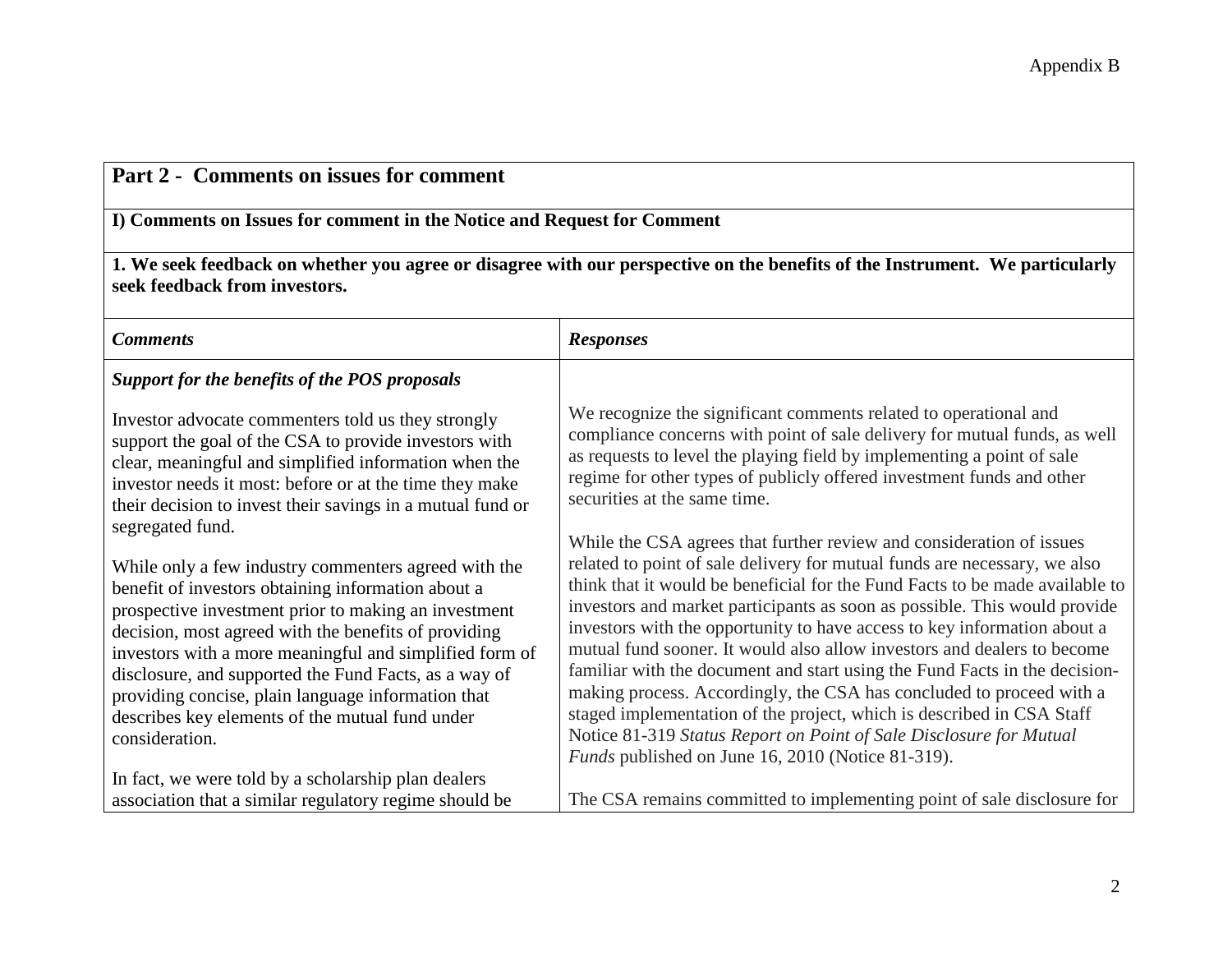| contemplated for scholarship plans, and we were given a<br>number of submissions to this end.<br>There was also general agreement that the prospectus does<br>not meet its objective to disclose relevant information to<br>investors.                                                                                                                                                                                                                          | mutual funds. A staged implementation of the project will allow us the<br>opportunity to continue to consult with stakeholders and to consider the<br>applicability of the point of sale regime for mutual funds to other types of<br>publicly offered investment funds, with the possible outcome of<br>implementing a point of sale delivery requirement at the same time for all<br>comparable investment fund products. |
|-----------------------------------------------------------------------------------------------------------------------------------------------------------------------------------------------------------------------------------------------------------------------------------------------------------------------------------------------------------------------------------------------------------------------------------------------------------------|-----------------------------------------------------------------------------------------------------------------------------------------------------------------------------------------------------------------------------------------------------------------------------------------------------------------------------------------------------------------------------------------------------------------------------|
| Some industry commenters also agreed that substitution of<br>the Fund Facts for the delivery of the simplified<br>prospectus (SP) will reduce certain printing and mailing<br>costs for the industry.                                                                                                                                                                                                                                                           | While we welcome investor feedback, we do not anticipate hosting an<br>investor forum at this time. In developing the Instrument, we consulted<br>broadly with investor advocates, industry representatives, self-regulatory<br>organizations and service providers. We have also considered the                                                                                                                            |
| And, we received support for the benefit of a harmonized<br>disclosure regime for mutual funds and segregated funds,<br>so investors purchasing similar investments have<br>comparable disclosure and protection.                                                                                                                                                                                                                                               | comments provided on Framework 81-406 Point of sale disclosure for<br>mutual funds and segregated funds (the Framework) published on<br>October 24, 2008 by the Joint Forum of Financial Market Regulators<br>(Joint Forum). All of this feedback is reflected in the Instrument. As<br>noted above, we will continue to publish for comment further                                                                        |
| To further benefit investors, an investor advocate<br>commenter encouraged the CSA to implement web-based                                                                                                                                                                                                                                                                                                                                                       | amendments and consult with stakeholders on all future stages of the POS<br>project.                                                                                                                                                                                                                                                                                                                                        |
| 'tagging' technology such as XBRL, as a way to further<br>allow investors to compare different mutual funds.                                                                                                                                                                                                                                                                                                                                                    | On the issue of rationalizing the current disclosure obligations that exist<br>for mutual funds, it is our intention to review these obligations once                                                                                                                                                                                                                                                                       |
| Finally, to ensure the benefits for investors are as<br>anticipated, investor advocate commenters urged us to<br>pro-actively seek out retail investor comment, with one<br>commenter suggesting the CSA host a forum, inviting<br>retail investors, investor advocates, software suppliers,<br>academia, consumer associations and seniors and pension<br>groups to discuss the POS proposals face to face,<br>preferably before the deadline for submissions. | implementation of the POS project is complete.<br>The implementation of tagging technology, such as XBRL, is outside the<br>scope of the POS project. The CSA is currently exploring requirements<br>related to XBRL. If a decision is made to require disclosure documents to<br>be filed in XBRL format, we will consider extending this requirement to<br>the Fund Facts.                                                |
| These commenters all told us that the current notice and                                                                                                                                                                                                                                                                                                                                                                                                        |                                                                                                                                                                                                                                                                                                                                                                                                                             |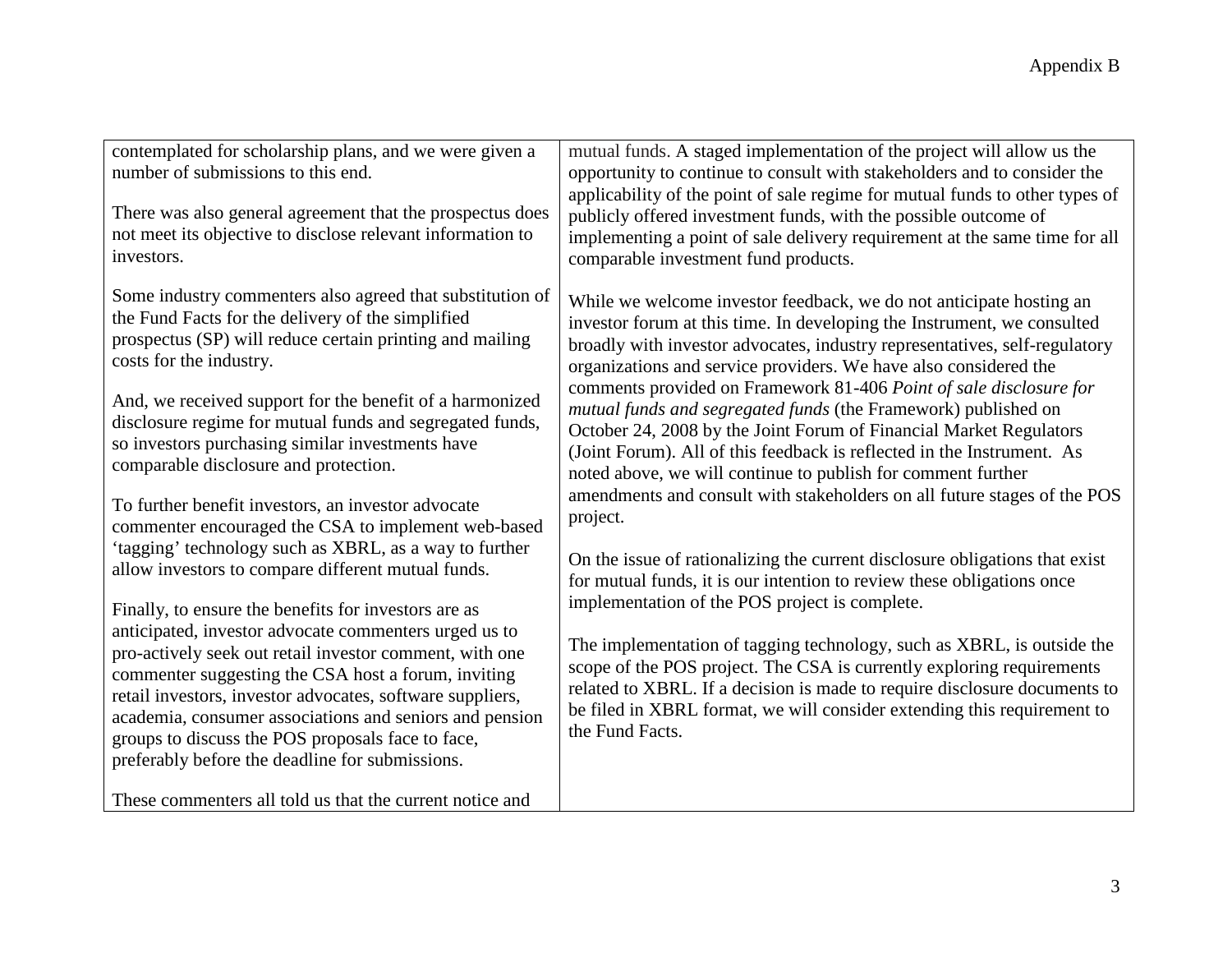public comment procedures are not adequate for meaningful public consultation.

### *Disagreement with benefits of POS*

We were told a staged implementation of the rule would be the best way for investors to get the benefit of the Fund Facts with a minimum of delay, while other aspects of the rule such as delivery, are being developed.

One industry commenter added that the benefits of the Fund Facts come only with flexibility around when and how information is provided to investors.

Other industry commenters stated that because there is not a rationalization of other disclosure obligations, such as the SP, annual information form (AIF) and management report of fund performance (MRFP), they didn't see a benefit to investors through cost reduction. Rather, compliance will increase the costs to investors.

This was echoed by an independent review committee, which remarked that there already exists many types of documents produced by the mutual fund industry and third parties that provide information to investors and questioned the need for the Fund Facts.

A few of these commenters urged the regulators to streamline the existing disclosure regime for mutual funds concurrently with implementation of the Fund Facts legislation.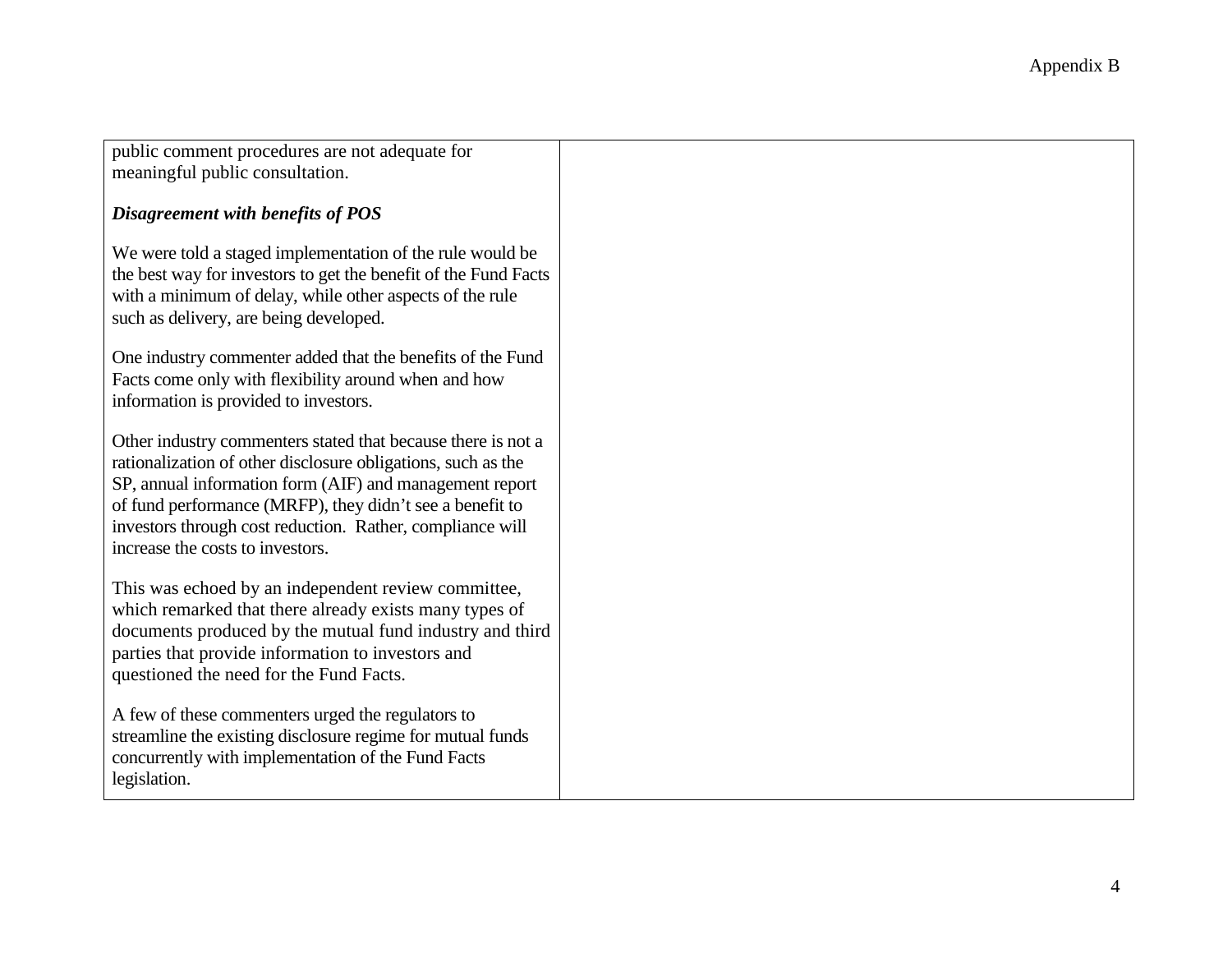One industry commenter disagreed with the CSA that investor protection would be furthered through the Instrument for 3 reasons:

- the disclosure regime already provides investors with an abundant amount of information, including fund fact like documents, without fundamentally altering the manner in which mutual funds are sold;
- investors rely on expert advisers to explain the benefits and risks associated with investment purchases, yet the role of advisers has been completely ignored by the CSA proposals; and
- the marginal benefit, if any, of an investor being able to review a one page document before purchase is greatly outweighed by the costly and disruptive changes the proposals will force upon the mutual fund industry.

One of these commenters stated that the POS initiative reinforces the popular, but unfounded, belief that investors actively review and make decisions on their own based solely, or even primarily, on the written disclosure they receive about a fund. We were told the anticipated benefits are somewhat *ideal* benefits, but ones that may not be achievable or supported by actual investor behaviour.

Yet, an investor advocate commenter cited different research studies, which indicates investors will respond positively to summary data presented on a single page.

We also heard that the Instrument will put significant administrative pressure on the client/adviser relationship and make it more cumbersome for investors in a business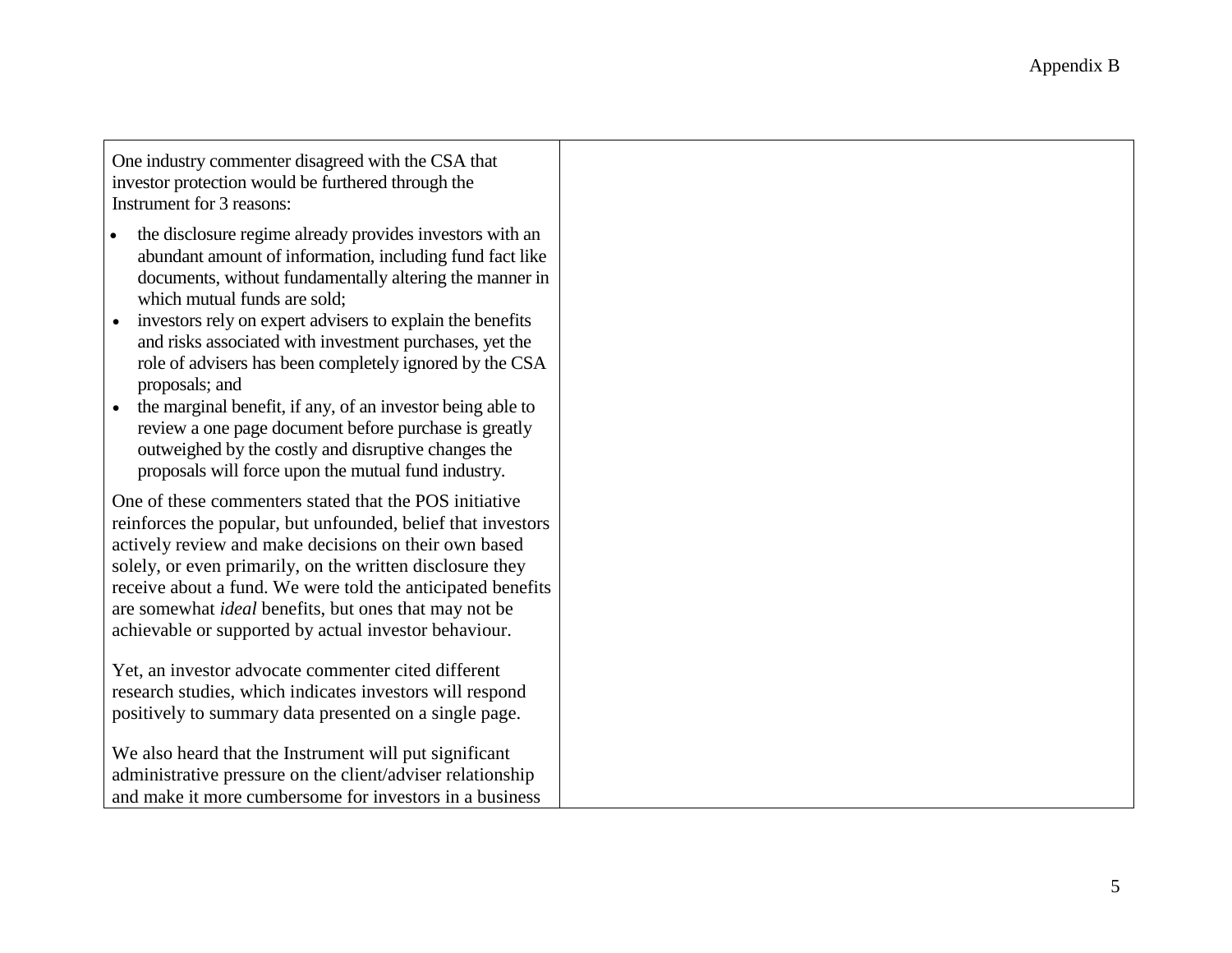|                                                                                                                                                                                                                                                                                     | Appendix B |
|-------------------------------------------------------------------------------------------------------------------------------------------------------------------------------------------------------------------------------------------------------------------------------------|------------|
|                                                                                                                                                                                                                                                                                     |            |
|                                                                                                                                                                                                                                                                                     |            |
| that is already administratively burdened.                                                                                                                                                                                                                                          |            |
| A number of industry commenters noted that the<br>Instrument should not create unintended frustrations for<br>investors and their advisers by establishing barriers to                                                                                                              |            |
| easily transact or by reducing available choices of mutual<br>funds. This level of frustration, indicated some                                                                                                                                                                      |            |
| commenters, may significantly defeat the intended<br>benefits from the perspective of the investor.                                                                                                                                                                                 |            |
| To this end, it was recommended that the CSA conduct<br>additional investor research in assessing the benefits and<br>any aggravations experienced by investors due to this<br>regulatory initiative.                                                                               |            |
| One mutual fund company, that has had research<br>conducted independently on its behalf remarked that the<br>benefits to investors needs to be better measured and<br>understood.                                                                                                   |            |
| We were further asked by an industry commenter to<br>carefully consider the substantial costs, the likelihood of<br>unnecessary duplication of existing disclosure and the use of<br>potentially stale dated information versus the benefits of the<br>provision of the Fund Facts. |            |
| Still other industry commenters remarked that the creation<br>of yet another disclosure document, providing some but<br>not all of the information contained in both the Part B of                                                                                                  |            |
| the SP and the MRFP, coupled with the complexity of the<br>POS proposals about what types of trades need to get pre-                                                                                                                                                                |            |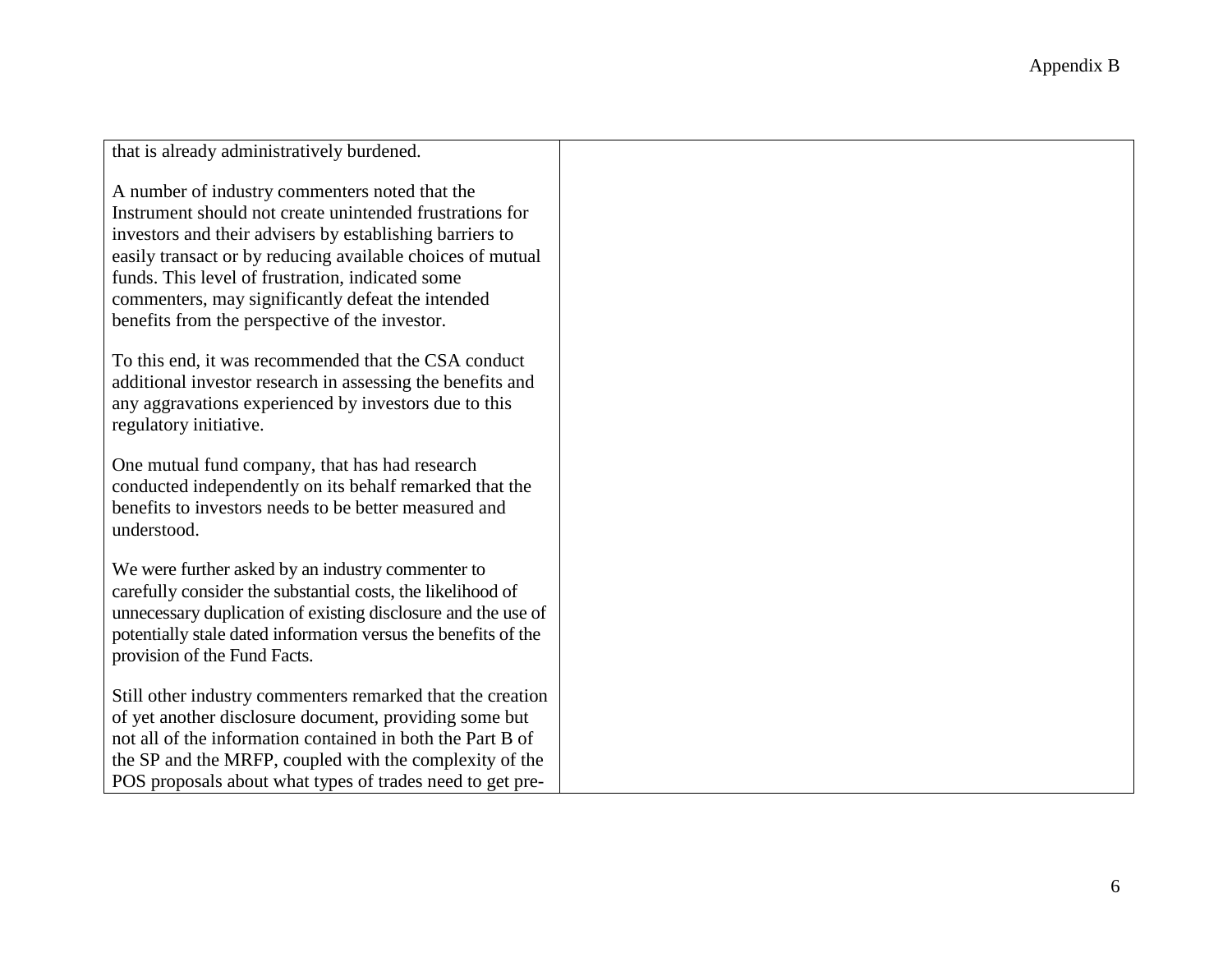|                                                                                                                                                                                                                                                                          | Appendix B |
|--------------------------------------------------------------------------------------------------------------------------------------------------------------------------------------------------------------------------------------------------------------------------|------------|
|                                                                                                                                                                                                                                                                          |            |
| sale information, at what stage during the sales process,<br>and what time periods the information is designed to<br>cover, will not be beneficial to investors but rather,<br>investors will be confused and overwhelmed by the<br>process.                             |            |
| Other industry commenters questioned whether there are<br>other measures that the CSA can take at this time to<br>improve the mutual fund disclosure regime while reducing<br>the cost burden.                                                                           |            |
| Many commenters urged us to consider POS for riskier<br>parts of the financial services business, as well as<br>additional disclosure in advertising, rather than focussing<br>on the mutual fund industry, which is a comparatively safe<br>and regulated business.     |            |
| One of these commenters stated that it is paradoxical that<br>the CSA is seeking to make the disclosure system for<br>mutual funds more onerous while keeping the status quo<br>for higher risk investments.                                                             |            |
| An independent review committee of a mutual fund<br>agreed, asking why the disclosure regime proposed is<br>considered beneficial for mutual funds, while other like<br>products can be sold to investors without the requirement<br>to deliver any disclosure document. |            |
| An alternative, equally effective regulatory approach,<br>suggested one commenter, to achieve the benefits<br>perceived by the POS proposals would be to revert strictly                                                                                                 |            |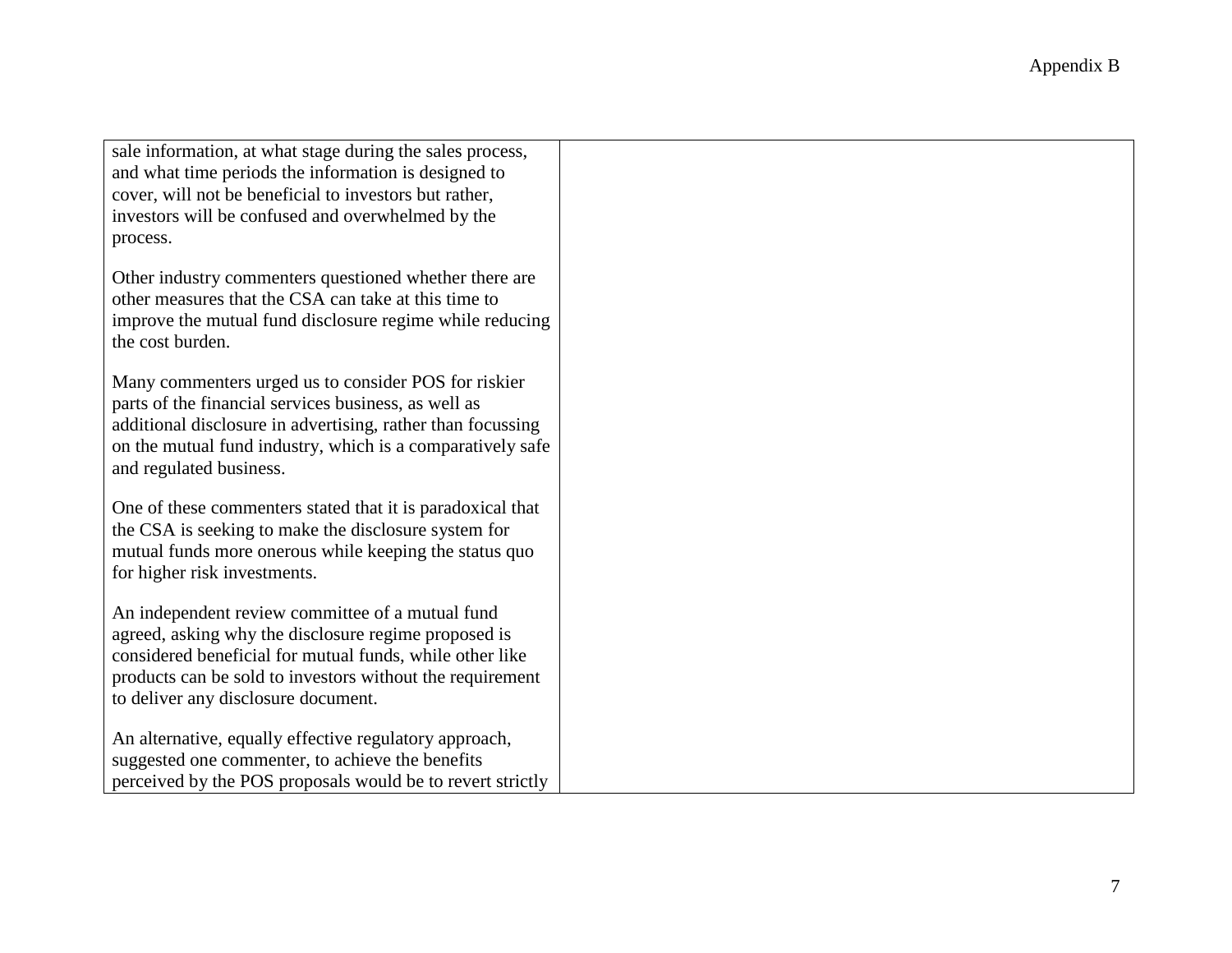| back to the original and stated principles behind the SP |  |
|----------------------------------------------------------|--|
| system set out in NI 81-101.                             |  |

**2. We seek feedback on whether you agree or disagree with our perspective on the cost burden of the Instrument. Specifically, we request specific data from the mutual fund industry and service providers on the anticipated costs and savings of complying with the Instrument for the mutual fund industry.**

| <b>Comments</b>                                                                                                                                                                                                                                                                                                                                                              | <b>Responses</b>                                                                                                                                                                                                                                                                                                                                                               |
|------------------------------------------------------------------------------------------------------------------------------------------------------------------------------------------------------------------------------------------------------------------------------------------------------------------------------------------------------------------------------|--------------------------------------------------------------------------------------------------------------------------------------------------------------------------------------------------------------------------------------------------------------------------------------------------------------------------------------------------------------------------------|
| Disagreement with stated cost burden<br>We were told by a number of industry commenters that<br>many aspects of the Instrument need to be clarified before<br>reliable cost estimates can be determined.                                                                                                                                                                     | Although we received some general comments on the cost burden of the<br>Instrument, we received limited data from the mutual fund industry and<br>service providers on the anticipated costs and savings of complying with<br>the Instrument for the mutual fund industry. In addition, most of these<br>comments related to delivery aspects of the Instrument. As the CSA    |
| One commenter stated that there are several variables that<br>make a cost analysis very difficult at this time. For<br>example, will the CSA allow multiple series in one Fund<br>Facts, which will reduce costs? The mutual fund industry<br>has not concluded on the best way to interface with the<br>dealers and advisers operationally and this will have               | moves forward with implementation of the POS project, we will further<br>consult on the costs of the Instrument, particularly as they relate to the<br>operational and compliance concerns of point of sale delivery.<br>It is not intended that the production, filing and posting of the Fund Facts<br>to the mutual fund's or mutual fund manager's website be more onerous |
| significant costs. In addition, there currently is not an<br>automated solution for delivery of the Fund Facts, which<br>again will impact the cost analysis.<br>Many industry commenters told us that although unable to                                                                                                                                                    | than a mutual fund or mutual fund manager's existing mechanisms for<br>producing and maintaining required disclosure. We have allowed for a<br>three-month transition period following the in-force date of the<br>Instrument. This is to provide sufficient time for implementation of                                                                                        |
| provide detailed information about likely costs at this time,<br>they think that the CSA has underestimated the systems<br>infrastructure, development costs and administrative process<br>that will be involved in preparing, posting and arranging for<br>delivery of Fund Facts through multiple channels, as well as<br>moving to the new pre-sale delivery requirement. | compliance and operational systems.                                                                                                                                                                                                                                                                                                                                            |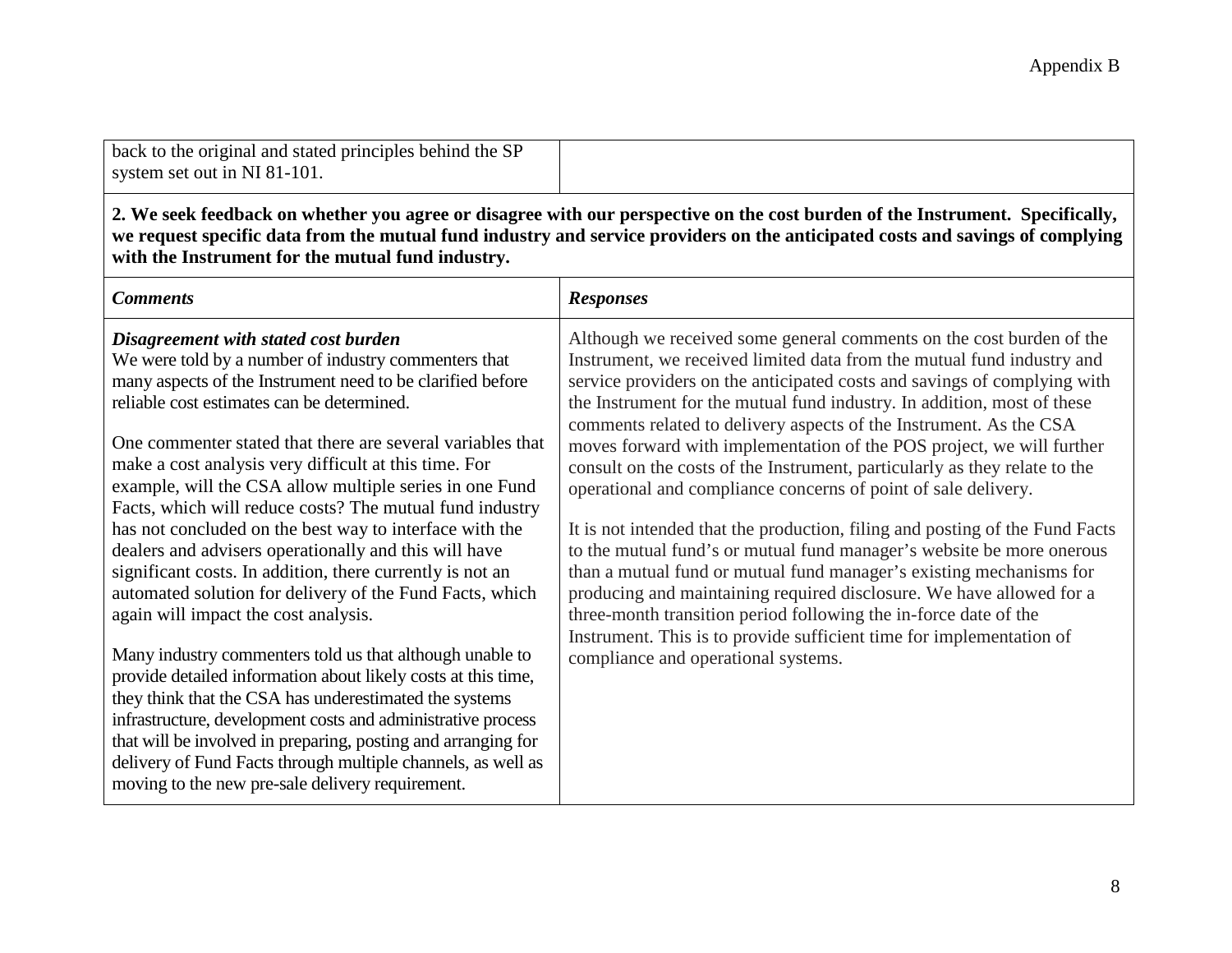Some of these commenters remarked that requiring the Fund Facts to be delivered contemporaneously with the sale of mutual funds and segregated funds, rather than post sale, fundamentally alters the way in which these products are sold and will require the creation of an independent system of document delivery and auditing that will vastly increase the costs and administrative burdens associated with selling mutual funds.

We also heard that collecting investors' opt-in or opt-out preferences for the annual option in the Instrument to receive all Fund Facts held will create fairly significant additional procedural complexities for dealers, who currently have no mechanism in place to comply with this type of requirement, particularly smaller independent mutual fund dealers.

A few commenters went on to say that any minimal benefit that the provision of a Fund Facts at point of sale would provide is eclipsed by the costly overhaul of the sale process that would be required.

One industry commenter remarked they didn't think the CSA has conducted a meaningful cost benefit analysis.

In fact, some industry commenters recommended undertaking a final review prior to publication after all policy directions are determined to assess their implications from a cost and compliance standpoint for all stakeholders.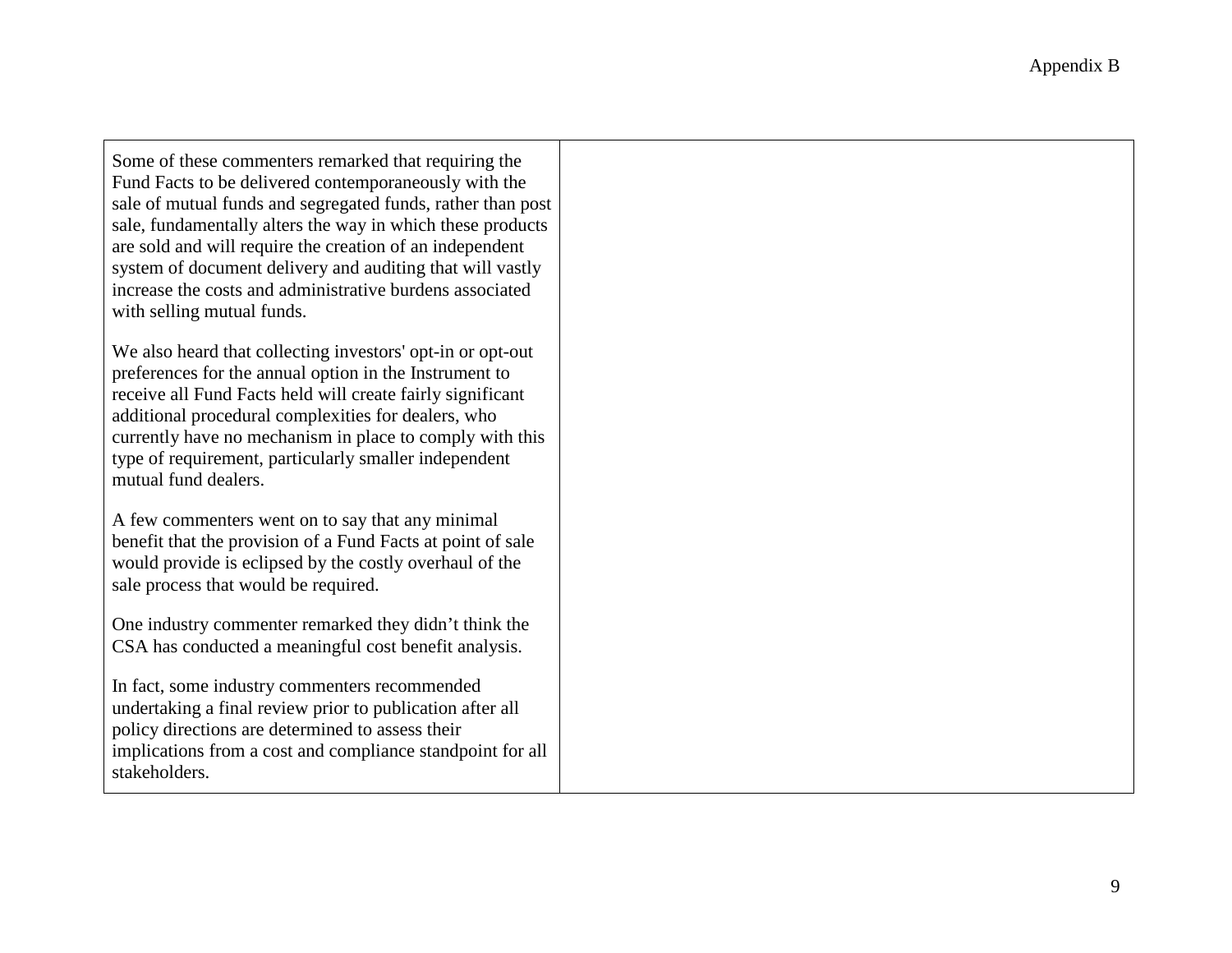One commenter stated that there must be focused costbenefit analysis and additional research into the actual system of delivery and use of the Fund Facts. The practicalities of the proposed disclosure system need additional exploration and various alternatives, including technological solutions, need to be considered further before a formal rule can be developed to replace existing regulation.

It was also suggested that the CSA seek cost data from mutual fund companies and dealers on a confidential basis and to release the aggregate results, as this information, when available, is proprietary in nature.

The costs associated with implementing the Instrument were identified by one commenter as largely breaking down into Fund Facts production (creation, update, filing, and management of Fund Facts) and Fund Facts delivery (eligibility workflow, receipting, and dealer compliance).

Finally, a number of industry commenters reminded the CSA that the incremental costs of implementing the Instrument will eventually be borne to the investing public.

### *Agree with stated cost burden*

One service provider remarked that production of the Fund Facts may represent an opportunity for manufacturers to gain some efficiency in the manner with which they update and inform customers through the replacement of the SP and potentially more automated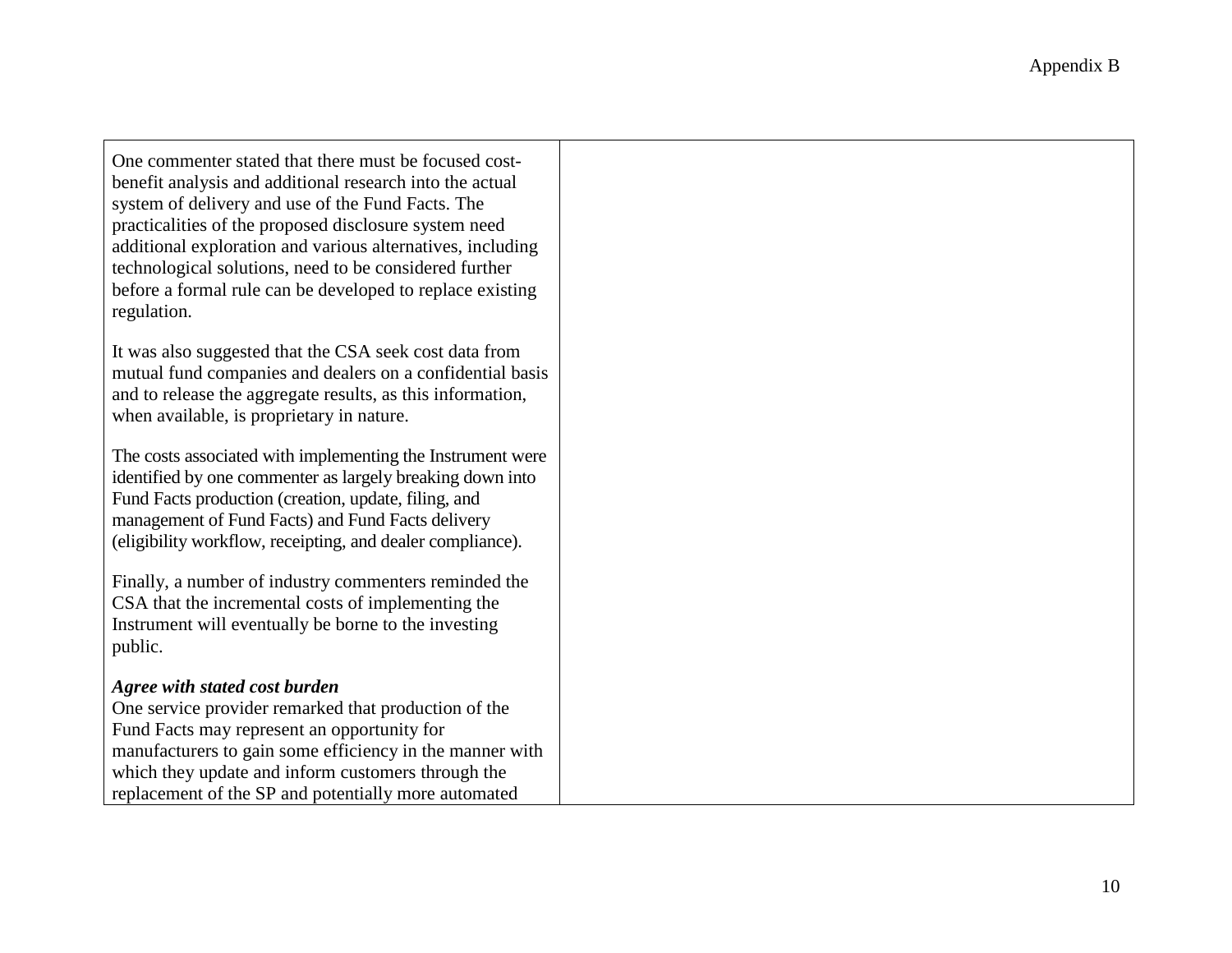| production and authorization protocols towards producing<br>and filing Fund Facts for investors.                                                                                                                                                                                                                                              |
|-----------------------------------------------------------------------------------------------------------------------------------------------------------------------------------------------------------------------------------------------------------------------------------------------------------------------------------------------|
| This commenter stated that orienting manufacturers towards<br>digital production as a more expeditious means of delivery<br>may reduce print, distribution and environmental costs over<br>the longer term.                                                                                                                                   |
| This same service provider also suggested compliance costs<br>could be contained through outsourcing of the delivery<br>obligation outside existing dealer systems and the<br>minimization of integration into back office protocols for the<br>purposes of compliance.                                                                       |
| Another industry service provider told us it expects to<br>leverage its existing fulfilment infrastructure to have Fund<br>Facts available for distribution to investors by e-mail,<br>download, fax or print and mail on a timely basis and that its<br>automated system ensures that only the current document is<br>distributed.           |
| Still, this commenter noted that while increasingly advanced<br>technology will be of tremendous assistance in meeting the<br>new requirements, including the restrictions on bundling and<br>the differentiations in the delivery requirements, the<br>Instrument still adds to the compliance burden and costs<br>incurred in the industry. |
| In addition, continued this commenter, there will be<br>significant ongoing costs related to the collection and<br>maintenance of various investor preferences, adviser training                                                                                                                                                              |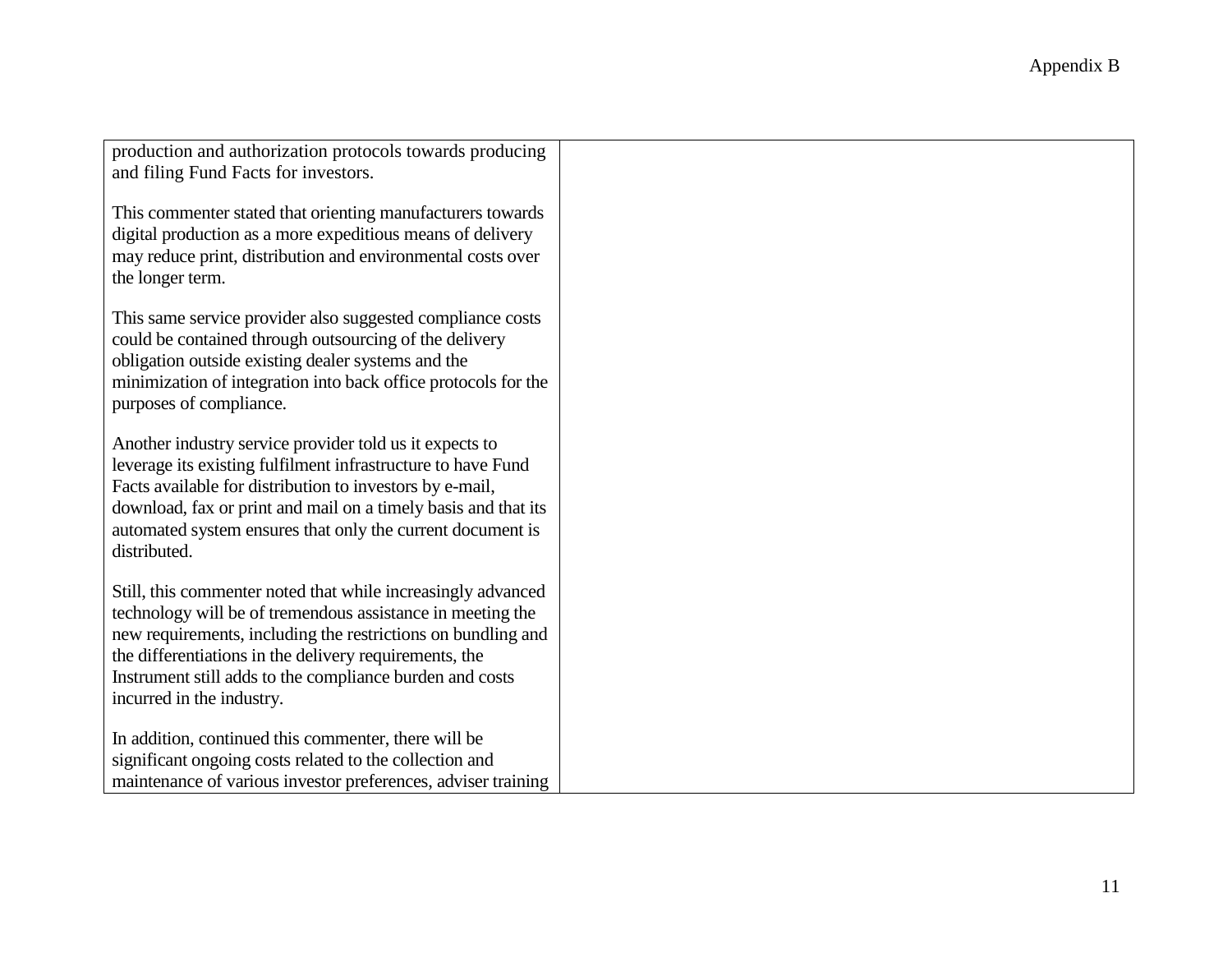| and support, and infrastructure maintenance. |  |
|----------------------------------------------|--|
|----------------------------------------------|--|

### *Specific data*

Based on the proposed Instrument, one industry commenter, a mutual fund manufacturer and dealer, gave the following rough estimates:

- the initial costs for the preparation of approximately 800 Fund Facts for five fund families (which costs include the design and layout, staffing, legal counsel, French translation, website development, Fund Facts fulfillment and printing) would be approximately \$2,000,000 in the first two years, with ongoing costs decreasing to approximately \$1,500,000 per year;
- distribution costs to develop or enhance the information delivery systems would be \$1,800,000. The ongoing costs to maintain the new system would cost approximately \$200,000 per year;
- filing approximately 800 Fund Facts for five fund families would take 4 to 5 business days to complete with a cost of approximately \$13,000 per year for investors; and
- compliance/staff costs in overseeing and maintaining the delivery regime could initially cost our related dealers \$500,000. Ongoing compliance costs would include increased staffing and expenses required to manage the new systems and would cost such dealers approximately \$150,000 per year.

Still another industry commenter told us that the potential cost savings of replacing the prospectus with the Fund Facts will be marginal, since the largest portion of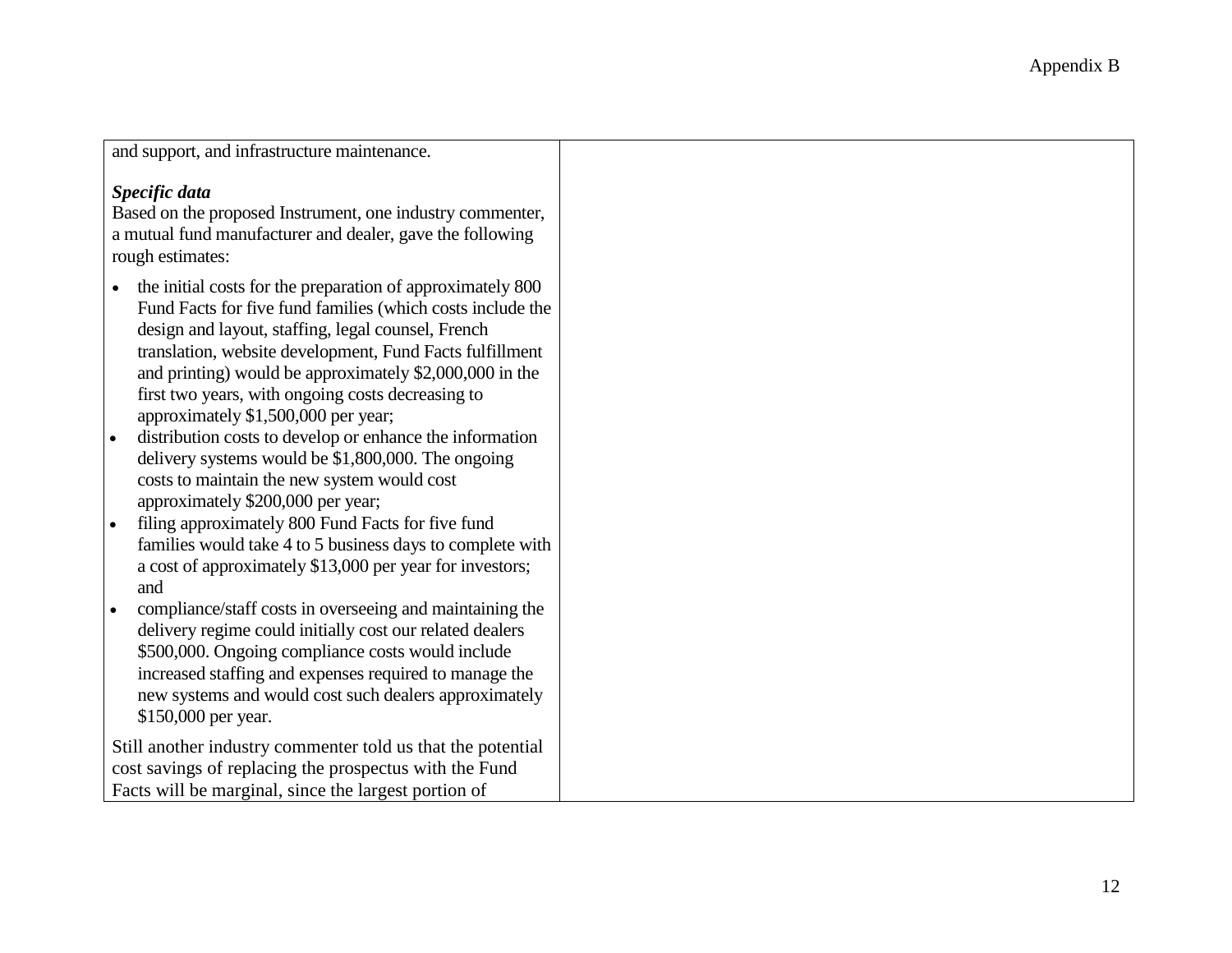| delivery cost of either a Fund Facts or a prospectus is |  |
|---------------------------------------------------------|--|
| postage, which will remain unchanged and represents 65% |  |
| of the total production costs.                          |  |

**II. – Comments on issues for comment on the Instrument**

**1. We are considering allowing fund managers greater flexibility to provide more current information to investors by not restricting how frequently a fund manager may file an updated fund facts document. What are your views? How would this impact compliance with the requirement to deliver the most recently filed fund facts document?**

| <b>Comments</b>                                                                                                                                                                                                                                                                                                                                                                                                                                                                                                                                          | <b>Responses</b>                                                                                                                                                                                                                                                                                                                                                                                                                                                          |
|----------------------------------------------------------------------------------------------------------------------------------------------------------------------------------------------------------------------------------------------------------------------------------------------------------------------------------------------------------------------------------------------------------------------------------------------------------------------------------------------------------------------------------------------------------|---------------------------------------------------------------------------------------------------------------------------------------------------------------------------------------------------------------------------------------------------------------------------------------------------------------------------------------------------------------------------------------------------------------------------------------------------------------------------|
| In favour of greater flexibility to file Fund Facts<br>A few commenters had no objection to our extending this<br>flexibility, and remarked there may be some merit to more<br>frequent updating of Fund Facts. One of these commenters<br>stated that fund managers should not have restrictions<br>placed on updating the Fund Facts more frequently than<br>once annually if they so desire. However, these<br>commenters remarked that increased frequency of<br>updating and filing the Fund Facts could result in<br>increased costs to investors. | We have considered the comments and acknowledge the concerns about<br>the potential issues related to the frequency of updating the Fund Facts.<br>As a result, we will only require mutual funds to file a Fund Facts<br>annually, or if a material change occurs that relates to the information<br>contained in the Fund Facts. The Instrument, however, does allow a fund<br>manager the flexibility to file an amended Fund Facts more frequently if<br>they choose. |
| One commenter stated that since much of the disclosure<br>contained in the Fund Facts would not change with a more<br>frequent updating schedule, its value to investors would be<br>outweighed by the increased costs that would be borne by<br>them. An alternative, stated this commenter, would be to<br>direct investors to the MRFP and quarterly portfolio<br>summaries.                                                                                                                                                                          |                                                                                                                                                                                                                                                                                                                                                                                                                                                                           |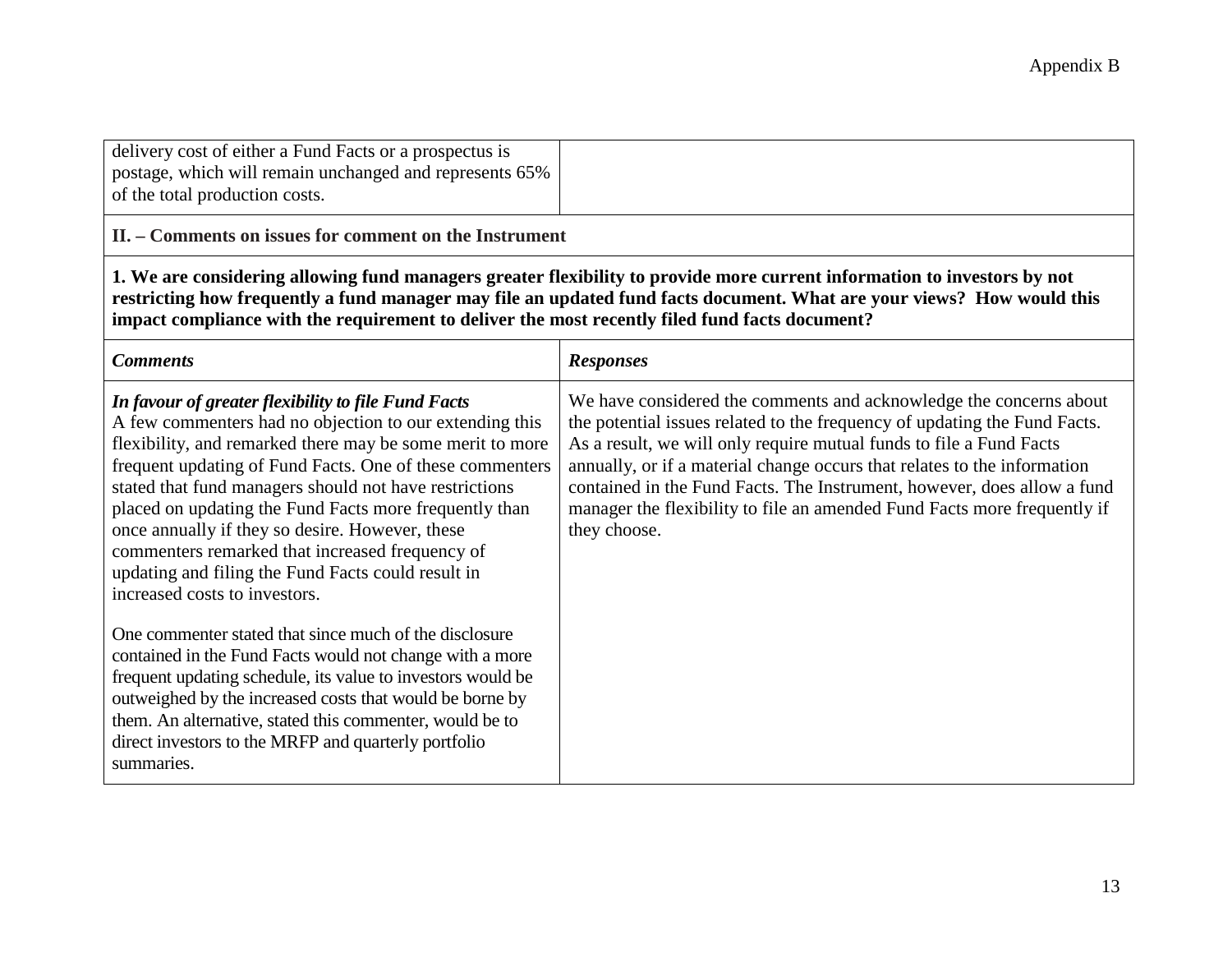| Another noted that fund companies would have a tendency,<br>however, to update the Fund Facts only when markets are<br>rising or alternatively, when the performance calculation<br>eliminates a period of poor performance that occurred<br>essentially 10 years ago.                                                                                                           |
|----------------------------------------------------------------------------------------------------------------------------------------------------------------------------------------------------------------------------------------------------------------------------------------------------------------------------------------------------------------------------------|
| <b>Opposed to greater flexibility to file Fund Facts</b><br>Most industry commenters were against the CSA proposal to<br>allow fund managers greater flexibility to file updated Fund<br>Facts or told us they would not use it.                                                                                                                                                 |
| Suggested that we limit the frequency of filings<br>A number of industry commenters recommended that the<br>Instrument be amended to limit the number of times the<br>Fund Facts must be reproduced.                                                                                                                                                                             |
| It was suggested by these commenters that the<br>requirement to file a Fund Facts be limited to an annual<br>basis, or more frequently if there is a material change, be<br>retained.                                                                                                                                                                                            |
| Requiring an amended Fund Facts upon the occurrence of a<br>material change, stated one of these commenters, renders<br>more frequent filings unnecessary and confusing.                                                                                                                                                                                                         |
| Still another commenter remarked that very up-to-date<br>information is readily available from data vendors, and other<br>than the Top 10 and the investment mix charts, they do not<br>anticipate that there would be significant changes in the Fund<br>Facts content from quarter to quarter. Any benefit to be<br>gained by more frequent production, stated this commenter, |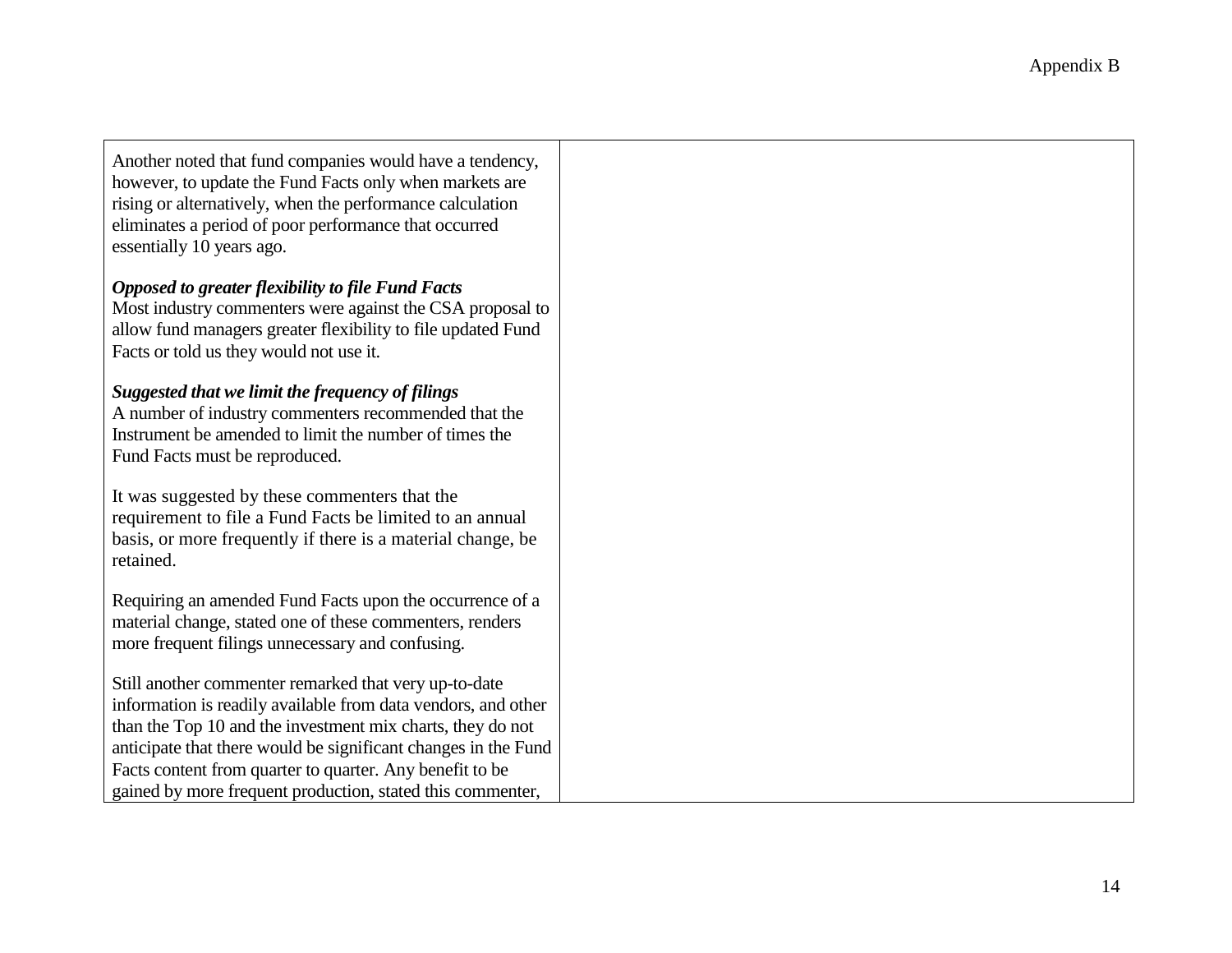is unlikely to outweigh the cost.

### *Frequent filings of Fund Facts will cause dealer confusion and increase cost and complexity of compliance*

Most of these commenters remarked that without restrictions on filing updated Fund Facts, inconsistent practices could develop among fund managers in the frequency of updating, which could lead to increased confusion for dealers in referencing the most recently filed Fund Facts and could potentially lead to errors in delivering the correct Fund Facts to an investor.

One commenter stated that greater frequency in filing will require dealers to constantly monitor when a Fund Facts has been updated for a particular mutual fund or series. The complexities, stated this commenter, simply are not justified. Added another of these commenters, it would be a monumental task for dealers to devise appropriate systems to ensure that the mutual fund's most recently filed Fund Facts is sent to investors, when the requisite document potentially changes every three months.

Still another commenter noted that just as amendments to the SP are often confusing for advisers, so too will amendments to the Fund Facts. Adding flexibility will just increase the already existing confusion.

We also heard from industry commenters that the amount of time, effort and resources engaged by fund managers in the compiling, editing, translation and approval of the Fund Facts would be a huge and onerous undertaking.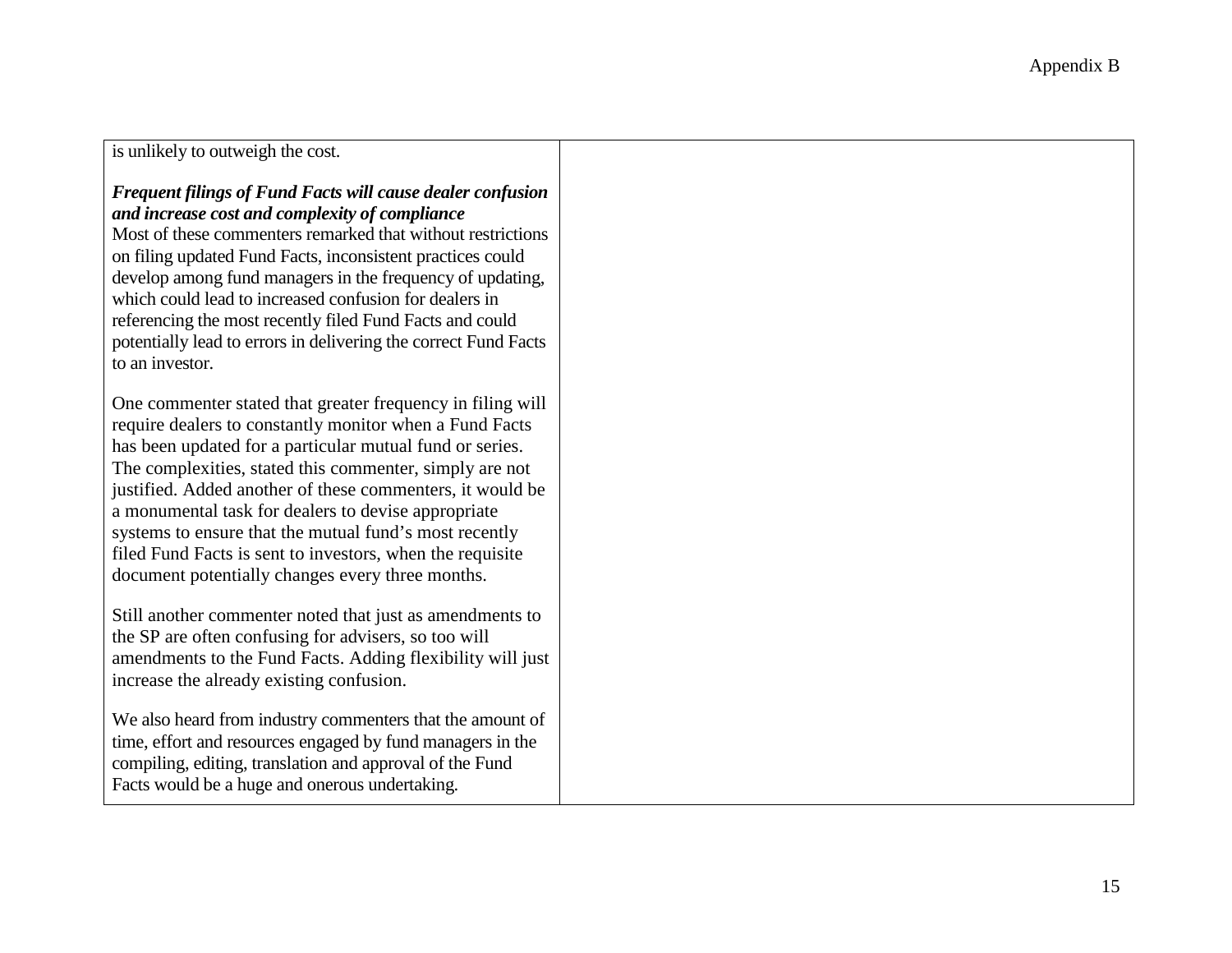### *Frequent filings of Fund Facts will cause investor confusion* A number of commenters also told us that this option may

lead to more difficulty, confusion and frustration for investors in comparing Fund Facts, and could undermine comparability for investors.

One commenter told us that allowing for discretionary timing of filing updates or failing to harmonize the time frames mandated for particular data elements would make it difficult for investors to know that they are comparing apples to apples and make it difficult for them to know that they are looking at the most up-to-date information.

We were referred to the SEC's explanation as to why it did not require more frequent updates be made to each mutual fund's Summary Prospectus. Namely, that quarterly updating of performance information could confuse investors and would discourage mutual funds from using the Summary Prospectus.

## *Frequent filings will cause competitive disadvantage*

One commenter, a national dealer association, further stated that that this option could create a competitive disadvantage for fund managers that choose not to update the Fund Facts at regular intervals, since once one major fund company starts preparing and filing Fund Facts more frequently, all of their competitors would be required to fall in line due to demand from advisers.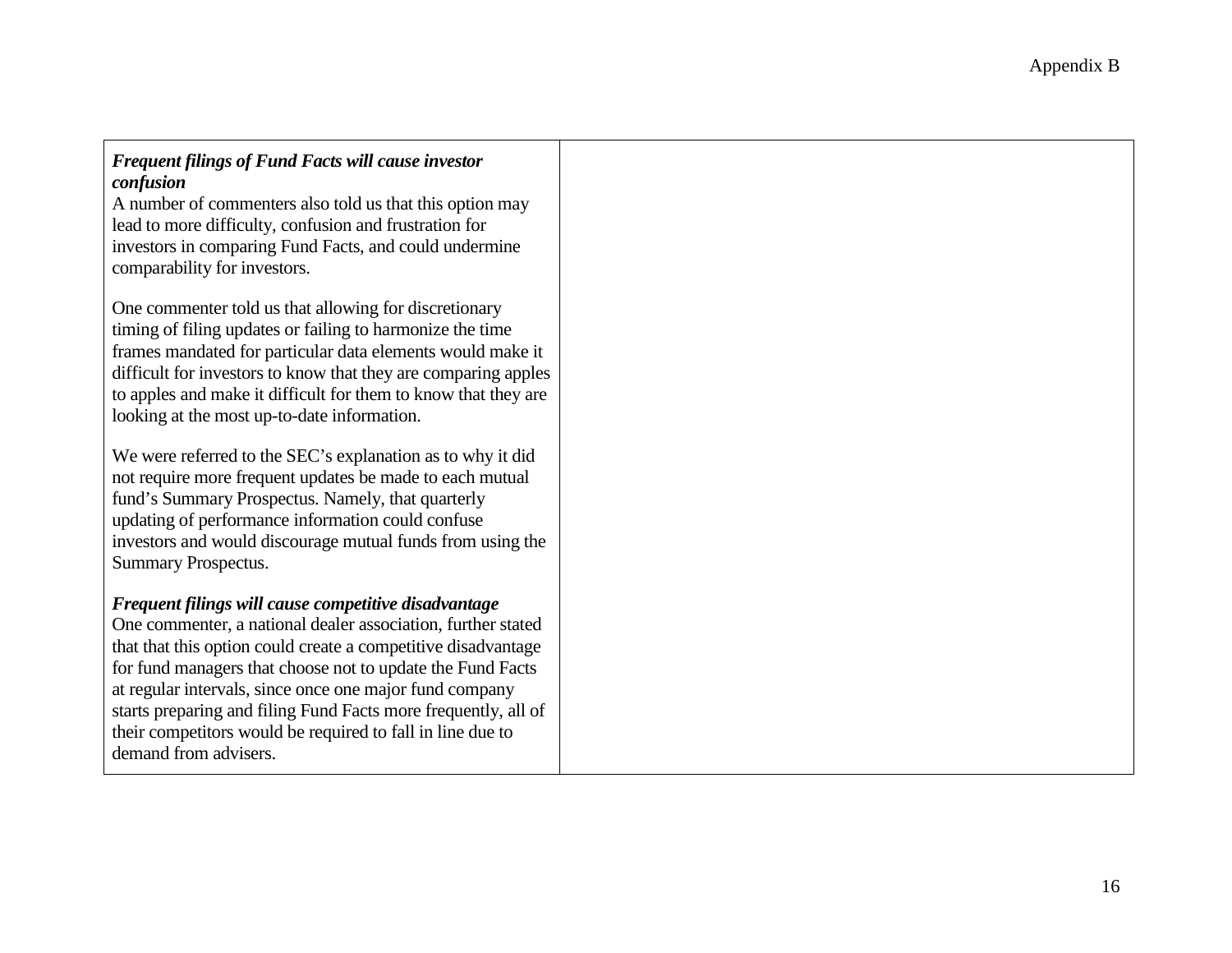**5. In response to comments, we are proposing some limited binding of fund facts documents. In section 4.1.5 of the Companion Policy we have provided guidance on this provision. Is this guidance sufficient? Do you agree with this approach?**

| <b>Comments</b>                                                                                                                                                                                                                                                                                                                                                                                                                 | <b>Responses</b>                                                                                                                                                                                                                                                                                                                                                                         |
|---------------------------------------------------------------------------------------------------------------------------------------------------------------------------------------------------------------------------------------------------------------------------------------------------------------------------------------------------------------------------------------------------------------------------------|------------------------------------------------------------------------------------------------------------------------------------------------------------------------------------------------------------------------------------------------------------------------------------------------------------------------------------------------------------------------------------------|
| While some industry commenters told us the Instrument's<br>flexibility to allow some binding of the Fund Facts is<br>laudable, all industry commenters told us that the<br>suggested limitations on binding set out in the Companion<br>Policy are arbitrary and too prescriptive, and encouraged<br>the CSA to provide a high degree of flexibility in the<br>number of Fund Facts that are permitted to be bound<br>together. | For the purposes of posting to a website, each Fund Facts must be posted as a<br>separate document. Posting a single document per fund should help investors<br>more easily find and access information about the particular mutual fund. For<br>SEDAR filing purposes, the Instrument allows the Fund Facts of all the<br>mutual funds contained in a multiple SP to be bound together. |
| This is particularly true, we were told, when the Fund<br>Facts is permitted to be delivered with the trade<br>confirmation, since the number of Fund Facts is<br>determined by the number of executed purchases<br>providing information about that purchase trade.                                                                                                                                                            |                                                                                                                                                                                                                                                                                                                                                                                          |
| A few commenters further questioned the need for the<br>"principled-based" test in section 5.4 stating that it appears<br>impossible to be able to say with any degree of certainty,<br>whether or not it has been met.                                                                                                                                                                                                         |                                                                                                                                                                                                                                                                                                                                                                                          |
| A number of commenters stated that there may be cases<br>where the provision of information about more than 10<br>mutual funds of a single fund family, or the comparison of<br>more than 10 mutual funds of a similar type from different<br>families would not compromise the principles of simplicity,                                                                                                                       |                                                                                                                                                                                                                                                                                                                                                                                          |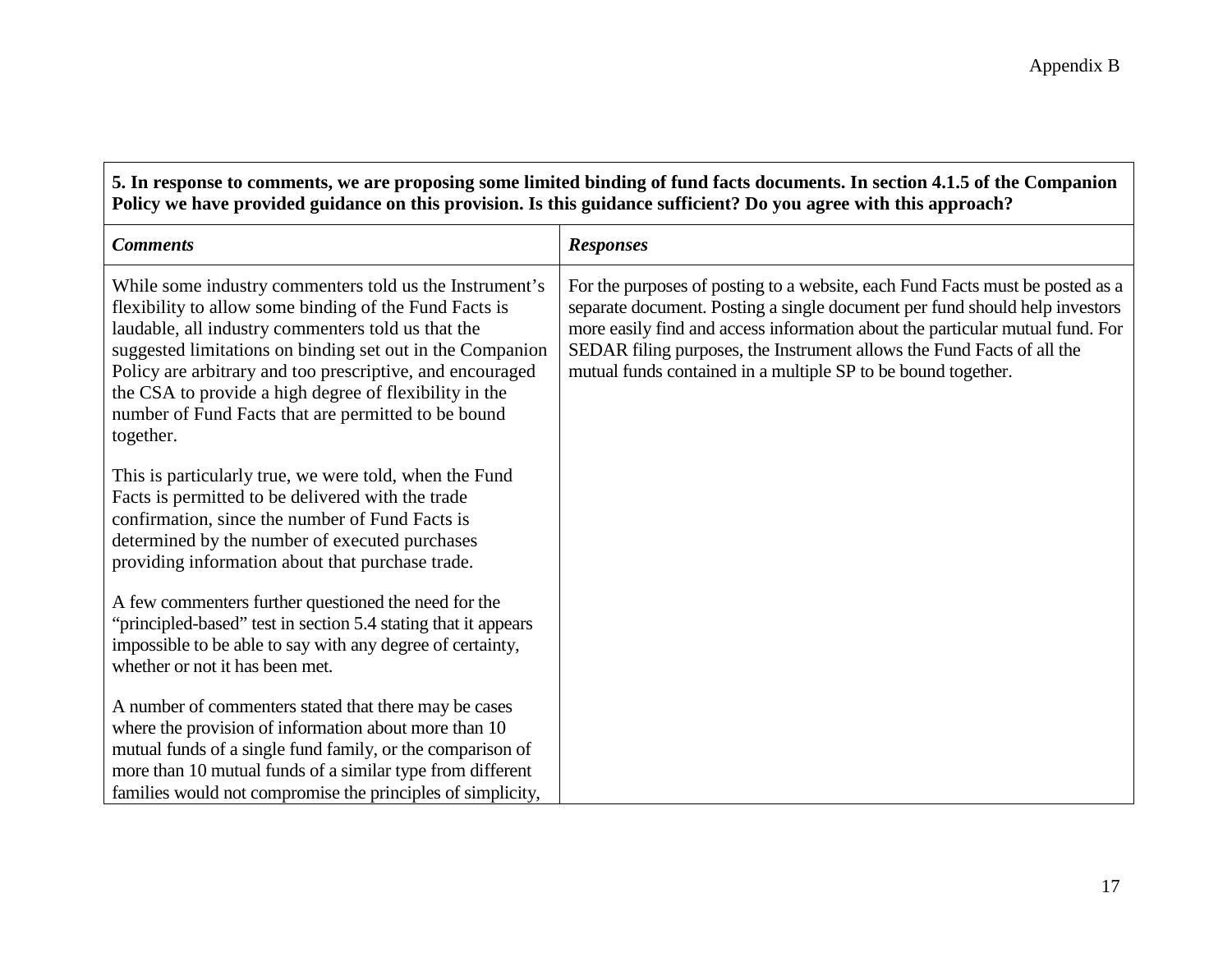| accessibility and comparability.                                                                                                                                                                                                                                                                                                                                                                                          |  |
|---------------------------------------------------------------------------------------------------------------------------------------------------------------------------------------------------------------------------------------------------------------------------------------------------------------------------------------------------------------------------------------------------------------------------|--|
| We were given examples where bundling of more than 10<br>Fund Facts may be desirable from the investor's perspective,<br>such as:                                                                                                                                                                                                                                                                                         |  |
| for the top and underlying funds of a fund of funds<br>structure, or<br>funds of an asset class, or by country, or across a group<br>of assets with like risks.                                                                                                                                                                                                                                                           |  |
| Added a service provider commenter, implementing<br>technologies to comply with the restrictions as described in<br>the Companion Policy would add significant costs to the<br>implementation as well as ongoing production and postage<br>costs associated with the potential mailing of a number of<br>separate packages to an investor.                                                                                |  |
| This commenter went on to say that receiving multiple.<br>packages in the mail would be more confusing to investors<br>and be less likely to encourage them to read the material than<br>if they receive one consolidated, bound booklet personalized<br>to their interests with a clear index that informs them on<br>what they are reviewing.                                                                           |  |
| It was therefore recommended that the limit of 10 Fund<br>Facts be omitted from the Companion Policy or expressed<br>in softer language, so that the Instrument is flexible on<br>bundling of Fund Facts, both electronically and in paper<br>form, and that the decision on whether or not to bind be<br>left to the discretion of the manufacturer and/or dealer,<br>provided the bundling adheres to the principles of |  |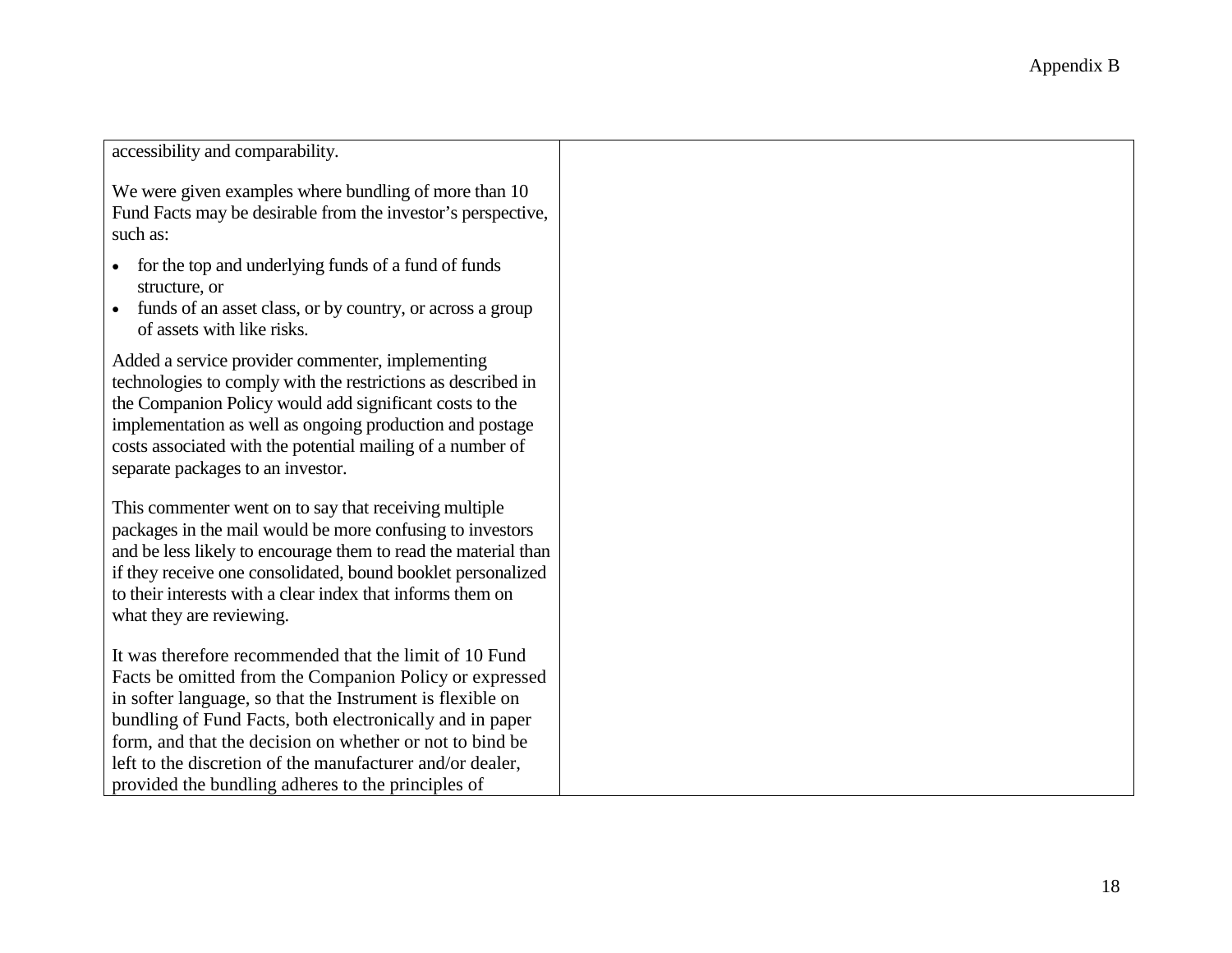| simplicity, accessibility and comparability.                                                                                                                                                                                                                                                                                                                                                                                                                    |
|-----------------------------------------------------------------------------------------------------------------------------------------------------------------------------------------------------------------------------------------------------------------------------------------------------------------------------------------------------------------------------------------------------------------------------------------------------------------|
| We were also told by a number of industry commenters<br>that section $5.4(2)$ of the Instrument should be amended to<br>allow for electronic delivery of multiple Fund Facts that are<br>bound together in a PDF document, consistent with<br>delivery in paper format.                                                                                                                                                                                         |
| These commenters disagreed that multiple Fund Facts<br>could constrain an investor's ability to download the file,<br>find and print the specific Fund Facts, remarking that it<br>would not be difficult for investors to download a<br>document of approximately 20-30 pages, representing 10<br>Fund Facts, investors would prefer receiving one e-mail<br>and it would be more efficient for dealers and ensure<br>stronger compliance with the Instrument. |

**7. Depending on the comments we receive, we may decide to proceed with finalizing some parts of the Instrument while continuing to consult on other parts. For example, we may be able to move forward sooner with the requirement to prepare and file a fund facts document and have it posted to the website. If this were to occur, we would provide a reasonable transition period before anyone has to comply with the fund facts document requirements and we would consider a shorter transitional period for delivery.**

**What are your views on this approach? What period would be appropriate?**

| <b>Comments</b>                                                                                                                                                         | <b>Responses</b>                                                                                                                           |
|-------------------------------------------------------------------------------------------------------------------------------------------------------------------------|--------------------------------------------------------------------------------------------------------------------------------------------|
| While a few industry commenters recommended removing<br>the requirement for pre-sale delivery, most industry<br>commenters simply reiterated their support for a staged | For the reasons indicated above, the CSA has concluded to move forward<br>with a staged implementation of the project.                     |
| implementation, with the first stage consisting of the                                                                                                                  | While the staged implementation may differ from the implementation<br>schedule contemplated by the CCIR, the Fund Facts is harmonized with |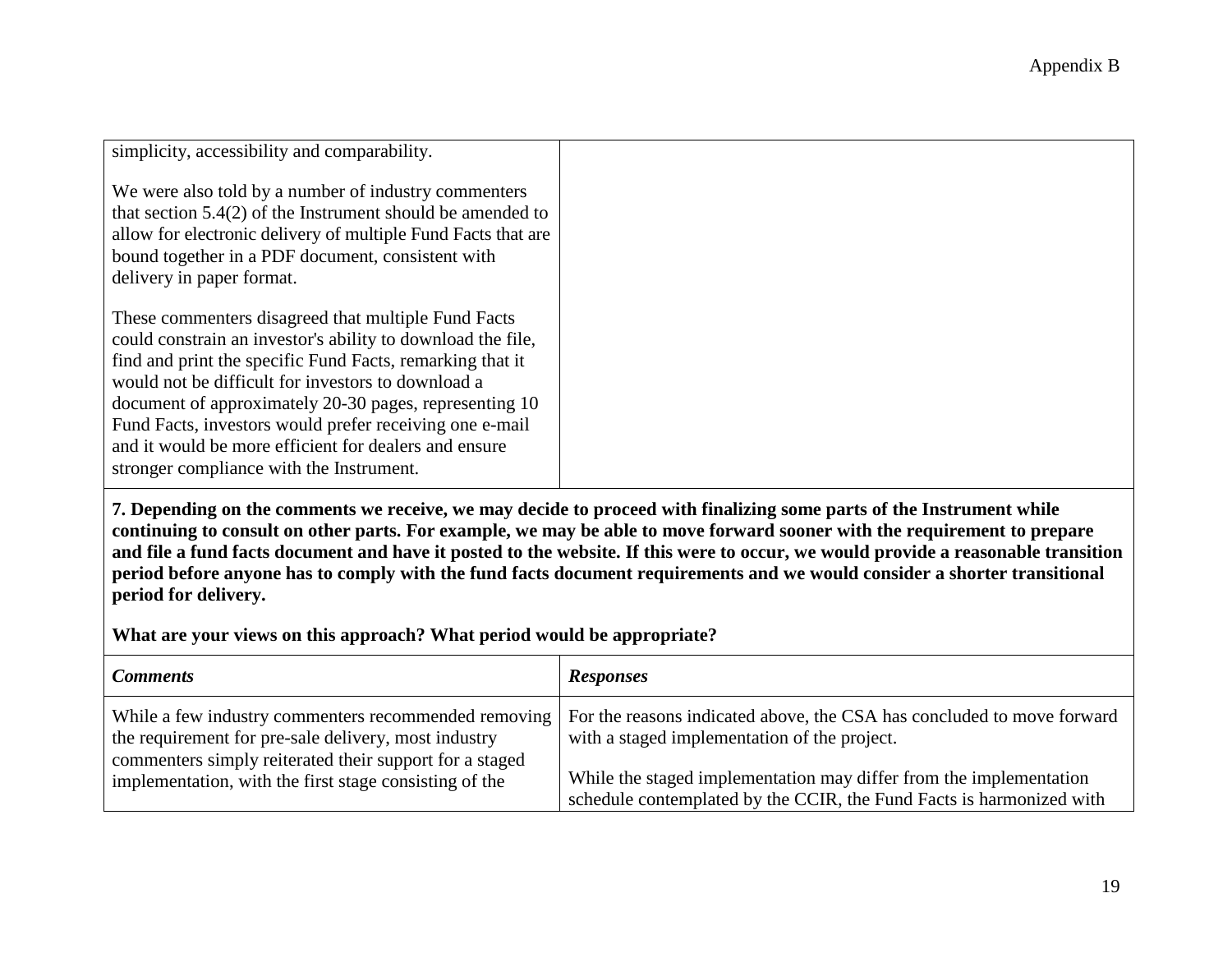| production of the Fund Facts. POS delivery would be                                                                                                                                                                                                                                                                                                                                                                                       | the CCIR approach.                                                                                                                                                                                                                                                                                                                                                                 |
|-------------------------------------------------------------------------------------------------------------------------------------------------------------------------------------------------------------------------------------------------------------------------------------------------------------------------------------------------------------------------------------------------------------------------------------------|------------------------------------------------------------------------------------------------------------------------------------------------------------------------------------------------------------------------------------------------------------------------------------------------------------------------------------------------------------------------------------|
| deferred to allow for a longer consultative process until                                                                                                                                                                                                                                                                                                                                                                                 |                                                                                                                                                                                                                                                                                                                                                                                    |
| there are clear, practical and workable solutions developed<br>to the operational and compliance concerns related to<br>delivery.                                                                                                                                                                                                                                                                                                         | As the CSA moves forward with the remaining stages of implementation<br>set out in Notice 81-319, we will continue our consultations with<br>stakeholders.                                                                                                                                                                                                                         |
| One investor advocate commenter also expressed support<br>for the CSA to move forward sooner with certain<br>requirements (such as the requirement to prepare and file a<br>Fund Facts and have it posted to the website), and to<br>continue to consult on other parts of the Instrument.                                                                                                                                                | We do not think that the CSA's approach to implementation will cause<br>confusion for investors. The Funds Facts published by the CSA is<br>consistent with the Fund Facts to be finalized by the CCIR. We note that<br>the CSA and CCIR currently have different delivery requirements for<br>disclosure documents. The CSA remains committed to proceeding with<br>POS delivery. |
| One service provider stated, at a minimum, the transition<br>period will need to address the likelihood that during this<br>period, a dealer will need to be able to deliver a combination<br>of SPs and Fund Facts.                                                                                                                                                                                                                      |                                                                                                                                                                                                                                                                                                                                                                                    |
| We were encouraged to allow the voluntary use of the<br>Fund Facts before any delivery requirements are<br>mandated.                                                                                                                                                                                                                                                                                                                      |                                                                                                                                                                                                                                                                                                                                                                                    |
| However, even with a deferred implementation of delivery,<br>we were told by some industry commenters that a two-year<br>transition period for delivery would still be appropriate and<br>should not be shortened. Others, however, remarked they<br>were uncertain whether a two-year transition to delivery will<br>be sufficient to resolve pre-trade delivery problems including<br>the operational interface to facilitate delivery. |                                                                                                                                                                                                                                                                                                                                                                                    |
| In addition, a number of industry commenters additionally<br>expressed support for a transition period that provides for                                                                                                                                                                                                                                                                                                                  |                                                                                                                                                                                                                                                                                                                                                                                    |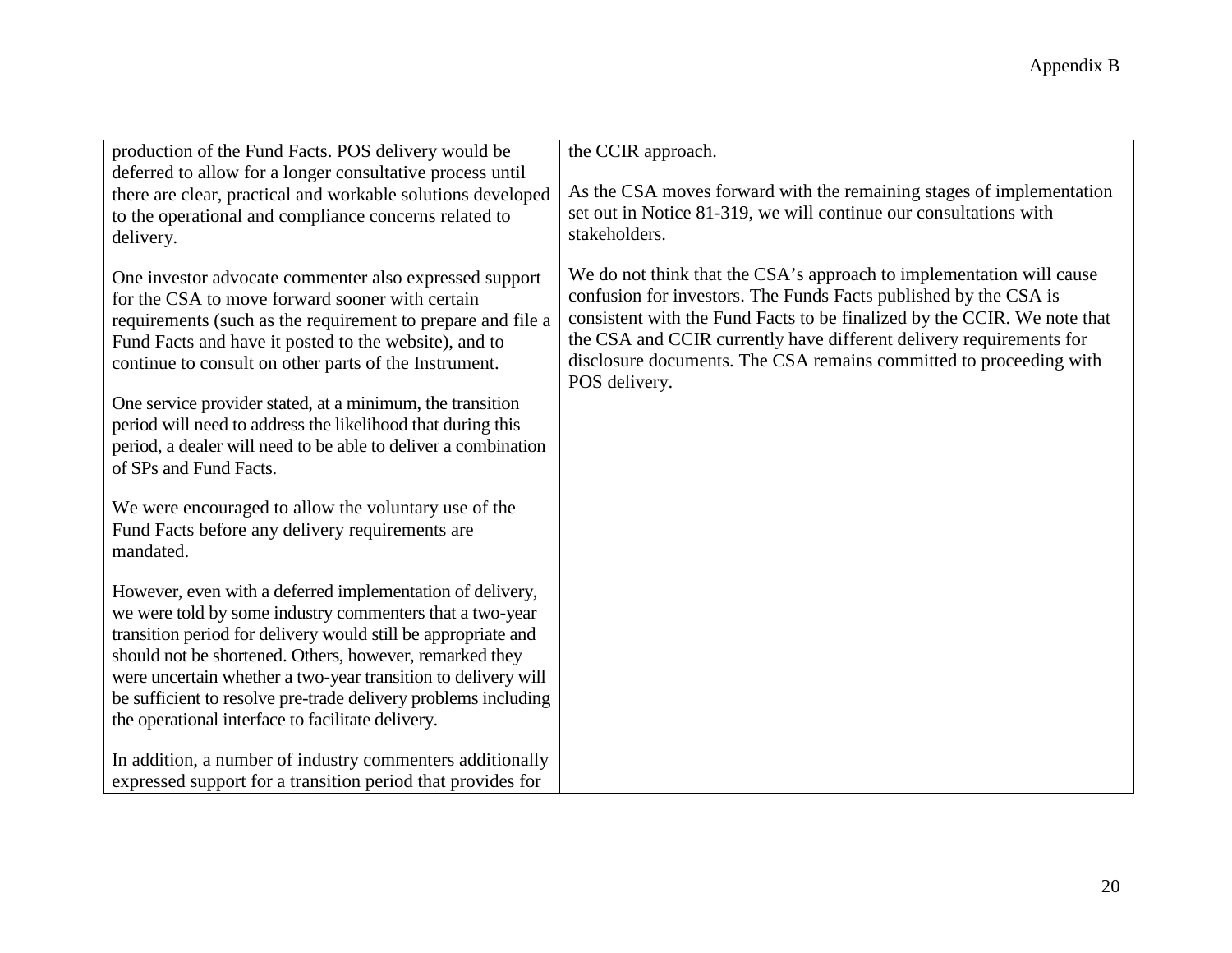| the earlier dissemination of Fund Facts to investors, telling |  |
|---------------------------------------------------------------|--|
| us it will allow users of the Fund Facts to gain valuable     |  |
| experience with the document and enable them to               |  |
| determine its utility. They agreed with allowing funds to     |  |
| make use of the Fund Facts during the transition period       |  |
| under the current delivery requirements.                      |  |
|                                                               |  |
| One industry commenter stated that once the Fund Facts is     |  |
| filed, the disclosure regime contemplated under the           |  |
| Instrument should become effective, with only the point of    |  |
| sale or timing of the delivery phased in.                     |  |
|                                                               |  |
| Another commenter remarked that before delivery of the        |  |
| Fund Facts comes into effect, the CSA must ensure that        |  |
| appropriate modifications to applicable legislation are in    |  |
| place.                                                        |  |
|                                                               |  |
| Yet, we also heard from an association that represents        |  |
| both insurance and mutual fund professionals that while a     |  |
| two-step approach to implementation has some merit, this      |  |
| approach differs from the implementation schedule             |  |
| contemplated by the Joint Forum and the Canadian              |  |
| Counsel of Insurance Regulators (CCIR). We were told it       |  |
| makes little sense to proceed with full implementation for    |  |
| segregated funds and a staged implementation for mutual       |  |
| funds because it would create confusion for investors and     |  |
| advisers. Implementation for both products, indicated this    |  |
| commenter, should be the same.                                |  |
|                                                               |  |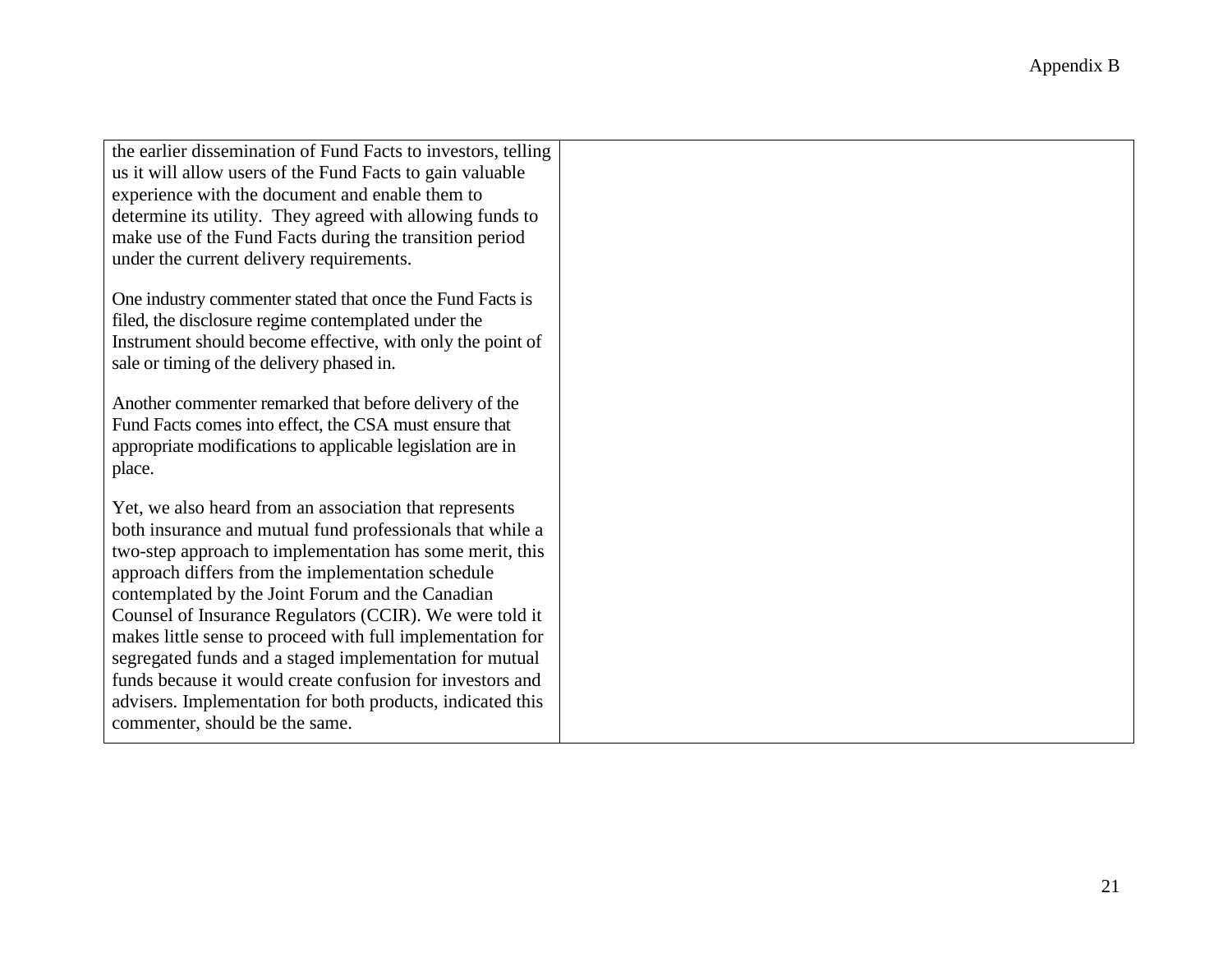**III) Issues for Comment on Form 81-101F3** *Contents of Fund Facts Document*

**1. In response to comments, we have provided some flexibility in the proposed amendments to National Instrument 81- 101** *Mutual Fund Prospectus Disclosure* **for a fund facts document to be attached to, or bound with, one or more fund facts documents of other mutual funds. To date, however, we have not seen a sample fund facts document that contains multiple class or series disclosure that meets the principle of providing investors with information in a simple, accessible and comparable format as set out in** *Framework 81-406: Point of Sale Disclosure for Mutual Funds and Segregated Funds* **(Framework).**

**For us to consider allowing flexibility to permit a single fund facts document per mutual fund, we request sample fund facts documents that demonstrate multiple class or series information presented in a manner consistent with the principles of the Framework.**

| <b>Comments</b>                                                                                                                                                                                                                                                                                                                 | <b>Responses</b>                                                                                                                                        |
|---------------------------------------------------------------------------------------------------------------------------------------------------------------------------------------------------------------------------------------------------------------------------------------------------------------------------------|---------------------------------------------------------------------------------------------------------------------------------------------------------|
| In response to the CSA's request, four industry<br>commenters prepared and submitted sample multi-series<br>Fund Facts, including the Investment Funds Institute of<br>Canada, a national trade association for the investment<br>funds industry. We also received an alternative POS<br>template from an individual commenter. | We do not propose to make any change at this time. The CSA will<br>continue to consider this issue as we move toward implementation of POS<br>delivery. |
| An independent review committee commented that the<br>content of a single series or class Fund Facts will not<br>allow an investor to understand his or her investment<br>options.                                                                                                                                              |                                                                                                                                                         |
| The majority of industry commenters stated that a multi-<br>series Fund Facts can meet the principles of simplicity,<br>accessibility and comparability, if the series' are                                                                                                                                                     |                                                                                                                                                         |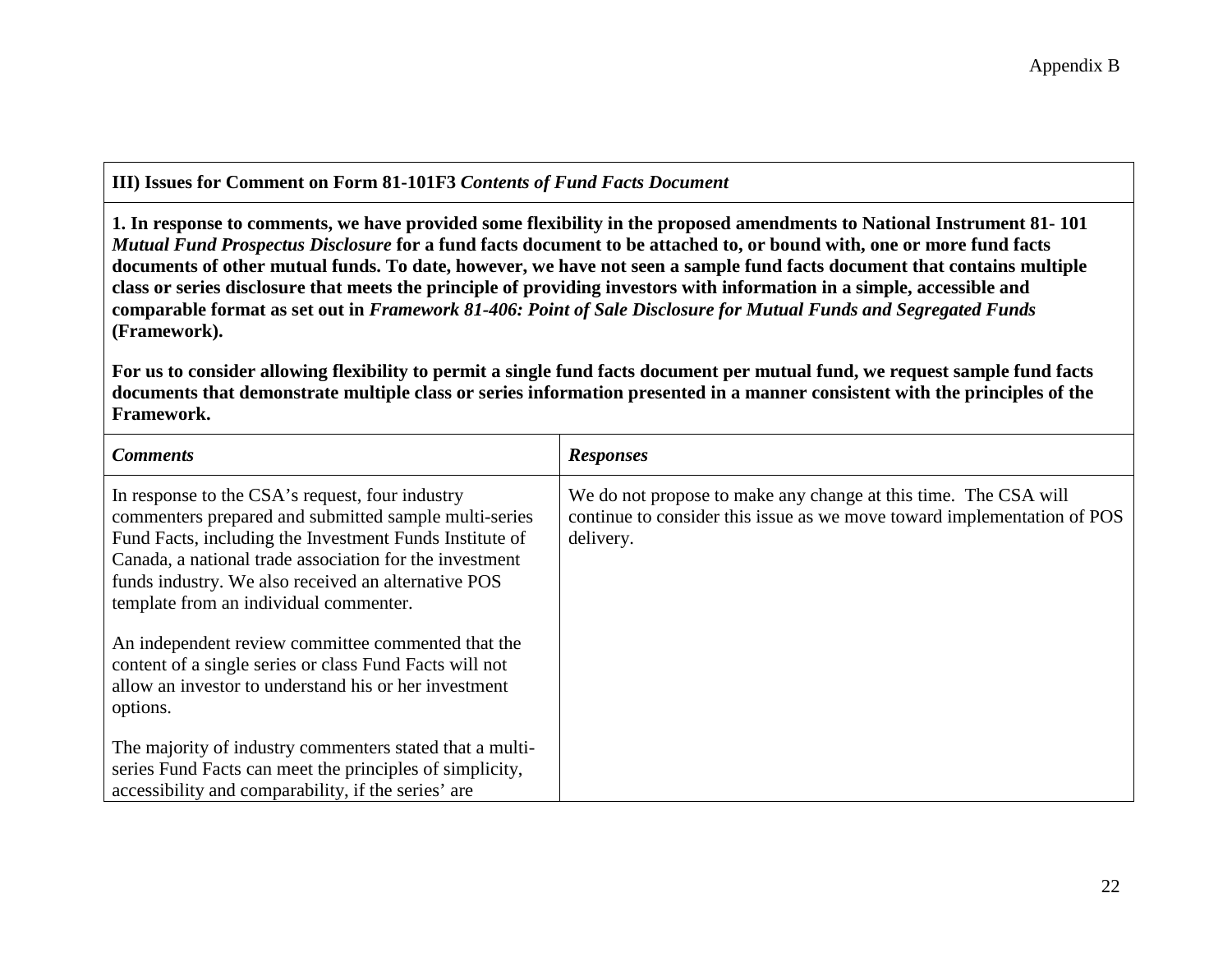predominately the same (with no material difference). An example is retail series that are the same but for different distribution amounts.

A number of industry commenters remarked that although Fund Facts can be bundled and read together, if the differences between series and classes are minimal, comprehension for both investors and financial advisers is simplified by integrating the multiple series disclosure into one document. They said this would provide a more complete picture of the investment options available for each mutual fund. In particular, noted a commenter, investors would have access to consolidated fees and expenses information for each series of a mutual fund.

The addition of an extra page or two to a Fund Facts to accommodate a multi-series document on this basis would not, indicated one commenter, undermine the principle of readability, which is central to the CSA's proposals.

A number of industry commenters did acknowledge, however, that including dissimilar series in a single Fund Facts risks presenting information that is not fully explained or easily comparable. Noted one commenter, flexibility should be extended only when the series' are substantially comparable and are all available to the investor through the dealer that is delivering the Fund Facts.

Another commenter added that if new mutual fund series for each province/territory is created due to HST, mutual fund manufacturers could only realistically combine the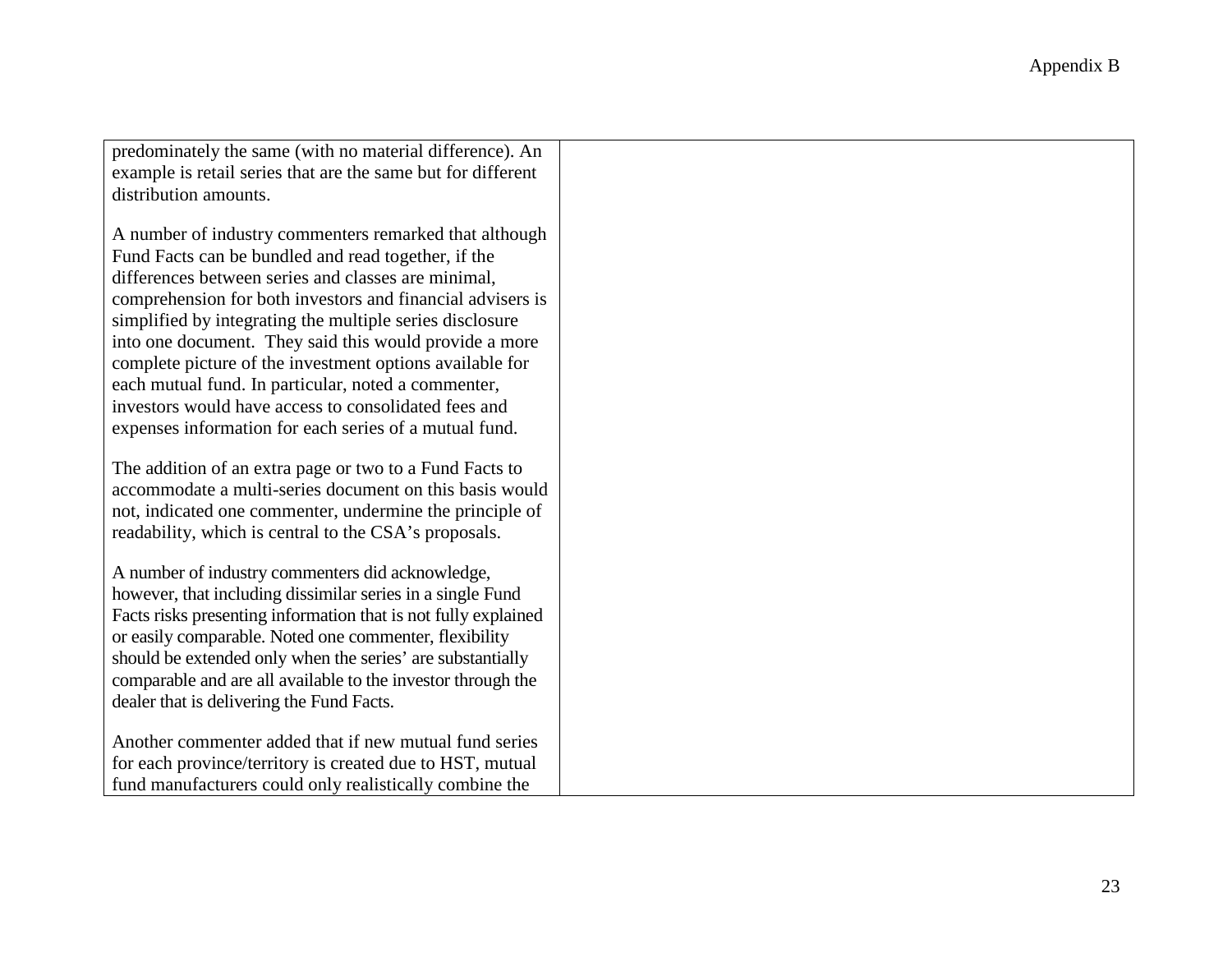| series related to one province/territory into one document.                                                                                                                                                                                                                                                                                                                                                                                                                                                                  |  |
|------------------------------------------------------------------------------------------------------------------------------------------------------------------------------------------------------------------------------------------------------------------------------------------------------------------------------------------------------------------------------------------------------------------------------------------------------------------------------------------------------------------------------|--|
| We were told that grouping similar series in a single Fund<br>Facts would reduce the number of Fund Facts for a particular<br>mutual fund down to 3 or 4 from an expected 10 or more<br>and, in aggregate, by approximately two-thirds. This would<br>significantly reduce costs to create, design, review, post<br>online, print and deliver Fund Facts. One commenter added<br>that this grouping would also assist similarly qualified<br>investors in understanding the different purchase options<br>available to them. |  |
| Added another industry commenter, the sample template<br>submitted by IFIC could be further simplified by<br>consolidating the graphs for different series showing the<br>year-by-year returns in the "How has the fund performed<br>section" into one graph with different bars representing<br>different series in the same graph. In this way, it would be<br>possible to combine different series into one Fund Facts<br>without unduly lengthening it and without confusing<br>investors.                               |  |
| Still, other industry commenters told us fund managers<br>should have the flexibility to choose whether to combine any<br>series into the same Fund Facts if, stated one of these<br>commenters, the Fund Facts does not exceed 4 pages.                                                                                                                                                                                                                                                                                     |  |
| Another commenter, a mutual fund dealer, stated that<br>multiple series Fund Facts could be problematic, since not<br>all mutual fund dealers necessarily sell all the series of<br>each mutual fund. Including more than one series in a                                                                                                                                                                                                                                                                                    |  |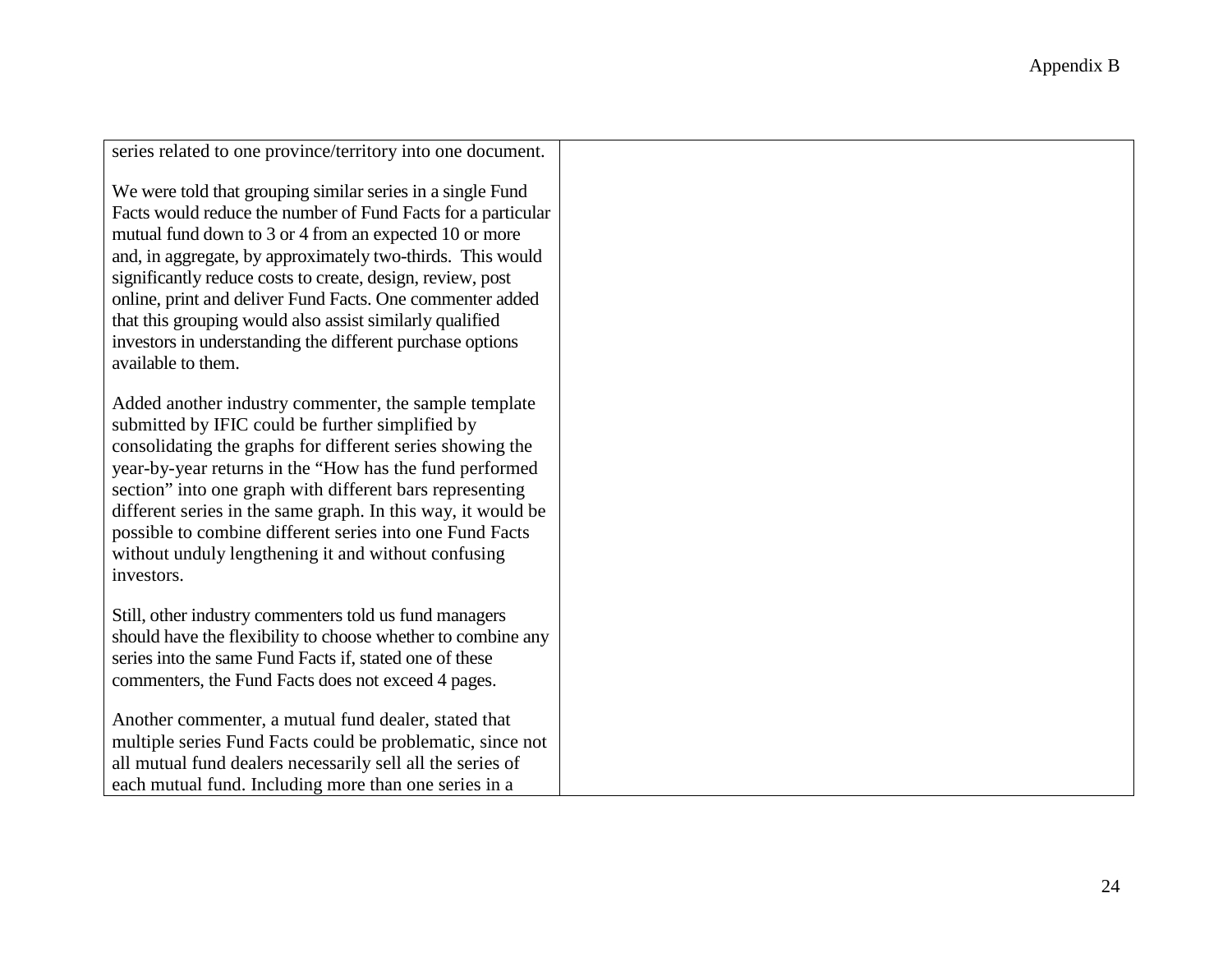**2. We are considering whether it is more appropriate to require disclosure of the MER without any waivers or absorptions, since there is no guarantee such waivers or absorptions will continue. Do you agree with this approach?**

| <b>Comments</b>                                                                                                                                                          | <b>Responses</b>                                                                                                                                                                                                       |
|--------------------------------------------------------------------------------------------------------------------------------------------------------------------------|------------------------------------------------------------------------------------------------------------------------------------------------------------------------------------------------------------------------|
| While some investor advocate commenters supported<br>presenting the MER without any waivers and absorptions,<br>industry commenters who responded disagreed, and told us | We think that requiring the disclosure of MER after waivers and<br>absorptions is consistent with industry practice and avoids confusion for<br>investors. The MER will be taken from the most recently filed MRFP for |
| the "actual" MER (i.e. the MER after waivers and                                                                                                                         | the mutual fund.                                                                                                                                                                                                       |
| absorptions) should be presented.                                                                                                                                        | In our view, providing two different MERs in the Fund Facts would be                                                                                                                                                   |
| We were told that presenting the MER after waivers and                                                                                                                   | confusing to readers. therefore, where the MER reflects waivers and                                                                                                                                                    |
| absorptions will match the performance information<br>contained in the Fund Facts and is the most consistent with                                                        | absorptions, we require disclosure in the Fund Facts to that effect. As a<br>result, the MER disclosed in "Quick Facts" and the MER in "Fund                                                                           |
| the objectives of the Fund Facts.                                                                                                                                        | Expenses" are the same.                                                                                                                                                                                                |
| A number of industry commenters further remarked that                                                                                                                    |                                                                                                                                                                                                                        |
| presenting only the MER before waivers and absorptions                                                                                                                   |                                                                                                                                                                                                                        |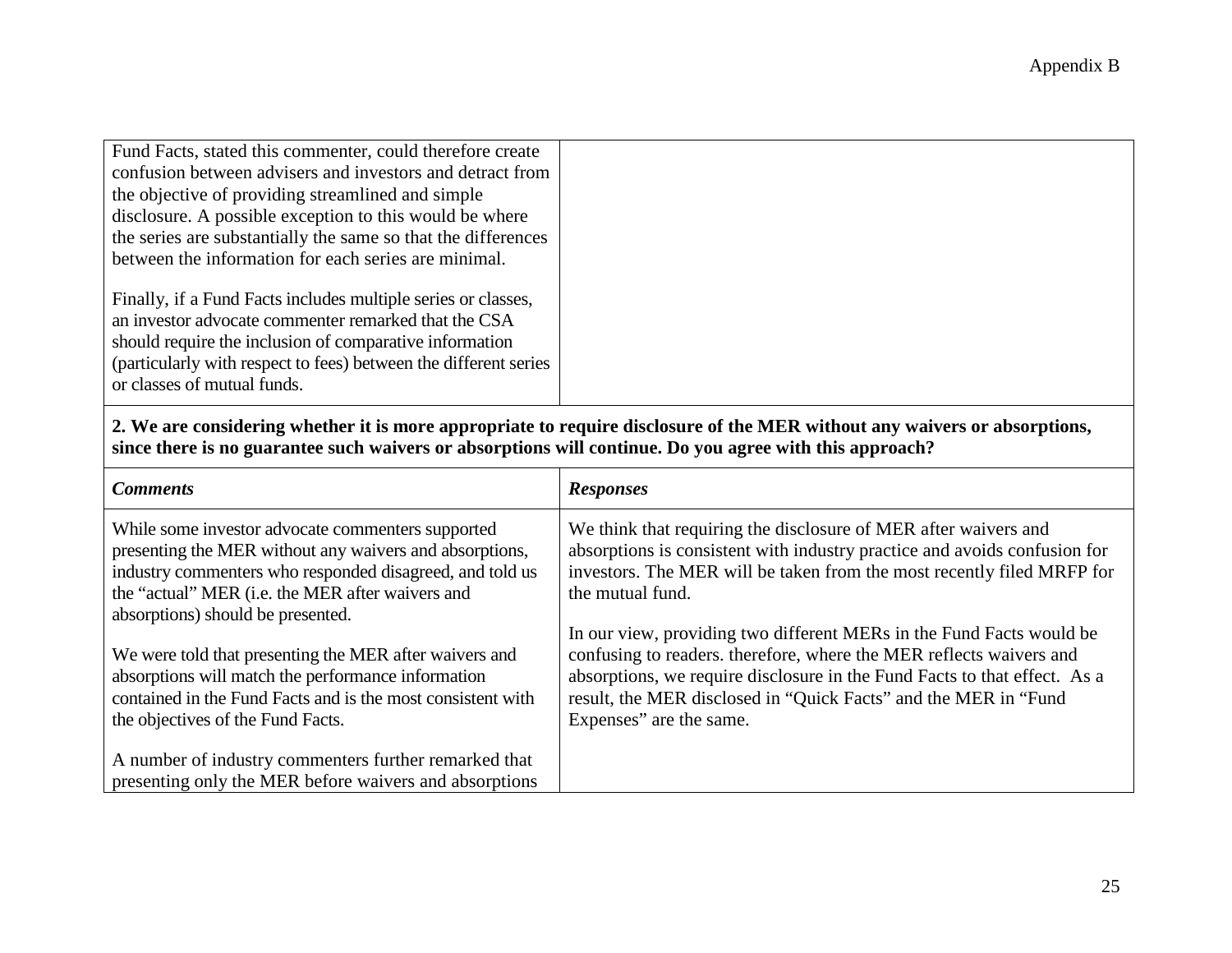| could be confusing or misleading for investors since it     |
|-------------------------------------------------------------|
| would not represent what investors would experience as      |
| mutual fund holders.                                        |
|                                                             |
| One of these commenters stated that all numerical data in   |
| disclosure documents is, of necessity, backward-looking     |
| and intended to give investors a good sense, not a          |
| guarantee, of what they will experience as owners of the    |
| investment product.                                         |
|                                                             |
| However, some industry commenters did acknowledge the       |
| importance of disclosing that the MER may reflect waivers   |
| and absorptions. A few commenters suggested the Fund        |
| Facts follow the current practice in the SP of stating that |
| waivers apply to the MER, which may change from year        |
| to year.                                                    |
|                                                             |
| Another commenter told us to consider providing a cross-    |
| reference to more detailed disclosure on this issue, given  |
| its importance to an investor.                              |
|                                                             |
| Still another industry commenter suggested that the Quick   |
| Facts section could disclose the actual MER, while the      |
| Ongoing Fund Expenses section could disclose both the       |
| actual MER and the MER before waivers and absorptions.      |
| However, a different commenter stated that disclosing       |
| both net and gross MER might confuse the investor and       |
| complicate the Fund Facts.                                  |
|                                                             |
| Finally, if the CSA is concerned that mutual fund           |
| managers might decide not to waive or absorb fees in a      |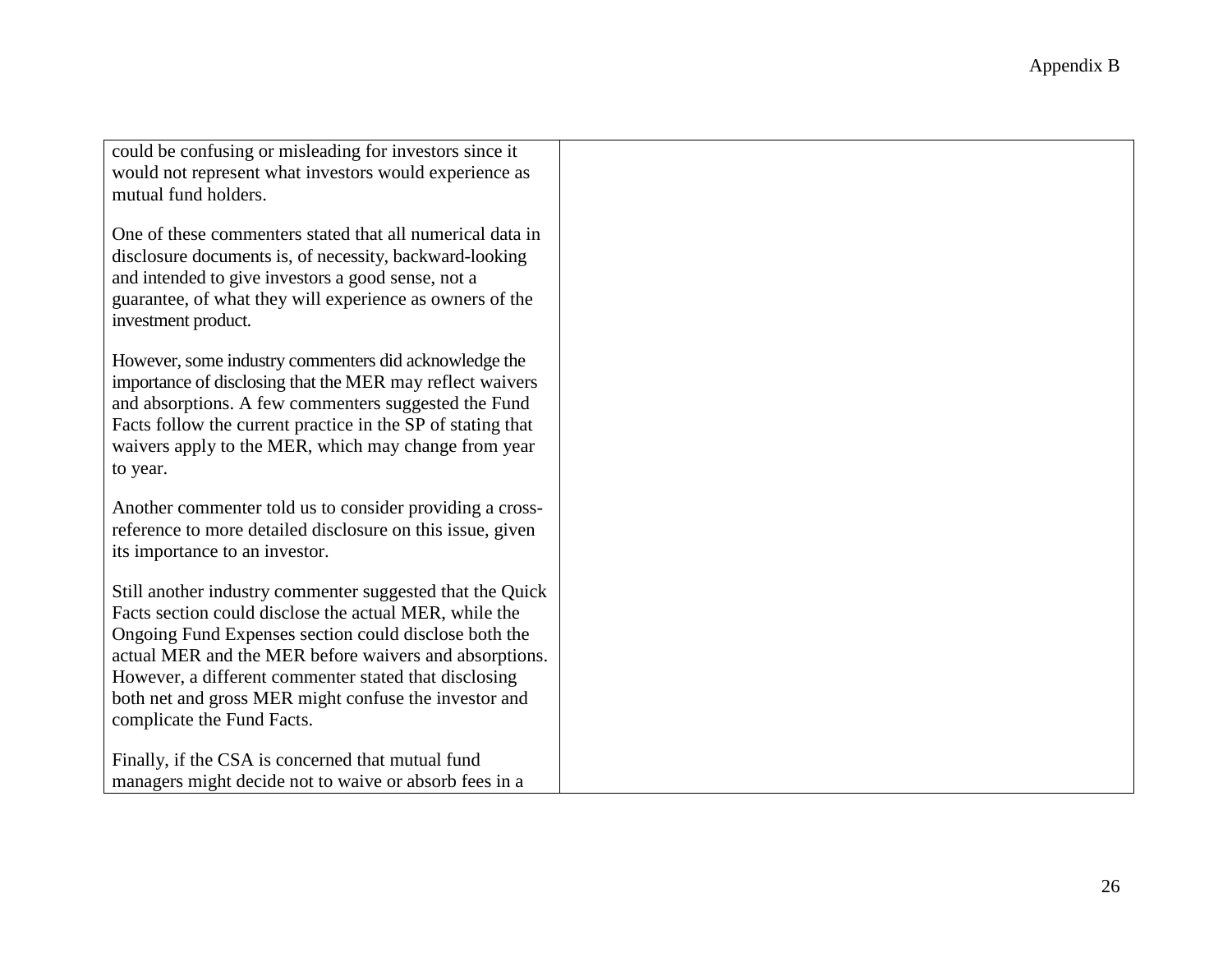| particular year after the investor has made a purchase, one |
|-------------------------------------------------------------|
| industry commenter suggested this could be addressed by     |
| requiring policies and procedures around waivers and        |
| absorptions and having them explained in the SP or AIF.     |
|                                                             |

**3. In response to comments, including concerns raised by investors and the Investment Funds Institute of Canada (IFIC) of the use of its risk scale, we are proposing for the manager to identify the mutual fund's risk level on a prescribed scale set out in the fund facts document, based upon the risk classification methodology adopted by the manager.**

**We request comment on whether this approach achieves our objective to provide investors with a simple and comparable presentation of the level of investment risk associated with the mutual fund. Are there alternatives to achieve this objective?**

| <b>Comments</b>                                              | <b>Responses</b>                                                             |
|--------------------------------------------------------------|------------------------------------------------------------------------------|
| A number of industry commenters and an investor advocate     | We have decided to allow the fund manager to identify the mutual fund's      |
| commenter agreed with the CSA proposed approach to           | risk level based on the investment risk classification methodology adopted   |
| require that the methodology used to disclose risk in the    | by the fund manager.                                                         |
| Fund Facts be consistent with that used by the fund manager  |                                                                              |
| in the SP. They supported providing investors with a simple  | The Fund Facts Form requires the fund manager of the mutual fund to          |
| and comparable presentation of the level of investment risk. | provide a risk rating for the mutual fund based on the risk classification   |
|                                                              | methodology adopted by the fund manager. The fund manager must then          |
| One of these commenters stated that, the flexible approach   | identify the mutual fund's risk level on a scale prescribed in the Fund      |
| to the risk classification methodology is appropriate, but   | Facts Form made up of five categories ranging from low to high.              |
| did note that for comparability, one methodology for         |                                                                              |
| every fund manager would be preferable.                      | It is our view that the use of a prescribed scale will promote comparability |
|                                                              | of risk across mutual funds. We received positive feedback from investors    |
| However, other industry commenters as well as the            | and advisers on the risk scale when we tested the Fund Facts document.       |
| investor advocates who commented, remarked that the          | See the Fund Facts Document Research Report (the Research Report)            |
| objective of comparability could only be achieved by         | prepared by Research Strategy Group in Appendix 5 to Proposed                |
| adopting a common risk scale or a common methodology         | Framework 81-406 Point of Sale Disclosure for Mutual Funds and               |
| to determine the risk level. These commenters suggested      | Segregated Funds published by the Joint Forum on June 15, 2007 (the          |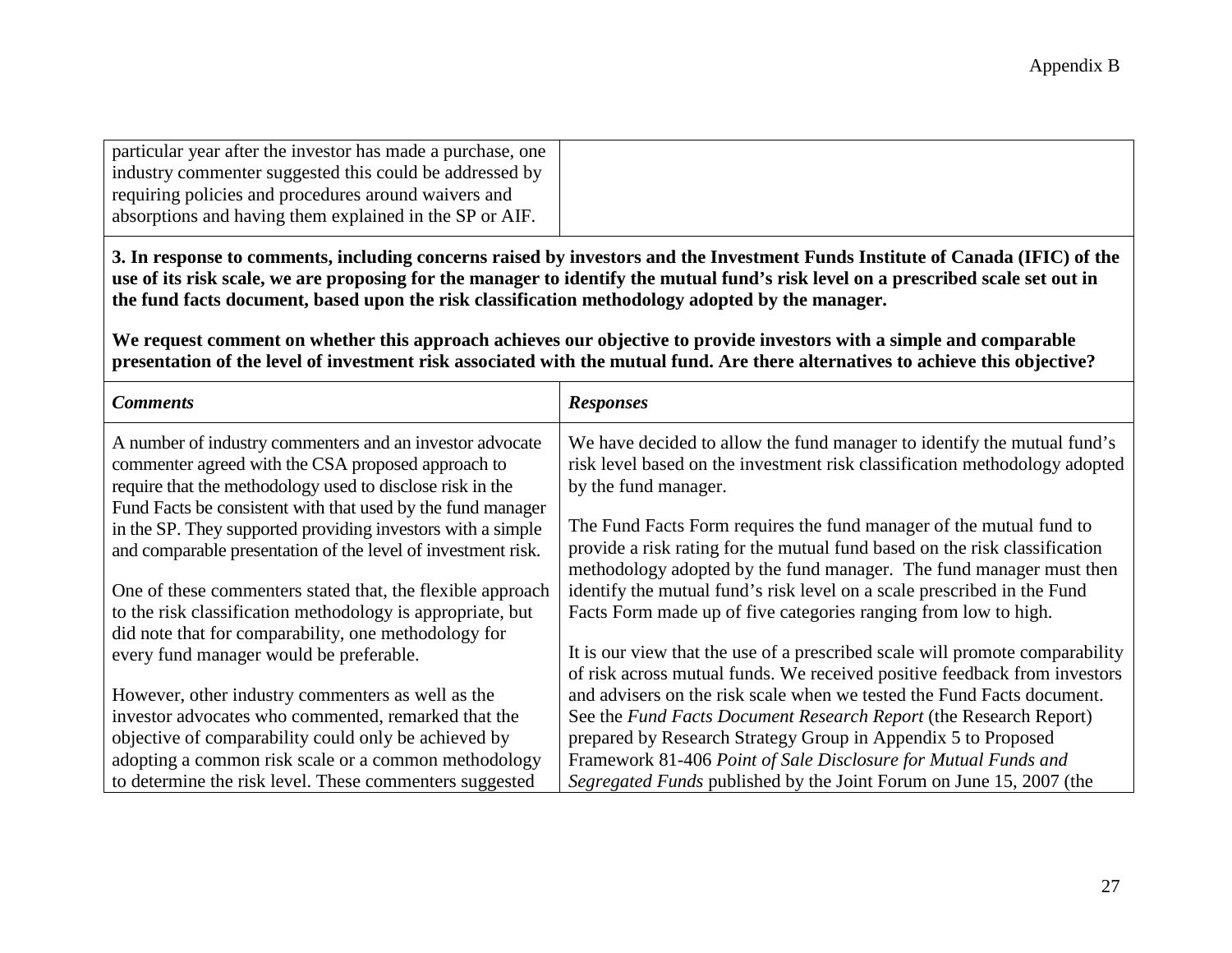| that the CSA either adopt the IFIC Fund Risk                                                                                                                                                                                                                                                                                                                                                                      | Initial Framework) on the OSC website.                                                                                                          |
|-------------------------------------------------------------------------------------------------------------------------------------------------------------------------------------------------------------------------------------------------------------------------------------------------------------------------------------------------------------------------------------------------------------------|-------------------------------------------------------------------------------------------------------------------------------------------------|
| Classification methodology or create its own prescribed                                                                                                                                                                                                                                                                                                                                                           |                                                                                                                                                 |
| risk scale or methodology.                                                                                                                                                                                                                                                                                                                                                                                        | The consequential amendments require a description in the SP of the<br>methodology used by the fund manager in arriving at its determination of |
| Added one of the investor advocate commenters, if this<br>approach is taken, there should be a requirement for<br>prospectus disclosure of the methodology used.                                                                                                                                                                                                                                                  | the mutual fund's investment risk level.                                                                                                        |
| We were also told that the risk classification methodology<br>will vary from fund manager to fund manager and will<br>unavoidably contain some elements of judgement and<br>subjectivity.                                                                                                                                                                                                                         |                                                                                                                                                 |
| One commenter also remarked that while a widely<br>accepted risk measurement formula does work well in the<br>long-run, it is misleading to suggest to investors that a<br>bond fund has a lower risk than an emerging market<br>equity fund. It is possible for interest rates to rise<br>dramatically in the short run and the value of a bond fund<br>can drop as if it were a high-risk emerging market fund. |                                                                                                                                                 |
| Other industry commenters told us that any disclosure of a<br>risk measure for a mutual fund is confusing and could be<br>misinterpreted or misused by investors and advisers.                                                                                                                                                                                                                                    |                                                                                                                                                 |
| Some of these commenters noted that there are limits to<br>the usefulness of rating the risk of particular funds in<br>isolation, separately from an investor's overall portfolio,<br>circumstances, risk profile and investment objectives. It<br>was also expressed that fund risk was never intended to be<br>used by dealers, advisers or investors as a proxy for                                            |                                                                                                                                                 |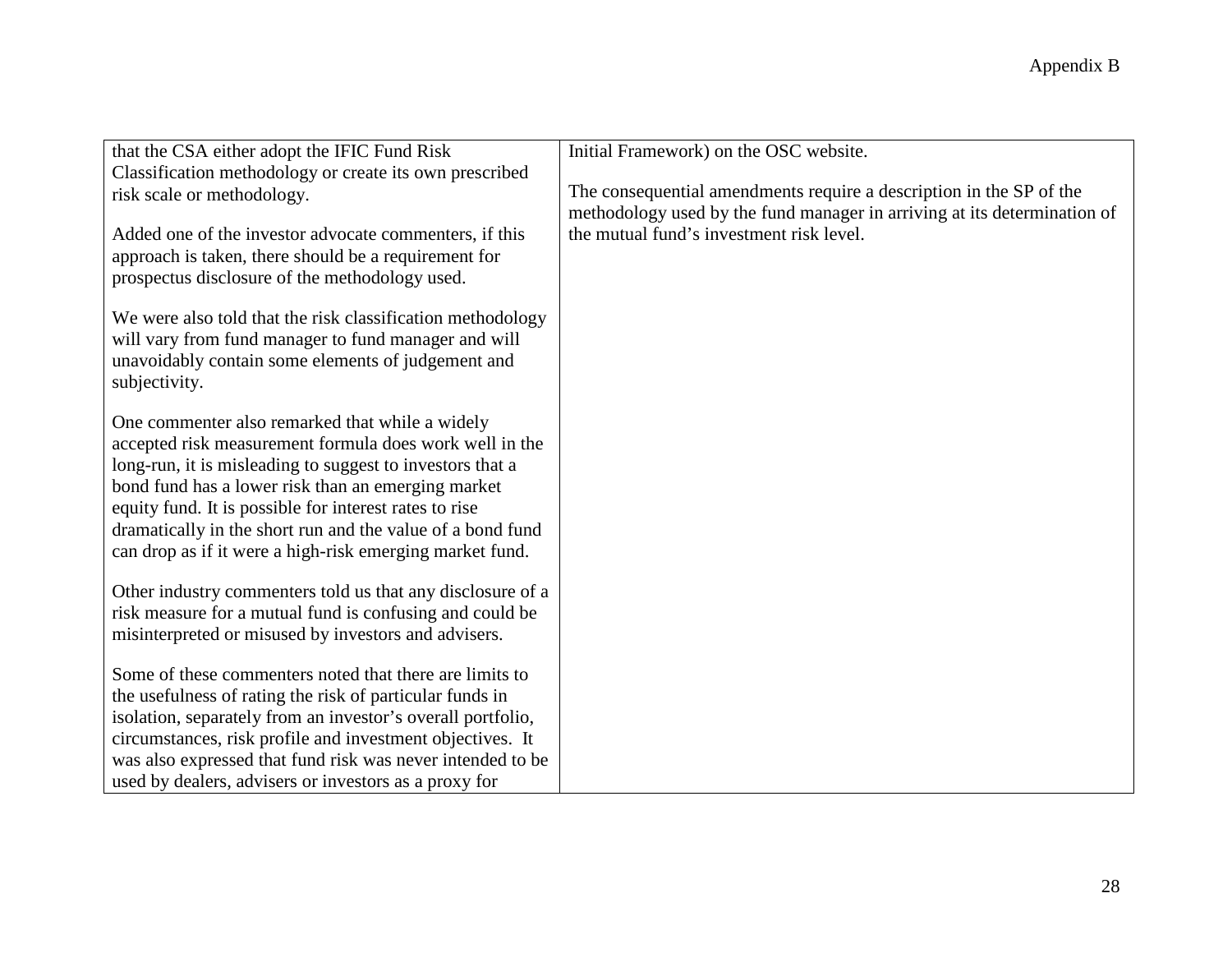### suitability.

### *Alternatives suggested*

### *Worst 12-month return*

Investor advocate commenters suggested that the Fund Facts disclose the worst 12-month return for the fund. These commenters indicated that the information would equip investors with a greater understanding of the risks they might need to bear if a similar 12-month return period were to recur.

## *Past performance*

We were told that although past performance is not an accurate indicator of future returns, investors frequently do not fully understand the risks associated with mutual fund investments. Clearly showing investors a "worst-case scenario", we were told, can drive home the message that investing in a mutual fund can be risky, with the potential to result in a loss of the investment.

# *Refer investors to SP*

A few industry commenters remarked that a risk scale may not be necessary at all, since the SP already contains extensive risk disclosure, as well as comments on suitability. Instead, it was suggested the Fund Facts refer the investor to the SP for risk disclosure.

# *Proposed risk scale*

Finally, if the CSA decides to proceed with the proposed risk scale, a number of industry commenters asked that a

# *Worst 12-month return*

We have not made any changes. We think that isolating a mutual fund's worst 12-month return could be potentially misleading to investors. The mandated disclosure will show graphically the performance of the mutual fund. We also note that "Year-by-Year Returns" must indicate the number of years in which the value of the mutual fund dropped.

## *Past performance*

We propose no change. Consistent with the existing prospectus disclosure and continuous disclosure regimes, the Fund Facts Form requires performance be disclosed annually.

# *Refer investors to SP*

We disagree with the comment that a risk scale is not necessary, however, we agree with the suggestion of adding a cross-reference to the SP. The Fund Facts Form now requires a cross-reference to the risk disclosure contained in a mutual fund's SP.

## *Proposed risk scale*

In response to comments, we have added qualifying language to "Who is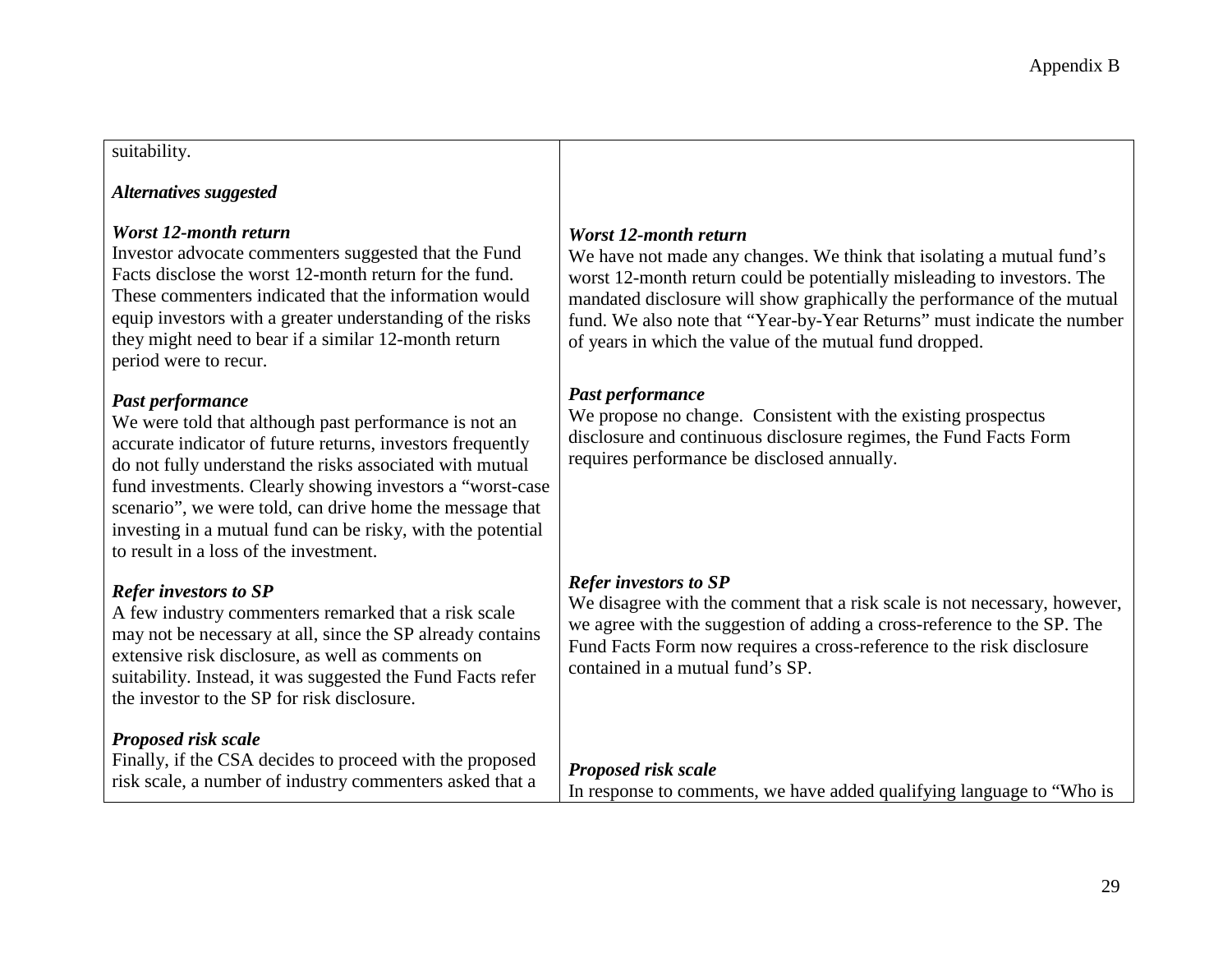|                                                          | statement be included to clarify that the risk measure is the   this fund for?" to alert investors that before investing in any mutual fund, |
|----------------------------------------------------------|----------------------------------------------------------------------------------------------------------------------------------------------|
| fund manager's reasonable assessment of the fund's       | they should consider how it would work with their other investments and                                                                      |
| historical volatility risk and not the investor's risk   | their own risk tolerance. We think that this qualifying language will                                                                        |
| tolerance, and that the investor should consider the     | encourage investors to seek out more information.                                                                                            |
| investment in the context of his or her entire portfolio |                                                                                                                                              |
| rather than in isolation.                                |                                                                                                                                              |

# **4. We would like feedback on whether the band we've prescribed for the scale is appropriate. Are there better ways to describe the range of investment risk for a mutual fund?**

| <b>Comments</b>                                                                                                                                                                                                                                                                                                                                                                                                                                                                                     | <b>Responses</b>                                                                                                                                                                                     |
|-----------------------------------------------------------------------------------------------------------------------------------------------------------------------------------------------------------------------------------------------------------------------------------------------------------------------------------------------------------------------------------------------------------------------------------------------------------------------------------------------------|------------------------------------------------------------------------------------------------------------------------------------------------------------------------------------------------------|
| While some industry commenters and an investor advocate<br>told us they agree with the scale the CSA has prescribed for<br>identifying a mutual fund's risk level, other industry<br>commenters stated that the concepts of fund volatility risk<br>and overall investor risk tolerance are commonly confused<br>by investors. The scale may exacerbate the confusion,<br>leading to improper investment decisions that may increase<br>the risks associated with the investor's overall portfolio. | We have not made any changes to the bands we've prescribed for the<br>scale. In response to comments, we now require a cross-reference to the<br>SP for a description of mutual fund-specific risks. |
| Added an investor advocate commenter, permitting fund<br>companies to rate the relative riskiness of their mutual funds<br>on a sliding scale will leave investors in the dark about the<br>mutual fund's true risks.                                                                                                                                                                                                                                                                               | Better ways to describe risk                                                                                                                                                                         |
| Better ways to describe risk                                                                                                                                                                                                                                                                                                                                                                                                                                                                        | Highlight investor risk tolerance<br>We have not removed the risk scale, however, we have added a sentence                                                                                           |
| Highlight investor risk tolerance<br>As previously noted, a number of industry commenters told<br>us the risk scale should be removed or, if retained, that the                                                                                                                                                                                                                                                                                                                                     | to "Who is this fund for?" which alerts investors to consider how the<br>investment fits with their risk tolerance and with their portfolio.                                                         |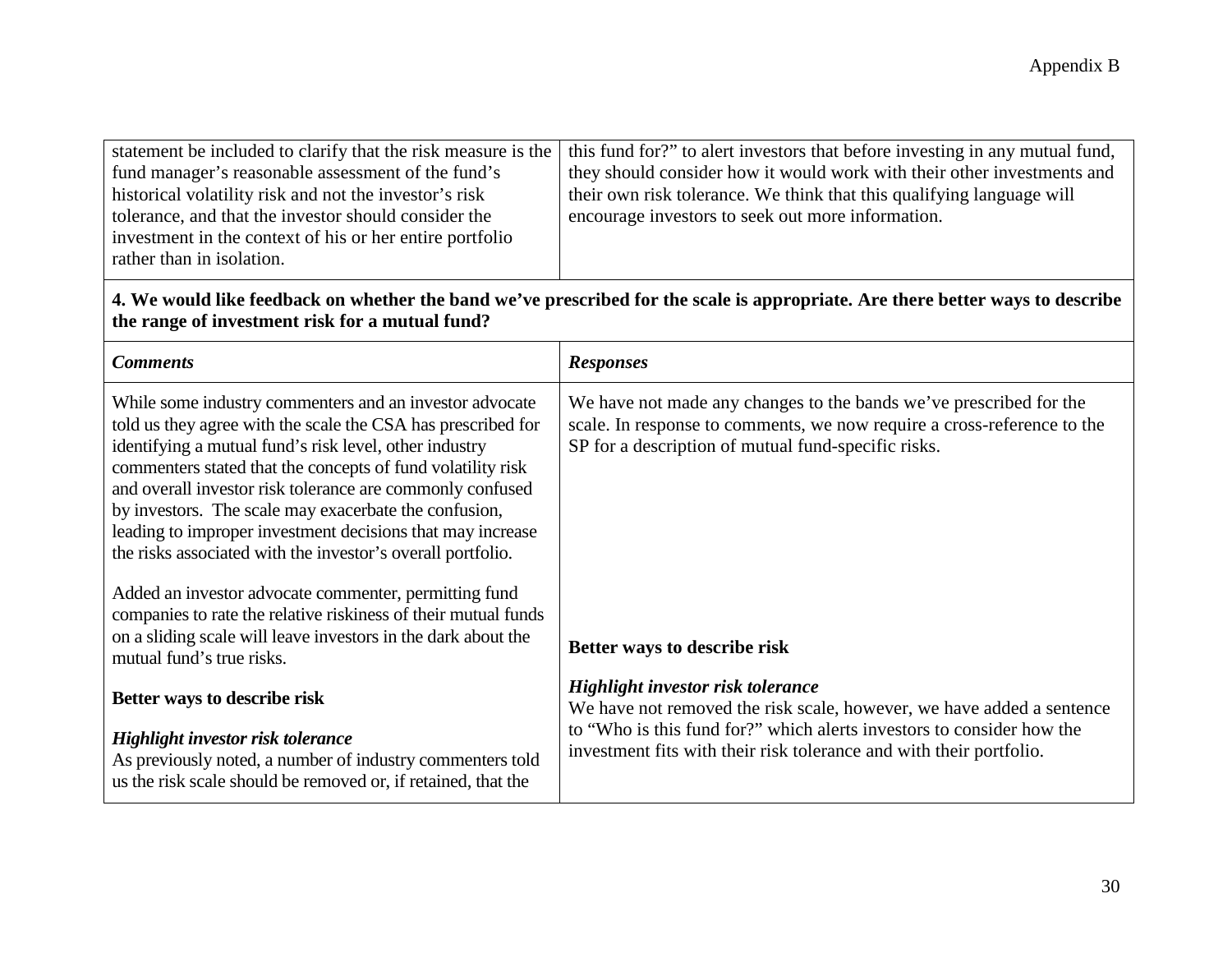Fund Facts clarify that the disclosure shows the fund manager's assessment of the fund's historic volatility risk and not investor risk tolerance and that the investor should consider the investment in the context of their entire portfolio, rather than in isolation.

#### *Change nomenclature*

Industry commenters also recommended that, to minimize the confusion between fund volatility risk and investor risk tolerance, the CSA should consider changing the nomenclature of the risk bands, using the term "average" in place of terms often used to denote client risk tolerance such as "moderate" or "medium".

It was also suggested that the Fund Facts refer to the fund's "volatility" rather than its "risk" consistent with the year-byyear performance data which illustrates volatility.

### *Increase number of risk 'clusters' on band*

A number of industry commenters told us that the band has too few categories, resulting in each risk band being too large in size. They recommended that expanding the band to include "very low" volatility, commensurate with IFIC's revised risk classification methodology which recognizes six clusters of fund standard deviations.

#### *Highlight worst twelve-month returns*

As previously noted, investor advocate commenters suggested that the Fund Facts disclose the worst 12-month return for the mutual fund as a way to better illustrate the risks an investor might need to bear.

### *Increase number of risk 'clusters' on band*

We propose no change. As noted above, we think the risk scale appropriately gives readers a snapshot of the risk level of the mutual fund.

#### *Highlight worst twelve-month returns*

We propose no change. As noted previously, the Fund Facts Form requires disclosure of a mutual fund's performance over a 10-year period. We think the 10-year time horizon will provide investors with an illustration of the best and the worst performance of the fund.

#### *Include risk/reward numerics*

We disagree with this comment. We do not consider the 15 risk/reward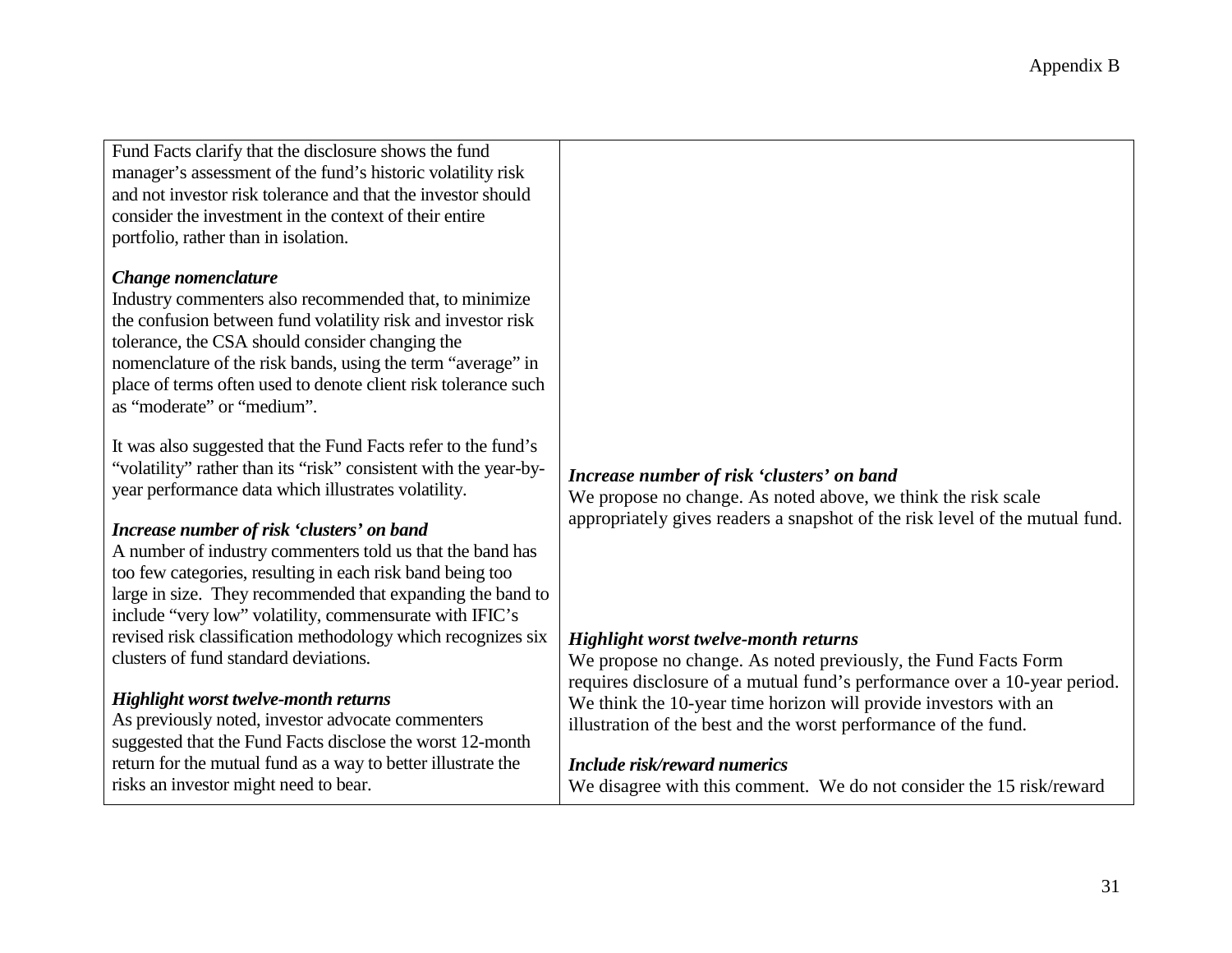| Include risk/reward numerics<br>Finally, we heard from another commenter who<br>recommended that instead of the risk scale, the following<br>15 risk/reward numerics should be provided to investors<br>prior to purchasing a mutual fund as a way to better<br>describe the range of investment risk: | numerics described to be written in a way that is consistent with plain<br>language principles. Our research identified the following facts about the<br>Canadian population: our population is aging, about one-fifth of<br>Canadians have a language other than French or English as their mother<br>tongue, about one-half of adult Canadians have serious problems dealing<br>with printed materials or can deal only with simple reading tasks, and a<br>large majority of investors lack basic investment knowledge. Consistent |
|--------------------------------------------------------------------------------------------------------------------------------------------------------------------------------------------------------------------------------------------------------------------------------------------------------|---------------------------------------------------------------------------------------------------------------------------------------------------------------------------------------------------------------------------------------------------------------------------------------------------------------------------------------------------------------------------------------------------------------------------------------------------------------------------------------------------------------------------------------|
| 1. Alpha, 2. Beta, 3. Correlation Benchmark, 4. Downside<br>Risk, 5. Downside Frequency, 6. Downside Magnitude, 7.<br>Jensen's Measure, 8. Morningstar Rating, 9. Mean, 10. R-<br>Squared, 11. Sharpe Ratio, 12. Skewness 13. Sortino<br>Ratio, 14. Standard Deviation 15. Treynor's Measure.          | with our research, we have decided to present the information in a simple<br>and accessible format. To achieve this goal, we have designed the Fund<br>Facts in a short, informative, investor-friendly and plain language format.                                                                                                                                                                                                                                                                                                    |

**5. We recognize that managers with similar type mutual funds may adopt different methodologies to identify the mutual fund's risk level on the scale prescribed. We would like your view on whether this will detract from our objective to provide a simple and comparable presentation of the level of investment risk. Should we consider requiring a particular type of risk classification methodology be used? If so, what methodology would be appropriate?**

| <b>Comments</b>                                                                                                    | <b>Responses</b>                                                                                                                                     |
|--------------------------------------------------------------------------------------------------------------------|------------------------------------------------------------------------------------------------------------------------------------------------------|
| Only one investor advocate commenter suggested an<br>alternative risk methodology, asking us to consider           | After much consideration, we have decided not to prescribe the use of a<br>particular type of risk classification methodology. The fund manager must |
| including beta as a risk measure.                                                                                  | choose the most applicable risk methodology and describe the                                                                                         |
|                                                                                                                    | methodology used in the mutual fund's prospectus. The fund manager                                                                                   |
| A few industry commenters endorsed mandating the use<br>of IFIC's Fund Risk Classification Model, saying that risk | must certify the risk methodology selected by the mutual fund in the AIF.                                                                            |
| classification cannot be compared between Fund Facts                                                               |                                                                                                                                                      |
| prepared using different methodology. However, most                                                                |                                                                                                                                                      |
| industry commenters, including IFIC, remarked that the                                                             |                                                                                                                                                      |
| use of the IFIC Fund Risk Classification methodology,                                                              |                                                                                                                                                      |
| while useful to help ensure comparability, should not be                                                           |                                                                                                                                                      |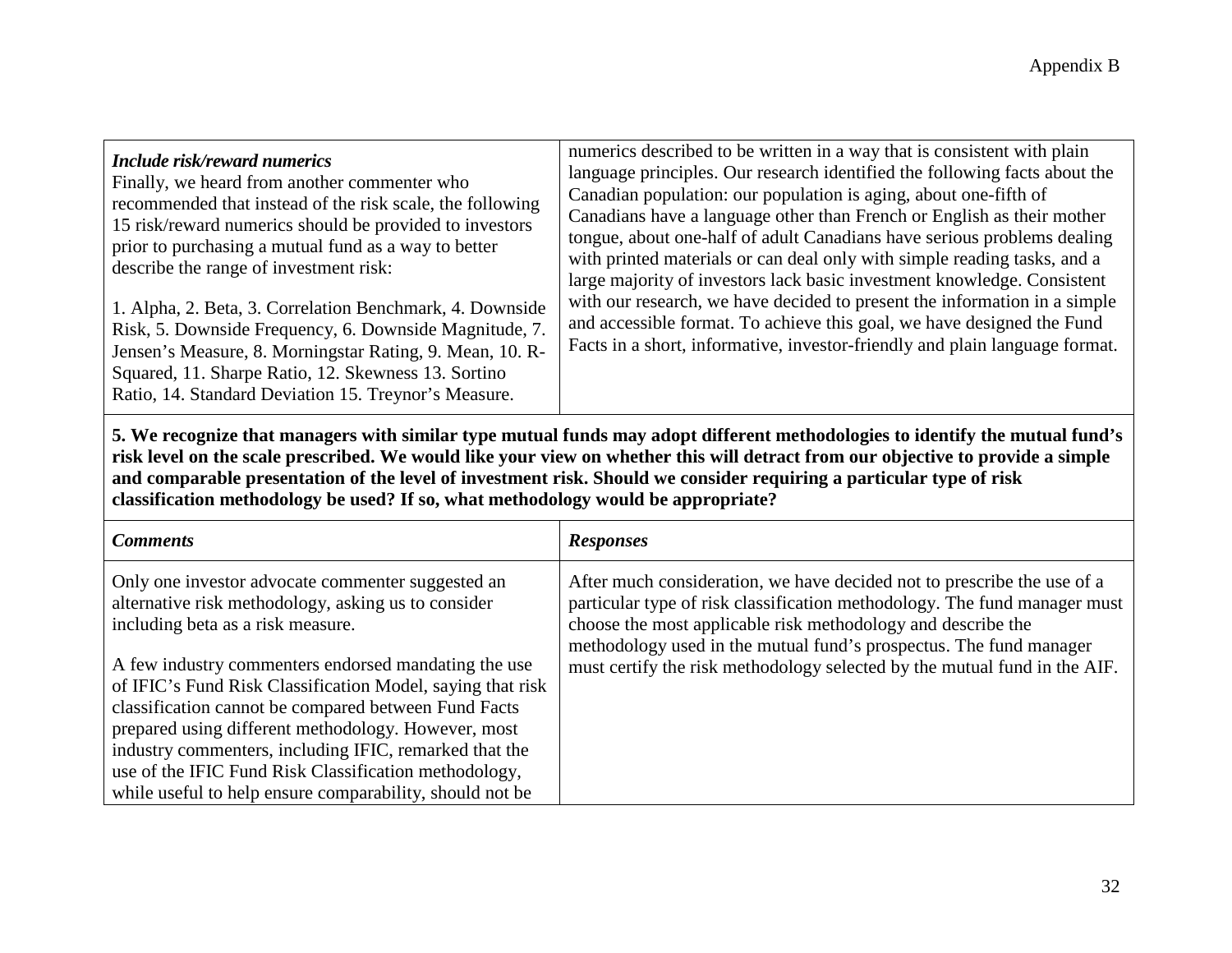| prescribed.                                                                                                                                                                                                                                           |  |
|-------------------------------------------------------------------------------------------------------------------------------------------------------------------------------------------------------------------------------------------------------|--|
| IFIC remarked that its risk classification methodology is<br>only a guideline and is not mandatory.                                                                                                                                                   |  |
| A number of industry commenters further recommended<br>against adopting alternative risk methodologies, which we<br>were told could have the potential for bias or substantial<br>annual variation, and thereby have serious impacts on<br>investors. |  |

**6. In response to comments, we are considering allowing the disclosure in this section to be supplemented with a brief description of the key risks associated with an investment in the mutual fund. We request feedback on this approach. Should we limit this risk disclosure? If so, how?**

| <b>Comments</b>                                                                                                                                                                                                                                                                                           | <b>Responses</b>                                                                                                                                                                                                                                                         |
|-----------------------------------------------------------------------------------------------------------------------------------------------------------------------------------------------------------------------------------------------------------------------------------------------------------|--------------------------------------------------------------------------------------------------------------------------------------------------------------------------------------------------------------------------------------------------------------------------|
| Agree with allowing a description of key risks<br>Investor advocate commenters and an SRO commenter<br>generally supported the CSA proposal to allow a brief<br>description of the key risks associated with the mutual fund,<br>although they differed on what risks they thought should be<br>included. | We propose no change. In response to comments, we are requiring a<br>cross-reference to the risk disclosure found in the SP so that investors are<br>aware that there are more specific descriptions of a mutual fund's risk and<br>know how to obtain more information. |
| Investor advocate commenters suggested we require<br>mutual funds with significant exposure to currency<br>fluctuations to state their hedging policy.                                                                                                                                                    |                                                                                                                                                                                                                                                                          |
| One of these commenters stated that, some narrative should<br>be permitted even if an additional page is required, since the<br>communication of risk and suitability is at the heart of POS                                                                                                              |                                                                                                                                                                                                                                                                          |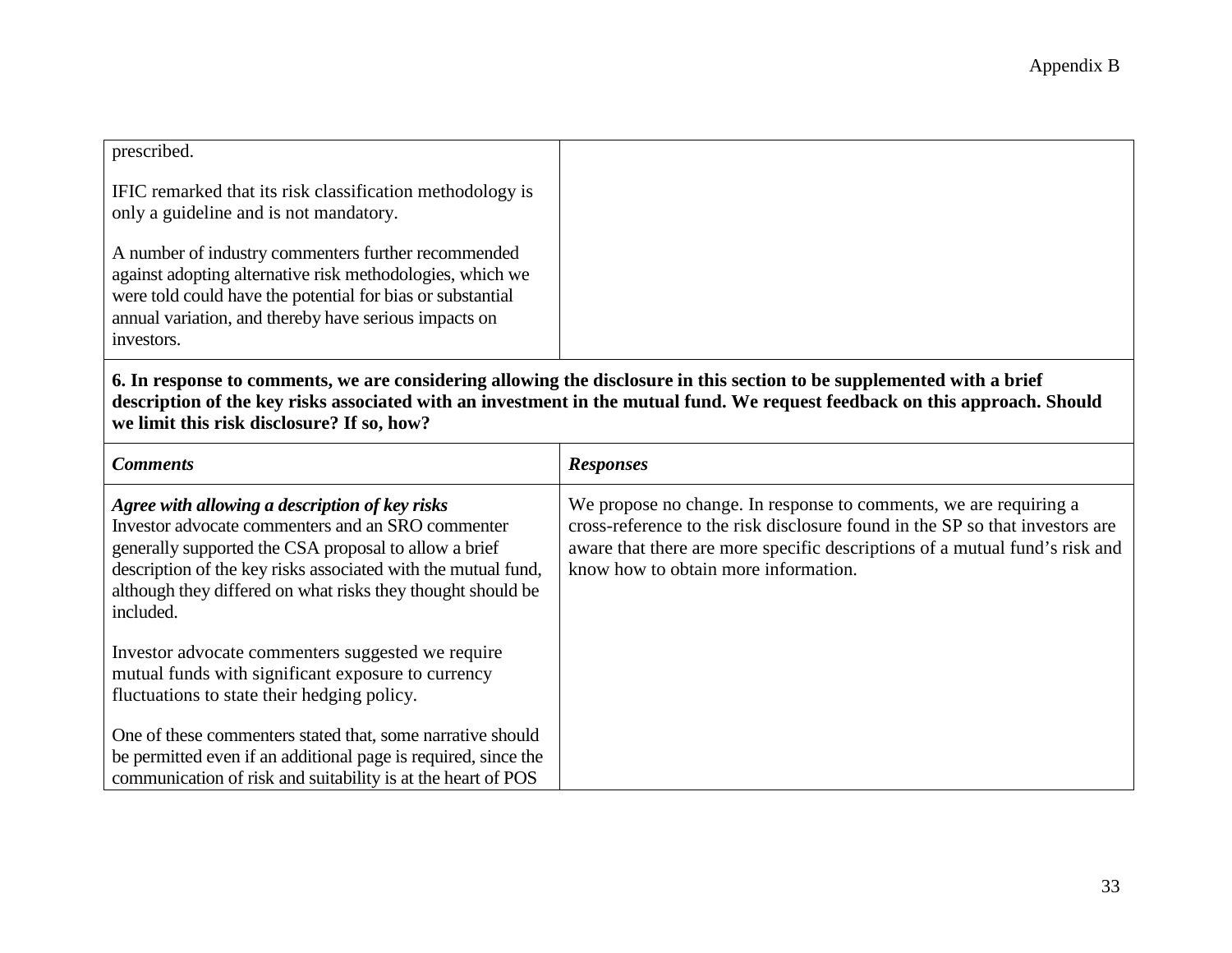#### disclosure.

Another commenter also told us that investors should be made aware of the general risks of investing in a mutual fund (price fluctuation risk, investment is not guaranteed risk, and redemptions may be suspended risk) as well as the specific risks of investing in a mutual fund (including: concentration risk, credit risk, currency risk, derivative risks, equity risk, foreign investment risk, interest rate risk, large transaction risk, liquidity risk, repayment risk, replication management risk, repurchase and reverse repurchase transactions and securities lending risk).

Added this commenter, there should also be transparency of the mutual fund's statement of investment policy, since the investment ranges that the fund manager must adhere to per asset category within the mutual fund is a key risk/reward identifier.

We also heard from one industry commenter who suggested that the CSA mandate a delineation between primary and additional risks in the SP, and then require fund managers to briefly address only the primary risks in the Fund Facts.

## *Disagree with allowing a description of key risks*

Most industry commenters, however, disagreed with supplementing the risk section with a description of key risks.

Some of these commenters told us they did not see how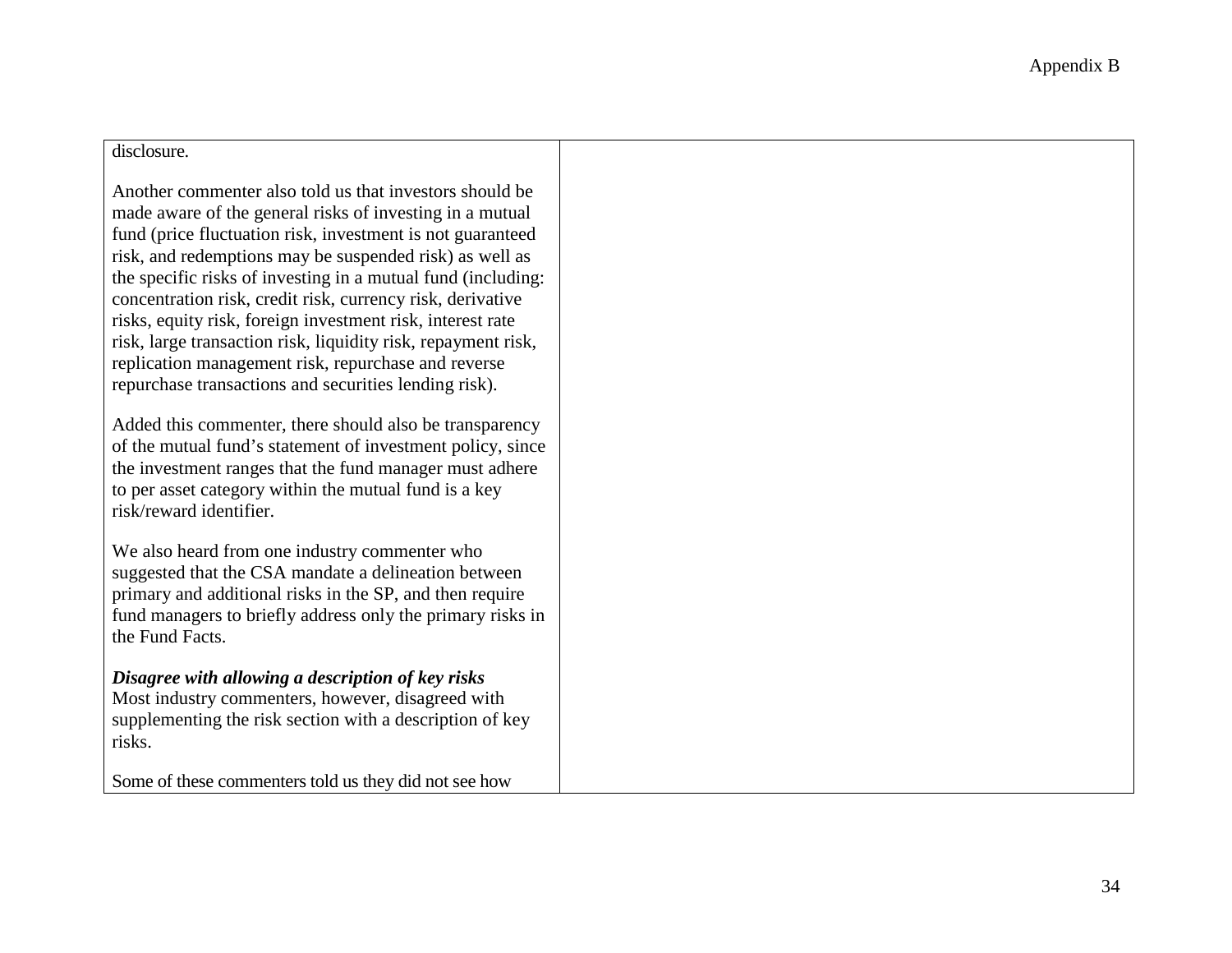| detailed descriptions would fit within the two-to-three page<br>format of the Fund Facts, nor did they think that additional<br>narrative would facilitate the goal of concise disclosure and<br>comparability between mutual funds.                                                                                                                                                                                                                 |  |
|------------------------------------------------------------------------------------------------------------------------------------------------------------------------------------------------------------------------------------------------------------------------------------------------------------------------------------------------------------------------------------------------------------------------------------------------------|--|
| Others remarked that listing the key risks by title would be of<br>little use to those not familiar with the particular risk factors<br>named.                                                                                                                                                                                                                                                                                                       |  |
| Still other commenters told us it would be difficult to<br>prioritize which risks should be disclosed in that limited<br>space and the exercise of selectively choosing some risks<br>and excluding others could result in incomplete or<br>misleading disclosure. One of these commenters stated<br>that certain risks may seem very remote or improbable,<br>but can have an extremely significant and adverse impact<br>if they were to manifest. |  |
| Instead, most industry commenters recommended<br>including a clear and specific reference to the SP for<br>investors who would like more information regarding key<br>risks, together with a statement that the Fund Facts does<br>not address all of the risks of investing in the mutual fund.                                                                                                                                                     |  |

**7. To better convey the impact on the investor of sales charges and ongoing fund expenses, we are considering requiring an illustration of the amounts payable in dollars and cents. What are your views?**

| <b>Comments</b>                                          | <b>Responses</b>                                                         |
|----------------------------------------------------------|--------------------------------------------------------------------------|
| Support for an illustration of sales charges and ongoing | The comments made by investor advocates resonated with us. We think that |
| mutual fund expenses in dollars and cents was divided    | a simple presentation of costs in dollars and cents will help investors  |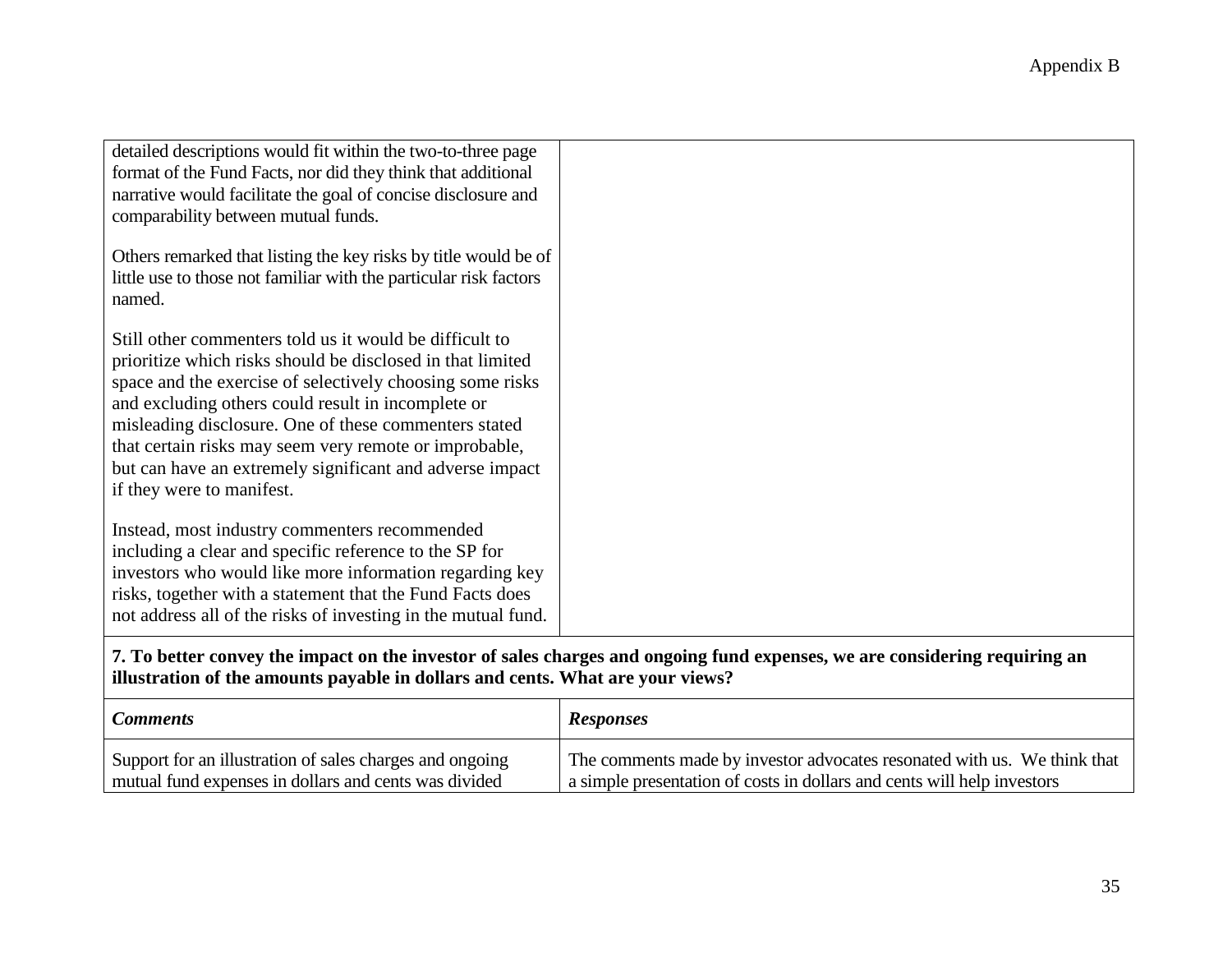| almost unanimously between industry and investor advocate                                                                 | understand the impact of fees and expenses on their potential returns. As |
|---------------------------------------------------------------------------------------------------------------------------|---------------------------------------------------------------------------|
| commenters. Investor advocates supported the illustration.                                                                | shown in the Fund Facts template, these illustrations do not require much |
|                                                                                                                           | additional space.                                                         |
| In favour of dollar and cent illustrations of expenses                                                                    |                                                                           |
| Investor advocate commenters and an SRO commenter                                                                         |                                                                           |
| strongly supported this approach, telling us a simple metric                                                              |                                                                           |
| like the dollars and cents fees enable investors to gain a                                                                |                                                                           |
| clearer understanding of the impact of those fees and                                                                     |                                                                           |
| expenses on potential returns.                                                                                            |                                                                           |
|                                                                                                                           |                                                                           |
| One investor advocate stated that information on fees and                                                                 |                                                                           |
| expenses is critically important for investors.                                                                           |                                                                           |
| Added a service provider of plain language                                                                                |                                                                           |
| communications, clarity about the costs of buying and                                                                     |                                                                           |
| owning a mutual fund would be significantly improved by                                                                   |                                                                           |
| including an example showing dollar values for each cost                                                                  |                                                                           |
| component.                                                                                                                |                                                                           |
|                                                                                                                           |                                                                           |
| This commenter further suggested that it would help                                                                       |                                                                           |
| investors stay the course and avoid unnecessary losses if                                                                 |                                                                           |
| the dollar and cents example of costs showed a 1-, 5- and                                                                 |                                                                           |
| 10-year timeframe.                                                                                                        |                                                                           |
| <b>Against dollar and cent illustrations of expenses</b>                                                                  |                                                                           |
| Industry commenters, however, recommended against a                                                                       |                                                                           |
| dollars and cents illustration. We were told it would not add                                                             |                                                                           |
| to the utility or ease of comprehension of the Fund Facts,                                                                |                                                                           |
| since the existing information is sufficient to give potential                                                            |                                                                           |
|                                                                                                                           |                                                                           |
|                                                                                                                           |                                                                           |
| investors a good sense of what they will experience as an<br>investor, the percentage amount is easily understood, and an |                                                                           |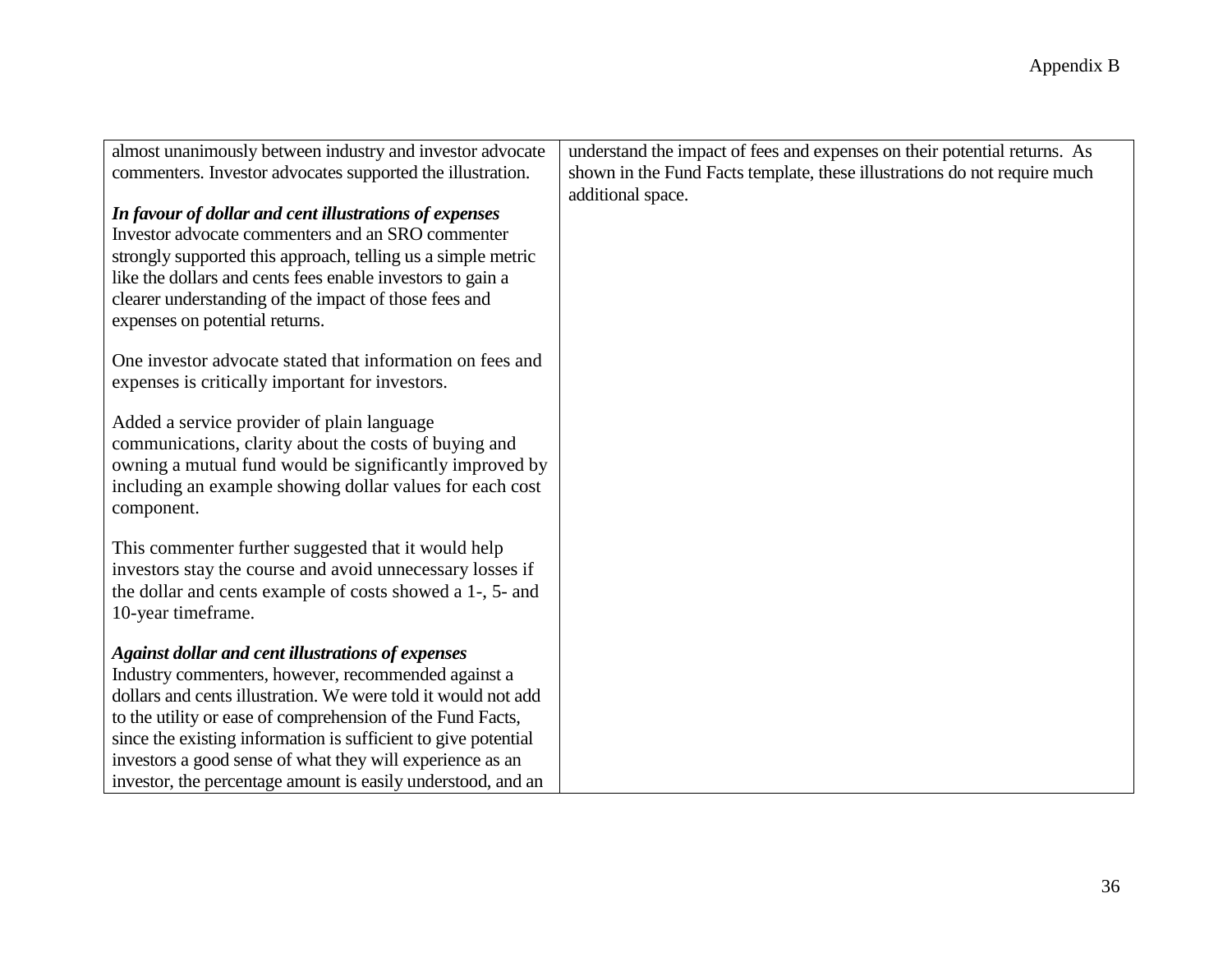| investor could easily derive the dollar amount from it.                                                                                                                                                                                                                                                       |  |
|---------------------------------------------------------------------------------------------------------------------------------------------------------------------------------------------------------------------------------------------------------------------------------------------------------------|--|
| We were also told that including both percentage and dollar<br>amounts would use up valuable space and add unnecessarily<br>to the length of the Fund Facts.                                                                                                                                                  |  |
| Added one industry commenter, they were not aware of any<br>investor concerns in this regard and told us that if dollar<br>amounts were used in lieu of percentages, this could be very<br>confusing for investors, given purchases and redemptions are<br>made in other than \$100 or \$1000 increments.     |  |
| It is more important, indicated one industry commenter, for<br>the disclosure to refer to fee-based dealer fees and<br>transactional fees for competing products, which are often<br>negotiated with the investor to ensure that a fair comparison<br>is made with series that charge lesser management fees. |  |

**8. We are also considering whether to require disclosure in the fund facts document of the trading expense ratio (TER), to provide investors with a more complete picture of the costs associated with an investment in a mutual fund. We request feedback on this proposal.**

| <b>Comments</b>                                                                                                                                                                                                                                  | <b>Responses</b>                                                                                                                                                                                                                                                                     |
|--------------------------------------------------------------------------------------------------------------------------------------------------------------------------------------------------------------------------------------------------|--------------------------------------------------------------------------------------------------------------------------------------------------------------------------------------------------------------------------------------------------------------------------------------|
| <b>Support for the TER</b><br>Investor advocate commenters unanimously supported the<br>inclusion of the TER in the Fund Facts.                                                                                                                  | We agree with the commenters who supported the inclusion of the TER.<br>Accordingly, the Fund Facts Form now requires the mutual fund's TER, in<br>addition to the MER, to provide investors a more complete picture of the<br>costs associated with an investment in a mutual fund. |
| Two of these commenters remarked that trading expenses<br>can be a key component of mutual fund costs. Disclosing the<br>TER together with the MER would give investors a clear<br>picture of the total costs that have impacted a mutual fund's | We disagree that the TER will be a difficult concept to explain. The TER is a<br>key ratio disclosed in a mutual fund's MRFP. We think that advisers will be                                                                                                                         |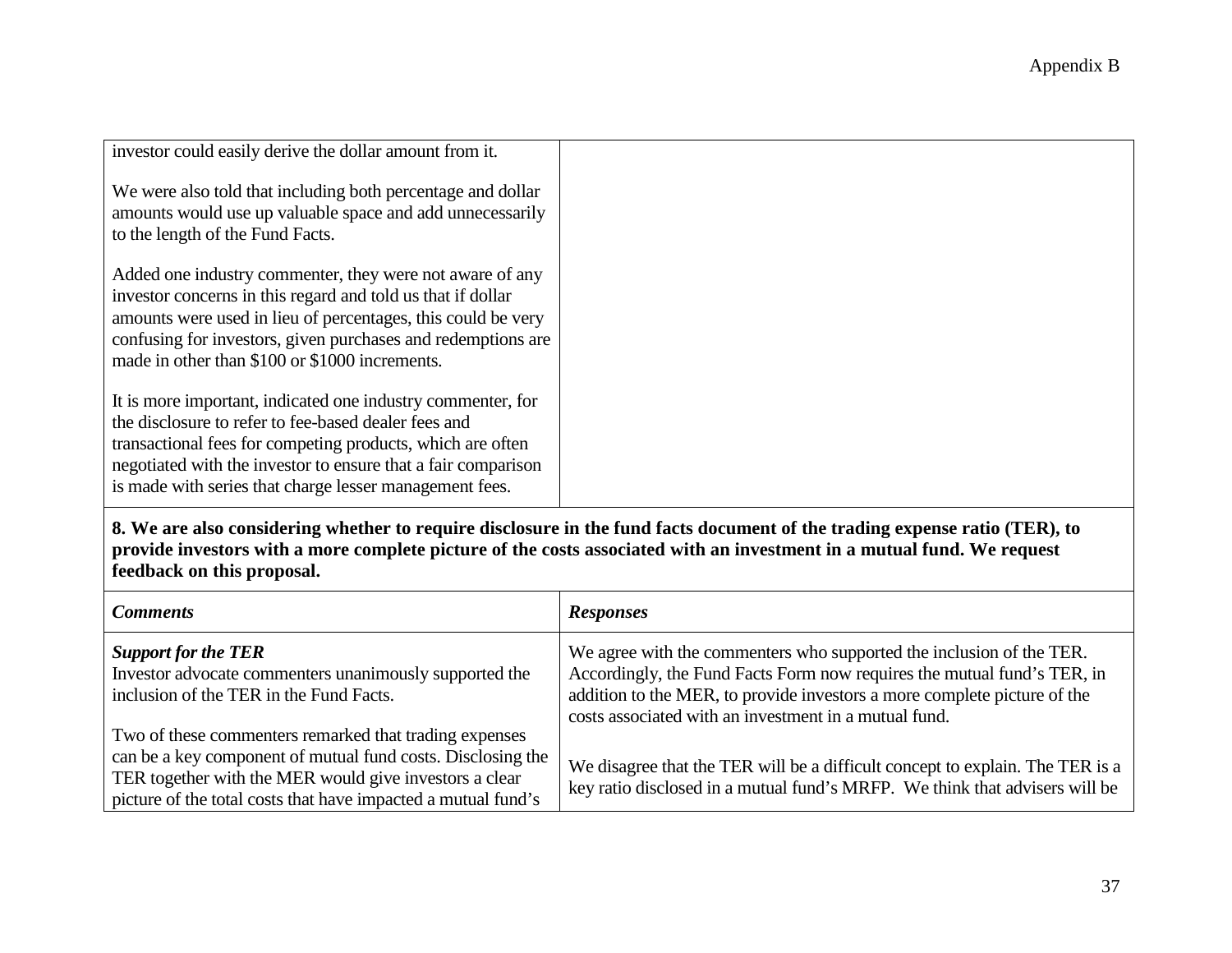| performance.                                                                                                                                                                                                                                                                                                                                                                                                                                                  | able to explain and respond to investor questions about the TER. |
|---------------------------------------------------------------------------------------------------------------------------------------------------------------------------------------------------------------------------------------------------------------------------------------------------------------------------------------------------------------------------------------------------------------------------------------------------------------|------------------------------------------------------------------|
| Added one of the investor advocate commenters, the CSA<br>may want to further analyze the point at which disclosure<br>of the TER of a mutual fund would be material to an<br>investor, and add relevant guidance to the Companion<br>Policy regarding the inclusion of disclosure of the TER in<br>the Fund Facts where appropriate (i.e., where it exceeds a<br>minimum threshold that would be considered material).                                       |                                                                  |
| These remarks were echoed by an industry commenter, a<br>mutual fund manufacturer, who similarly supported<br>including the TER in the Fund Facts. This commenter<br>noted, however, that the TER can fluctuate and, at certain<br>points in time, could be inflated due to atypical activities.<br>Therefore, the commenter recommended that the CSA allow<br>for a brief notation as to the potential variability of the TER<br>similar to that of the MER. |                                                                  |
| <b>Against inclusion of the TER in the Fund Facts</b><br>Most industry commenters told us that the TER will be a<br>difficult concept to explain in simple language in the space<br>available, and investors were unlikely to derive any<br>meaningful information to base an investment decision from<br>the inclusion of the TER.                                                                                                                           |                                                                  |
| We were told the concept of the TER may be difficult for<br>investors to understand and confusing, as it is not a well<br>understood metric.                                                                                                                                                                                                                                                                                                                  |                                                                  |
| Some commenters suggested identifying trading expenses be                                                                                                                                                                                                                                                                                                                                                                                                     |                                                                  |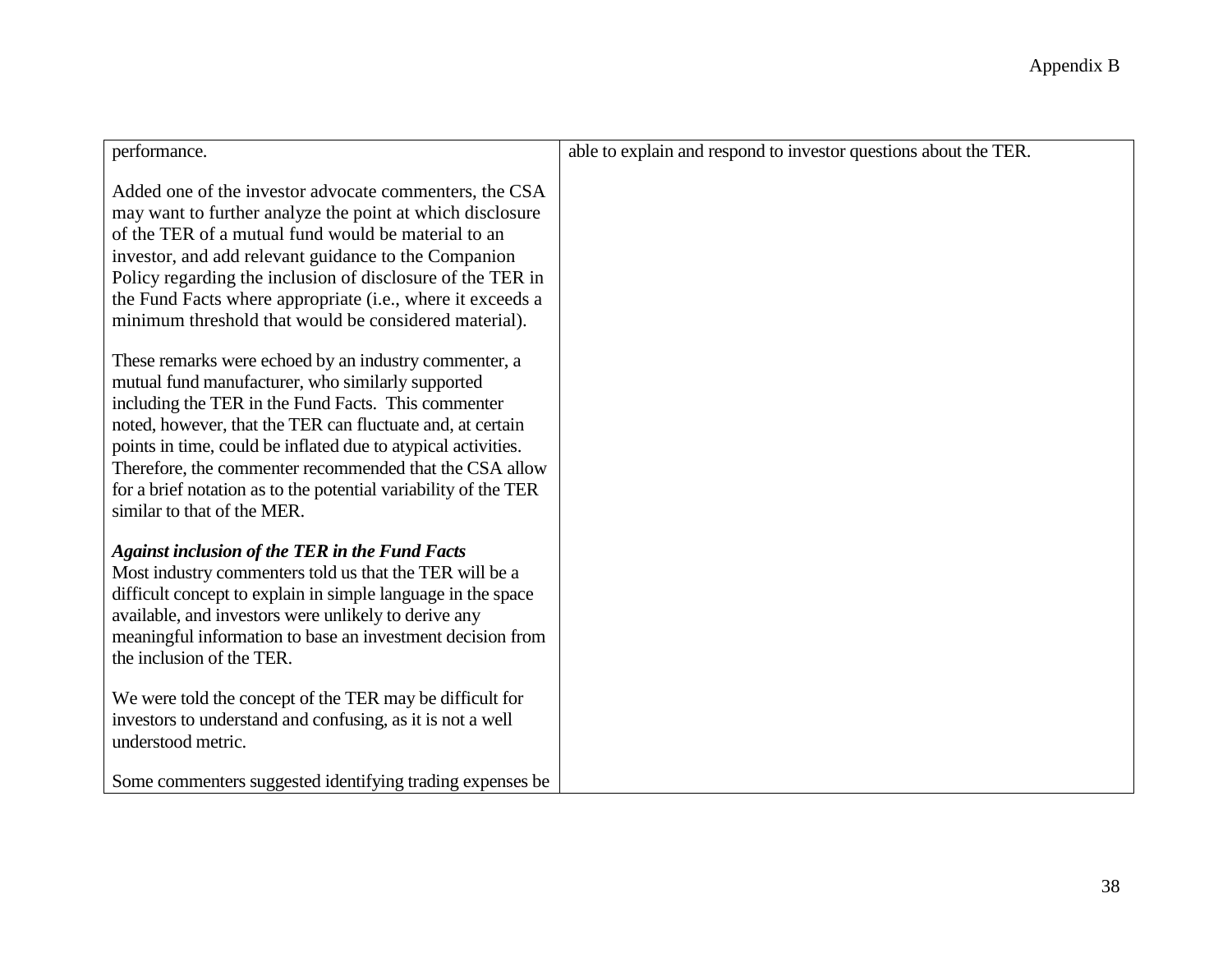| identified as an additional cost and that the Fund Facts refer<br>investors to the MRFP which already sufficiently captures |
|-----------------------------------------------------------------------------------------------------------------------------|
| disclosure of the TER.                                                                                                      |
|                                                                                                                             |

## **Part 3 – Comments on the Fund Facts**

| <b>Issue</b>                                 | <b>Sub-Issue</b>                     | <b>Comments</b>                                                                                                                                                                                                                                                                                                                                                                                                                                                                                                                                                                                                                                                                                                                                                                                                       | <b>Responses</b>                                                                                                                                                                                                                                                                                                                                                     |
|----------------------------------------------|--------------------------------------|-----------------------------------------------------------------------------------------------------------------------------------------------------------------------------------------------------------------------------------------------------------------------------------------------------------------------------------------------------------------------------------------------------------------------------------------------------------------------------------------------------------------------------------------------------------------------------------------------------------------------------------------------------------------------------------------------------------------------------------------------------------------------------------------------------------------------|----------------------------------------------------------------------------------------------------------------------------------------------------------------------------------------------------------------------------------------------------------------------------------------------------------------------------------------------------------------------|
| <b>General comments</b><br>on the fund facts | <b>Support for the fund</b><br>facts | As previously noted, investor advocate<br>commenters strongly support the goal of the<br>CSA to provide investors with clear,<br>meaningful and simplified information, as did<br>most industry commenters.<br>All of these commenters indicated their<br>general support of the Fund Facts as a way of<br>providing concise, plain language information<br>that describes key elements of the mutual fund<br>under consideration.<br>Remarked one industry commenter, the Fund<br>Facts is well thought-out and will provide<br>investors with a substantial amount of<br>information in a consistent format.<br>Still, a few commenters told us that the Fund<br>Facts may actually mislead or misinform<br>potential investors because its content is<br>overly simplistic.<br>For further general comments on the | The CSA appreciates the general<br>support for the Fund Facts.<br>We think the disclosure in the Fund<br>Facts will provide investors with key<br>information in language they can easily<br>understand. For investors seeking more<br>detailed disclosure, the existing<br>prospectus and continuous disclosure<br>materials will continue to be made<br>available. |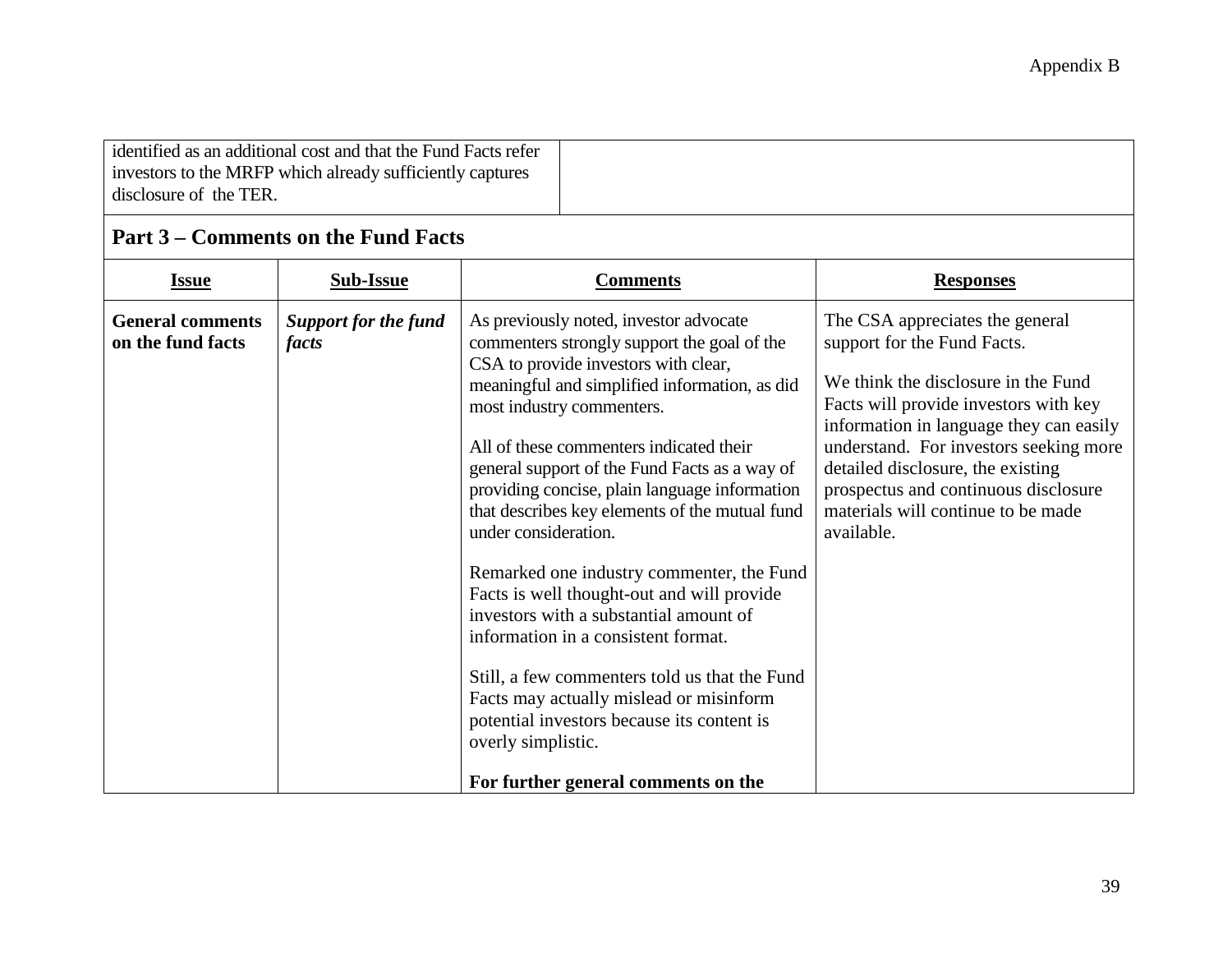|                             |                           | Fund Facts, see: Part 2, I) Issues for<br>comment in the Notice and Request for<br>Comment.                                                                                                                                                                                                                                                                                                                                                                                                                                                                                          |                                                                                                                                                                                                                                                                                                                                                                                                                                                                                                                                                                          |
|-----------------------------|---------------------------|--------------------------------------------------------------------------------------------------------------------------------------------------------------------------------------------------------------------------------------------------------------------------------------------------------------------------------------------------------------------------------------------------------------------------------------------------------------------------------------------------------------------------------------------------------------------------------------|--------------------------------------------------------------------------------------------------------------------------------------------------------------------------------------------------------------------------------------------------------------------------------------------------------------------------------------------------------------------------------------------------------------------------------------------------------------------------------------------------------------------------------------------------------------------------|
| <b>Part 1 of Fund Facts</b> |                           |                                                                                                                                                                                                                                                                                                                                                                                                                                                                                                                                                                                      |                                                                                                                                                                                                                                                                                                                                                                                                                                                                                                                                                                          |
| <b>Quick facts</b>          | Quick facts<br>categories | Non-applicable categories<br>We were asked by one industry commenter to<br>clarify whether a fund manager should label<br>and mark a field "N/A" or omit the label<br>entirely if one or more Quick facts fields are<br>not relevant to a particular mutual fund or<br>series, for example, a mutual fund whose<br>distributions are not a fundamental feature.<br><b>Additional categories</b><br>It was also suggested by both an industry<br>and investor advocate commenter that the<br>mutual fund's category classification (e.g.<br>Canadian Equity) be added to Quick facts. | Non-applicable categories<br>The Fund Facts Form states that if<br>information is not available because a<br>mutual fund is newly established, the<br>applicable field in "Quick Facts" should<br>state so. Similarly, the Fund Facts Form<br>states that distributions only have to be<br>disclosed if they are a fundamental<br>feature of the mutual fund.<br><b>Additional categories</b><br>We do not propose to add any<br>categories to Quick facts. We think the<br>section "What does the fund invest in?"<br>adequately identifies the type of mutual<br>fund. |
|                             | <b>Total value</b>        | One commenter suggested we further clarify<br>that the requirement is to provide the total<br>value of the entire mutual fund and not<br>simply the series covered by the Fund Facts.<br>Another industry commenter further<br>recommended that we specify that daily NAV<br>be used to calculate total value since the                                                                                                                                                                                                                                                              | We have made it clear in the Fund Facts<br>Form that total value is the value of the<br>entire mutual fund.<br>We have further clarified in the Fund<br>Facts Form that the total value is based<br>on the net asset value as at a date within<br>30 days before the date of the Fund                                                                                                                                                                                                                                                                                    |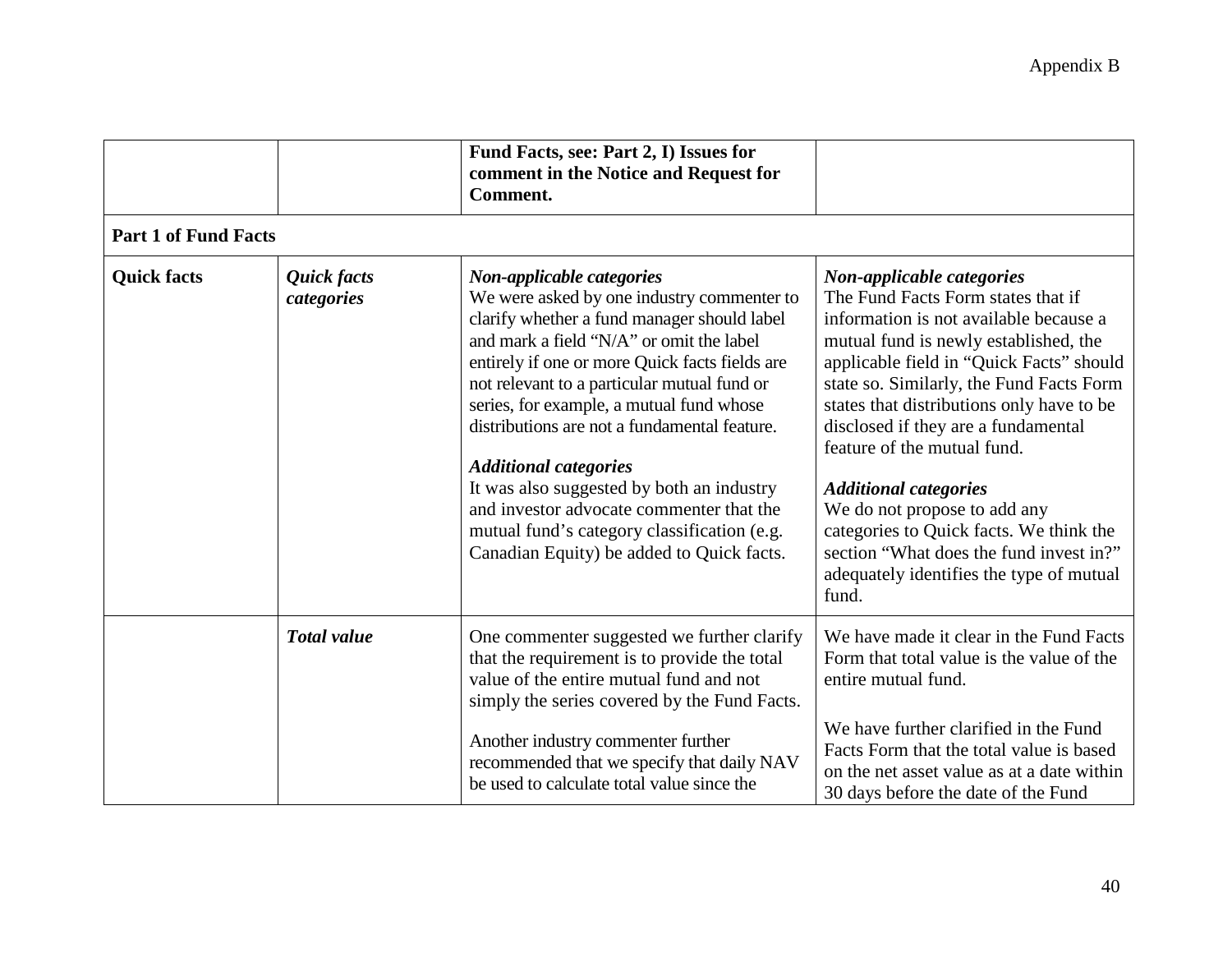|                                  |                                  | current term used, "net assets", is a term<br>specific to the financial statements and MRFP<br>and is not regularly available and for<br>consistency with the disclosure of the<br>percentage of NAV of the mutual fund<br>represented by its top ten positions.                                                                                                   | Facts.                                                                                                                                                                                                                                                                                                                          |
|----------------------------------|----------------------------------|--------------------------------------------------------------------------------------------------------------------------------------------------------------------------------------------------------------------------------------------------------------------------------------------------------------------------------------------------------------------|---------------------------------------------------------------------------------------------------------------------------------------------------------------------------------------------------------------------------------------------------------------------------------------------------------------------------------|
|                                  | <b>MER</b>                       | One industry commenter reiterated their<br>earlier suggestion that MER should be<br>defined on the first page of the Fund Facts,<br>or at a minimum, there should be a cross-<br>reference on the first page to the definition<br>on the second page.                                                                                                              | We propose no change. We are satisfied<br>that MER is a generally recognizable<br>term and the description in the Fund<br>Facts Form provides sufficient<br>information.                                                                                                                                                        |
|                                  |                                  | Another commenter remarked that the MER<br>should come from the year-end financials<br>(not the most recently filed MRFP) and<br>should not be required to be updated.                                                                                                                                                                                             | We disagree with the comment. We<br>want to provide investors with the most<br>up-to-date information available<br>without being burdensome on the fund<br>industry. There is no specific<br>requirement to update the MER unless<br>there has been a material change.                                                          |
| What does the fund<br>invest in? | What does the fund<br>invest in? | Several commenters again expressed their<br>view that this section should include a<br>meaningful description of the fundamental<br>investment objective of the particular mutual<br>fund, as well as its key investment strategies.<br>One of these commenters stated it would be<br>difficult for investors to judge the<br>performance of a mutual fund without | We do not agree that it is necessary to<br>disclose verbatim in the Fund Facts the<br>investment objectives and strategies set<br>out in the mutual fund's SP.<br>The Fund Facts Form requires the<br>disclosure under "What Does The Fund<br>Invest In?" to be a brief description of<br>the fundamental investment objectives |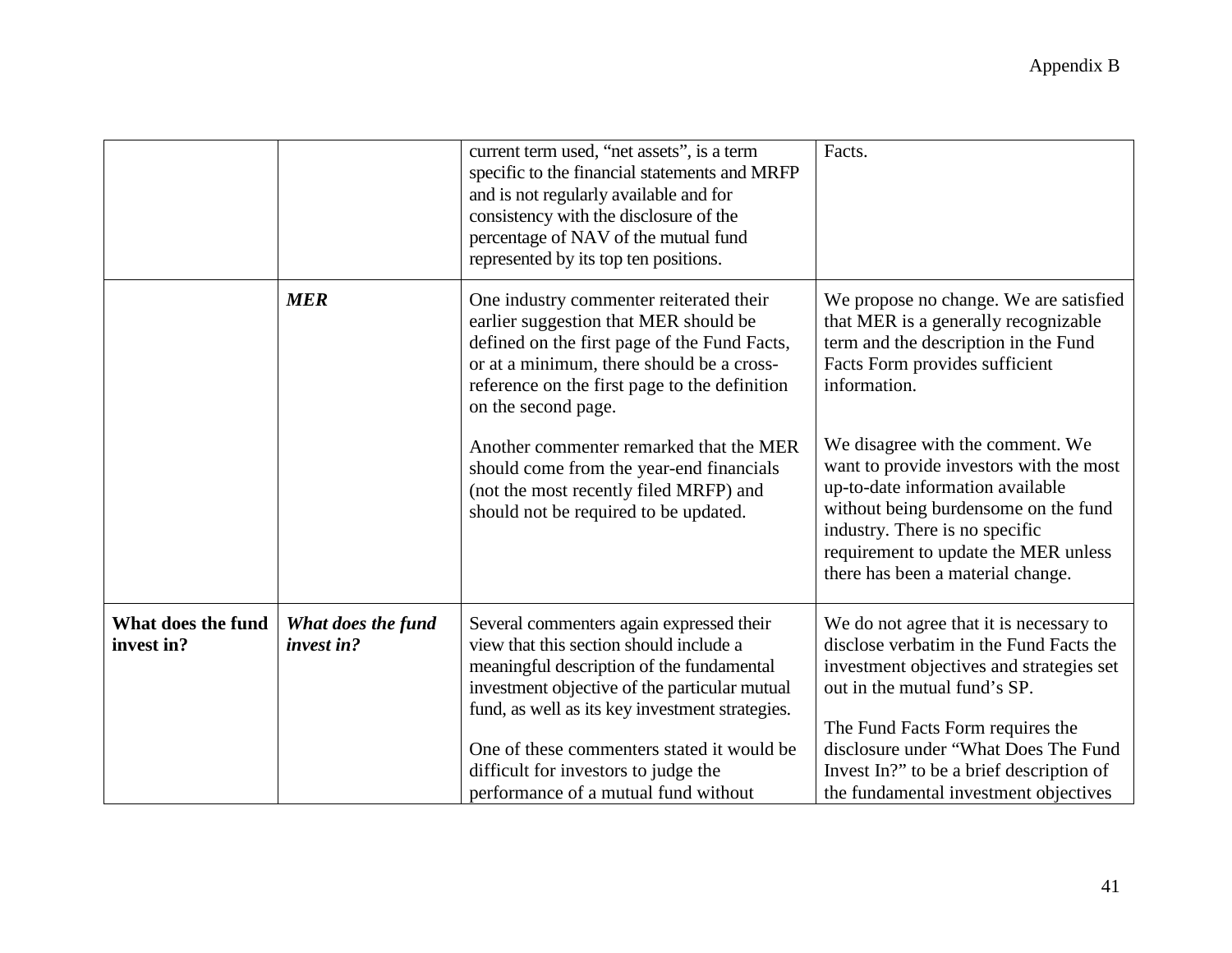|                                                                     | measuring it against its stated objective.<br>Another of these commenters noted that                                                                                                                                                                                                                                                                                                                                                                                                                                                                                                                                                                                            | and strategies of the mutual fund. In<br>this regard, the instructions to the Fund                                                                                                                                                                                                                                                                                                                |
|---------------------------------------------------------------------|---------------------------------------------------------------------------------------------------------------------------------------------------------------------------------------------------------------------------------------------------------------------------------------------------------------------------------------------------------------------------------------------------------------------------------------------------------------------------------------------------------------------------------------------------------------------------------------------------------------------------------------------------------------------------------|---------------------------------------------------------------------------------------------------------------------------------------------------------------------------------------------------------------------------------------------------------------------------------------------------------------------------------------------------------------------------------------------------|
|                                                                     | investors are required to approve any change<br>in investment objective and questioned how<br>they could be expected to do so if they are<br>never given this information.<br>Still, we heard from one investor advocate<br>commenter that the description of a mutual<br>fund's investment objectives should be<br>limited to information that is both<br>meaningful and material.                                                                                                                                                                                                                                                                                             | Facts Form mirror Item 6 of Form 81-<br>101F1, Part B. While the Fund Facts<br>Form does not specifically preclude<br>repeating the investment objectives and<br>strategies set out in the SP, the<br>instructions to the Fund Facts Form<br>specifically require information to be<br>presented concisely and in plain<br>language.                                                              |
| Top 10 investments,<br>Total investments &<br><b>Investment</b> mix | Several industry commenters questioned the<br>relevance of the Top 10 investments and<br>Investment mix, telling us it will always be out<br>of date for most mutual funds and could<br>therefore be misleading to investors. They<br>reminded us that it was initially contemplated<br>under NI 81-106 for MRFPs but was<br>subsequently removed by the CSA.<br>Noted a service provider of plain language<br>communications, detail about the "current"<br>asset mix and top holdings is irrelevant<br>because, by owning a mutual fund, you are<br>agreeing to have the fund manager make<br>these decisions on your behalf.<br>One of these industry commenters referred us | We propose no change. We are satisfied<br>that the disclosure in this section meets its<br>purpose of providing a snapshot of the<br>composition of a mutual fund's<br>investment portfolio. The Fund Facts<br>Form requires a statement indicating that<br>the information is subject to change. We<br>think this sufficiently alerts investors that<br>a mutual fund's holdings are not static. |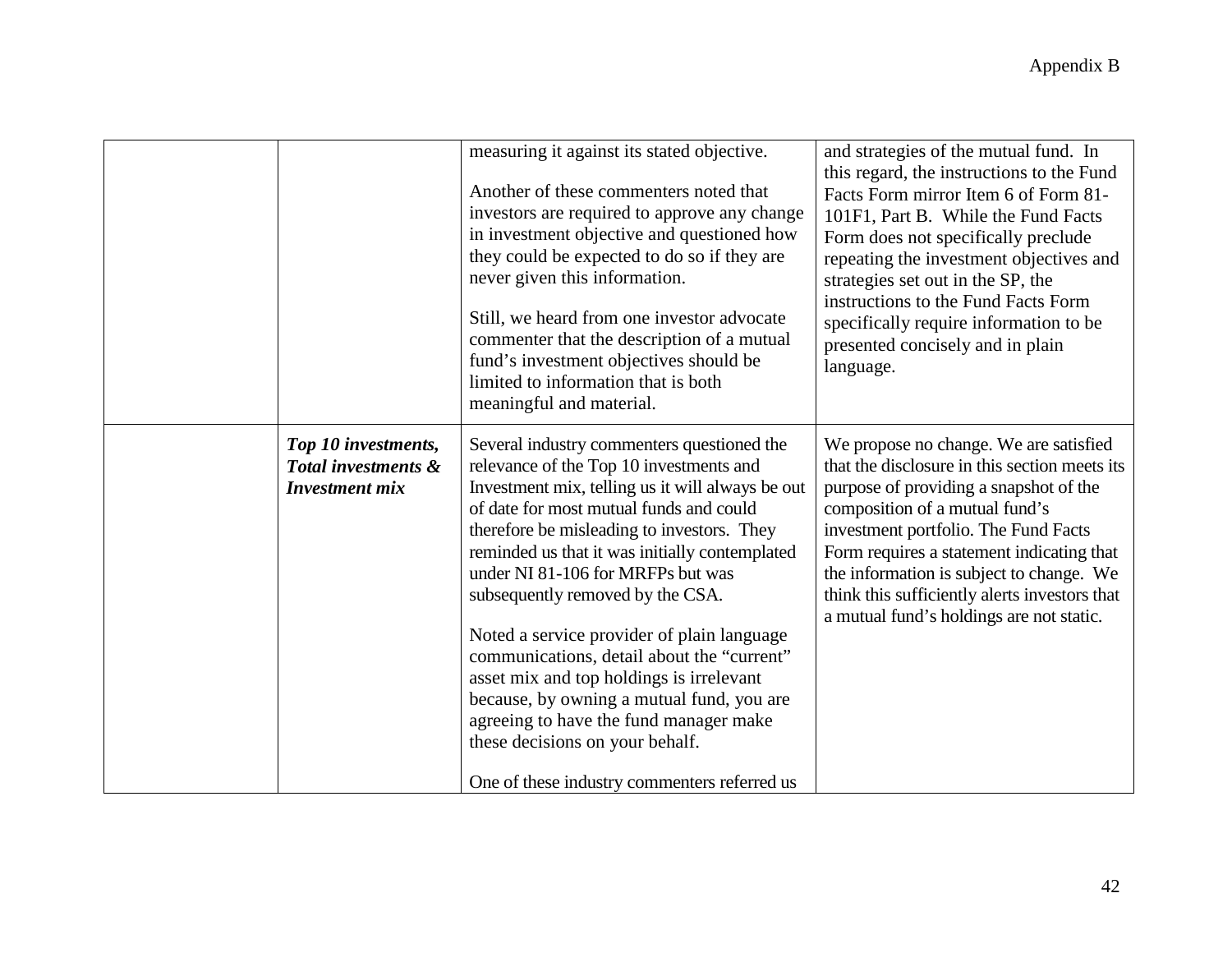|  | to the SEC's decision not to require similar<br>disclosure in its Summary Prospectus, noting<br>its limited utility and that it may not accurately<br>represent a fund's overall holdings because the<br>information may become stale.                                                                                                             |  |
|--|----------------------------------------------------------------------------------------------------------------------------------------------------------------------------------------------------------------------------------------------------------------------------------------------------------------------------------------------------|--|
|  | If required, this same commenter suggested<br>that the information be taken from the mutual<br>fund's most recently filed MRFP or quarterly<br>portfolio disclosure (rather than at a date<br>within 30 days of the date of the Fund Facts),<br>and that corresponding MRFP and quarterly<br>portfolio disclosure requirements be<br>eliminated.   |  |
|  | We were reminded that during discussions<br>with the CSA prior to finalizing NI 81-106,<br>the industry expressed concern about having<br>to provide quarterly portfolio disclosure<br>reports and the CSA had agreed that it would<br>not be necessary for mutual funds to report<br>their holdings earlier than 60 days from any<br>quarter-end. |  |
|  | Yet, we an industry commenter and investor<br>advocate commenter both remarked that the<br>Top 10 investments would be more<br>meaningful if percentages of NAV<br>accompanied each holding, since this would<br>give investors a much better understanding of<br>concentration risk.                                                              |  |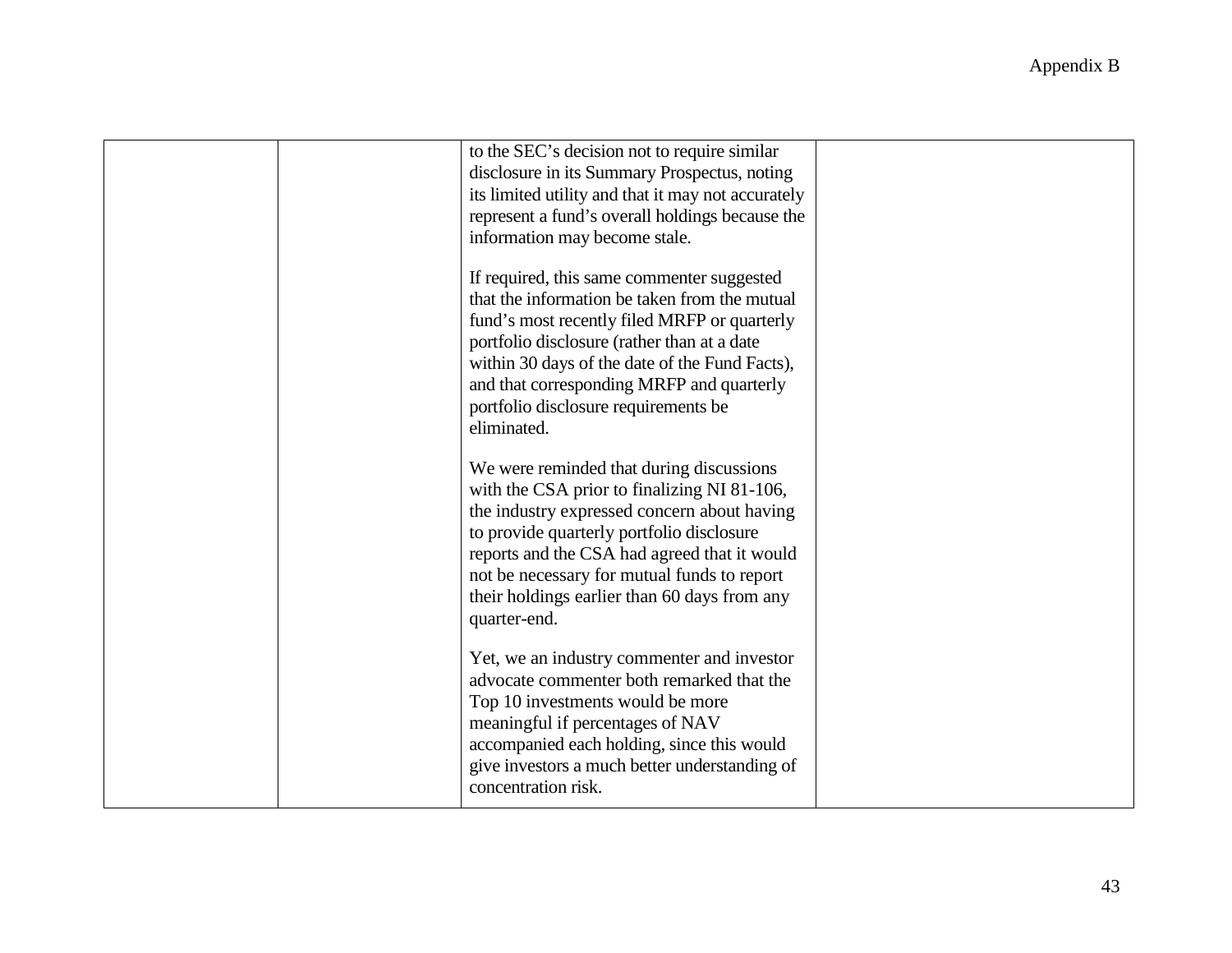| How has the fund<br>performed? | <b>Content</b>      | One commenter questioned the need for the<br>Fund Facts to contain performance<br>disclosure, given the wide availability of this<br>information in other sources, including<br>MRFPs and in reports readily available to<br>dealers and sales representatives, such as<br>Morningstar. Other industry commenters<br>recommended modifications to the wording<br>in the Fund Facts.                                                                            | We have included performance<br>disclosure in the Fund Facts in response<br>to research that indicates investors want<br>this information for decision-making<br>purposes.                               |
|--------------------------------|---------------------|----------------------------------------------------------------------------------------------------------------------------------------------------------------------------------------------------------------------------------------------------------------------------------------------------------------------------------------------------------------------------------------------------------------------------------------------------------------|----------------------------------------------------------------------------------------------------------------------------------------------------------------------------------------------------------|
|                                |                     | One commenter suggested changing the<br>phrase "Returns are after MER has been<br>deducted" to "Returns are after all expenses<br>have been deducted", since returns are net of<br>both MER and trading expenses and the<br>concept of "all expenses" would be easier for a<br>typical investor to understand than "MER". It<br>was also suggested, however, that this<br>statement be removed, as it's duplicative of<br>wording under Ongoing fund expenses. | In response to a commenter, we have<br>changed the Fund Facts Form<br>requirements to refer to returns after<br>expenses have been deducted.                                                             |
|                                |                     | Another commenter suggested the phrase<br>"your actual return will depend on your<br>personal tax situation" be replaced with "your<br>after tax return".                                                                                                                                                                                                                                                                                                      | We have also included a reference to<br>after-tax return.                                                                                                                                                |
|                                | Date of information | One industry commenter found the dating of<br>the "average return" section to be somewhat<br>confusing since it does not correspond to the<br>"year-by-year" data, which is presented on a<br>calendar year basis. If, for example, the                                                                                                                                                                                                                        | The wording in the Fund Facts template<br>is for illustrative purposes only. The Fund<br>Facts Form does not mandate any<br>specific language for the disclosure of the<br>"Average return" information. |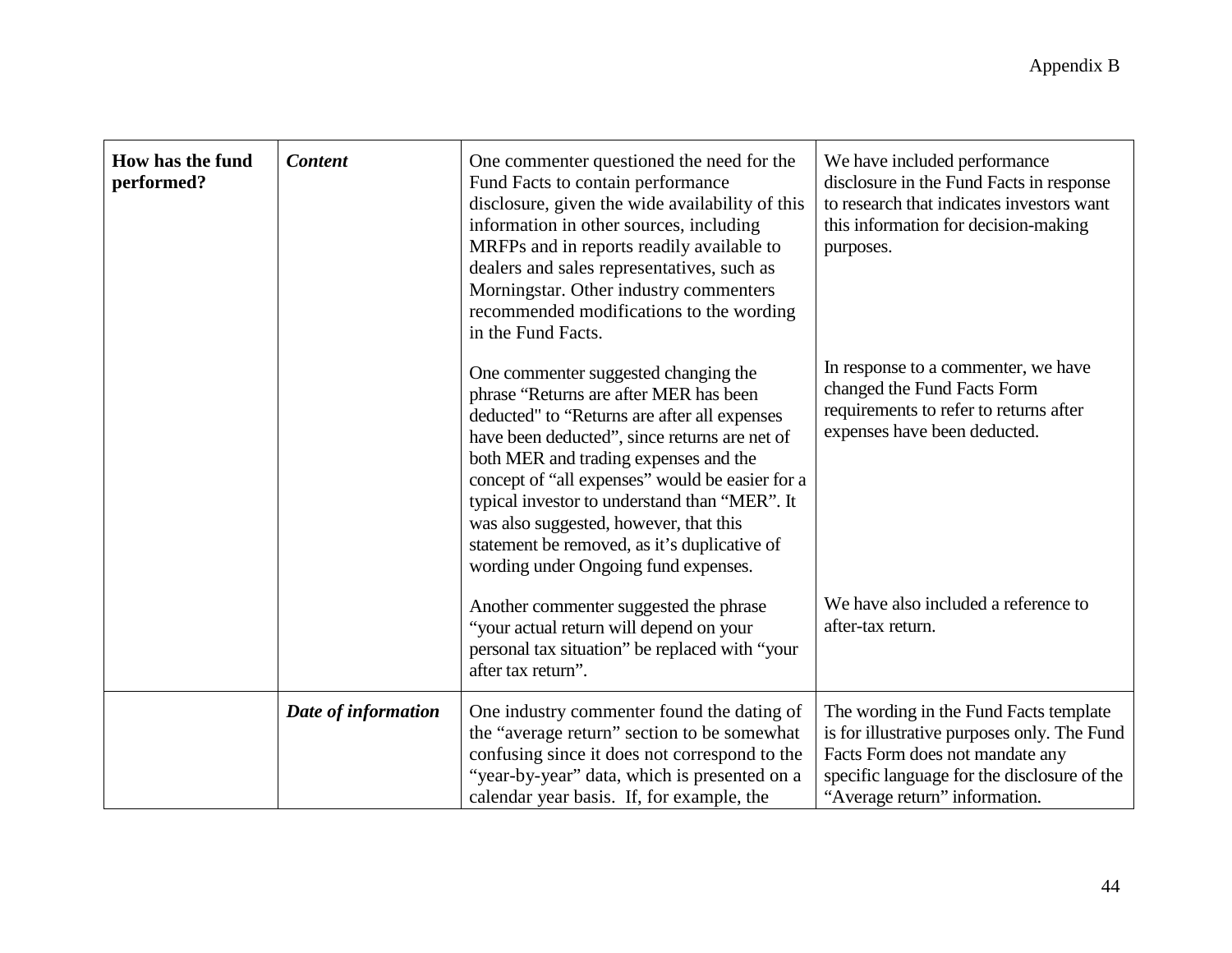|                                                         | Fund Facts is dated June 30 and the<br>"Average return" data must be for the 10<br>year period ending May 31 of that year,<br>there should be some clarification regarding<br>the exact time period covered by the<br>"Average return" data. For example, the<br>wording could be "This section tells you<br>how the mutual fund has performed over the<br>past 10 years ending May 31, 2010".                                                                                                                                                                                                                                                                                                                                                                                                    | Accordingly, we think the Fund Facts<br>Form is sufficiently flexible to<br>accommodate differently dated Fund<br>Facts.                                                                                                                                                                                                                                                                                                                                                                                                                                       |
|---------------------------------------------------------|---------------------------------------------------------------------------------------------------------------------------------------------------------------------------------------------------------------------------------------------------------------------------------------------------------------------------------------------------------------------------------------------------------------------------------------------------------------------------------------------------------------------------------------------------------------------------------------------------------------------------------------------------------------------------------------------------------------------------------------------------------------------------------------------------|----------------------------------------------------------------------------------------------------------------------------------------------------------------------------------------------------------------------------------------------------------------------------------------------------------------------------------------------------------------------------------------------------------------------------------------------------------------------------------------------------------------------------------------------------------------|
| <b>Inclusion of a</b><br><b>benchmark</b><br>comparison | Investor advocate commenters stressed the<br>importance of performance comparisons to<br>index benchmarks as fundamental to<br>protecting investors, detecting "closet<br>indexing" and reducing information<br>asymmetry.<br>One of these commenters suggested that the<br>CSA review this issue with a view to<br>formulating a proposal for public comment<br>to require performance comparisons to<br>appropriate index benchmarks by June 2010.<br>An industry commenter echoed this,<br>reiterating its earlier comment that a table<br>showing compounded annual returns for the<br>previous 1-, 3-, 5- and 10-year periods<br>versus the mutual fund's benchmark is more<br>meaningful information to the investor, and<br>suggested that this information be added to<br>the Fund Facts. | After much consideration, we have<br>concluded not to include a benchmark<br>comparison under "How has the fund<br>performed?". We are concerned that this<br>would undermine our goal of a simple<br>and concise summary of key information.<br>The bar graph is intended to highlight<br>potential volatility and variability in the<br>returns of the mutual fund. The Fund<br>Facts Form further requires a general<br>statement on price volatility and<br>guarantees. Comparative information to a<br>benchmark is available in a mutual fund's<br>MRFP. |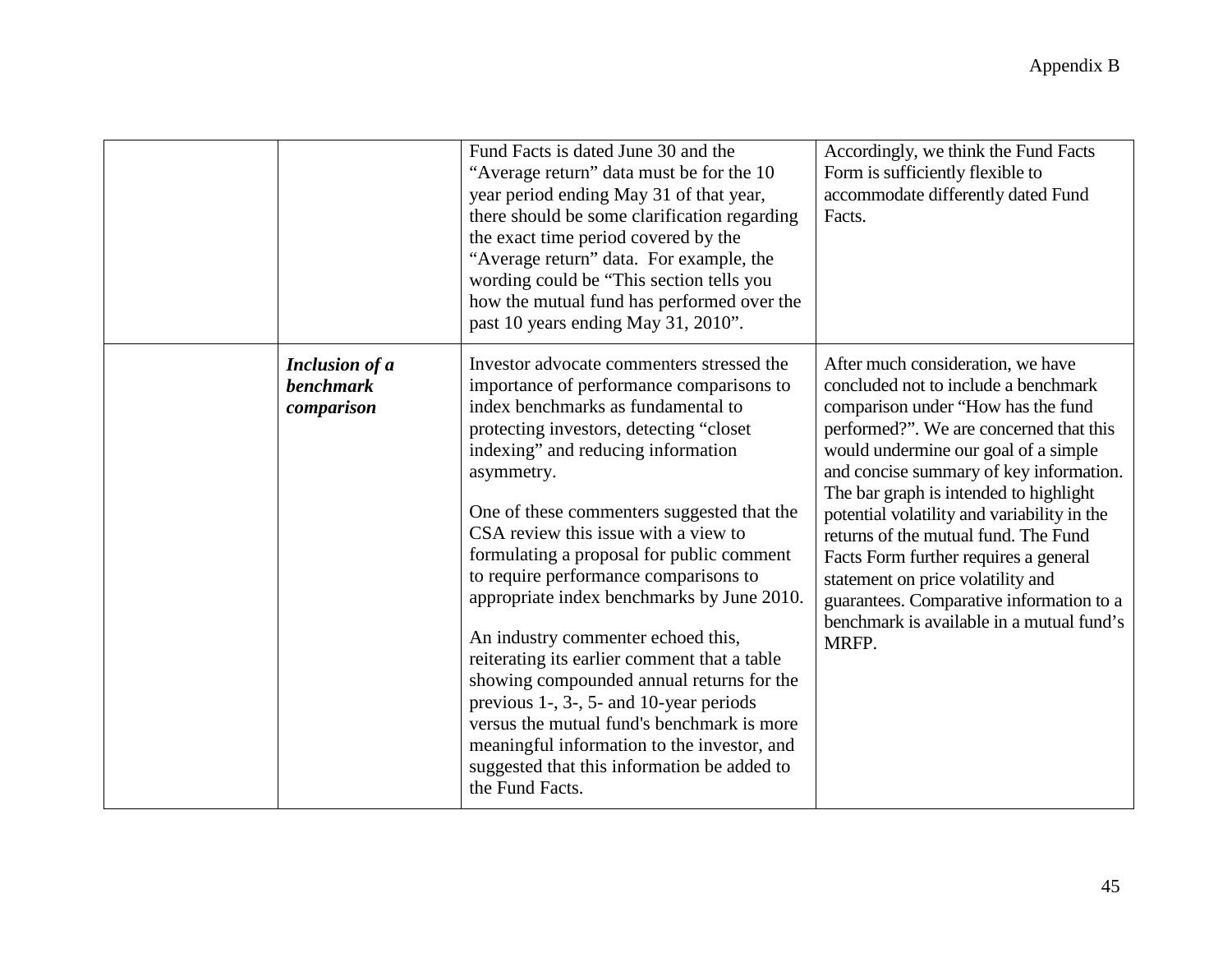| <b>Inclusion of</b><br>disclosure of after-<br>tax returns | Investor advocate commenters strongly<br>recommended that the CSA require<br>disclosure of after-tax returns in the Fund<br>Facts. It also recommended that mutual<br>funds be required to disclose the percentage,<br>on an after-inflation basis, that is consumed<br>by various fees and charges. They suggested<br>that this disclosure could be provided on a<br>before-tax basis. These inclusions we were<br>told will help investors understand the<br>impact of taxes and inflation on their<br>investments.<br>At a minimum, one of these investor<br>advocates indicated that the Fund Facts<br>should address tax issues head on and make<br>the issue highly visible and apparent for the<br>taxable investor. | We propose no change. However, in<br>response to comments, the CSA has<br>added a new section to the Fund Facts<br>Form on the tax consequences of<br>investing in a mutual fund called "A<br>Word about Tax". |
|------------------------------------------------------------|-----------------------------------------------------------------------------------------------------------------------------------------------------------------------------------------------------------------------------------------------------------------------------------------------------------------------------------------------------------------------------------------------------------------------------------------------------------------------------------------------------------------------------------------------------------------------------------------------------------------------------------------------------------------------------------------------------------------------------|----------------------------------------------------------------------------------------------------------------------------------------------------------------------------------------------------------------|
| Average return -<br><b>Content</b>                         | One industry commenter reiterated its<br>support for the re-introduction of the<br>"Average Return" information, which was<br>dropped from the SP with the introduction of<br>the MRFP. The commenter recommended<br>that the information be shown in the form of<br>a graph that shows not only the end amount<br>after 10 years, but also the path followed to<br>arrive at the end result. This commenter<br>again suggested that this information be re-<br>introduced in the MRFP.                                                                                                                                                                                                                                     | We propose no change to this disclosure.<br>It is outside the scope of this project to<br>reconsider MRFP disclosure.                                                                                          |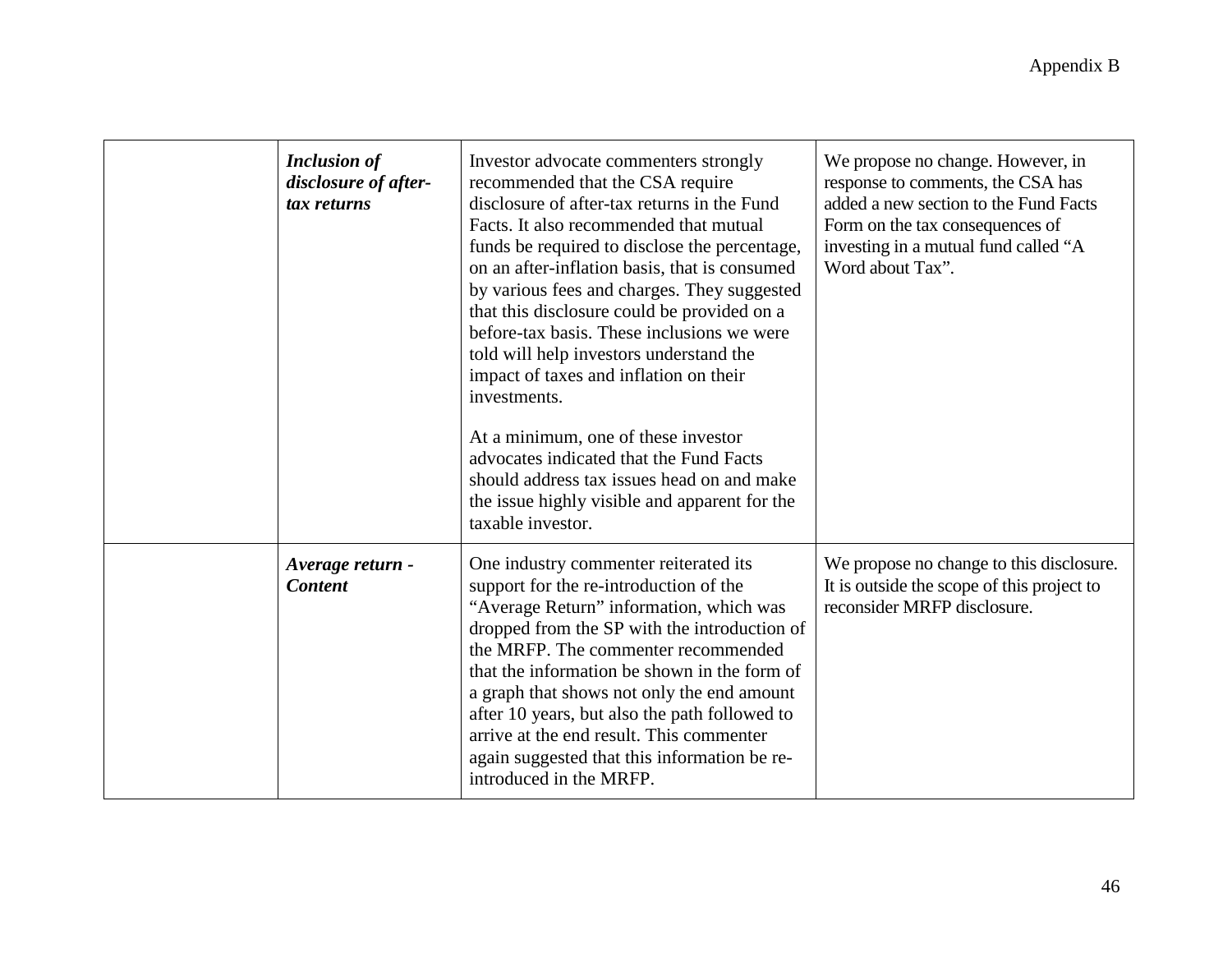|                  |                                   | This same commenter also noted that the<br>phrase "A person who invested \$1,000 in the<br>fund 10 years ago now has \$2,705", will be<br>incorrect in a great many instances as it<br>assumes that the investor has reinvested all<br>distributions in the mutual fund.                                                                                                                                                                         |                                                                                                                                                                                                                                                                                                                                                                                                                     |
|------------------|-----------------------------------|--------------------------------------------------------------------------------------------------------------------------------------------------------------------------------------------------------------------------------------------------------------------------------------------------------------------------------------------------------------------------------------------------------------------------------------------------|---------------------------------------------------------------------------------------------------------------------------------------------------------------------------------------------------------------------------------------------------------------------------------------------------------------------------------------------------------------------------------------------------------------------|
|                  | Year-by-year returns<br>- Content | One industry commenter pointed out that the<br>requirement in Part 1, item 4, instruction (4)<br>for the x and y axes to intersect at '0' conflicts<br>with the sample Fund Facts chart which, it felt,<br>more sensibly shows the x and y axes<br>intersecting at a value lower than the lowest of<br>the negative annual returns. This commenter<br>recommended that the fund manager be given<br>discretion with respect to this requirement. | We propose no change. The Fund Facts<br>Form clarifies that the statement under<br>"Year-by-year returns" must indicate the<br>number of years in which the value of the<br>mutual fund dropped.                                                                                                                                                                                                                    |
|                  |                                   | Another industry commenter recommended<br>including a statement about the number of<br>years the mutual fund made money.<br>Finally, we were reminded by one<br>commenter that past performance is no<br>guarantee of future performance.                                                                                                                                                                                                        | We disagree with the comment to include<br>a statement about the number of years the<br>mutual fund made money. The bar graph<br>clearly indicates the years in which a<br>mutual fund has had positive<br>performance. In requiring disclosure of<br>negative performance, we are seeking to<br>highlight volatility and risks to investors.<br>We expect a mutual fund's positive<br>performance to be presented. |
| How risky is it? |                                   | For comments on the Risk section, see<br>Part 2, III) Issues for comment on Form                                                                                                                                                                                                                                                                                                                                                                 |                                                                                                                                                                                                                                                                                                                                                                                                                     |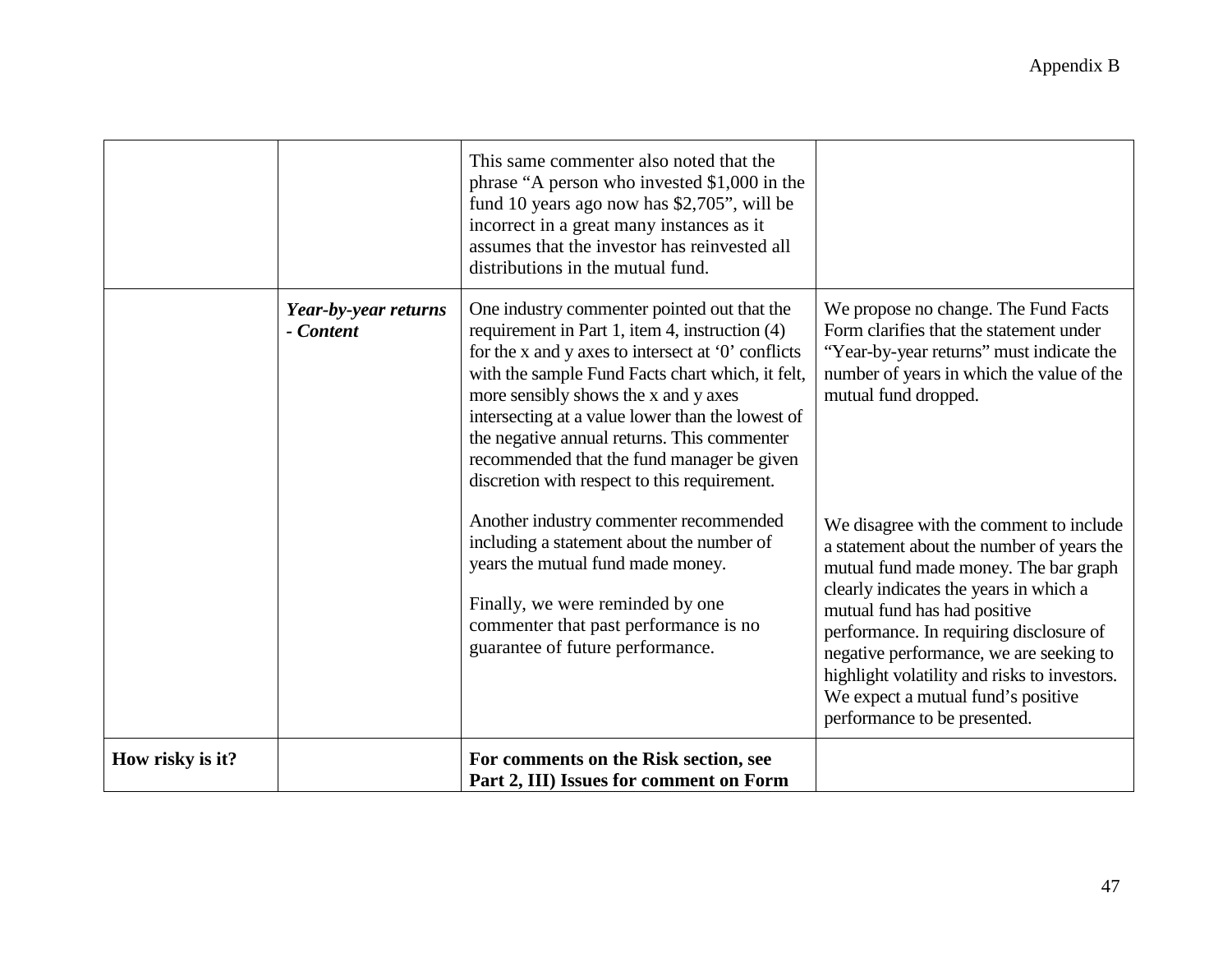|                             |                             | 81-101F3 – questions 3, 4, 5 & 6.                                                                                                                                                                                                                                                                                                                                                                                                                                                                                                                                                                                                                                                                                     |                                                                                                                                                                                                                                          |
|-----------------------------|-----------------------------|-----------------------------------------------------------------------------------------------------------------------------------------------------------------------------------------------------------------------------------------------------------------------------------------------------------------------------------------------------------------------------------------------------------------------------------------------------------------------------------------------------------------------------------------------------------------------------------------------------------------------------------------------------------------------------------------------------------------------|------------------------------------------------------------------------------------------------------------------------------------------------------------------------------------------------------------------------------------------|
| Who is this fund<br>for?    | <b>Content</b>              | We were told by one industry commenter that<br>the instructions to the Fund Facts Form should<br>not focus the disclosure on who the mutual<br>fund is not suitable for, as this is negative.<br>Instead, we were asked to conform the<br>requirement with that required by segregated<br>funds, which focuses on the type of investor<br>the mutual fund is suitable for.<br>Another industry commenter remarked on the<br>wording in the sample Fund Facts that the<br>mutual fund is suitable for investors who can<br>handle ups and downs of the stock market.<br>This statement, stated the commenter, goes to<br>investor psychology rather than to the mutual<br>fund itself and should not be included here. | We disagree with these comments. The<br>content in this section is consistent with<br>the disclosure currently required in a<br>mutual fund's SP. The instructions to<br>the Fund Facts Form mirror Item 10 of<br>Form 81-101F1, Part B. |
| <b>Part 2 of Fund Facts</b> |                             |                                                                                                                                                                                                                                                                                                                                                                                                                                                                                                                                                                                                                                                                                                                       |                                                                                                                                                                                                                                          |
| <b>Sales charges</b>        | <b>Initial sales charge</b> | An individual commenter recommended<br>that for greater clarity, we change the<br>disclosure from "Up to 4% of the amount<br>you buy" to "Fully negotiable from 0% to<br>$4\%$ ".<br>Still other commenters suggested the<br>disclosure identify that no sales charge is a<br>real option, recommending the disclosure say                                                                                                                                                                                                                                                                                                                                                                                            | We have revised the instructions to the<br>Fund Facts Form under the Initial Sales<br>Charge option to refer to a range that<br>can be charged.                                                                                          |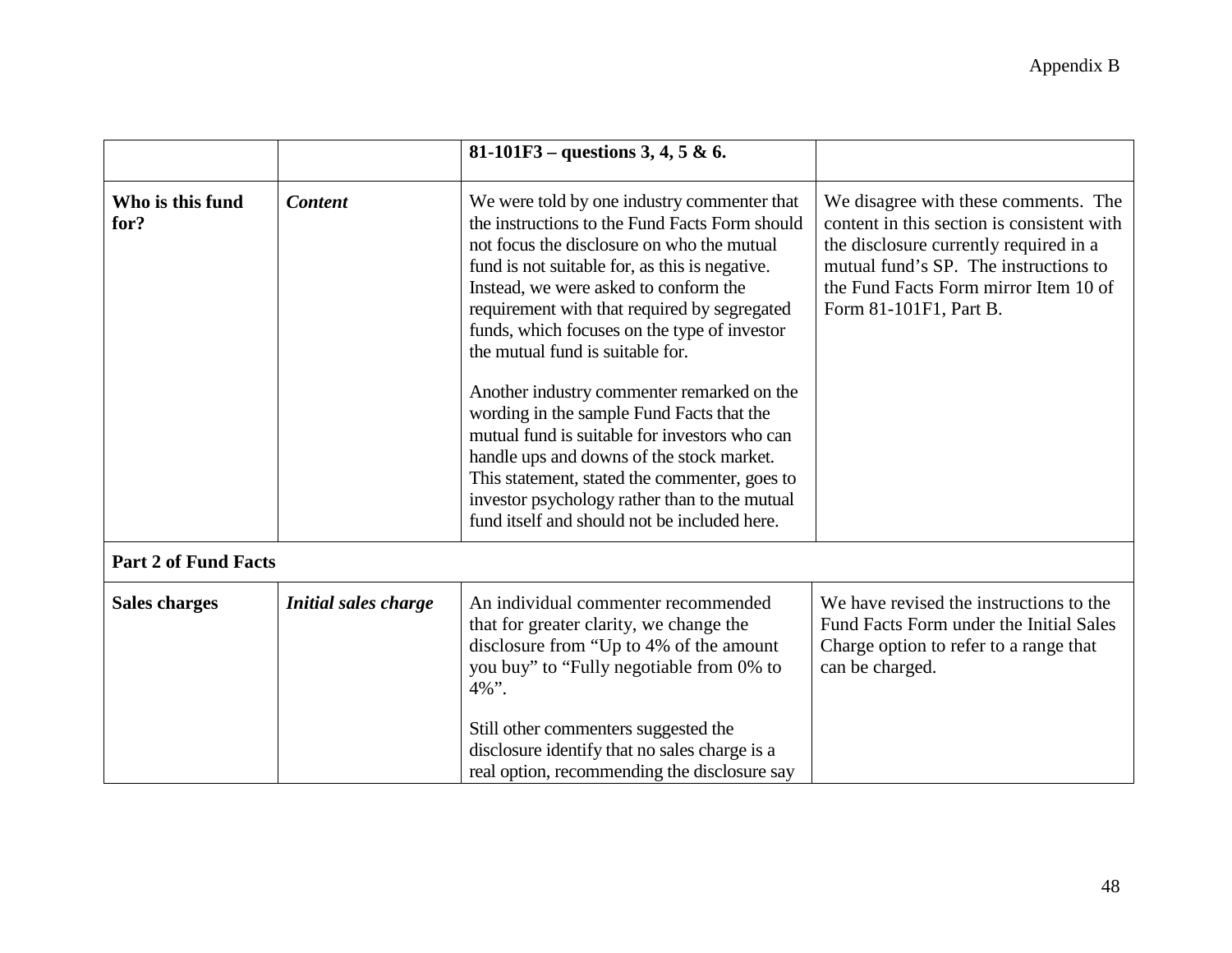|                                 |                                  | "From 0 to $x\%$ ".                                                                                                                                                                                                                                                                                                                                                                                                                                                                                                                                                                                                                                               |                                                                                                                                                                                                                                                                                                                                                                                                                                                                                                                   |
|---------------------------------|----------------------------------|-------------------------------------------------------------------------------------------------------------------------------------------------------------------------------------------------------------------------------------------------------------------------------------------------------------------------------------------------------------------------------------------------------------------------------------------------------------------------------------------------------------------------------------------------------------------------------------------------------------------------------------------------------------------|-------------------------------------------------------------------------------------------------------------------------------------------------------------------------------------------------------------------------------------------------------------------------------------------------------------------------------------------------------------------------------------------------------------------------------------------------------------------------------------------------------------------|
|                                 | <b>Deferred sales</b><br>charges | A few commenters suggested we add<br>disclosure for low load and no load options.<br>One of these commenters recommended<br>adding text indicating that with the DSC or<br>low load option, your entire amount is<br>invested immediately.<br>The other commenter recommended that for<br>no load funds, text should be added to clarify<br>there are no sales or redemption charges for<br>these mutual funds.                                                                                                                                                                                                                                                   | The presentation in the Fund Facts is for<br>illustrative purposes only. The instructions<br>to the Fund Facts Form require a mutual<br>fund to disclose all sales charge options<br>that apply to the class or series described<br>in the Fund Facts. If a mutual fund does<br>not have any sales charges, the<br>instructions to the Fund Facts Form<br>require the mutual fund to replace the<br>introductory statement and the sales<br>charge table with a general statement that<br>no sales charges apply. |
| <b>Ongoing fund</b><br>expenses | <b>Content</b>                   | One industry commenter told us we should<br>eliminate the breakdown between<br>"management fee" and "operating<br>expenses", since some fund companies<br>include many operating expenses such as<br>custodian fees, registration fees, audit fees,<br>etc. in their calculation of management fee,<br>while others separate them out as operating<br>expenses. This commenter suggested<br>alternative wording, which included listing<br>the specific costs that make up the MER.<br>Another industry commenter remarked that<br>the sentence immediately under the title<br>Operating fund expenses "You don't pay<br>these expenses directly. They affect you | We have removed the reference to<br>"operating expenses" in the Fund Facts<br>Form. Upon review, we determined that<br>the presentation of MER and TER with<br>explanations of what these ratios capture<br>is sufficient. We think that specific ratios,<br>rather than a breakdown of expenses, are<br>simpler for investors to understand and<br>address the ongoing costs of holding a<br>mutual fund.                                                                                                        |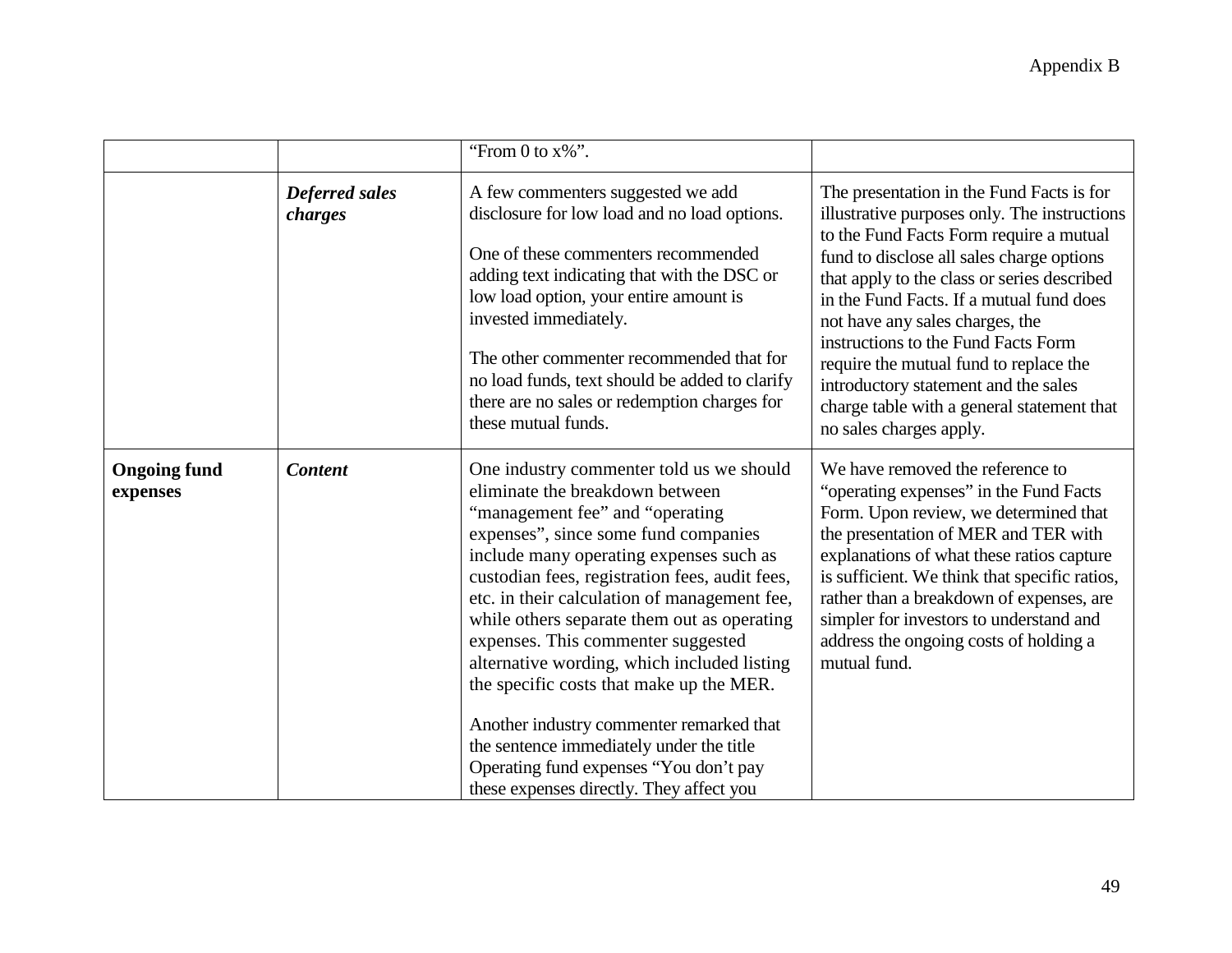|                           | because they reduce the return you get on<br>your investment", is not similarly mandated<br>for the segregated fund version of the Fund<br>Facts. For competitive reasons, these words<br>should be deleted from the Fund Facts.                                                                                                                                                                                                                                                                                                                   |                                                                                                                                                                                                                                                                                                                                                                           |
|---------------------------|----------------------------------------------------------------------------------------------------------------------------------------------------------------------------------------------------------------------------------------------------------------------------------------------------------------------------------------------------------------------------------------------------------------------------------------------------------------------------------------------------------------------------------------------------|---------------------------------------------------------------------------------------------------------------------------------------------------------------------------------------------------------------------------------------------------------------------------------------------------------------------------------------------------------------------------|
| <b>Management Fee</b>     | We heard from some industry commenters<br>that the instructions to the Fund Facts Form<br>should not require the management fee<br>percentage to correspond to the fee table in<br>the SP, since this will be misleading for fund<br>managers who show in the SP the maximum<br>annual management fee, but in fact charge a<br>lower amount.                                                                                                                                                                                                       | We propose no change to the disclosure<br>in this section. The content in this<br>section is consistent with the disclosure<br>currently required in the mutual fund's<br>SP. The instructions to the Fund Facts<br>Form mirror Item 8 of Form 81-101F1,<br>Part A.                                                                                                       |
| <b>Operating expenses</b> | One industry commenter suggested we<br>change the phrase "You don't pay these<br>expenses directly" to "These fees are<br>deducted from the Fund".<br>A number of commenters, both industry and<br>investor advocates, recommended that the<br>Fund Facts specifically reference the GST and<br>Ontario's proposed HST. Noted one of these<br>commenters, taxes (particularly the GST and<br>the proposed HST) make up an increasingly<br>significant component of a mutual fund's<br>MER.<br>Among the suggestions from these<br>commenters were: | As noted above, we have decided to<br>remove the reference to "operating"<br>expenses" in the Fund Facts Form. We<br>do not propose to include disclosure<br>regarding GST/HST because it is one of<br>many expenses captured in the MER<br>and additional disclosure would add<br>complexity. Furthermore, disclosure<br>regarding the HST may be included in<br>the SP. |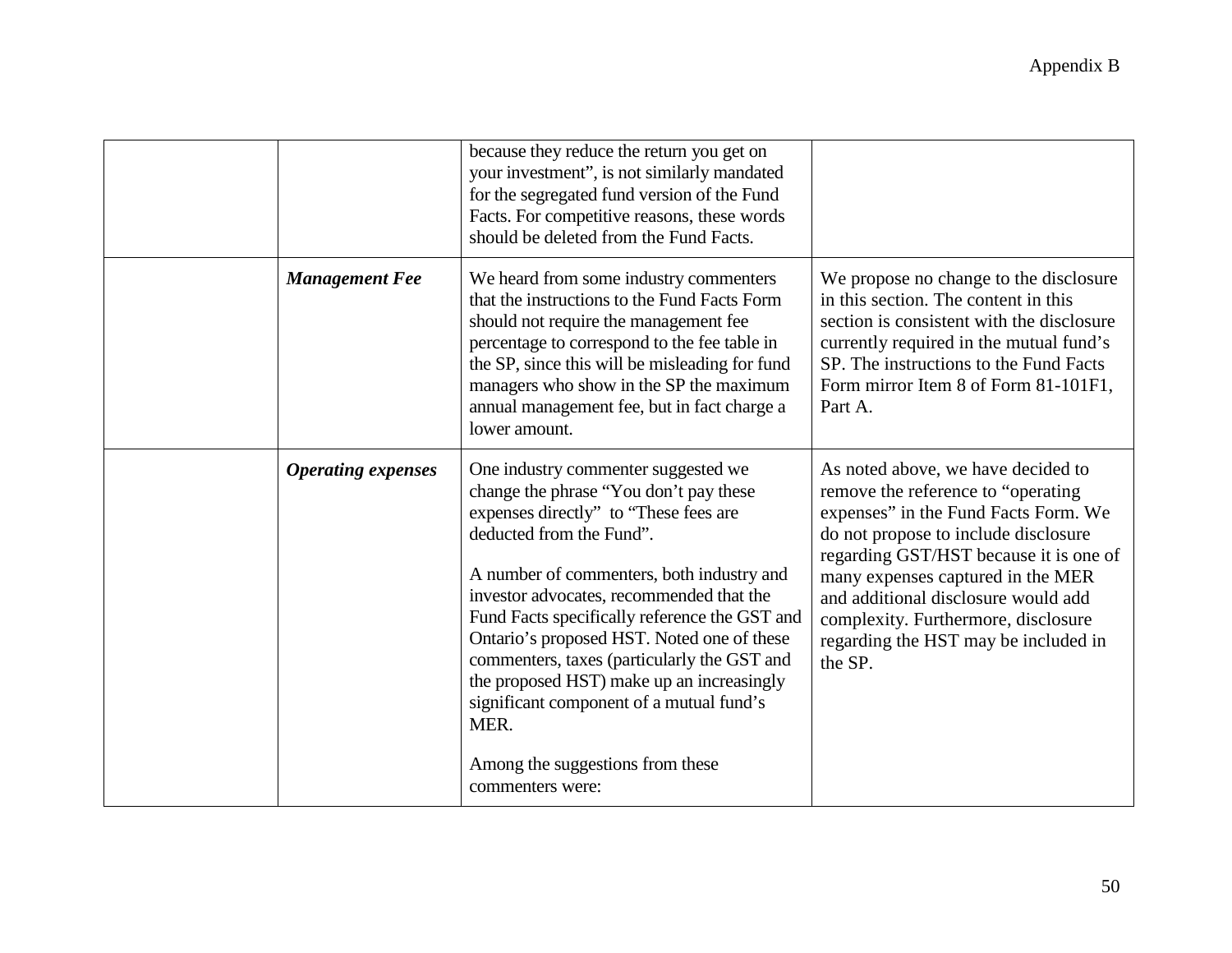|                                           | set out the specific costs, for possible<br>$\bullet$                                                                                                                                                                                                                                                                                                                                                                                                                                                                                      |                                                                                                                                                                                                                             |
|-------------------------------------------|--------------------------------------------------------------------------------------------------------------------------------------------------------------------------------------------------------------------------------------------------------------------------------------------------------------------------------------------------------------------------------------------------------------------------------------------------------------------------------------------------------------------------------------------|-----------------------------------------------------------------------------------------------------------------------------------------------------------------------------------------------------------------------------|
|                                           | rebating,<br>change the wording under Operating<br>$\bullet$<br>expenses to read "These are the costs of<br>the fund, including taxes such as<br>GST/HST, but other than trading costs",<br>and<br>consider adding a third separate item<br>$\bullet$<br>after Management Fee and Operating<br>expenses for taxes, which all equal the<br>MER.<br>Still other industry commenters told us that<br>that the fund manager should have the<br>discretion to break down the different types of<br>operating expenses as line items in the Fund |                                                                                                                                                                                                                             |
|                                           | Facts.                                                                                                                                                                                                                                                                                                                                                                                                                                                                                                                                     |                                                                                                                                                                                                                             |
| <b>Management</b><br><b>Expense Ratio</b> | We were told by an investor advocate<br>commenter that given high Canadian MERs,<br>these fees need to be highlighted and clearly<br>exposed not just in percentage terms but<br>also in dollars and cents.                                                                                                                                                                                                                                                                                                                                | We have considered the comments and<br>decided not to proceed with a<br>breakdown of the components of MER.<br>We think that disclosing certain<br>components of MER in a manner that<br>suggests MER is the total of these |
|                                           | Several industry commenters further<br>remarked that the Fund Facts Form should<br>provide more flexibility to present a more<br>meaningful breakdown of the mutual fund's<br>MER, given that many fund managers now                                                                                                                                                                                                                                                                                                                       | components is potentially misleading<br>and inaccurate because the fund<br>manager may waive management fees<br>or absorb operating expenses. Therefore,<br>we have moved away from the "plug-in"                           |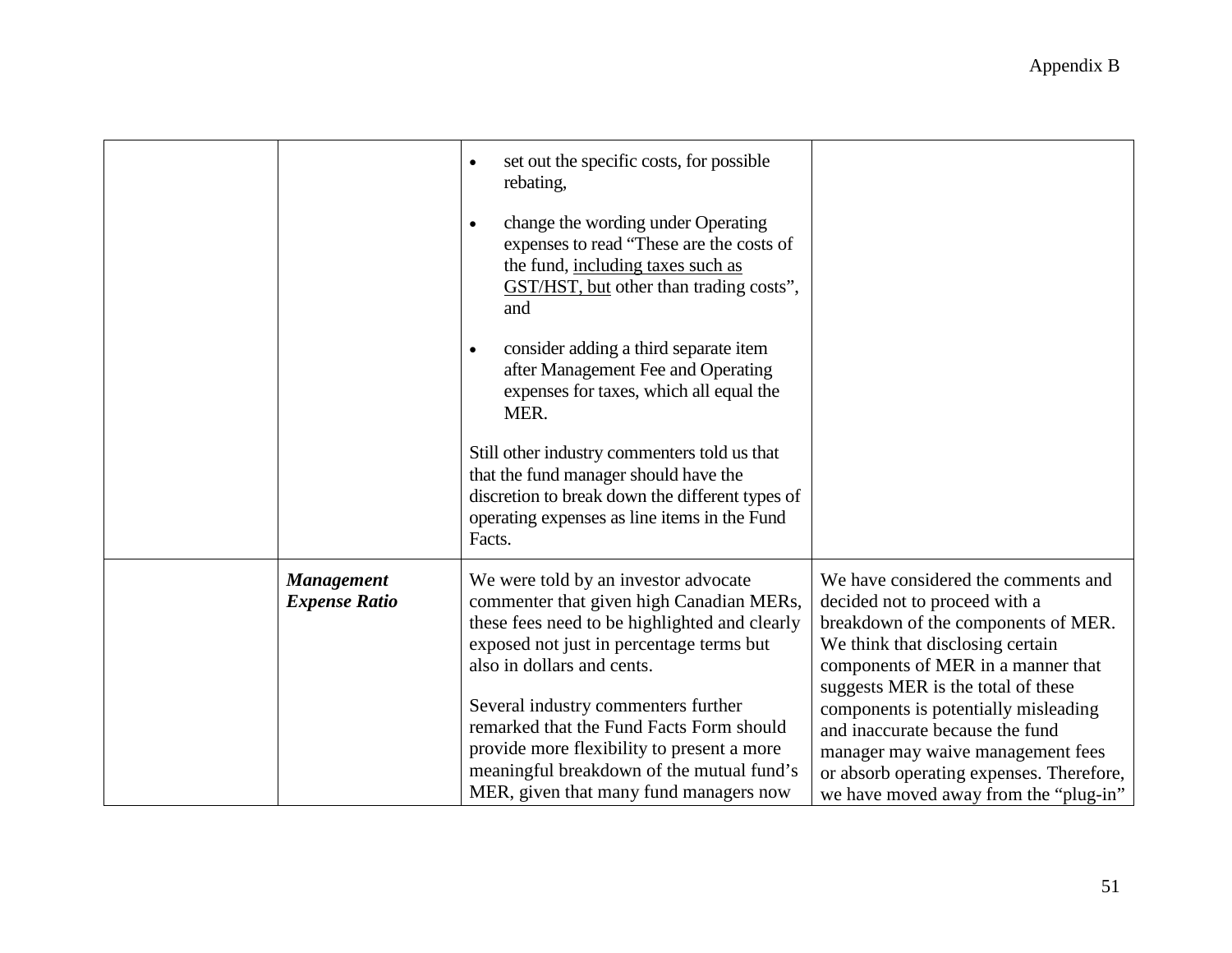|                         |                                                | charge a fixed administration.<br>Still another industry commenter told us that it<br>is inaccurate and potentially misleading to<br>arrive at the Operating expenses by<br>subtracting the Management fee from the<br>MER, particularly where the fund manager is<br>waiving management fees or absorbing<br>operating expenses. This commenter told us<br>that the Management fee, Operating expenses,<br>and MER should each be calculated discretely<br>and accompanied by a footnote that the MER<br>may not equal the sum of the management fee<br>and the operating expenses because of waived<br>fees and absorbed expenses. | approach to disclosing the different<br>elements of MER and focused on the<br>actual final calculation. We think that<br>this is a more technically accurate and<br>consistent method of disclosing MER to<br>investors. We also think that specific<br>ratios are simpler for investors to<br>understand and address the ongoing<br>costs of holding a mutual fund.<br>We note that a more detailed<br>explanation of the operating expenses of<br>the mutual fund is available in other<br>disclosure documents, such as the<br>annual financial statements. |
|-------------------------|------------------------------------------------|--------------------------------------------------------------------------------------------------------------------------------------------------------------------------------------------------------------------------------------------------------------------------------------------------------------------------------------------------------------------------------------------------------------------------------------------------------------------------------------------------------------------------------------------------------------------------------------------------------------------------------------|----------------------------------------------------------------------------------------------------------------------------------------------------------------------------------------------------------------------------------------------------------------------------------------------------------------------------------------------------------------------------------------------------------------------------------------------------------------------------------------------------------------------------------------------------------------|
|                         | <b>Trailing commission</b>                     | An investor advocate commenter suggested<br>the word "Ongoing" should be added to the<br>heading "Trailing commission" to stress that<br>sales commissions are not one-time<br>payments and to combat the misconception<br>of many retail investors that advice is free<br>and free of any conflict-of-interest.                                                                                                                                                                                                                                                                                                                     | We propose no change. We are satisfied<br>that the statement in the Fund Facts<br>Form that the trailing commission is<br>paid for as long as the investor owns the<br>mutual fund sufficiently conveys it is<br>not a one-time payment.                                                                                                                                                                                                                                                                                                                       |
| For more<br>information | <b>Strengthening</b><br>Cautionary<br>Language | We also were told by a number of<br>commenters to strengthen the cautionary<br>language contained in this section, to make<br>it clear that the Fund Facts does not have all<br>information.                                                                                                                                                                                                                                                                                                                                                                                                                                         | In response to this comment, we have<br>moved some of the information<br>previously found under "For More<br>Information" to an introductory header<br>that emphasizes that the Fund Facts may<br>not contain all of the information an                                                                                                                                                                                                                                                                                                                        |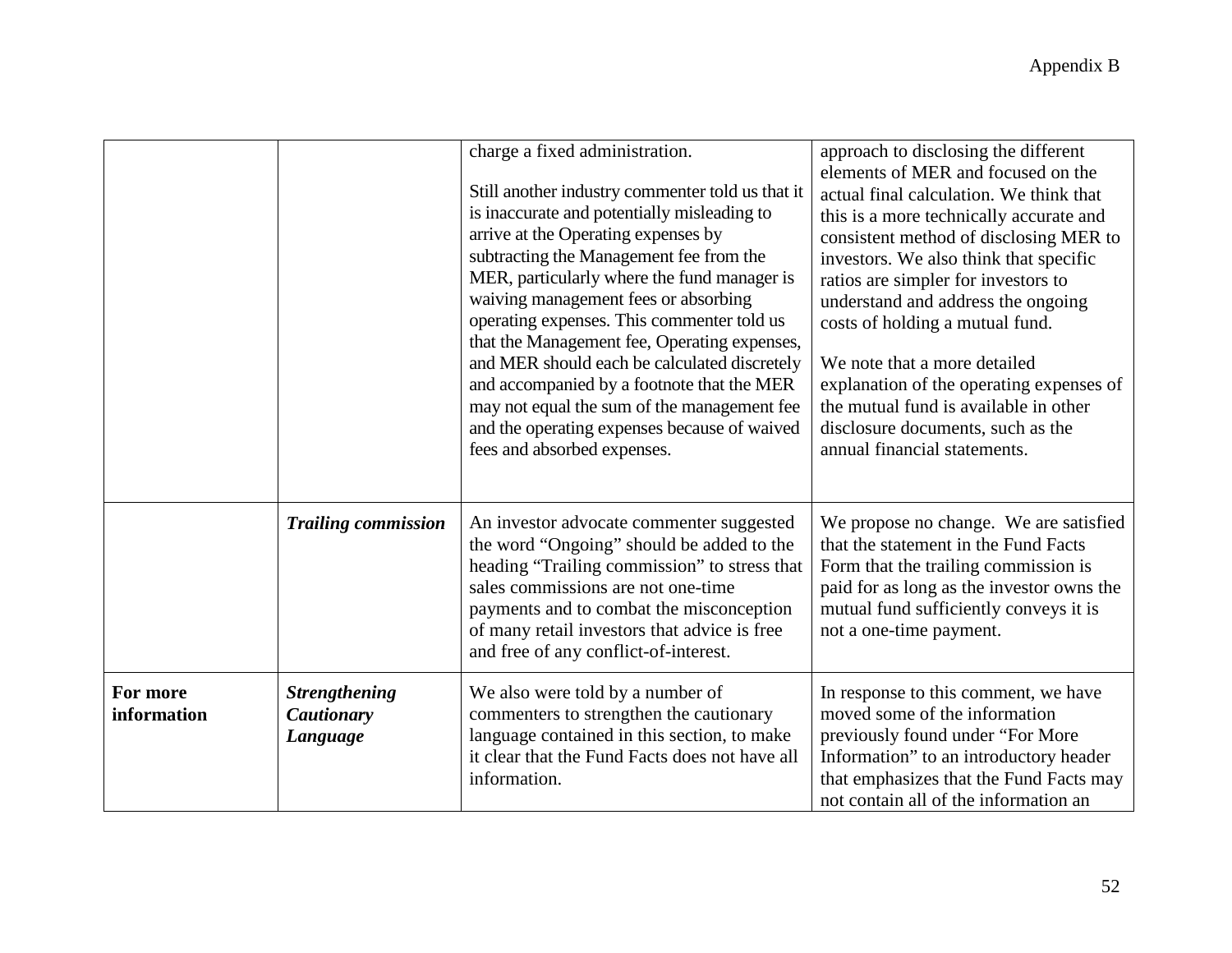|  | A few industry commenters, including a<br>national trade association, recommended<br>replacing the existing wording "This Fund<br>Facts may not have all the information you<br>want" with "Much more information is<br>available to you and you will be deemed to<br>have read that information even if you choose<br>not to do so."                                                                                                                                  | investor may want and that investors can<br>find more information in the SP. We are<br>satisfied that the language of the header<br>appropriately highlights that the Fund<br>Facts contains key information and the<br>availability of more detailed<br>information. |
|--|------------------------------------------------------------------------------------------------------------------------------------------------------------------------------------------------------------------------------------------------------------------------------------------------------------------------------------------------------------------------------------------------------------------------------------------------------------------------|-----------------------------------------------------------------------------------------------------------------------------------------------------------------------------------------------------------------------------------------------------------------------|
|  | One of these commenters suggested that the<br>section should refer to the availability of the<br>other documents, in addition to the SP, and<br>should refer the reader to the website where<br>this information is posted.                                                                                                                                                                                                                                            |                                                                                                                                                                                                                                                                       |
|  | Investor advocate commenters told us the<br>existing wording does not properly suggest<br>significant details have been left out,<br>particularly concerning the risks associated<br>with the mutual fund. One commenter<br>recommended replacing it with "This<br>document is an abbreviated summary of<br>important information. You can ask for a<br>copy of the mutual fund's SP which<br>provides more details on risks, sales<br>commissions and other factors". |                                                                                                                                                                                                                                                                       |
|  | These investor advocates recommended<br>moving the cautionary language to the<br>beginning of the Fund Facts.                                                                                                                                                                                                                                                                                                                                                          |                                                                                                                                                                                                                                                                       |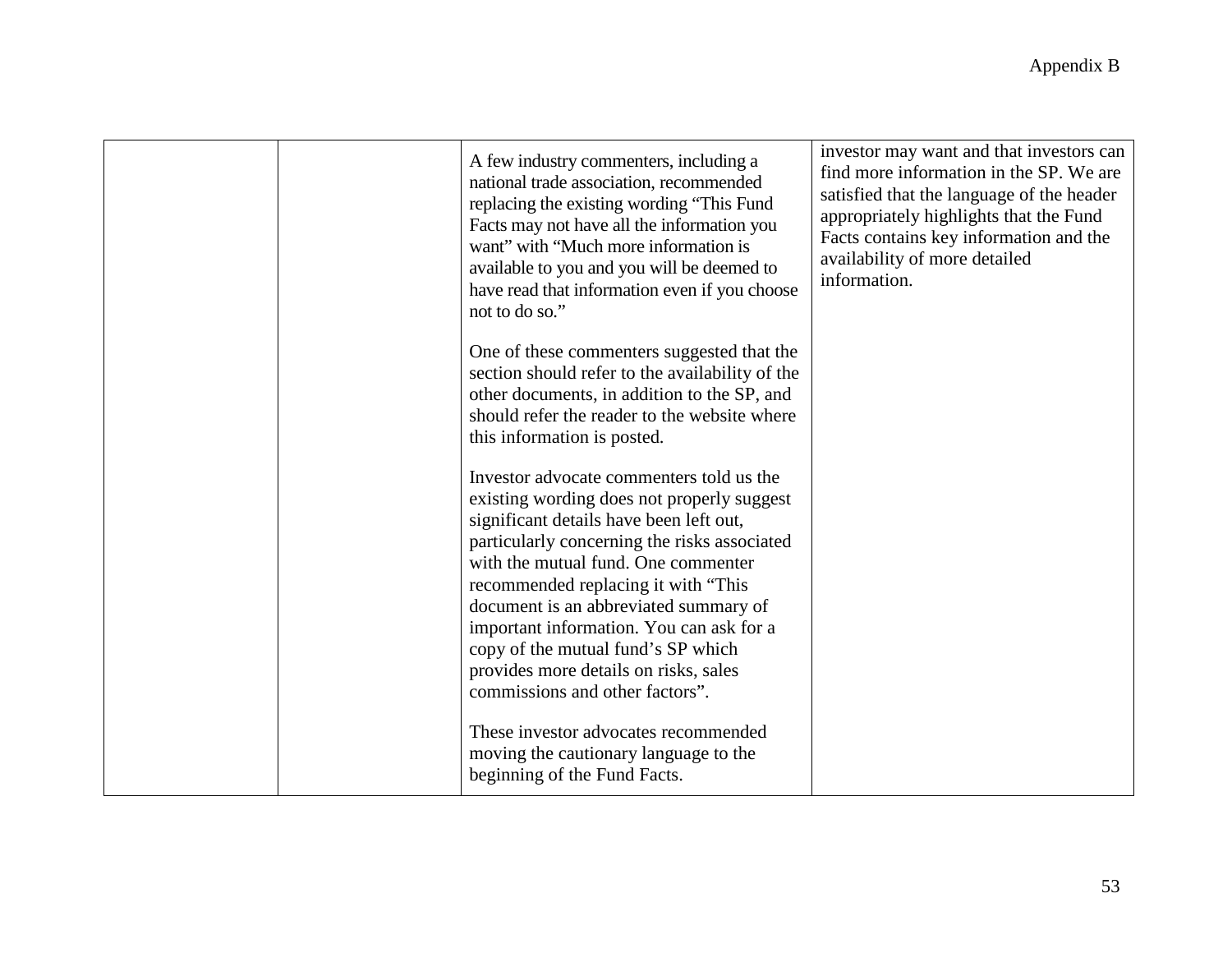|                                         | <b>Adding Dealer</b><br><b>Contact Info</b> | One industry commenter noted that this<br>section only includes contact information<br>for the mutual fund company. Given that it<br>is the responsibility of the dealer to provide<br>the Fund Facts to the investor, this<br>commenter suggested including a reference<br>to the fact that the investor can get more<br>information about the mutual fund through<br>their dealer.                                                                                                                                           | We expect that apart from the mutual<br>fund, an investor's key contact will be<br>their adviser. To add dealer information<br>may add complexity.                                                                                                                                                                                                                                    |
|-----------------------------------------|---------------------------------------------|--------------------------------------------------------------------------------------------------------------------------------------------------------------------------------------------------------------------------------------------------------------------------------------------------------------------------------------------------------------------------------------------------------------------------------------------------------------------------------------------------------------------------------|---------------------------------------------------------------------------------------------------------------------------------------------------------------------------------------------------------------------------------------------------------------------------------------------------------------------------------------------------------------------------------------|
| <b>Other fund facts comments</b>        |                                             |                                                                                                                                                                                                                                                                                                                                                                                                                                                                                                                                |                                                                                                                                                                                                                                                                                                                                                                                       |
| <b>Overall content of</b><br>fund facts | <b>Risk of stale</b><br>information         | A few industry commenters remarked that we<br>may be creating new risks with the Fund Facts<br>because, for portions of a year, certain<br>disclosure may become outdated. We were<br>reminded that the intent of NI 81-106 was to<br>provide investors with more timely and<br>meaningful ongoing financial and non-<br>financial information about a mutual fund.<br>One commenter suggested that disclosure that<br>is subject to constant change should be<br>minimized, to minimize the need to update the<br>Fund Facts. | The data contained in the Fund Facts<br>Form is intended to be a snapshot at a<br>specific point in time. Investors will<br>always have the option of referring to<br>continuous disclosure documents<br>mandated by NI 81-106, which provide<br>more current and detailed data. We<br>think that annual updates to the Fund<br>Facts meet the policy goals of the POS<br>initiative. |
|                                         | <b>Order of information</b>                 | While a number of industry commenters<br>agreed that comparability between mutual<br>funds would be facilitated by the requirement<br>the Fund Facts contain only information that is<br>specifically mandated or permitted, some                                                                                                                                                                                                                                                                                              | The instructions to the Fund Facts Form<br>allow a degree of flexibility to enable<br>mutual funds to customize the format of<br>the disclosure, but we do not agree that<br>the order of the information should be                                                                                                                                                                   |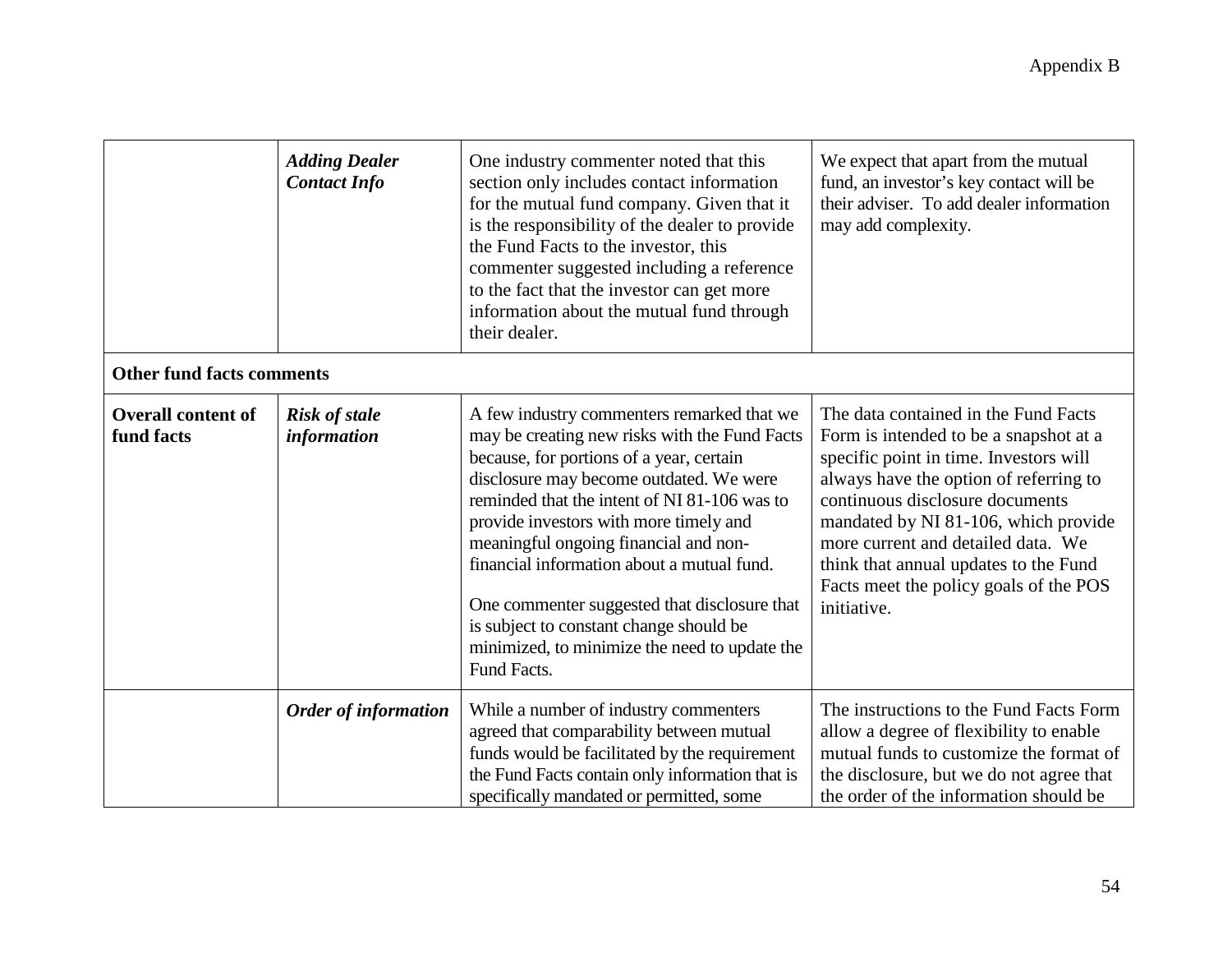| suggested that the items in the Fund Facts be  | rearranged. The order of the items is   |
|------------------------------------------------|-----------------------------------------|
| arranged in a manner that consolidates         | intended to assist investors in         |
| information common to all series of the same   | understanding the information and to    |
| mutual fund in one place (some stated          | help ensure comparability between       |
| preferably on the first page) and all          | mutual funds.                           |
| information that is variable or specific to a  |                                         |
| certain series separately (some stated         | The instructions to the Fund Facts Form |
| preferably on the second and third pages).     | require disclosure to be presented in a |
|                                                | format that assists in readability and  |
| These commenters noted that this would assist  | comprehension. The actual formatting is |
| with developing a common template that fund    | not mandated by the Fund Facts Form.    |
| managers could use for each mutual fund        |                                         |
| regardless of the number of series offered by  |                                         |
| the mutual fund.                               |                                         |
|                                                |                                         |
| Investor advocate commenters told us that      |                                         |
| research has shown that the number one piece   |                                         |
| of information investors want is fees and      |                                         |
| expenses and that they continue to use         |                                         |
| performance as the dominant or sole decision   |                                         |
| element. Added one of these commenters, the    |                                         |
| fact that studies find investor bias           |                                         |
| overemphasizes past performance versus         |                                         |
| expense information is all the more reason not |                                         |
| to present returns data ahead of fees and      |                                         |
| expenses.                                      |                                         |
|                                                |                                         |
| Still other industry commenters recommended    |                                         |
| that fund managers have the ability to         |                                         |
| organize the information required by the Fund  |                                         |
|                                                |                                         |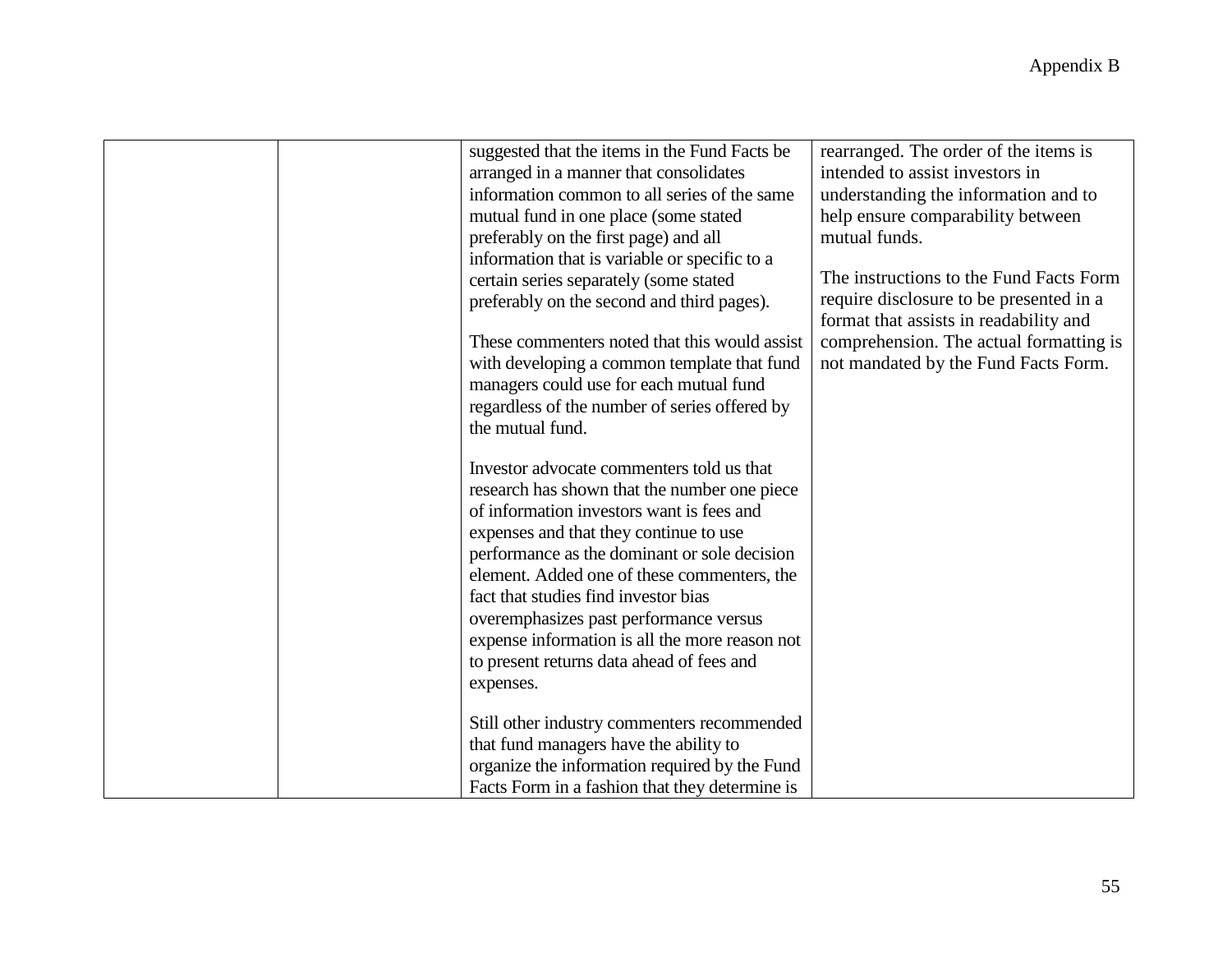|                                                     |                                                          | most functional and user friendly.                                                                                                                                                                                                                                                                                                                                                                                                                                                                   |                                                                                                                                                                                                                                                                                                                                                                                                                                                                                 |
|-----------------------------------------------------|----------------------------------------------------------|------------------------------------------------------------------------------------------------------------------------------------------------------------------------------------------------------------------------------------------------------------------------------------------------------------------------------------------------------------------------------------------------------------------------------------------------------------------------------------------------------|---------------------------------------------------------------------------------------------------------------------------------------------------------------------------------------------------------------------------------------------------------------------------------------------------------------------------------------------------------------------------------------------------------------------------------------------------------------------------------|
|                                                     | <b>Emphasis should be</b><br>on investment<br>management | One industry commenter told us that<br>choosing a mutual fund is purchasing<br>portfolio management, and the facts that are<br>critical to choosing a mutual fund relate<br>primarily to assessing the investment<br>management behind the mutual fund, rather<br>than the securities the mutual fund invests<br>in.                                                                                                                                                                                 | We propose no change. The Fund Facts<br>Form requires disclosure of the name of<br>the portfolio manager. The mutual fund<br>manager can choose to include the<br>names of specific individuals<br>responsible for portfolio selection.                                                                                                                                                                                                                                         |
|                                                     | Re-evaluate content<br>following<br>implementation       | Finally, an investor advocate commenter<br>told us that the CSA should carefully review<br>Fund Facts upon implementation of the POS<br>initiative, with a view to ensuring that the<br>disclosure provided to investors is further<br>improved and clarified.                                                                                                                                                                                                                                       | While we are satisfied that the Fund<br>Facts meets our policy objectives, we<br>expect that the disclosure will evolve<br>over time.                                                                                                                                                                                                                                                                                                                                           |
| <b>Recommendations</b><br>for additional<br>content | Emphasize tax<br>consequences                            | As previously noted, investor advocate<br>commenters strongly urged the CSA to<br>include additional tax information in the<br>Fund Facts, since a substantial portion of<br>mutual fund holdings are not held in tax-<br>sheltered vehicles such as RRSPs.<br>These commenters recommended disclosing<br>after-tax returns under the heading How has<br>the fund performed. At a minimum, we<br>were told the Fund Facts should address tax<br>issues head on and make the issue highly<br>visible. | In response to comments, we have<br>added a section on tax to highlight the<br>potential tax consequences of investing<br>in a mutual fund. The disclosure is<br>general in nature because each person's<br>tax situation will be different. Please see<br>"A Word About Tax" in the revised<br>Fund Facts Form.<br>We do not propose any specific<br>disclosure of the impact of sales taxes.<br>This disclosure can be included in the<br>SP in the context of discussing the |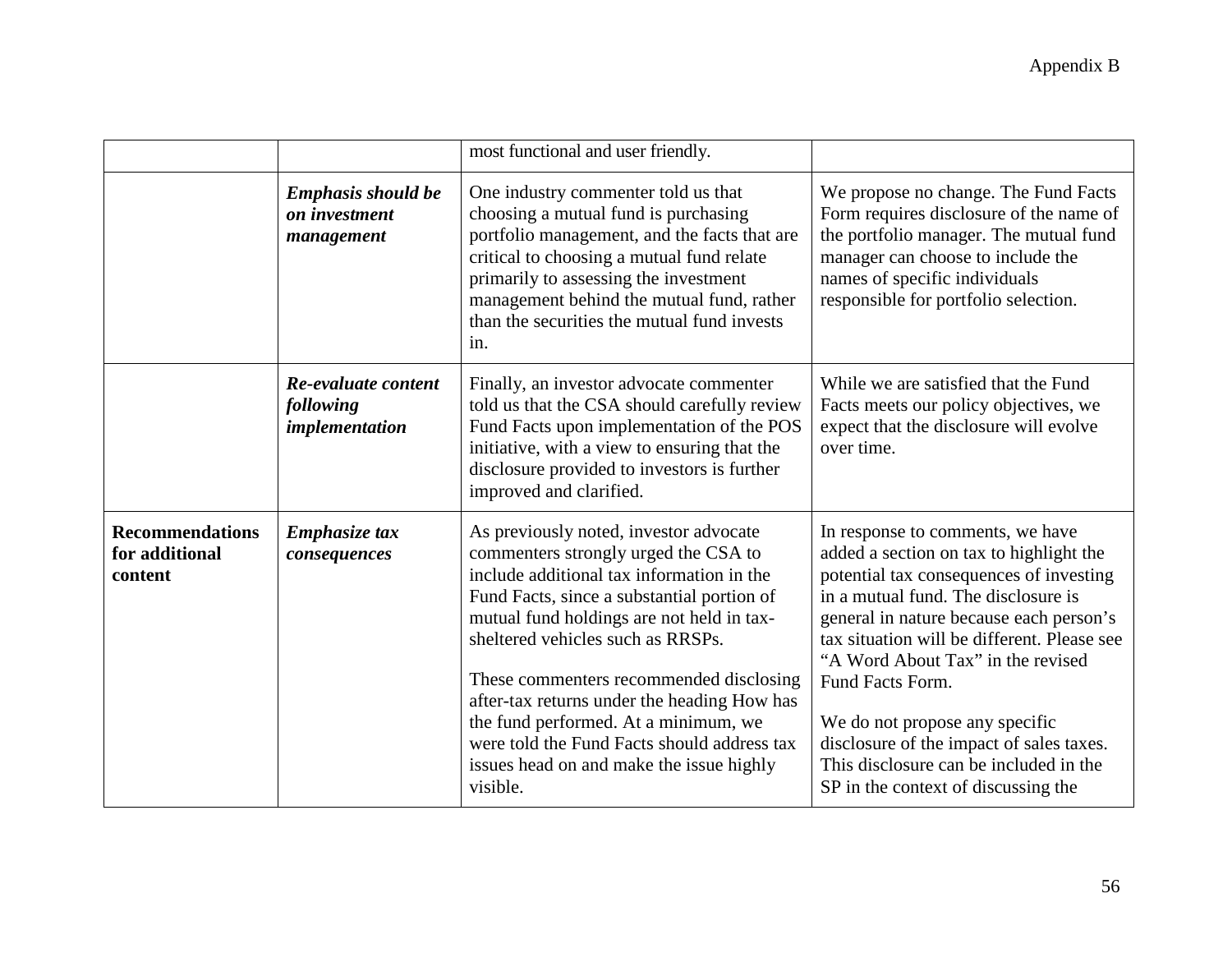|                                          |                                                        | A few industry commenters agreed with<br>emphasizing tax costs, recommending that<br>the GST and Ontario's proposed HST be<br>specifically referenced under Ongoing fund<br>expenses, as taxes make up an increasingly<br>significant component of a mutual fund's<br>MER.                                                                                                                                                                        | components of all expenses charged to<br>the mutual fund.                                                                                                                                                                                                                    |
|------------------------------------------|--------------------------------------------------------|---------------------------------------------------------------------------------------------------------------------------------------------------------------------------------------------------------------------------------------------------------------------------------------------------------------------------------------------------------------------------------------------------------------------------------------------------|------------------------------------------------------------------------------------------------------------------------------------------------------------------------------------------------------------------------------------------------------------------------------|
|                                          | <b>Need for abbreviated</b><br><i>index disclaimer</i> | One industry commenter noted index<br>providers generally require a lengthy<br>disclaimer to be included in the SP relating<br>to the use of the index and suggested the<br>CSA mandate the shorter version is of this<br>disclaimer, currently used in marketing<br>materials. Noted this commenter, if index<br>providers do not agree to the use of the<br>shorter disclaimer in the Fund Facts, the<br>page length restriction cannot be met. | We propose no change. As the Fund<br>Facts is incorporated by reference into<br>the SP, it is not yet clear to us whether<br>the index disclaimer will be necessary in<br>the Fund Facts if it remains in the SP.<br>We will consider the issue on a case-by-<br>case basis. |
|                                          | <b>Hedging policy</b>                                  | As previously noted, investor advocate<br>commenters told us that mutual funds with<br>significant exposure to currency fluctuations<br>should be required to state their hedging<br>policy.                                                                                                                                                                                                                                                      | We propose no change. We have,<br>however, included in "How Risky Is<br>It?" a cross-reference to the mutual<br>fund's SP if investors want information<br>about the specific risks of investing in<br>the mutual fund.                                                      |
| <b>Companion Guide</b><br>for Fund Facts |                                                        | We were told by investor advocate<br>commenters that the CSA should prepare a<br>Companion Guide to explain the Fund Facts<br>and key terms, similar to the online guide<br>prepared by the U.S. Securities and                                                                                                                                                                                                                                   | As we stated in the Joint Forum's Initial<br>Framework published on June 15, 2007,<br>while we agree that investor education is<br>a key aspect of investor protection, we<br>do not think it is necessary to create a                                                       |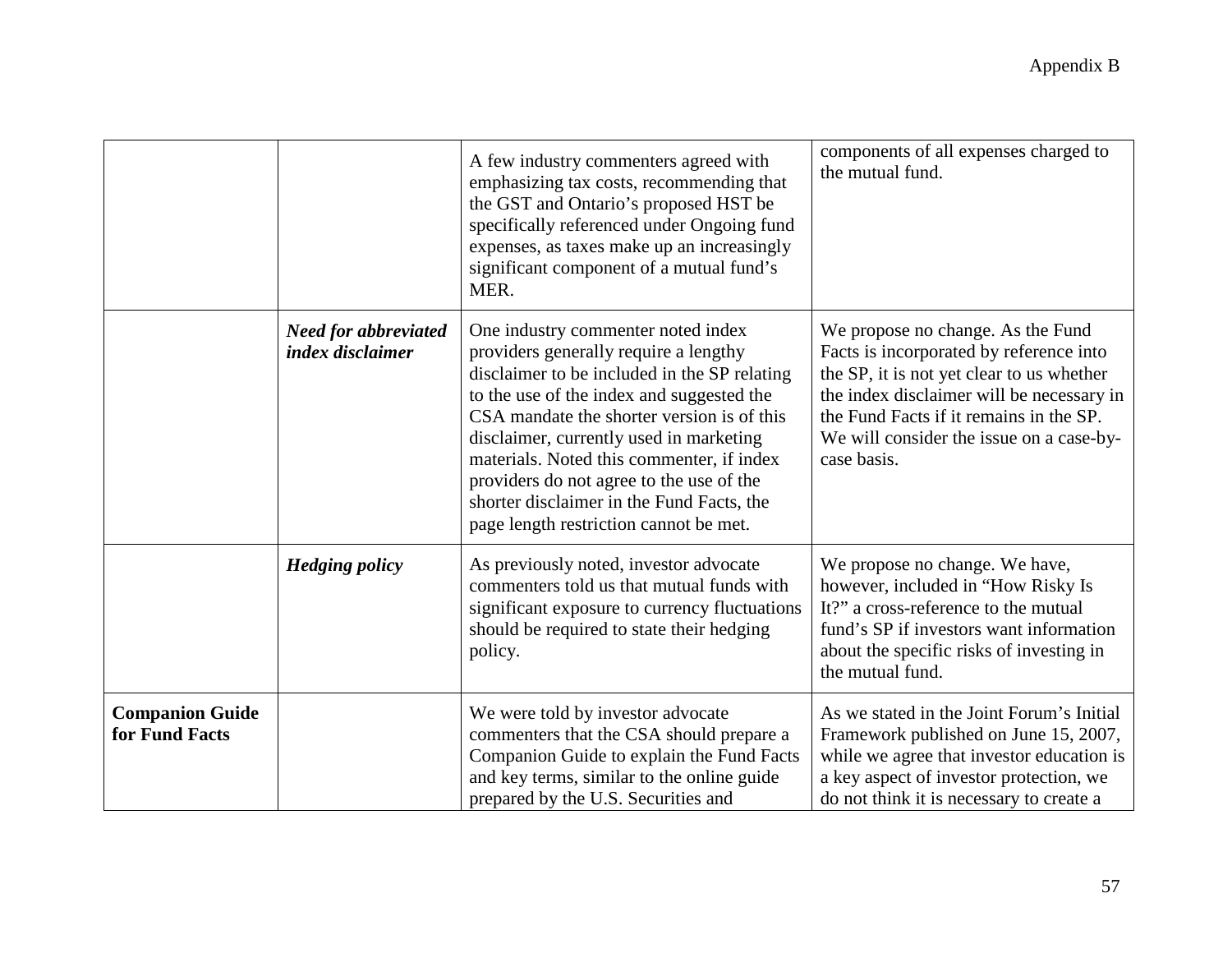|                                     |                                                                               | Exchange Commission.<br>One of these commenters stated that the<br>Fund Facts should refer to the guide, which<br>should be available free online and in hard<br>copy upon request. Simultaneously, the<br>CSA should develop a communication<br>program to educate investors about the Fund<br>Facts, dealer and adviser obligations as well<br>as cancellation rights.                                                                                                                                                                                                                                                                                                                                    | consumers' guide as part of this project.<br>After testing the Fund Facts, the Joint<br>Forum decided not to create a consumer<br>guide as part of the POS project because<br>investors indicated in the Research<br>Report that they would go elsewhere if<br>they wanted more information. It was<br>also concluded there are already many<br>excellent sources of general educational<br>material in the marketplace about<br>mutual funds. For example, you can find<br>investor brochures on the OSC website. |
|-------------------------------------|-------------------------------------------------------------------------------|-------------------------------------------------------------------------------------------------------------------------------------------------------------------------------------------------------------------------------------------------------------------------------------------------------------------------------------------------------------------------------------------------------------------------------------------------------------------------------------------------------------------------------------------------------------------------------------------------------------------------------------------------------------------------------------------------------------|--------------------------------------------------------------------------------------------------------------------------------------------------------------------------------------------------------------------------------------------------------------------------------------------------------------------------------------------------------------------------------------------------------------------------------------------------------------------------------------------------------------------|
| <b>Preparation of</b><br>fund facts | <b>Variety of dates</b><br>prescribed for<br>presenting<br><i>information</i> | A number of industry commenters told us that<br>there are too many different dates prescribed<br>for presenting information in the Fund Facts,<br>creating unnecessary complexity and<br>confusion.<br>To improve the consistency of information<br>contained in the Fund Facts and in other<br>disclosure documents, these commenters<br>recommended extracting information from<br>and using the same "as at" date of the most<br>recently filed MRFP. They said that this<br>would also help avoid the requirement that<br>data be generated "off-cycle".<br>Still another industry commenter suggested<br>that the Fund Facts should have a harmonized<br>presentation date (e.g., December 31), except | To the extent possible, we have sought<br>to mandate information already<br>contained in a mutual fund's SP, AIF<br>and continuous disclosure documents. In<br>some cases, information is required as<br>of a date within 30 days of the Fund<br>Facts to minimize the staleness of the<br>information. We have also revised the<br>instructions to the Fund Facts Form to<br>allow, for example, the "as of" date of<br>the MER.                                                                                  |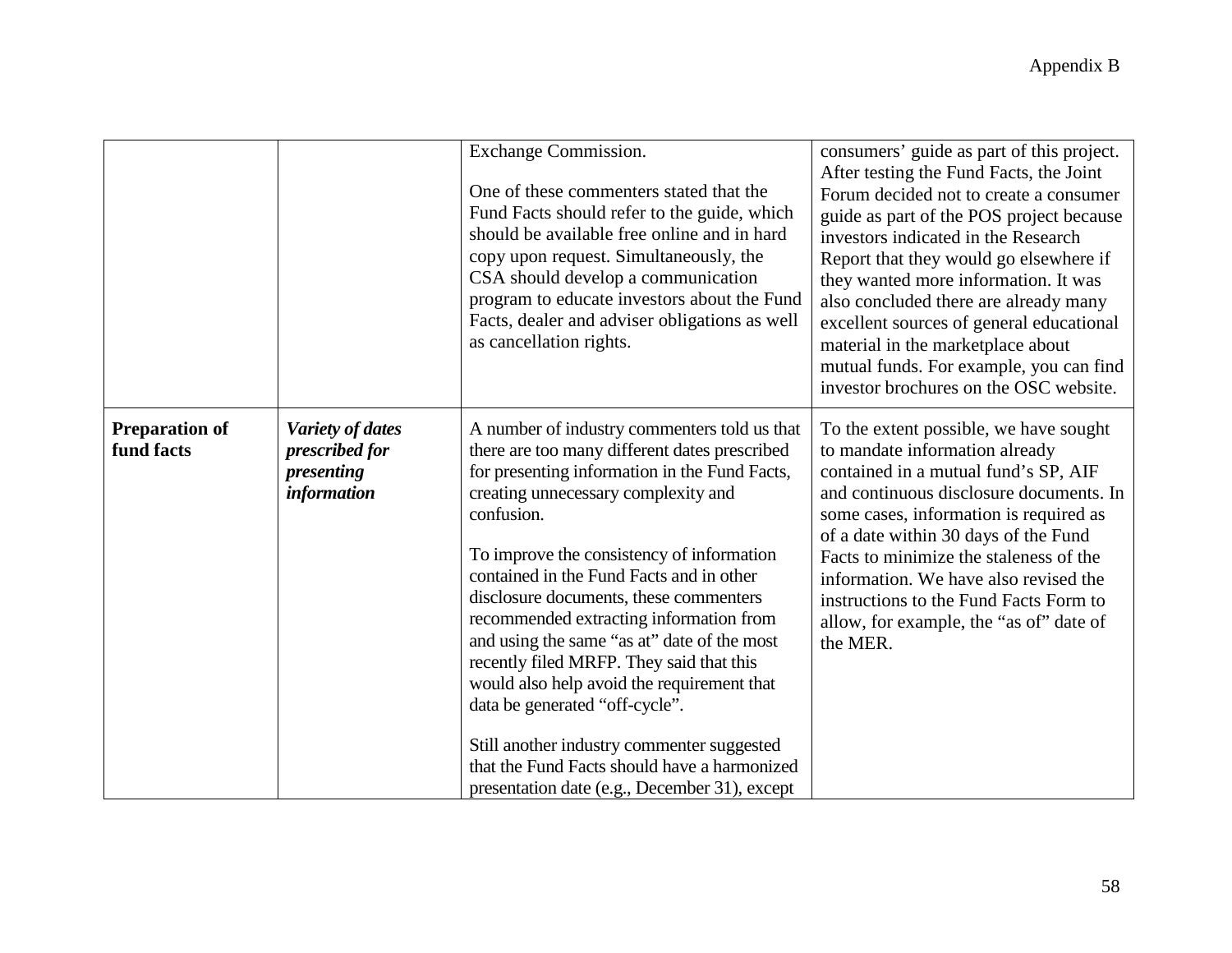|       |                                          | when there is a material change.<br>One commenter highlighted that as currently<br>drafted, with the Fund Facts requiring<br>performance information for calendar years<br>whereas the MRFPs require the similar<br>performance information for financial years, it<br>is possible for the performance data in a Fund<br>Facts filed later in the year for a mutual fund<br>with, for example, a March 31 fiscal year end,<br>to pre-date the similar performance<br>information in the MRFP for the mutual fund.<br>At a minimum, indicated another commenter,<br>the CSA should not require disclosure of the<br>Top 10 Holdings in as little time as 30 days<br>before the date of the Fund Facts. The<br>commenter suggested that disclosure within<br>the previous quarter would be more in |                                                                                                                                                                                                                                                                                                                                                                                  |
|-------|------------------------------------------|--------------------------------------------------------------------------------------------------------------------------------------------------------------------------------------------------------------------------------------------------------------------------------------------------------------------------------------------------------------------------------------------------------------------------------------------------------------------------------------------------------------------------------------------------------------------------------------------------------------------------------------------------------------------------------------------------------------------------------------------------------------------------------------------------|----------------------------------------------------------------------------------------------------------------------------------------------------------------------------------------------------------------------------------------------------------------------------------------------------------------------------------------------------------------------------------|
|       |                                          | keeping with investor protection standards on<br>portfolio disclosures.                                                                                                                                                                                                                                                                                                                                                                                                                                                                                                                                                                                                                                                                                                                          |                                                                                                                                                                                                                                                                                                                                                                                  |
| facts | Time allotted for<br>preparation of fund | A number of industry commenters remarked<br>that, especially given the number of Fund<br>Facts that a large complex would have to<br>prepare, the requirement to present much of<br>the content of the Fund Facts (top 10<br>investments, investment mix, performance<br>data and total net assets) within 30 days of the<br>document date is too short of a period to<br>permit the compilation, translation, review                                                                                                                                                                                                                                                                                                                                                                            | We have considered this comment and<br>have included a transition period in the<br>Instrument before the effective date to<br>allow mutual funds time to implement<br>systems to capture the necessary data to<br>complete the Fund Facts. We note that<br>the 30-day period is consistent with the<br>requirement that existed in Form 81-<br>101F1 when top 10 information and |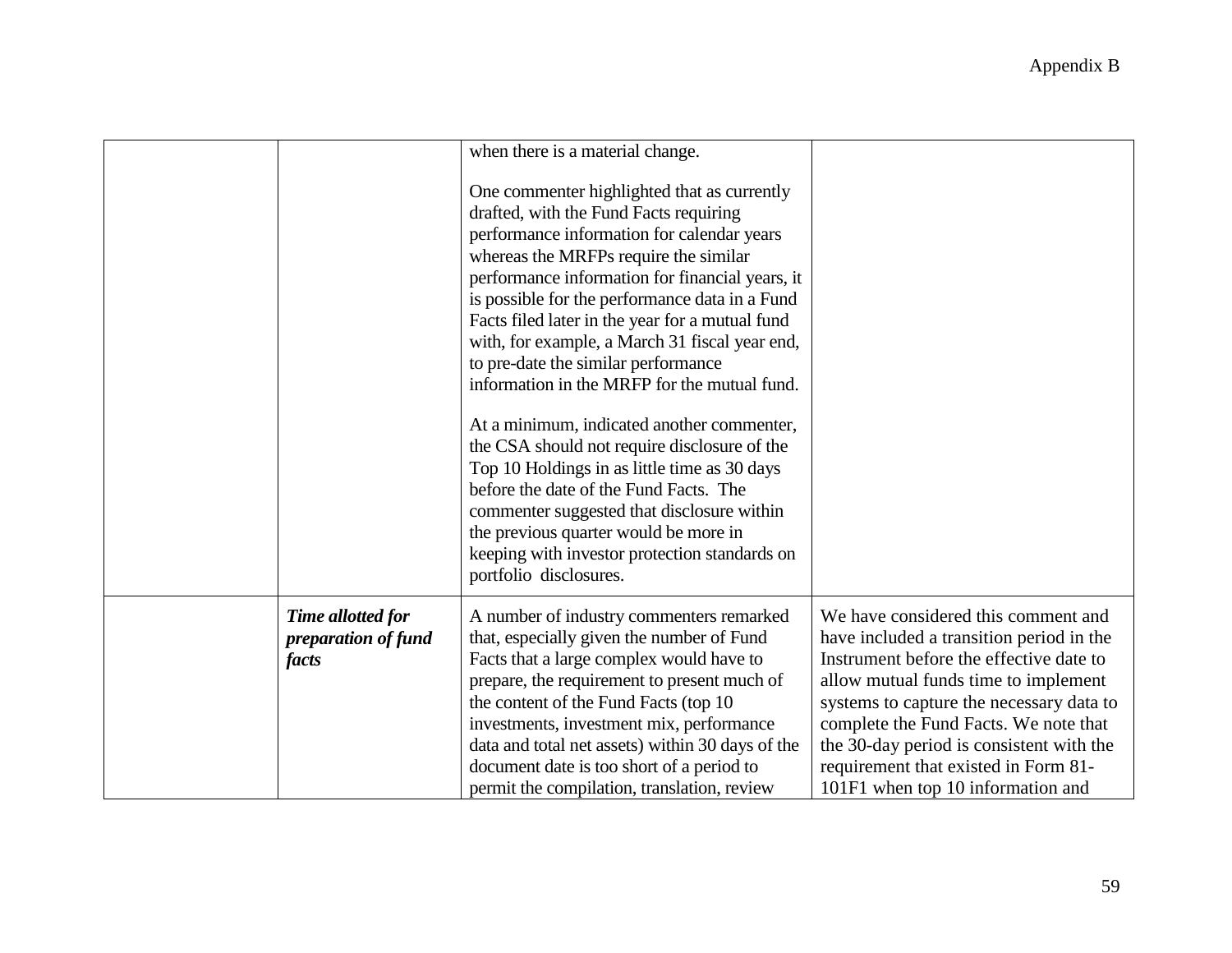|                       | and approval procedures necessary for<br>producing an offering document. In some<br>cases, noted one commenter, 30 days may be<br>a shorter period than currently permitted<br>under a mutual fund's portfolio dissemination<br>policy.                                                                                                                                                                                | performance data were included in the<br>SP. We are aware that many fund<br>companies already provide similar<br>information on a monthly basis in fact<br>sheets posted on their web sites. As a<br>result, we propose no change.                                 |  |
|-----------------------|------------------------------------------------------------------------------------------------------------------------------------------------------------------------------------------------------------------------------------------------------------------------------------------------------------------------------------------------------------------------------------------------------------------------|--------------------------------------------------------------------------------------------------------------------------------------------------------------------------------------------------------------------------------------------------------------------|--|
|                       | Commenters told us that the preparation of the<br>Fund Facts and the information to be included<br>in it should be aligned with the processes,<br>procedures and approvals of the existing<br>MRFP and SP.                                                                                                                                                                                                             |                                                                                                                                                                                                                                                                    |  |
|                       | Some industry commenters recommended<br>that information in the Fund Facts not be<br>prescribed within any period less than 60<br>days, in order to provide sufficient time for<br>the necessary compilation and approvals.<br>Another commenter suggested a<br>requirement 45 days from the end of the<br>period, which would be consistent with the<br>requirements for performance data in sales<br>communications. |                                                                                                                                                                                                                                                                    |  |
| Level of prescription | We were told by one commenter that fund<br>managers must have some flexibility to<br>prepare the Fund Facts in ways that make<br>sense for their mutual funds. This<br>commenter was of the view that excessive<br>prescription would run the risk of making<br>all Fund Facts appear the same (which                                                                                                                  | We are satisfied that the Fund Facts<br>Form and its instructions strike the right<br>balance of flexibility and prescription, to<br>allow investors to easily compare<br>mutual funds and to allow fund<br>managers to describe their mutual funds<br>accurately. |  |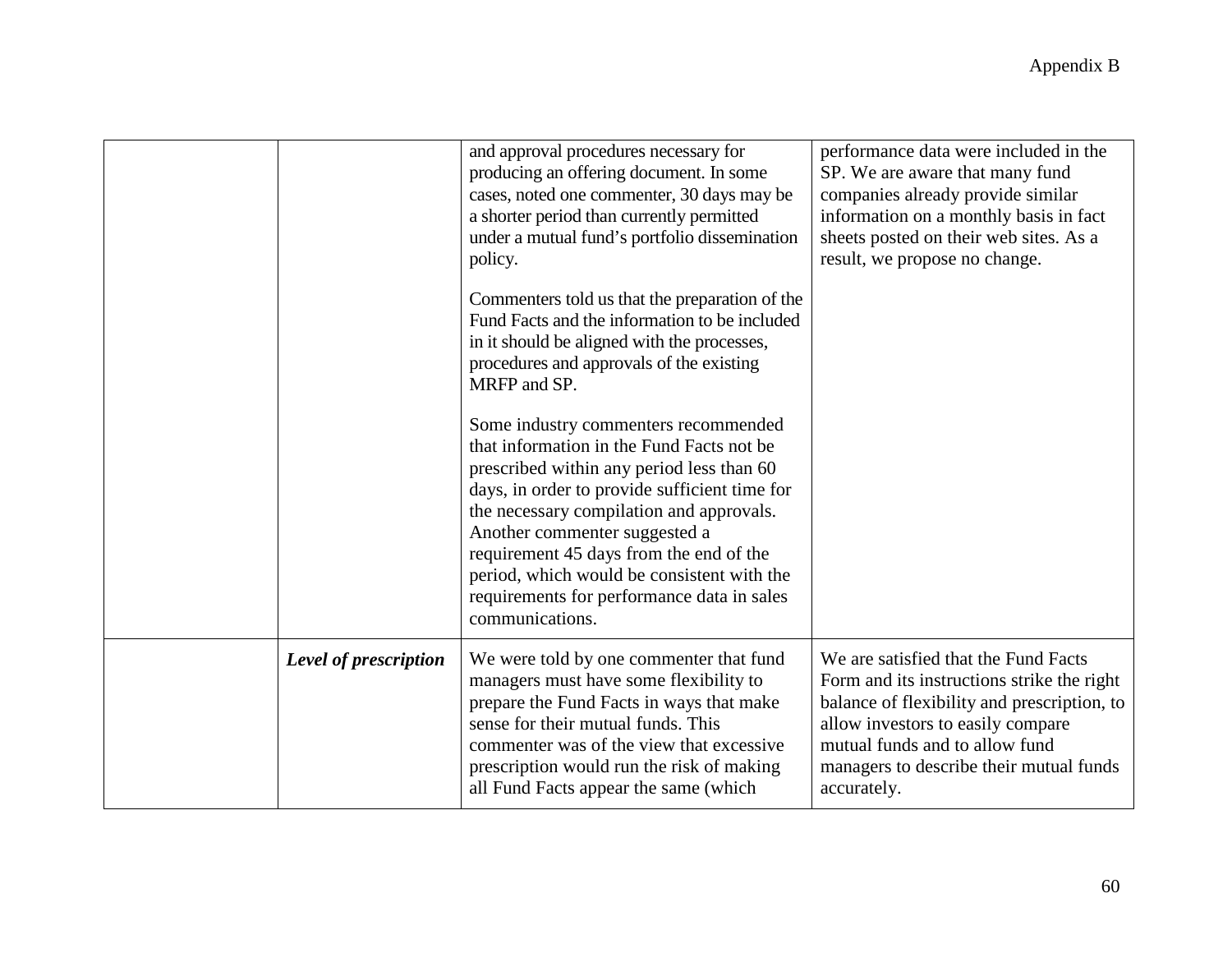|       |                                                               | would not help inspire investors to read<br>them, since their importance would be<br>muted and could conceivably easily confuse<br>readers) and of requiring a fund manager to<br>include disclosure about a mutual fund that<br>it thinks is inappropriate or misleading.                                                                                                                                                                                                                                                                                                                                                                                                                                                                                                                                                                                                                                                                 |                                                                                                                                                                                                                                                                                                                                                                                                                                                                                                                                     |
|-------|---------------------------------------------------------------|--------------------------------------------------------------------------------------------------------------------------------------------------------------------------------------------------------------------------------------------------------------------------------------------------------------------------------------------------------------------------------------------------------------------------------------------------------------------------------------------------------------------------------------------------------------------------------------------------------------------------------------------------------------------------------------------------------------------------------------------------------------------------------------------------------------------------------------------------------------------------------------------------------------------------------------------|-------------------------------------------------------------------------------------------------------------------------------------------------------------------------------------------------------------------------------------------------------------------------------------------------------------------------------------------------------------------------------------------------------------------------------------------------------------------------------------------------------------------------------------|
| facts | <b>Readability of fund</b><br>were:<br>$\bullet$<br>$\bullet$ | Mandated Flesch-Kincaid (FK) grade level<br>While many industry commenters told us they<br>were in favour of jargon-free plain language, a<br>number of them expressed concerns with<br>applying the FK metric of a grade level of 6 or<br>less which, we were told, was much too<br>prescriptive.<br>Among the concerns identified with applying<br>the FK metric of a grade level of 6 or less<br>a grade 6 level may not be appropriate<br>for Canadian investors the vast majority<br>of whom are adult and literate,<br>a grade 6 level may be too low a level for<br>accurate description of some of the<br>financial concepts requiring disclosure,<br>it will not be conducive to shorter<br>explanations, which will make adherence<br>to the length restrictions more difficult,<br>there is considerable uncertainty around<br>the standard,<br>different versions of Microsoft Word and<br>non-Microsoft Word programs display | <b>Mandated FK grade level</b><br>While the Fund Facts is still required to<br>be written in plain language, as a result<br>of some of the concerns expressed by<br>commenters (particularly the lack of a<br>French language equivalent), we are no<br>longer mandating the use of the FK<br>scale. Instead, we have included<br>guidance in the Companion Policy that<br>we will generally consider a grade level<br>of 6.0 or less on the FK grade level scale<br>to indicate that a Fund Facts is written in<br>plain language. |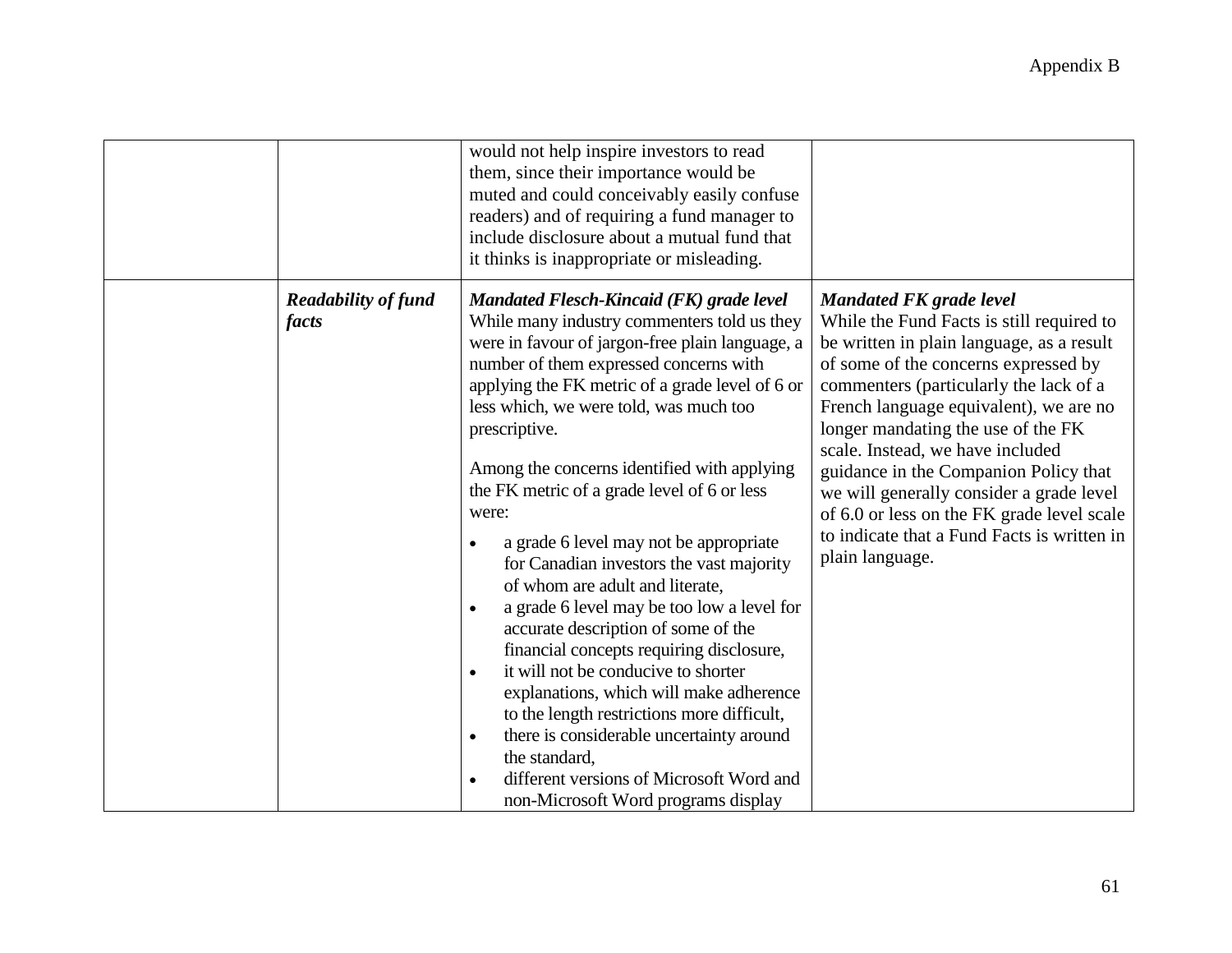|                                     | different FK levels for the same<br>document,<br>the FK grade level tests are not available                                                                                                                                                                                                                                                                                                                       |  |
|-------------------------------------|-------------------------------------------------------------------------------------------------------------------------------------------------------------------------------------------------------------------------------------------------------------------------------------------------------------------------------------------------------------------------------------------------------------------|--|
| $\bullet$<br>$\bullet$<br>$\bullet$ | for languages other than English,<br>a FK requirement will double the work<br>effort since it will be necessary to<br>maintain the content of the Fund Facts in<br>Microsoft Word as well as in "design<br>format", and<br>it is problematic for translated<br>documents, as the English version of a<br>translated document typically registers at<br>a lower FK level than its corresponding<br>French version. |  |
|                                     | One commenter also expressed a concern that<br>the names of the sector categories and<br>individual security names may bump up the<br>grade level, forcing it to simplify the rest of<br>the language even more, and asked that the<br>CSA confirm sector categories and individual<br>security names could be excluded from the<br>FK metric.                                                                    |  |
|                                     | Still another industry commenter stated that<br>complying with the FK requirement would<br>pose a unique problem for index mutual<br>funds, since index providers generally<br>require a lengthy disclaimer to be included<br>in the SP relating to the use of the index.<br>We were also told by commenters who                                                                                                  |  |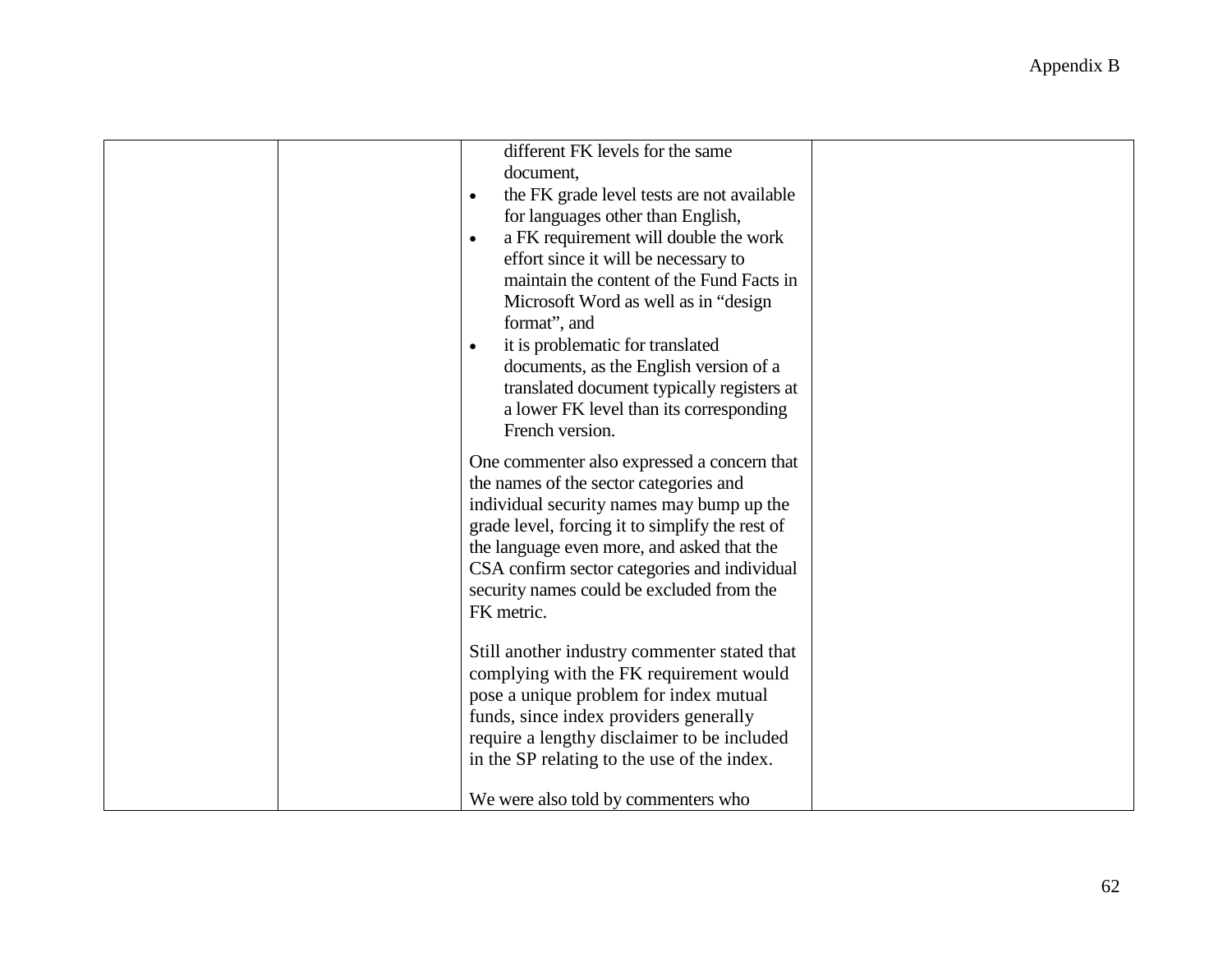| remarked on the FK metric as too prescriptive<br>that the metric was arbitrary and goes far<br>beyond any previous guidance regarding<br>transaction-related disclosure documents.<br>These industry commenters recommended<br>changing the Instrument so that the Fund<br>Facts would be drafted in plain language,<br>consistent with the existing disclosure regimes<br>in place for other transaction-related<br>documents, and that the Companion Policy<br>specify that the fund manager will, on a best<br>efforts basis, achieve a standard of readability<br>equivalent to a 6.0 grade level subject to any |                                                                                                                                                                                                           |
|----------------------------------------------------------------------------------------------------------------------------------------------------------------------------------------------------------------------------------------------------------------------------------------------------------------------------------------------------------------------------------------------------------------------------------------------------------------------------------------------------------------------------------------------------------------------------------------------------------------------|-----------------------------------------------------------------------------------------------------------------------------------------------------------------------------------------------------------|
| mandated constraints such as required<br>sections and wording.<br>One commenter stated that the                                                                                                                                                                                                                                                                                                                                                                                                                                                                                                                      |                                                                                                                                                                                                           |
| Companion Policy could further state that<br>fund managers will be expected to implement<br>systems that test for compliance with plain<br>language requirements and the FK metric<br>could be used as one example for fund<br>managers to consider, among others.                                                                                                                                                                                                                                                                                                                                                   |                                                                                                                                                                                                           |
| <b>Font Size</b><br>To assist the readability of the document for<br>seniors, two commenters, an investor<br>advocate and an SRO, suggested mandating a<br>minimum font size of 10 for the Fund Facts.                                                                                                                                                                                                                                                                                                                                                                                                               | <b>Font Size</b><br>The instructions to the Fund Facts Form<br>do not mandate a specific font size.<br>Rather, the instructions require that the<br>font size be legible. We think this is<br>sufficient. |
| <b>Reader-Friendly Conversion to PDF</b>                                                                                                                                                                                                                                                                                                                                                                                                                                                                                                                                                                             |                                                                                                                                                                                                           |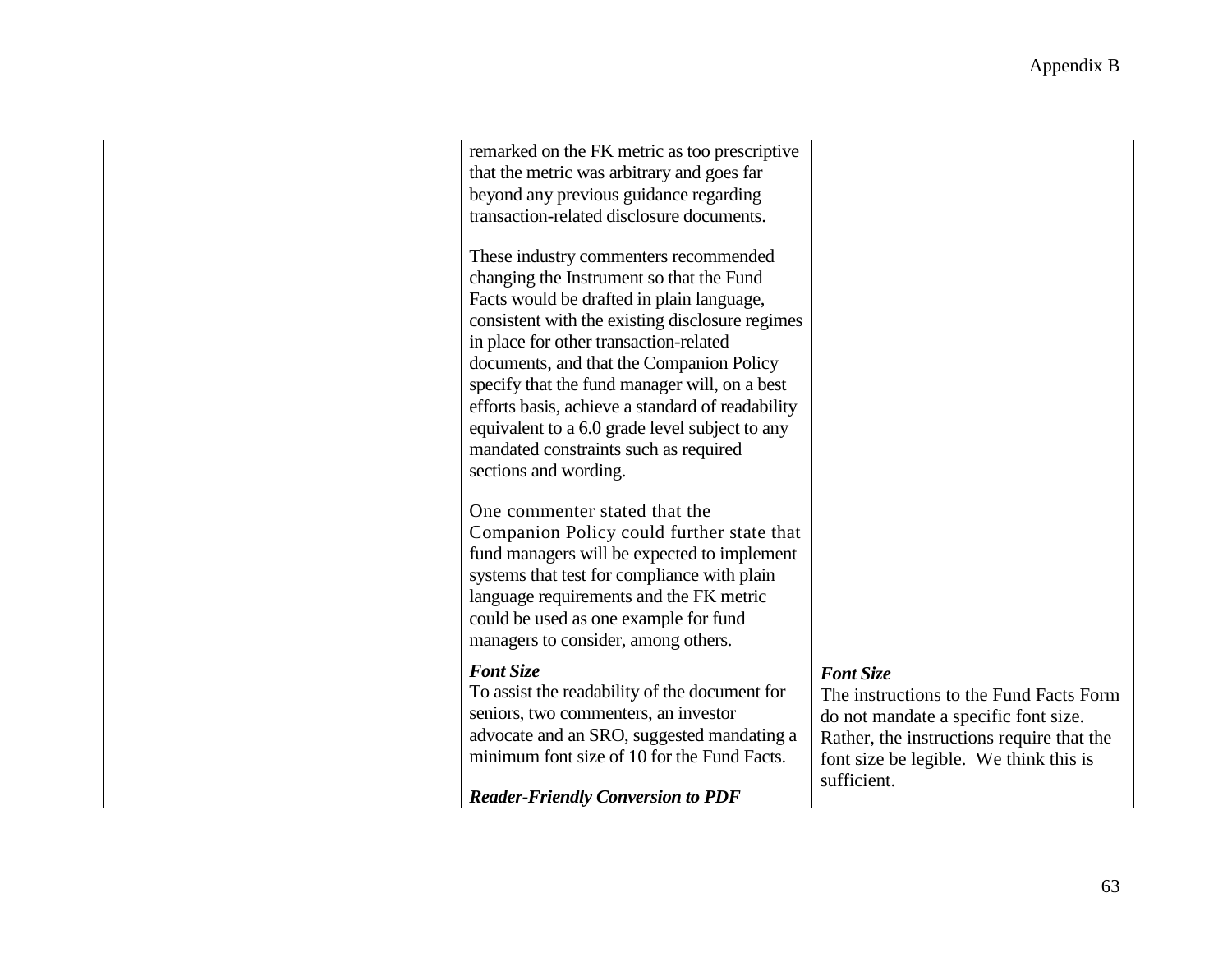|                            | A commenter remarked that when the Fund<br>Facts is converted to PDF, care should be<br>taken to ensure that it is still reader-friendly.                                                                                                                                                                                                                                                                                                                                                                                       | <b>Reader-Friendly Conversion to PDF</b><br>We have included instructions in the<br>Fund Facts Form to require information<br>to be presented in a way that can be<br>printed in a readable format. We think<br>this is sufficient.                                                                                                                                                                                                                                       |
|----------------------------|---------------------------------------------------------------------------------------------------------------------------------------------------------------------------------------------------------------------------------------------------------------------------------------------------------------------------------------------------------------------------------------------------------------------------------------------------------------------------------------------------------------------------------|---------------------------------------------------------------------------------------------------------------------------------------------------------------------------------------------------------------------------------------------------------------------------------------------------------------------------------------------------------------------------------------------------------------------------------------------------------------------------|
| <b>Filing requirements</b> | One industry commenter remarked that<br>currently multi-fund prospectuses are filed<br>under the same SEDAR project identification<br>number. For a large mutual fund complex, if<br>a single identification number is<br>contemplated, each SEDAR profile would<br>show multiple (possibly hundreds) of line<br>items for that Fund Facts filing. However, if<br>separate identification numbers are<br>contemplated, it would take much longer to<br>complete the filings. This commenter asked<br>the CSA for clarification. | We think that Fund Facts should be filed<br>under the same SEDAR profile for all<br>mutual funds in the prospectus. While<br>we appreciate that this will create<br>multiple entries, it is consistent with the<br>practice of filing documents related to<br>the applicable prospectus under the<br>same SEDAR profile. We note,<br>however, that for filing purposes, the<br>Instrument permits a single document<br>containing all relevant Fund Facts to be<br>filed. |
| <b>Length of document</b>  | A few industry commenters remarked that the<br>lengthy disclaimer that index providers<br>require to be included in index fund<br>prospectuses could severely affect a fund<br>manager's ability to meet maximum length<br>restrictions. They recommended that these<br>disclaimers be exempt from the 3-page limit<br>and plain language requirements for the Fund<br>Facts.                                                                                                                                                   | As noted above, the Fund Facts Form<br>does not contemplate the inclusion of<br>any disclaimer language for index funds.                                                                                                                                                                                                                                                                                                                                                  |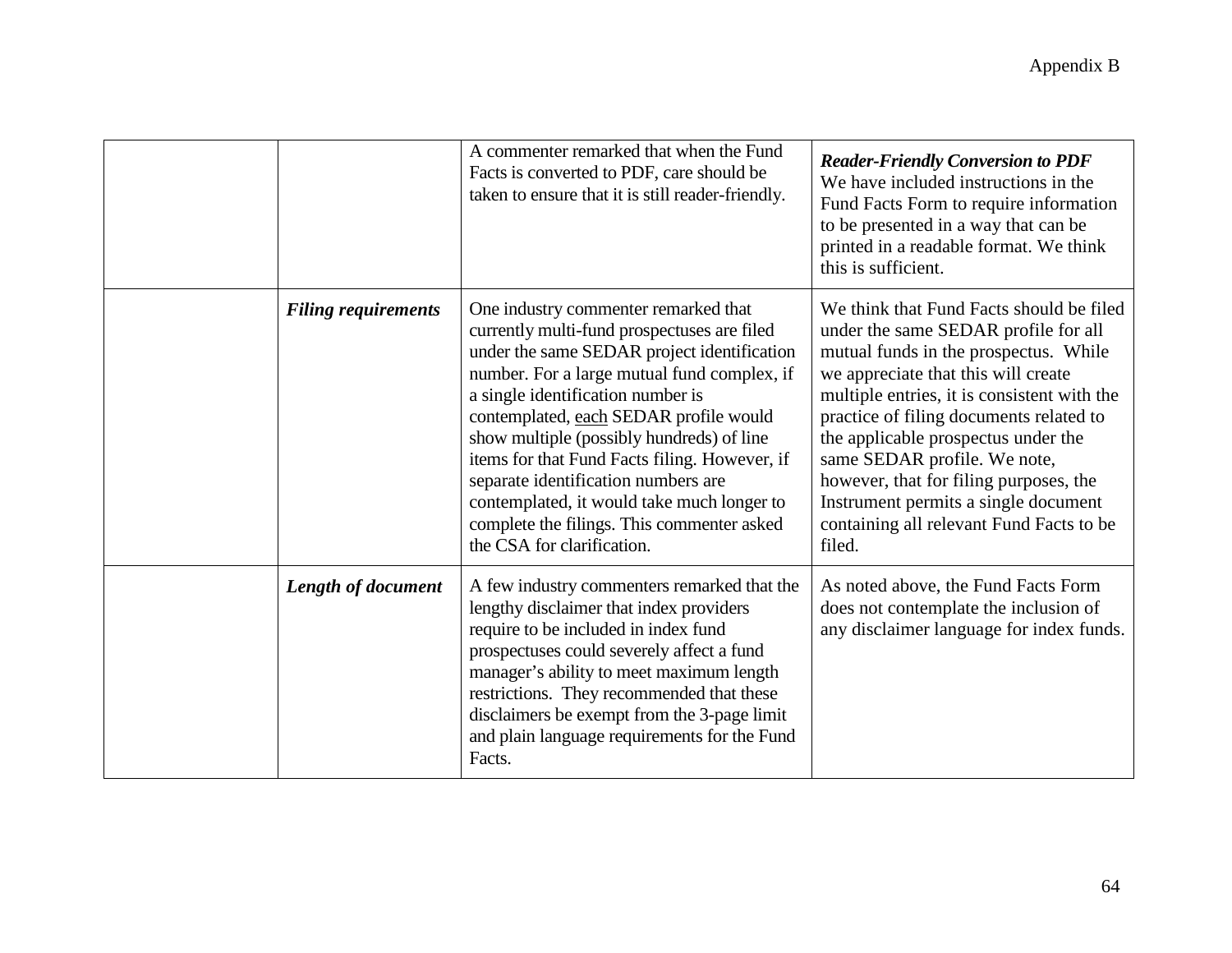| <b>Creating a new</b><br>class or series of a<br>mutual fund | <b>Filing preliminary Fund Facts</b><br>One industry commenter recommended that<br>the creation of a new class or series of<br>securities should not require the filing of a<br>preliminary Fund Facts since this would<br>require a full comment and clearance process<br>with the CSA, thereby significantly adding to<br>the time and effort to launch. Instead, this<br>commenter suggested that an amended Fund<br>Facts could be filed along with the amended<br>SP and AIF.                                                                       | <b>Filing preliminary Fund Facts</b><br>We disagree with the comment that the<br>creation of a new class or series of<br>securities should not require the filing of<br>a preliminary Fund Facts. The Fund<br>Facts will be reviewed under existing<br>timelines for an amended SP. We are<br>satisfied this review will occur in a<br>timely way consistent with any<br>amendment. |
|--------------------------------------------------------------|----------------------------------------------------------------------------------------------------------------------------------------------------------------------------------------------------------------------------------------------------------------------------------------------------------------------------------------------------------------------------------------------------------------------------------------------------------------------------------------------------------------------------------------------------------|-------------------------------------------------------------------------------------------------------------------------------------------------------------------------------------------------------------------------------------------------------------------------------------------------------------------------------------------------------------------------------------|
|                                                              | Noted another industry commenter,<br>notwithstanding the prescribed currency dates<br>for Fund Facts in the Fund Facts Form, in the<br>case of a new series added by amendment to<br>an SP, the mutual fund issuer should be<br>permitted to use the information contained in<br>the other Fund Facts of the mutual fund (such<br>as total assets, MER, top holdings) for the<br>Fund Facts of the new series. This would<br>lessen potential confusion arising from having<br>multiple official documents in circulation with<br>different data points. | We propose no change. For the purposes<br>of this stage of the initiative, we<br>continue to think that one Fund Facts for<br>each class or series is appropriate.                                                                                                                                                                                                                  |
| <b>Guidance on what</b><br>constitutes a<br>material change  | We were asked by one investor advocate<br>commenter to provide further guidance on<br>what would constitute a material change to<br>the information contained in the Fund Facts.                                                                                                                                                                                                                                                                                                                                                                         | We think that the guidance in the CP to<br>the Instrument provides sufficient detail<br>on what would constitute a material<br>change to the disclosure in the Fund<br>Facts.                                                                                                                                                                                                       |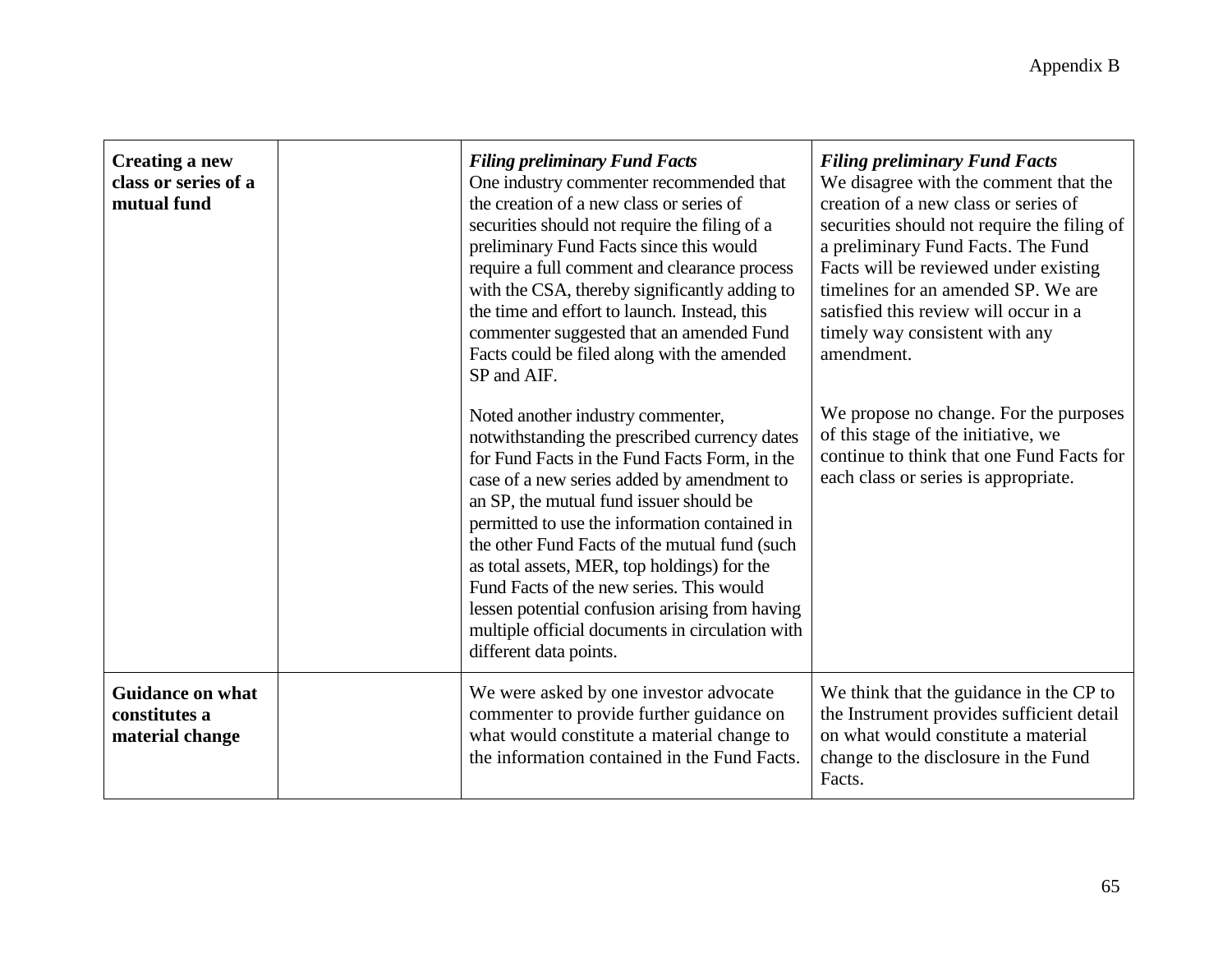| <b>Liability for</b><br>incomplete or<br>inaccurate<br>information | One commenter reiterated their earlier<br>remarks that the theory behind giving<br>investors a simple two-page document<br>should be that the document is deemed to<br>incorporate by reference all of the other<br>permanent disclosure documents, so that, in<br>effect, investors are deemed to receive the<br>other documents when they receive the<br>Fund Facts. As a result, this commenter<br>recommended that the SP, AIF and other<br>continuous disclosure documents be<br>incorporated by reference into the Fund<br>Facts, and that a statement of this<br>incorporation be included in the Fund Facts,<br>notwithstanding that some may find this<br>statement too legalistic. | We have added a cross-reference in the<br>Fund Facts to the SP. The Fund Facts<br>also refers to other disclosure<br>documents which together with the<br>Fund Facts comprise a mutual fund's<br>disclosure documents. We propose no<br>further changes at this time.                                                                                         |
|--------------------------------------------------------------------|----------------------------------------------------------------------------------------------------------------------------------------------------------------------------------------------------------------------------------------------------------------------------------------------------------------------------------------------------------------------------------------------------------------------------------------------------------------------------------------------------------------------------------------------------------------------------------------------------------------------------------------------------------------------------------------------|---------------------------------------------------------------------------------------------------------------------------------------------------------------------------------------------------------------------------------------------------------------------------------------------------------------------------------------------------------------|
| <b>Rationalization of</b><br>disclosure<br>requirements            | As previously noted, while industry<br>commenters told us they were pleased that the<br>CSA is planning to review the overall<br>disclosure regime for mutual funds to reduce<br>unnecessary duplication, many of these<br>commenters told us that without a<br>simultaneous review of the existing disclosure<br>regime (including the elimination of<br>redundant disclosure requirements), there will<br>be an enormous strain on the time, effort and<br>resources of firms for the compilation, editing,<br>translation and approval of Fund Facts.<br>We were told to not simply layer the Fund                                                                                        | As stated in the June 2009 publication<br>of the Instrument, as a second phase of<br>the CSA's implementation, we intend to<br>review the overall disclosure regime for<br>mutual funds to reduce unnecessary<br>duplication. In particular, we intend to<br>explore the development of a single<br>foundation document to replace the<br>current SP and AIF. |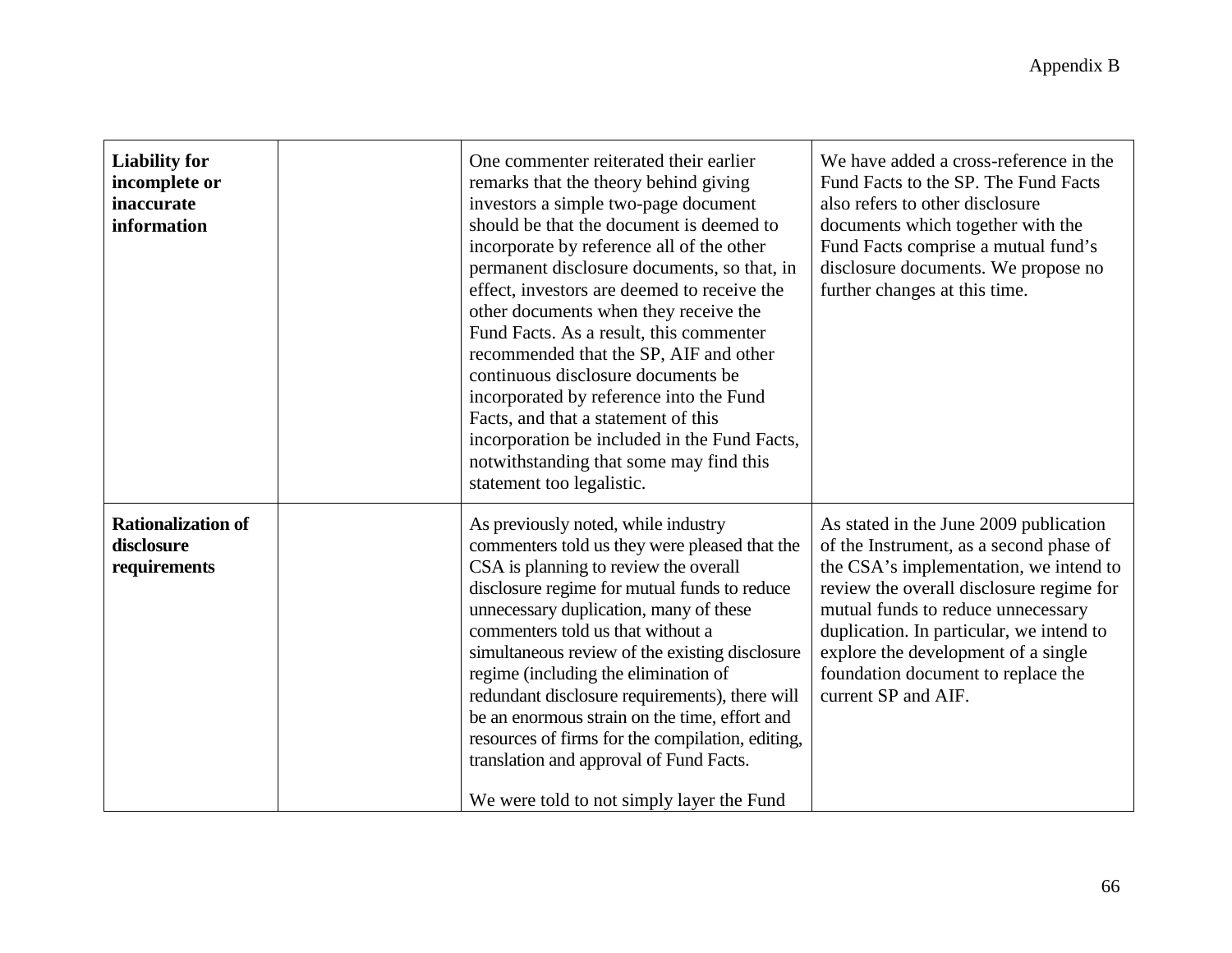| Facts on top of the existing disclosure<br>regime for mutual funds, and were urged not<br>to implement the Instrument before the<br>overall disclosure regime is reviewed in its<br>entirety.                                                                                                                                                                                                                                                                             |                                 |
|---------------------------------------------------------------------------------------------------------------------------------------------------------------------------------------------------------------------------------------------------------------------------------------------------------------------------------------------------------------------------------------------------------------------------------------------------------------------------|---------------------------------|
| One commenter stated that adding the Fund<br>Facts to the existing disclosure regime will<br>create a very document intensive,<br>duplicative and potentially very confusing<br>disclosure framework. This commenter told<br>us that, under the Proposed Instrument, it<br>expects that it will have to prepare and<br>maintain approximately 1,000 separate<br>English-language Fund Facts alone.                                                                        |                                 |
| Some industry commenters suggested a<br>rationalization of the existing disclosure<br>regime could include:                                                                                                                                                                                                                                                                                                                                                               |                                 |
| rationalizing the MRFPs so that their<br>$\bullet$<br>content would be divided between the<br>prospectus and Fund Facts to be updated<br>annually, and<br>rationalizing the non-POS non-financial<br>$\bullet$<br>disclosure documents (the current SP and<br>AIF) into a base document (similar to the<br>foundation document for a mutual fund<br>described in the CSA's consultation<br>paper released in 2003), and similarly<br>rationalizing the existing financial |                                 |
|                                                                                                                                                                                                                                                                                                                                                                                                                                                                           | disclosure documents (financial |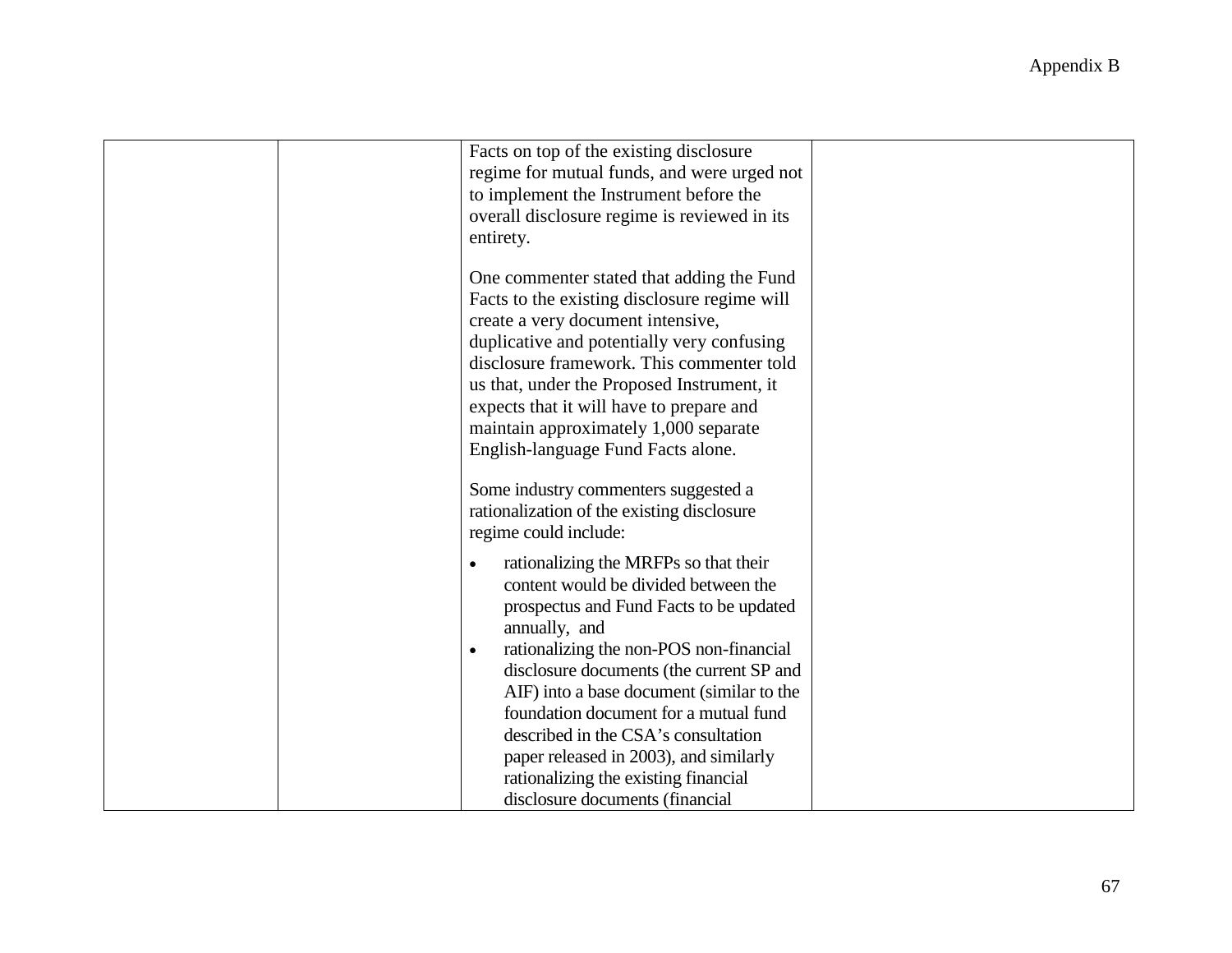|                                    |                                                                                                                                     | statements and the MRFP) into a separate<br>base document, for use primarily by<br>regulators, analysts, advisers and<br>sophisticated investors.                                                                                                                                                                                                                                                                                                                                                                          |                                                                                                                                                                                                                                                                                                                                                                                                                                                                                                                |
|------------------------------------|-------------------------------------------------------------------------------------------------------------------------------------|----------------------------------------------------------------------------------------------------------------------------------------------------------------------------------------------------------------------------------------------------------------------------------------------------------------------------------------------------------------------------------------------------------------------------------------------------------------------------------------------------------------------------|----------------------------------------------------------------------------------------------------------------------------------------------------------------------------------------------------------------------------------------------------------------------------------------------------------------------------------------------------------------------------------------------------------------------------------------------------------------------------------------------------------------|
| Scope of<br><b>Instrument</b>      | <b>Application to</b><br>accredited investors,<br><i>institutional</i><br><i>investors and</i><br>discretionary<br>managed accounts | A few industry commenters reiterated their<br>view that the Instrument should exclude<br>securities of mutual funds not available<br>through a retail investment fund dealer (such<br>as securities of funds that are only available<br>for purchase by other mutual funds through a<br>fund-of-funds structure, by insurance<br>companies for use as the underlying<br>investment in a segregated fund product,<br>registered pension funds or other qualified<br>institutional investors).                               | A reconsideration of the current<br>prospectus filing requirements under<br>securities legislation is outside the scope<br>of this initiative. Where an obligation to<br>file a mutual fund's SP exists, the<br>amendments to the Instrument require a<br>mutual fund to prepare and file a Fund<br>Facts and make it available on the<br>mutual fund's or mutual fund manager's<br>website.                                                                                                                   |
| One fund facts per<br>series/class | <b>Cost and logistical</b><br><i>implications</i>                                                                                   | As previously noted, most industry<br>commenters reiterated that logistical and<br>cost implications remain for a fund manager<br>in having to prepare a Fund Facts for each<br>series or class of units of a mutual fund at<br>least once a year in English and also in<br>French (if the mutual funds are sold in<br>Quebec).<br>Remarked one commenter, the sheer volume<br>of documents produced would lead to<br>administrative difficulties at the fund<br>manager level.<br>If the Fund Facts is required, industry | While we asked for submissions of<br>sample Fund Facts that demonstrate<br>multiple series or class information<br>presented in a manner consistent with<br>the Framework principles, we do not<br>propose to make any change at this time<br>to the Fund Facts Form. As we move<br>forward toward implementing POS<br>delivery we will continue to consider<br>this issue.<br>We think the transition period set out in<br>the Instrument should provide sufficient<br>time to make any changes to compliance |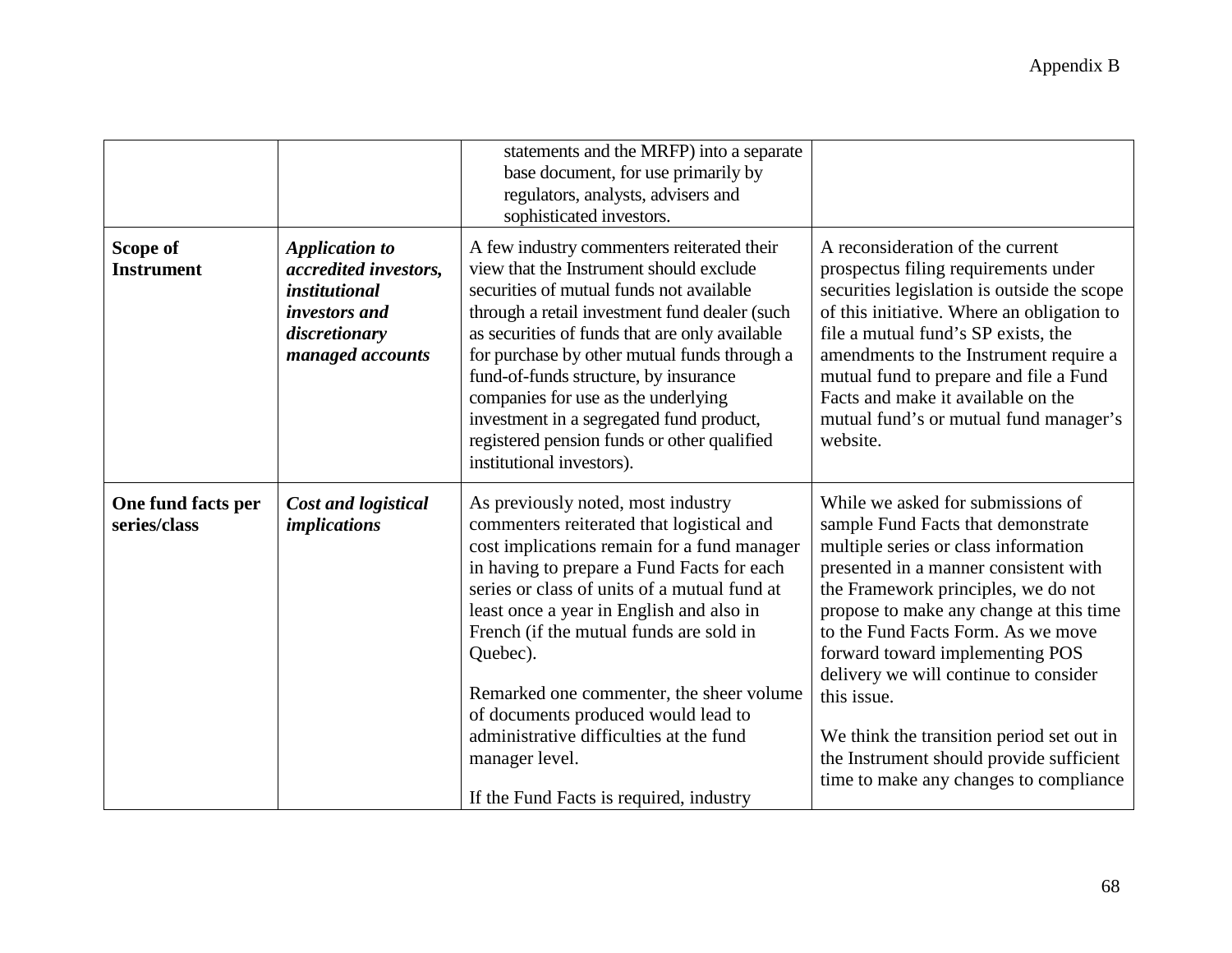|                        |                                          | commenters remarked that the 3 templates<br>for multi-series Fund Facts submitted by<br>industry commenters would be preferable to<br>having separate Fund Facts for each class.<br>For further comments on multi-series<br>Fund Facts, see: Part 2, III) Issues for<br>comment on Form 81-101F3.                                                                                                                                                                                                                                                                                                                                                                                                                                                              | and operational systems that are<br>necessary to produce, file and post the<br>Fund Facts to a website.                                                                                        |
|------------------------|------------------------------------------|----------------------------------------------------------------------------------------------------------------------------------------------------------------------------------------------------------------------------------------------------------------------------------------------------------------------------------------------------------------------------------------------------------------------------------------------------------------------------------------------------------------------------------------------------------------------------------------------------------------------------------------------------------------------------------------------------------------------------------------------------------------|------------------------------------------------------------------------------------------------------------------------------------------------------------------------------------------------|
|                        | <b>Part 4 – Investor rights comments</b> |                                                                                                                                                                                                                                                                                                                                                                                                                                                                                                                                                                                                                                                                                                                                                                |                                                                                                                                                                                                |
| <b>Issue</b>           | <b>Sub-Issue</b>                         | <b>Comments</b>                                                                                                                                                                                                                                                                                                                                                                                                                                                                                                                                                                                                                                                                                                                                                | <b>Responses</b>                                                                                                                                                                               |
| <b>Investor rights</b> | <b>Harmonized</b><br>cancellation right  | Investor advocate commenters were<br>unanimous in their recommendation to<br>maintain the status quo and to retain the<br>existing withdrawal rights where investors<br>can cancel the contract and receive the return<br>of their investment. In the alternative, we<br>were told, any new cooling off/cancellation<br>right should allow an investor to obtain the<br>benefit of the upside if they are exposed to<br>downside risk.<br>Remarked one investor advocate, "we have<br>spoken with IFIC and some leading mutual<br>fund companies and have been advised that<br>(i) they have not lobbied to change the<br>existing withdrawal rights and (ii) the<br>existing withdrawal rights have not been<br>abused. Therefore, it appears that the CSA is | We have concluded not to proceed with<br>a harmonized rescission and withdrawal<br>right at this time. As implementation of<br>POS delivery progresses, we may<br>consider this issue further. |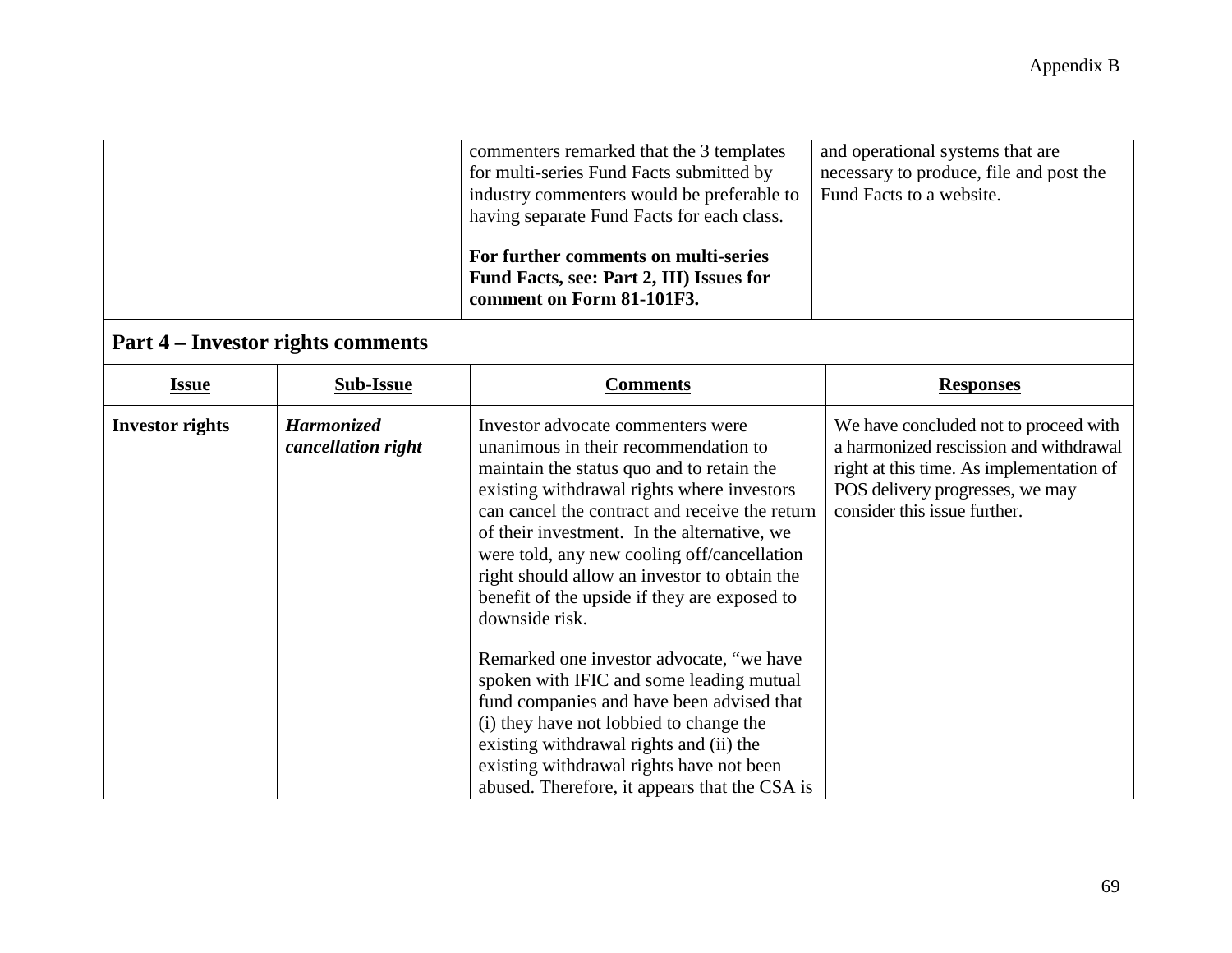| reducing investor rights to address a problem<br>that does not exist".                                                                                                                                                                                                                                                                                                                                                                                                              |  |
|-------------------------------------------------------------------------------------------------------------------------------------------------------------------------------------------------------------------------------------------------------------------------------------------------------------------------------------------------------------------------------------------------------------------------------------------------------------------------------------|--|
| These investor advocates noted that under<br>the proposed cancellation right, an investor<br>is left with less than their original investment<br>when exercising the right in a case where the<br>value of the mutual fund investment has<br>fallen. In the reverse situation of an increase<br>in the value of the investment, however, the<br>consumer is not permitted to share in the<br>upside. Investors, we were told, should not<br>be penalized for cancelling a purchase. |  |
| An industry commenter further added that the<br>new cancellation right leaves considerable<br>uncertainty for the fund industry and investors<br>alike. Noted this commenter, the Instrument<br>does not specifically address liability for<br>failure to provide a Fund Facts.                                                                                                                                                                                                     |  |
| Another industry commenter remarked that it<br>would be appropriate to have harmonized<br>investor rights across Canada.                                                                                                                                                                                                                                                                                                                                                            |  |
| Still another commenter remarked the CSA<br>should ensure there are harmonized investor<br>rights that cover all of the following areas:                                                                                                                                                                                                                                                                                                                                            |  |
| damages for misrepresentations in the<br>primary disclosure documents (which<br>include the continuous disclosure                                                                                                                                                                                                                                                                                                                                                                   |  |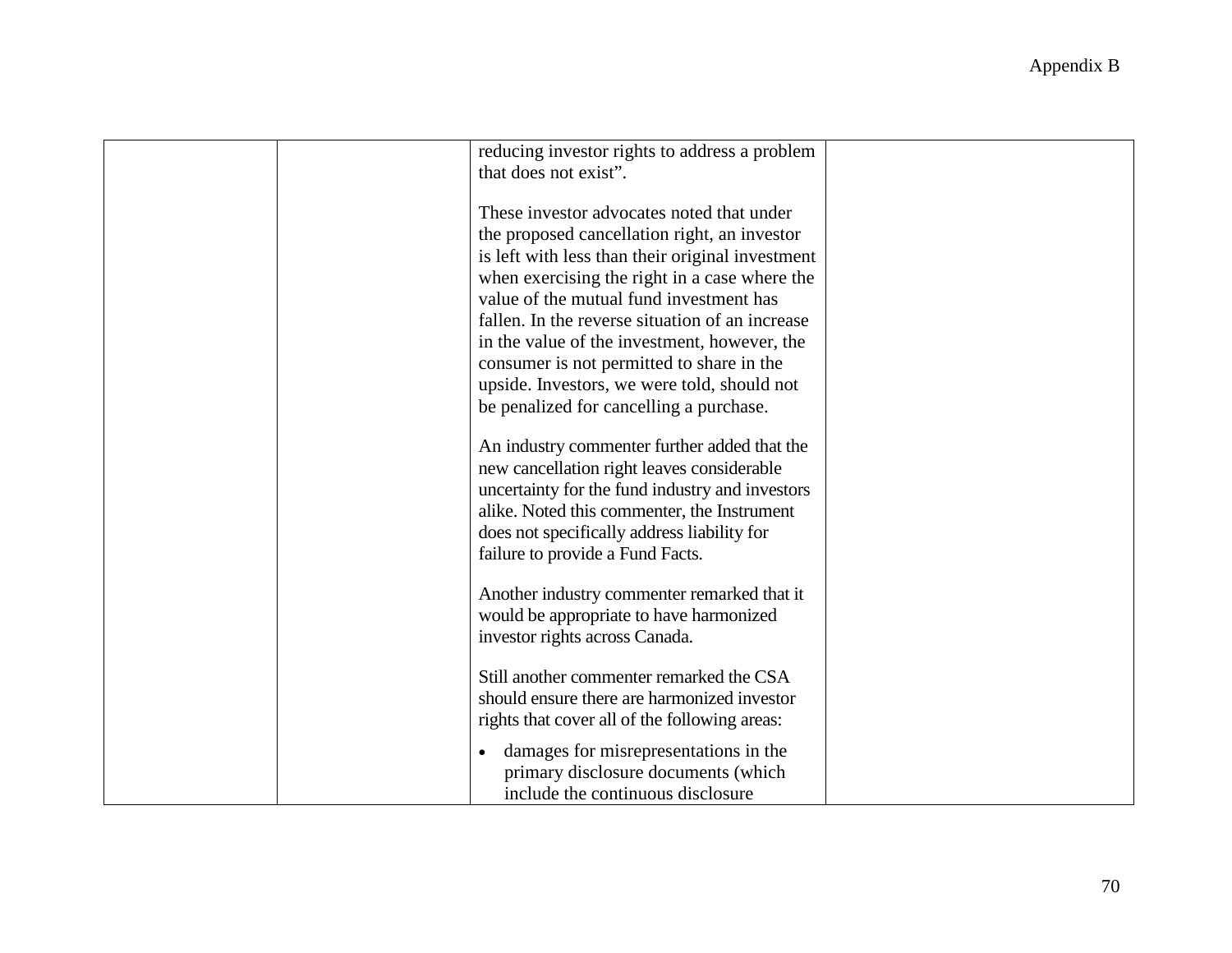| documents incorporated by reference),<br>rights of investors to rescind or cancel<br>their purchase based on net asset value at<br>the time the right is exercised, and<br>rights of investors when a disclosure<br>document is not delivered when it is<br>required to be.                                                                                                                |
|--------------------------------------------------------------------------------------------------------------------------------------------------------------------------------------------------------------------------------------------------------------------------------------------------------------------------------------------------------------------------------------------|
| This commenter added the rights should<br>clearly delineate which entity is responsible<br>to the investors and in what circumstances<br>and suggested that a detailed discussion<br>paper on these issues be prepared for<br>comment once the various rights are decided<br>upon by the members of the CSA and the<br>ability of the CSA to vary securities<br>legislation is determined. |

## **Part 5 – Comments on the Instrument**

| <b>Issue</b>                                 | <b>Sub-Issue</b>                                                    | <b>Comments</b>                                                                                                                                                                                                                                                                                                  | <b>Responses</b>                                                                                                                                                                                                                                                                                 |
|----------------------------------------------|---------------------------------------------------------------------|------------------------------------------------------------------------------------------------------------------------------------------------------------------------------------------------------------------------------------------------------------------------------------------------------------------|--------------------------------------------------------------------------------------------------------------------------------------------------------------------------------------------------------------------------------------------------------------------------------------------------|
| <b>Comments on NI</b><br>81-101              |                                                                     |                                                                                                                                                                                                                                                                                                                  |                                                                                                                                                                                                                                                                                                  |
| <b>Part 2 Disclosure</b><br><b>Documents</b> | Paragraph $2.1(1)(d)$ -<br><b>Filing of disclosure</b><br>documents | Some commenters told us not to require a<br>preliminary Fund Facts when a mutual<br>fund is adding a new class or series by way<br>of amendment. One of these commenters<br>noted that some of the information in the<br>Fund Facts for the new series will not be<br>new and therefore the same level of review | If a mutual fund files a new class or<br>series, we expect that the mutual fund<br>will file an amendment to the SP and<br>file a new Fund Facts for each class or<br>series. The CSA will review the Fund<br>Facts under the same timelines as those<br>today for the SP. In such instances, we |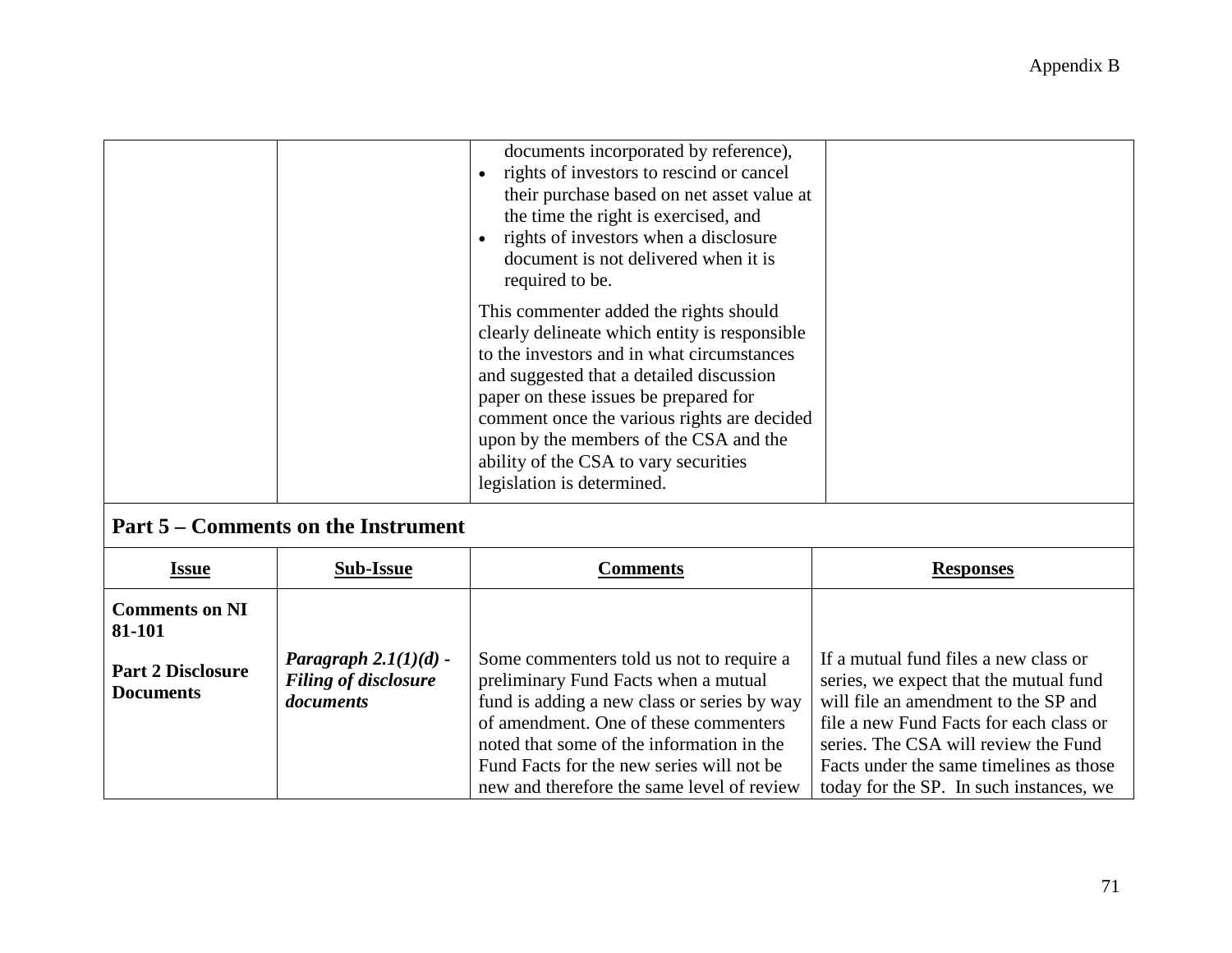|                                                                                          | for a preliminary Fund Facts of a new<br>mutual fund is not needed.<br>Others remarked that having to create a<br>preliminary Fund Facts would add<br>significant additional work when launching a<br>new series across several funds.                                                                                                                                                                                                                                | will focus our review on areas of the<br>Fund Facts that are different from<br>existing classes or series.                                                                                                                                                                                                                                                                                                         |
|------------------------------------------------------------------------------------------|-----------------------------------------------------------------------------------------------------------------------------------------------------------------------------------------------------------------------------------------------------------------------------------------------------------------------------------------------------------------------------------------------------------------------------------------------------------------------|--------------------------------------------------------------------------------------------------------------------------------------------------------------------------------------------------------------------------------------------------------------------------------------------------------------------------------------------------------------------------------------------------------------------|
| Paragraph 2.2.1<br>Amendments to a<br><b>Preliminary Simplified</b><br><b>Prospectus</b> | One commenter suggested that additional<br>guidance would be advisable on the notion<br>of "material adverse change", since it is<br>different from the "material change"<br>notion found at paragraph 2.2.3.                                                                                                                                                                                                                                                         | We have decided not to proceed at this<br>time with this and other amendments<br>that relate to pre-sale delivery of the<br>Fund Facts. We continue to specify that<br>amendments will be required based on a<br>"material change", which mirrors the<br>requirement in paragraph $11.2(1)(d)$ of<br>NI 81-106. As we move forward with<br>implementation of POS delivery, we<br>will consider this issue further. |
| Section 2.3 -<br><b>Amendments to</b><br>disclosure documents                            | Requiring a letter specifying FK level<br>A number of industry commenters told us<br>that requiring the certification of the FK<br>grade level for every Fund Facts filed<br>would be onerous and could delay the<br>timely updating of Fund Facts. These<br>commenters recommended dropping the<br>certification requirement.<br>An alternative, indicated one commenter,<br>is to ask industry to confirm the FK level<br>as part of the renewal or filing process. | Requiring a letter specifying FK level<br>As previously indicated, we are no<br>longer mandating a FK grade level.<br>Accordingly, the requirement to file a<br>letter certifying the FK level has been<br>removed from the Instrument.                                                                                                                                                                            |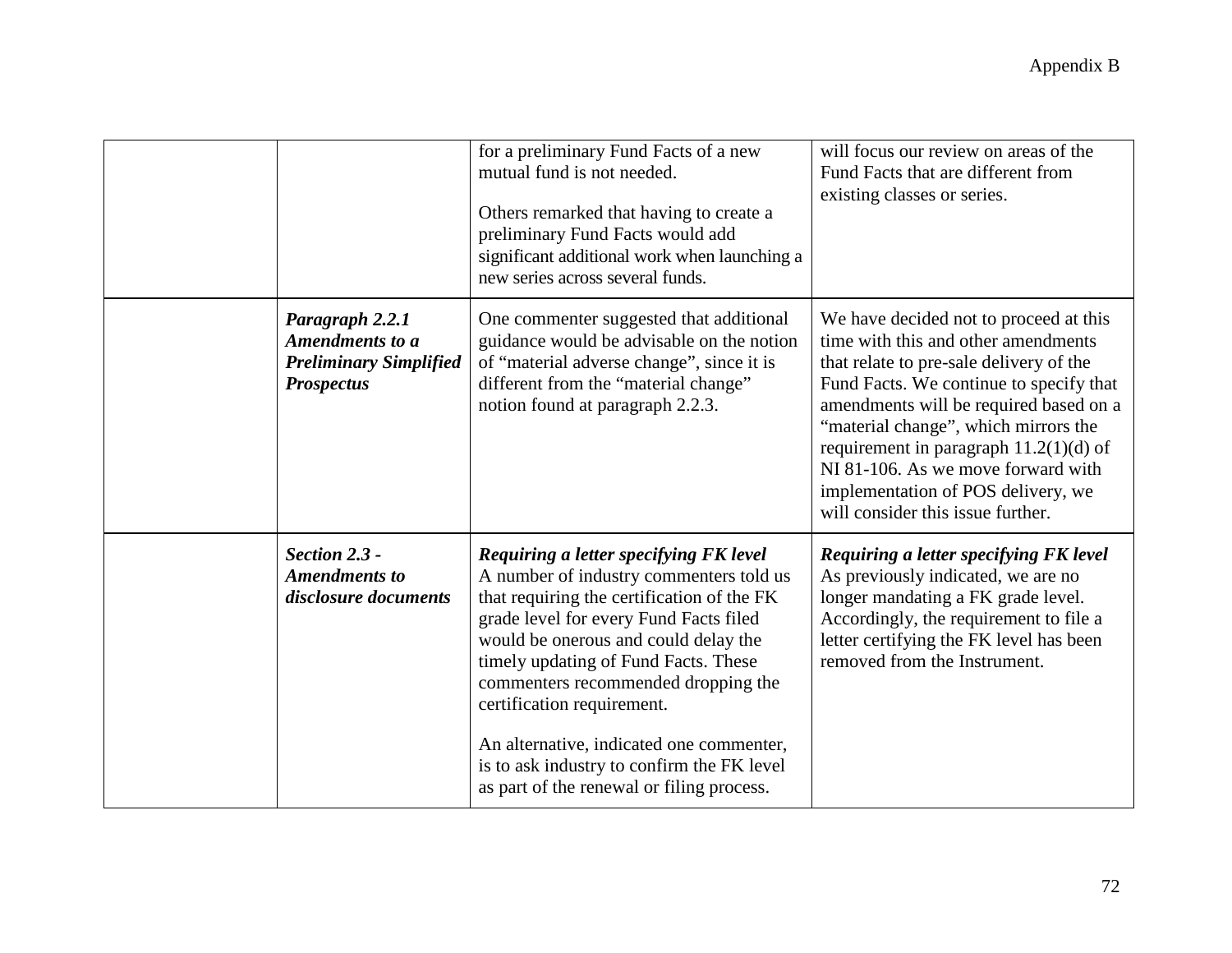|                                                                      | We were told that as long as there is a<br>statutory requirement that the Fund Facts<br>be provided in plain language, fund<br>managers will have to comply with that<br>requirement and a certification should not<br>be necessary.<br><b>Requiring the Fund Facts to be black-lined</b><br>Some industry commenters also remarked<br>that requiring the Fund Facts when filed to<br>be blacklined against the most recently filed<br>version is inconsistent with the requirement<br>to file a final SP and AIF blacklined against<br>the preliminary or pro forma version. | <b>Requiring the Fund Facts to be black-</b><br><i>lined</i><br>We propose no change. Consistent with<br>the filing requirements for <i>pro forma</i><br>SPs and AIFs, we think a blacklined pro<br>forma FF will assist the CSA in our<br>review.                                                                         |
|----------------------------------------------------------------------|-------------------------------------------------------------------------------------------------------------------------------------------------------------------------------------------------------------------------------------------------------------------------------------------------------------------------------------------------------------------------------------------------------------------------------------------------------------------------------------------------------------------------------------------------------------------------------|----------------------------------------------------------------------------------------------------------------------------------------------------------------------------------------------------------------------------------------------------------------------------------------------------------------------------|
| <b>Section 2.3.1 -</b><br>Voluntary updating of<br><b>Fund Facts</b> | We were asked to clarify whether this<br>subsection applies to updating pro forma<br>Fund Facts.<br>Another commenter asked whether the<br>fund manager could choose to update a<br>Fund Facts on an ad hoc basis and at<br>irregular intervals.                                                                                                                                                                                                                                                                                                                              | The Instrument only requires mutual<br>funds to file a Fund Facts annually, or if<br>a material change occurs that relates to<br>the information contained in the Fund<br>Facts. The Instrument, however, does<br>allow a fund manager the flexibility to<br>file an amended Fund Facts more<br>frequently if they choose. |
| <b>Section 2.3.2 -</b><br>Websites                                   | A few industry commenters suggested that<br>the requirement to post the Fund Facts to<br>the website should be amended to require<br>posting as soon as reasonably practicable<br>following the issuance of a receipt for the                                                                                                                                                                                                                                                                                                                                                 | In response to comments, the Instrument<br>has been revised to specify that the Fund<br>Facts must be posted to the website as<br>soon as practicable, but in any event<br>within 10 days after the document is                                                                                                            |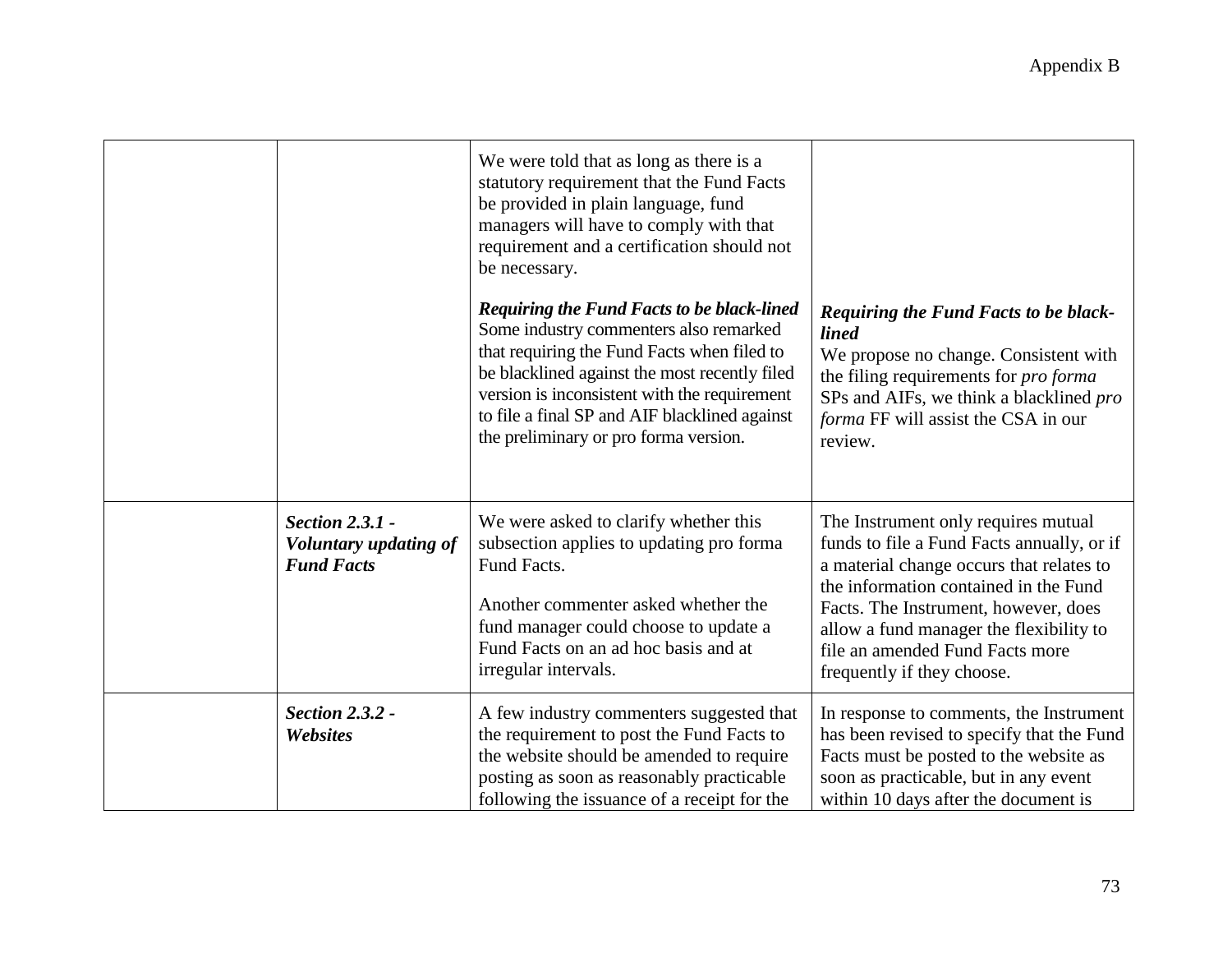|                                              | related SP. These commenters told us that<br>for a large fund complex with hundreds if<br>not thousands of Fund Facts, it may not be<br>possible to post each Fund Facts on the<br>same day without undertaking a significant<br>technological investment.<br>We were also told the section must be<br>clarified to indicate that it is the final Fund<br>Facts that required to be filed.<br>Posting the final Fund Facts to a website<br>before it is receipted, stated a number of<br>industry commenters, would (i) expose fund<br>managers to liability since advisers could<br>send the posted version to an investor before<br>the regulator requests changes, and (ii) be<br>inconsistent with the requirements for the SP<br>and AIF. | filed. It is intended that only the<br>receipted Fund Facts will be posted to<br>the website.                                                                                                                         |
|----------------------------------------------|------------------------------------------------------------------------------------------------------------------------------------------------------------------------------------------------------------------------------------------------------------------------------------------------------------------------------------------------------------------------------------------------------------------------------------------------------------------------------------------------------------------------------------------------------------------------------------------------------------------------------------------------------------------------------------------------------------------------------------------------|-----------------------------------------------------------------------------------------------------------------------------------------------------------------------------------------------------------------------|
| Section $2.9 -$<br><b>Cancellation Right</b> | One industry commenter expressed<br>concern with the lack of uniformity among<br>provinces arising from the exceptions in<br>section 2.9. Although the differences are<br>minor, this commenter stated that they will<br>cause an ongoing compliance headache.<br>We also heard from an investor advocate<br>commenter who asked us to clarify who gets<br>the benefit from the "upside" if the value of<br>the investment has increased from the                                                                                                                                                                                                                                                                                              | As indicated above, we have concluded<br>not to proceed with a harmonized<br>rescission and withdrawal right at this<br>time. As implementation of POS<br>delivery progresses, we may consider<br>this issue further. |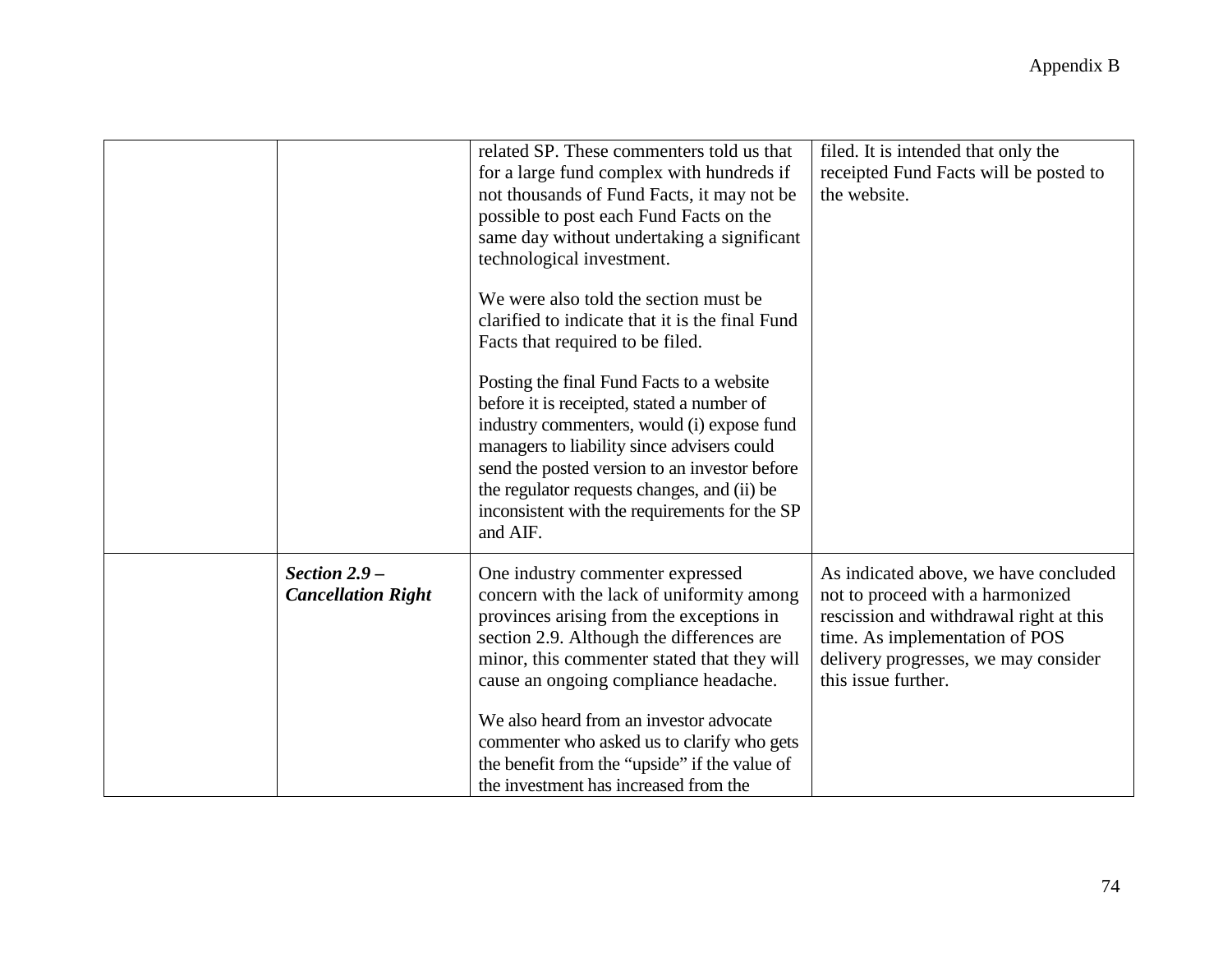|                    |                                                        | original investment.                                                                                                                                                                                                                                                                                                                                                                                                                                                                                                                                                                                                                                                                                                                                                                                                                                    |                                                                                                                                                                                                                                                                                                                                                                                                                                                                                                                                                                                                |
|--------------------|--------------------------------------------------------|---------------------------------------------------------------------------------------------------------------------------------------------------------------------------------------------------------------------------------------------------------------------------------------------------------------------------------------------------------------------------------------------------------------------------------------------------------------------------------------------------------------------------------------------------------------------------------------------------------------------------------------------------------------------------------------------------------------------------------------------------------------------------------------------------------------------------------------------------------|------------------------------------------------------------------------------------------------------------------------------------------------------------------------------------------------------------------------------------------------------------------------------------------------------------------------------------------------------------------------------------------------------------------------------------------------------------------------------------------------------------------------------------------------------------------------------------------------|
| Part 5 – Packaging | Section $5.1$ –<br><b>Combinations of</b><br>documents | A number of industry commenters asked for<br>clarification on how sections $5.1(3)$ –<br>documents that may be attached to a SP -<br>interacts with $5.4(4)$ – documents attached to<br>the Fund Facts.<br>We were told that as drafted, these sections<br>both seem to require either the SP or the<br>Fund Facts to be the first document in any<br>packaging. Suggested one commenter, we<br>insert "Notwithstanding any other section or<br>subsection of this Instrument," at the<br>beginning of subsection $5.4(4)$ , to specify<br>that when a Fund Facts is bound with other<br>documents, it always is the first document.<br>Another commenter, a service provider of<br>fulfillment services to industry, provided us<br>with a number of comments related to the<br>combination and ordering of documents in a<br>package. These included: | For this stage of implementation, we<br>have dealt with binding as follows:<br>• for posting a Fund Facts to a website,<br>each class or series of a mutual fund<br>must be separately posted;<br>• for SEDAR filings, a mutual fund<br>must file all Fund Facts related to the<br>SP or multiple SP as one filing; and<br>• if a Fund Facts is bound with the SP<br>for delivery to an investor, the Fund<br>Facts must be the first document in<br>the package.<br>We expect to further consider the<br>packaging of documents as we move<br>forward with implementation of POS<br>delivery. |
|                    |                                                        | • clarification on section $5.1(1)$ that SPs<br>must not be consolidated unless<br>"substantially similar";<br>• the suggestion to permit the binding of a<br>Fund Facts in another language with the<br>Fund Facts in English and French for the<br>purpose of delivery to investors; and<br>• clarification on the binding restrictions in                                                                                                                                                                                                                                                                                                                                                                                                                                                                                                            |                                                                                                                                                                                                                                                                                                                                                                                                                                                                                                                                                                                                |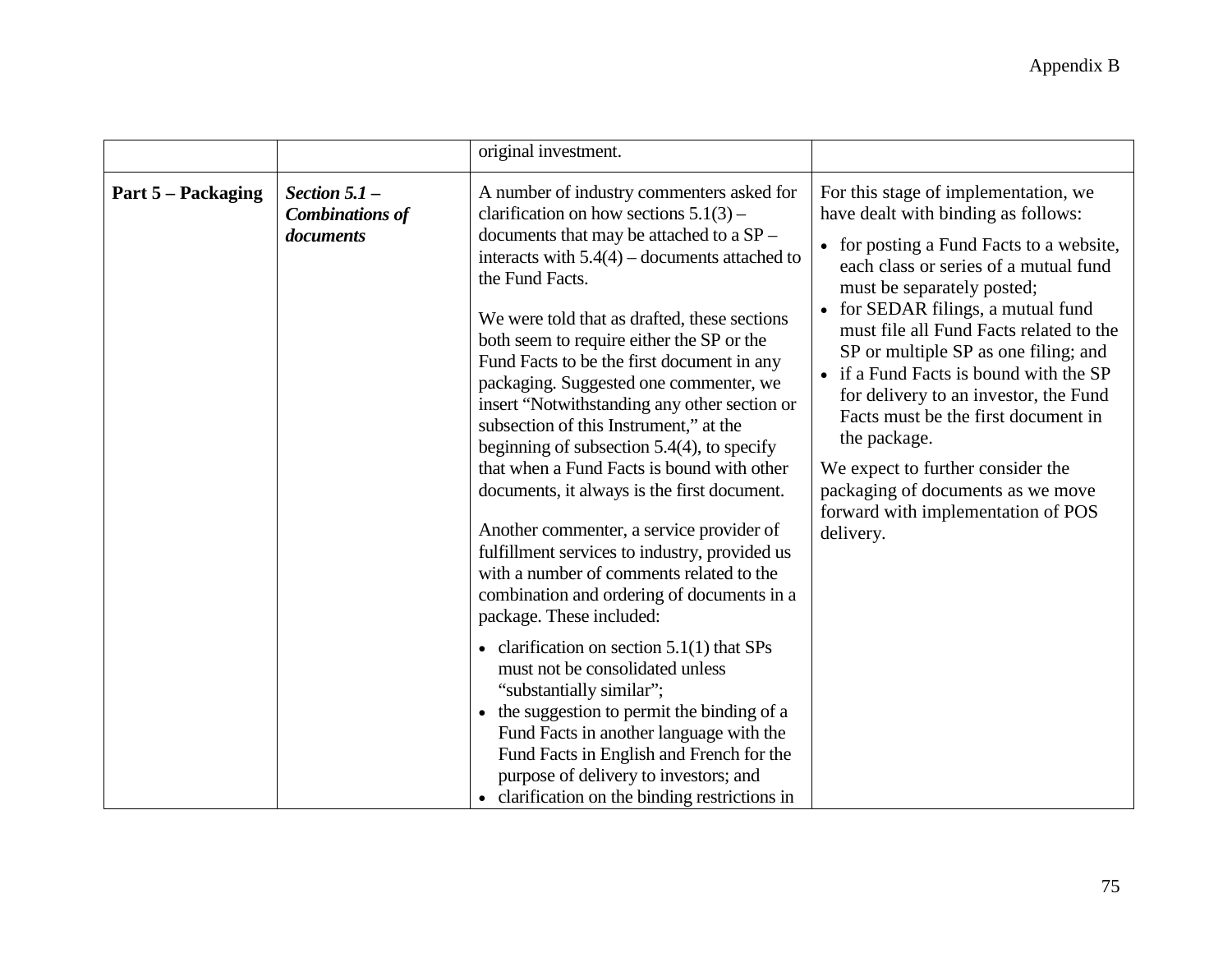|                         |                                                                                               | section $5.4(2)$ for electronic delivery of<br>Fund Facts.                                                                                                                                                                                                                                                                                                                                                                                                                                                                           |                                                                                                                                                                                                                                                                                                                   |
|-------------------------|-----------------------------------------------------------------------------------------------|--------------------------------------------------------------------------------------------------------------------------------------------------------------------------------------------------------------------------------------------------------------------------------------------------------------------------------------------------------------------------------------------------------------------------------------------------------------------------------------------------------------------------------------|-------------------------------------------------------------------------------------------------------------------------------------------------------------------------------------------------------------------------------------------------------------------------------------------------------------------|
|                         | Section $5.4-$<br><b>Combinations of Fund</b><br><b>Facts</b>                                 | An industry commenter asked if the trade<br>confirmation may precede the Fund Facts<br>when they are bound together under<br>subsection $5.4(4)$ .                                                                                                                                                                                                                                                                                                                                                                                   | As noted above, the Instrument now<br>requires the Fund Facts to be the first<br>document when bound with other<br>documents for the purposes of delivery.                                                                                                                                                        |
|                         |                                                                                               | A SRO commenter submitted that no<br>bundling should be allowed as it would deter<br>from the intention to provide clear<br>information to investors. If any bundling is<br>to occur, the commenter suggested that the<br>maximum of 10 documents should be<br>integrated in this section, not in the<br>Companion Policy.<br>Finally, industry commenters asked us to<br>confirm that subsection $5.4(5)$ permits all of<br>the Fund Facts for all series contained in the<br>same SP to be filed in a single document on<br>SEDAR. |                                                                                                                                                                                                                                                                                                                   |
| <b>Part 6 Exemption</b> | Section 6.2 – Evidence<br>of Exemption by<br><b>Securities Regulatory</b><br><b>Authority</b> | One industry commenter remarked that<br>they think relief from the Instrument<br>should be by approval letter on SEDAR,<br>rather than by evidence of receipt of the<br>SP, to avoid any doubt as to whether an<br>exemption has been granted.                                                                                                                                                                                                                                                                                       | We propose no change. The process of<br>evidencing relief by way of issuance of<br>a receipt is consistent with the<br>requirements today for form and content<br>relief for the SP and AIF.<br>As this process is not a change, we have<br>concluded to remove this section from<br>the Instrument. The issue of |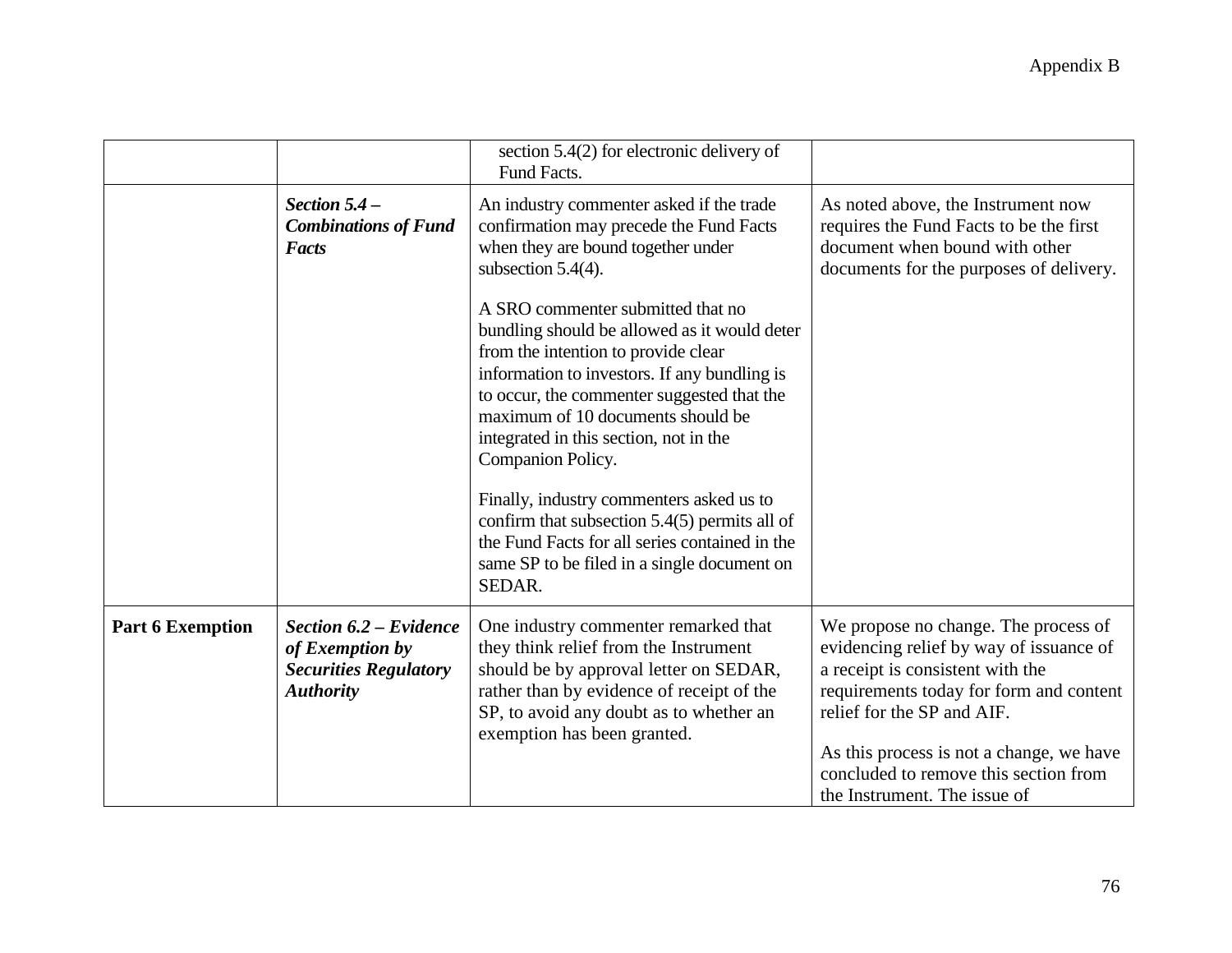|                                                          |                                                                                                 |                                                                                                                                                                                                                                                                                                                                                                                                                                                                                                                                                                                                                                                                                                                                                                                                                                                                                                          | transparency for form and content relief<br>from the disclosure forms for<br>investment funds and corporate issuers<br>is outside the scope of this initiative.<br>The CSA continues to consider how best<br>to address this issue.                                                                                                                                                                                                                                                                               |
|----------------------------------------------------------|-------------------------------------------------------------------------------------------------|----------------------------------------------------------------------------------------------------------------------------------------------------------------------------------------------------------------------------------------------------------------------------------------------------------------------------------------------------------------------------------------------------------------------------------------------------------------------------------------------------------------------------------------------------------------------------------------------------------------------------------------------------------------------------------------------------------------------------------------------------------------------------------------------------------------------------------------------------------------------------------------------------------|-------------------------------------------------------------------------------------------------------------------------------------------------------------------------------------------------------------------------------------------------------------------------------------------------------------------------------------------------------------------------------------------------------------------------------------------------------------------------------------------------------------------|
| <b>Part 7 Effective</b><br>Date and<br><b>Transition</b> | Section 7.2 & 7.3<br><b>Transition and</b><br><b>Transitional delivery</b><br>of the Fund Facts | A few industry commenters requested a<br>further one year transition period be added<br>for the production and filing of Fund Facts.<br>We were also asked by a couple of<br>commenters for greater clarity of:<br>when a mutual fund not in distribution on<br>the effective date is required to file a<br>Fund Facts with its preliminary<br>disclosure documents;<br>the first date by which any renewal<br>$\bullet$<br>filings for mutual funds already in<br>distribution would have to be<br>accompanied by the corresponding Fund<br>Facts; and<br>the date on which the current withdrawal<br>and rescission rights are replaced with<br>the harmonized cancellation right for<br>mutual funds already in distribution.<br>Still another commenter suggested it<br>would be helpful if the transition section<br>were broken out into (i) effective date of<br>the Instrument, (ii) mutual fund | There are three key points in the<br>implementation schedule (i) the<br>publication date, (ii) the in-force date,<br>and (iii) the effective date. We are of<br>the view that the implementation<br>schedule in the Instrument will allow<br>mutual funds sufficient time to ensure<br>compliance with the rule.<br>We confirm that a mutual fund that is<br>not in distribution on the effective date<br>of the Instrument is not required to file a<br>Fund Facts with its preliminary<br>disclosure documents. |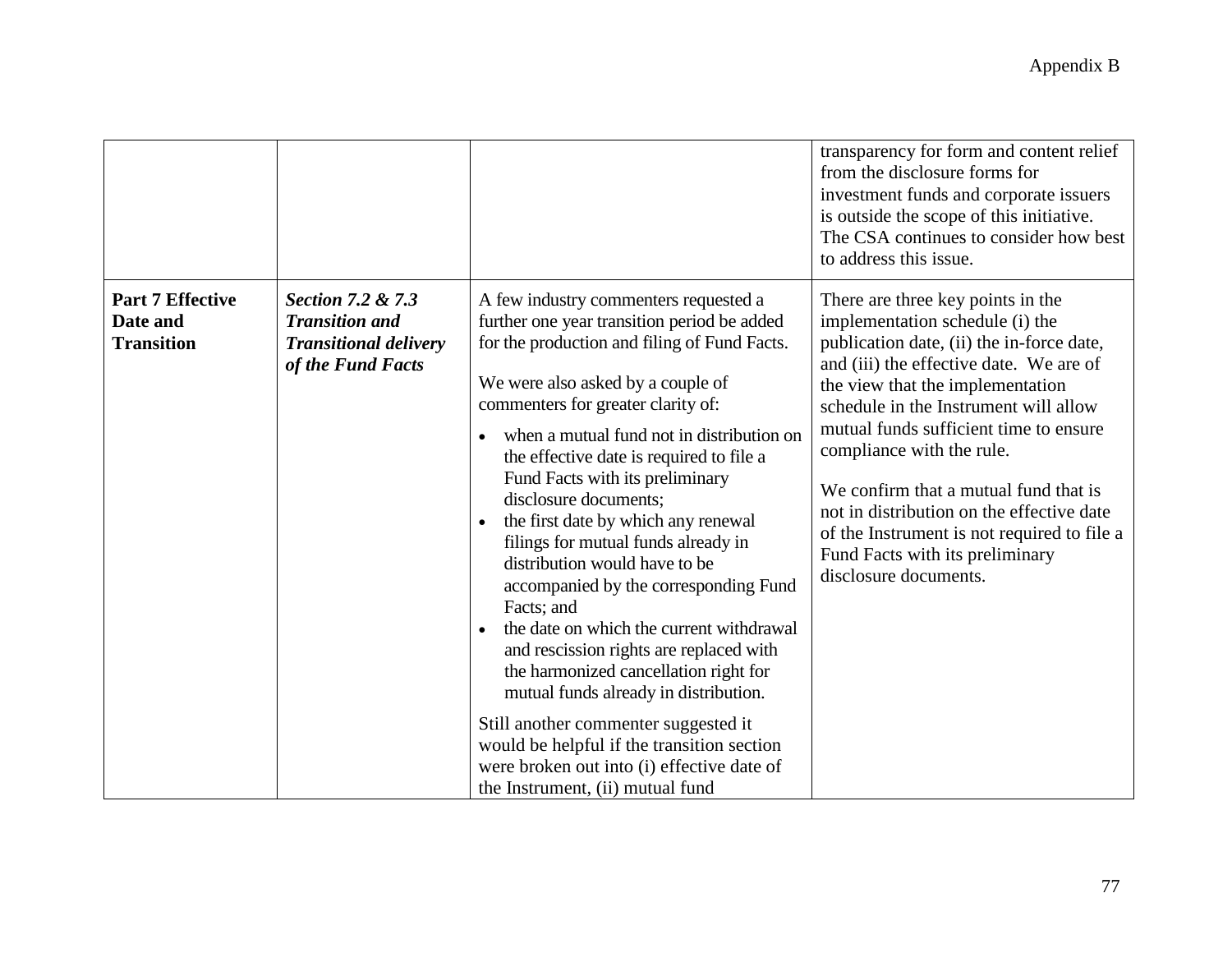|                                                                                                                                    |                                                   | compliance date (the date by which any<br>pro forma renewal filings would have to be<br>accompanied by the Fund Facts), and (iii)<br>dealer compliance date (the date by which<br>dealers would be required to comply with<br>delivery).<br>This commenter suggested that the<br>Instrument could provide that any mutual<br>fund not in distribution on the effective<br>date is required to file a Fund Facts along<br>with its preliminary disclosure documents<br>and any mutual funds wishing to early |                                                                                                                         |
|------------------------------------------------------------------------------------------------------------------------------------|---------------------------------------------------|-------------------------------------------------------------------------------------------------------------------------------------------------------------------------------------------------------------------------------------------------------------------------------------------------------------------------------------------------------------------------------------------------------------------------------------------------------------------------------------------------------------|-------------------------------------------------------------------------------------------------------------------------|
|                                                                                                                                    |                                                   | adopt could file a Fund Facts after the<br>effective date.                                                                                                                                                                                                                                                                                                                                                                                                                                                  |                                                                                                                         |
|                                                                                                                                    |                                                   | A further suggestion made by this<br>commenter was that the withdrawal and<br>rescission rights could be replaced<br>following the implementation of delivery.                                                                                                                                                                                                                                                                                                                                              |                                                                                                                         |
| <b>Comments on</b><br><b>Companion Policy</b><br>81-101CP to NI 81-<br><b>101</b><br><b>Part 2 Purpose and</b><br>general approach | <b>Section 2.1 - Purpose</b><br>of the Instrument | One industry commenter remarked we<br>should replace the word "permits" in<br>paragraph $2.1(3)3$ of the Companion<br>Policy with the word "requires", since<br>"permit" is a permissive word which is<br>inappropriate for a mandatory<br>requirement.                                                                                                                                                                                                                                                     | We will address this comment when<br>preparing amendments to the Instrument<br>to implement delivery of the Fund Facts. |
| of the Instrument                                                                                                                  | Section $2.7 -$                                   | We were told by an industry commenter                                                                                                                                                                                                                                                                                                                                                                                                                                                                       | We do not propose any change. The                                                                                       |
|                                                                                                                                    |                                                   |                                                                                                                                                                                                                                                                                                                                                                                                                                                                                                             |                                                                                                                         |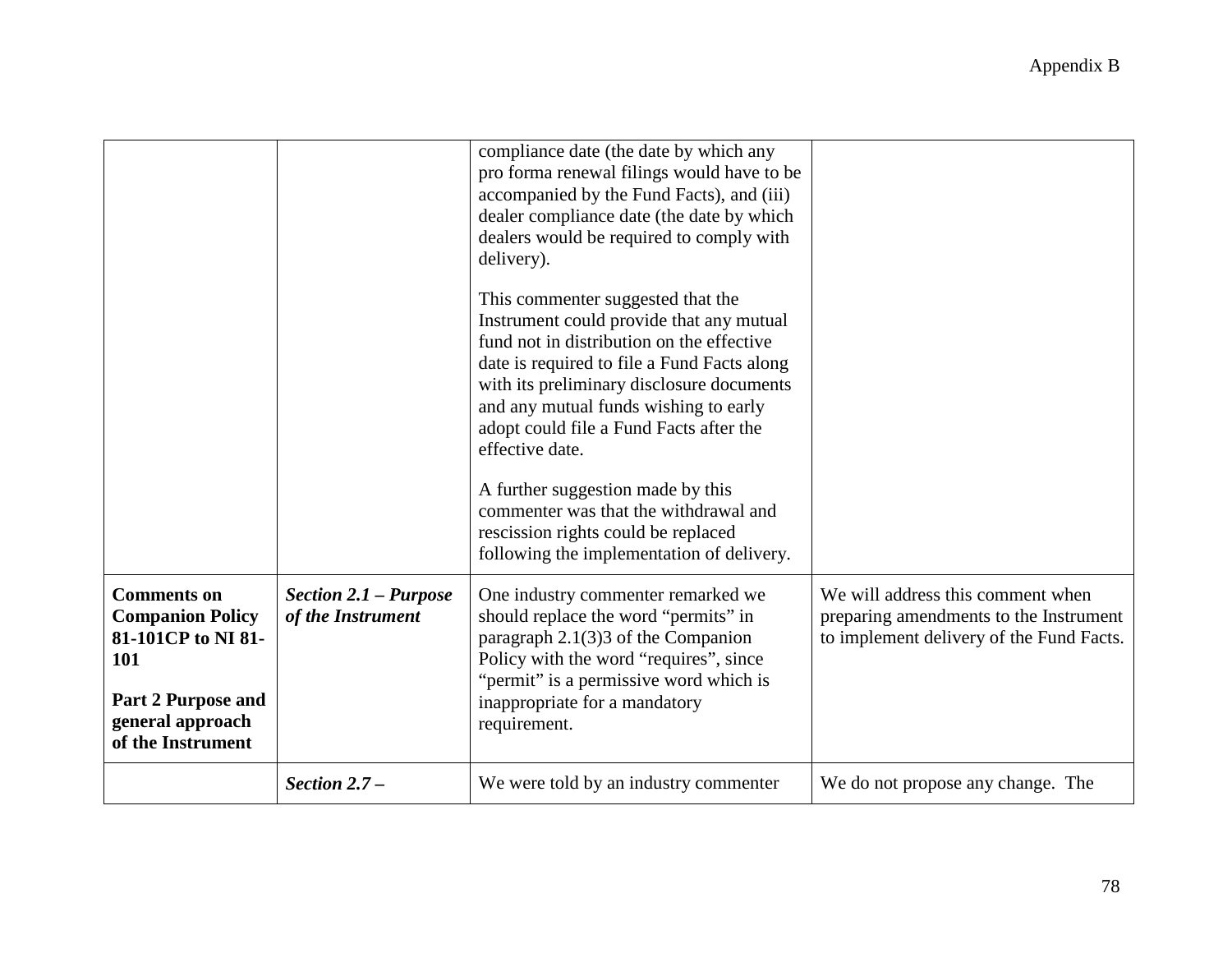|                                                     | <b>Amendments</b>                             | that the use of the word "generally" in<br>subsection $2.7(2)$ in describing scenarios<br>that will not trigger a material change to<br>the content of the Fund Facts implies that<br>there are instances where changes to those<br>items would be considered material<br>changes. We were told to remove the word<br>"generally" and provide further guidance.<br>One SRO commenter suggested that the<br>content of the Fund Facts should be<br>updated to allow investors to have all<br>necessary information available to them<br>when making an investment decision. | Companion Policy is intended to be<br>guidance. We note that the<br>determination of a material change rests<br>with a mutual fund.<br>We propose no change to require more<br>frequent updating of the Fund Facts<br>through amendments, beyond a material<br>change. The Instrument allows a fund<br>manager the flexibility to file an<br>amended Fund Facts more frequently if<br>they choose. We will monitor the<br>development of the Fund Facts to<br>determine whether additional<br>information is necessary. |
|-----------------------------------------------------|-----------------------------------------------|----------------------------------------------------------------------------------------------------------------------------------------------------------------------------------------------------------------------------------------------------------------------------------------------------------------------------------------------------------------------------------------------------------------------------------------------------------------------------------------------------------------------------------------------------------------------------|-------------------------------------------------------------------------------------------------------------------------------------------------------------------------------------------------------------------------------------------------------------------------------------------------------------------------------------------------------------------------------------------------------------------------------------------------------------------------------------------------------------------------|
| Part 3 Plain<br>Language and<br><b>Presentation</b> | Section $3.2$ –<br><b>Presentation</b>        | An SRO commenter suggested that a<br>minimal font size should be imposed, the<br>proposed minimal size should be 10 points<br>Bookman Old Style.                                                                                                                                                                                                                                                                                                                                                                                                                           | We propose no change. The<br>instructions to the Fund Facts Form<br>require that the font size be legible. We<br>think that this is sufficient guidance.                                                                                                                                                                                                                                                                                                                                                                |
| Part 10<br><b>Cancellation</b><br><b>Rights</b>     | Section $10.2 -$<br><b>Cancellation Right</b> | We were told by an SRO commenter that<br>disclosure in the Fund Facts should include<br>wording that replicates part of paragraph 2<br>concerning the absence of charges or fees<br>(such as sales charges or redemption fees)<br>when exercising the cancellation right.                                                                                                                                                                                                                                                                                                  | As indicated above, we have concluded<br>not to proceed with a harmonized<br>rescission and withdrawal right at this<br>time. As implementation of POS<br>delivery progresses, we may consider<br>this issue further.                                                                                                                                                                                                                                                                                                   |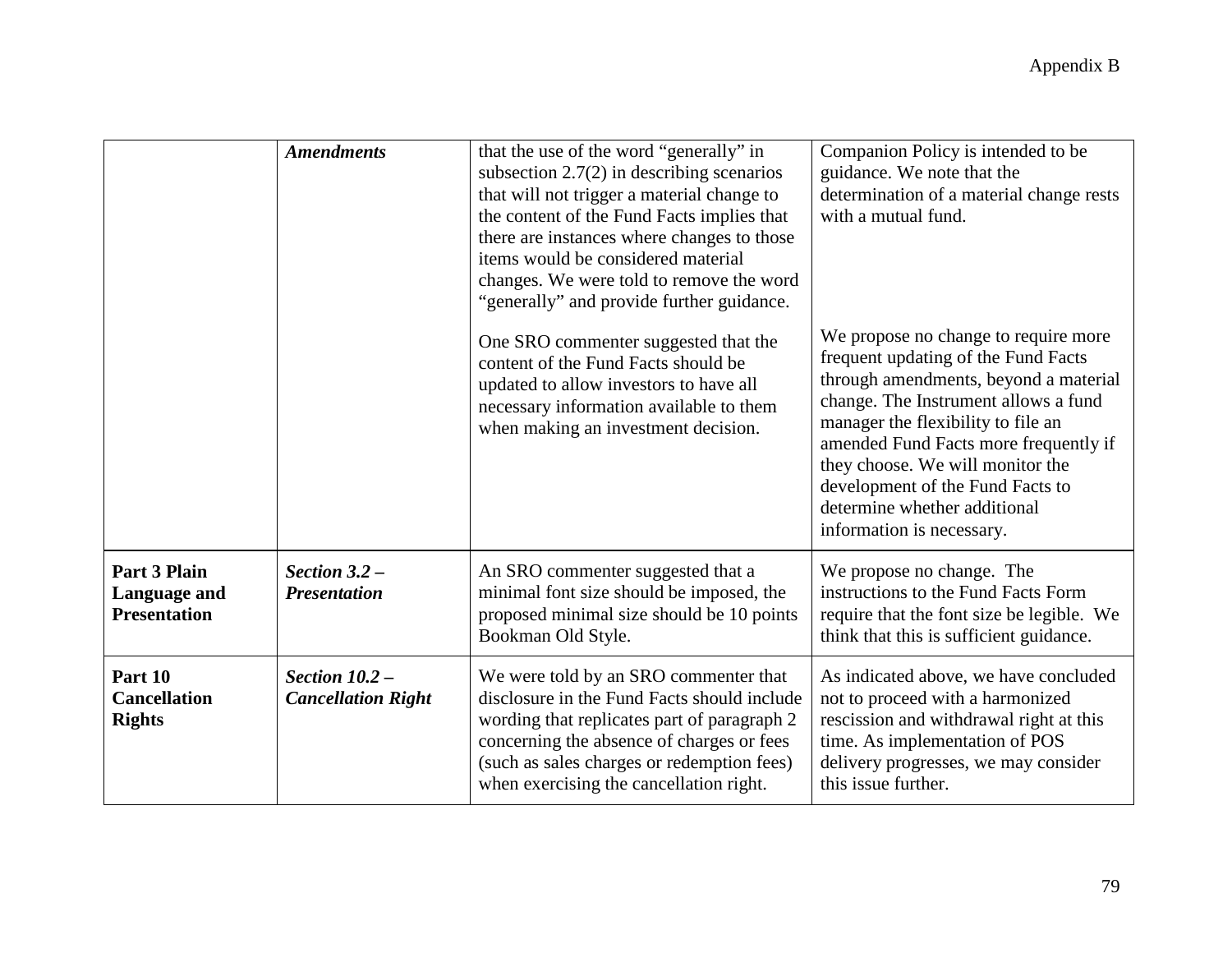## **Part 6 – List of commenters**

- Advocis
- AGF Management Limited
- Anderson, James
- Banque Nationale Groupe Financier
- BMO (Guardian Group of Funds Ltd.)
- BMO Investments Inc.
- Board of Governors for CI Investments Inc. and United Financial Corporation
- Borden Lardner Gervais LLP
- Brandes Investment Partners
- Broadridge Investor Communication Solutions, Canada
- Canadian Bankers Association
- Canadian Foundation for Advancement of Investor Rights
- Capital International Asset Management (Canada), Inc.
- Chambre de la sécurité financière
- CI Financial Group
- CIBC
- Durnin, James S.
- Fédération des caisses du Québec Desjardins
- Fidelity Investments Canada ULC
- Franklin Templeton Investments Corp.
- Gauthier, Jean-Francois
- Harvey, Ronald P.
- Horan, Chris
- Independent Financial Brokers
- Independent Planning Group Inc.
- Invesco Trimark Ltd.